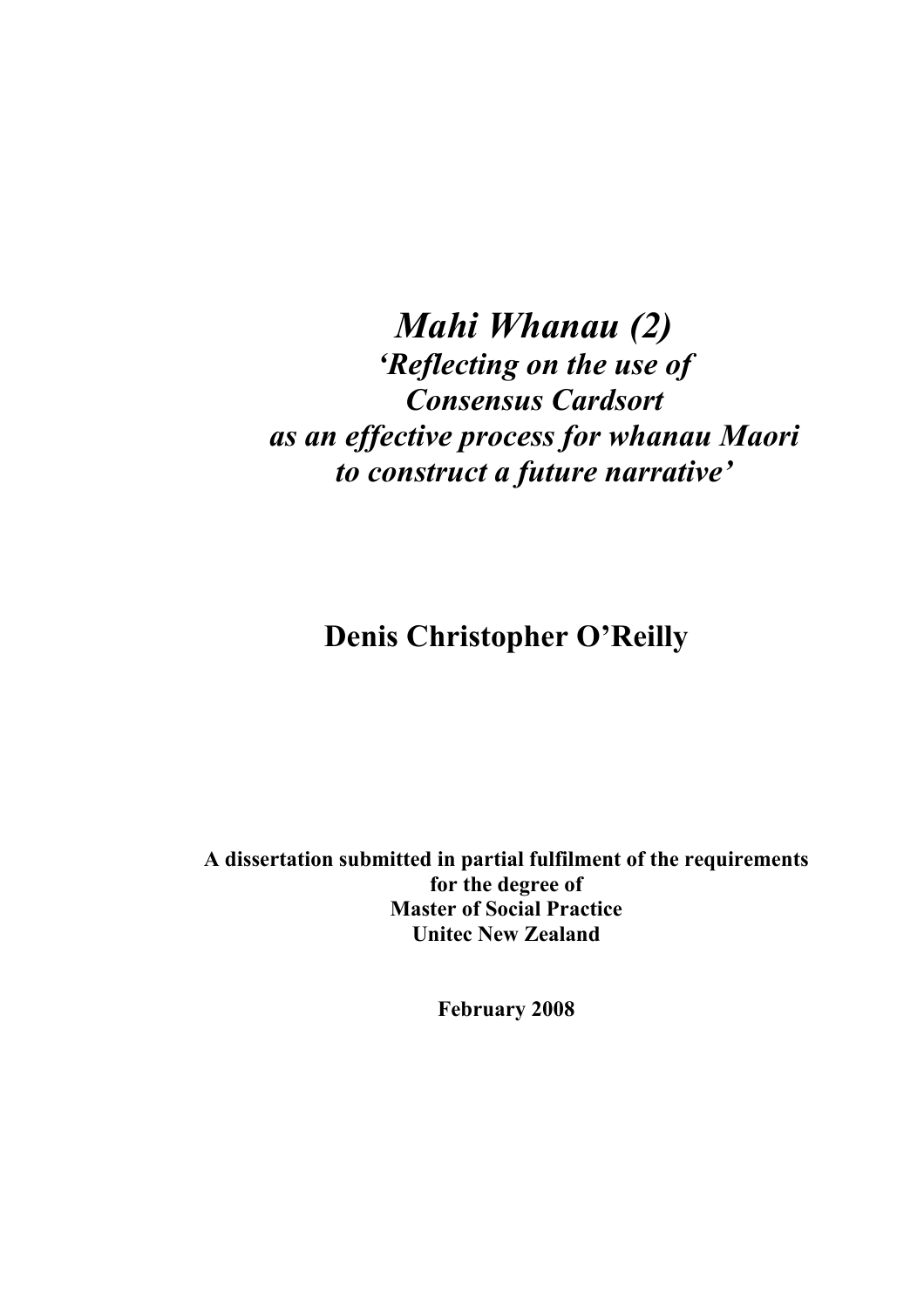# **Abstract**

This dissertation, *Mahi Whanau (2),* explores and reflects on the use of 'Consensus Cardsort Future Narrative' as an appropriate developmental process with whanau Maori who are seeking to realise their potential, change life circumstances, and achieve a better quality of life. The paper establishes an academic underpinning of the Consensus Cardsort Whanau Future Narrative process within the context of what the Ministry of Maori Development, Te Puni Kokiri, calls the 'Maori Potential Framework'. It canvasses the nature of Maori Community Development, the emergent epistemology of Transdisciplinarity, and the nature of Futurority and the expectation of a better future from a Maori perspective. The research approach is based on Kaupapa Maori Theory, holding that Maori are multi-dimensional, aspirational, and with distinctive culture and values.

The results of the study confirm that Consensus Cardsort is easy to use, is an appropriate process for Maori, and, as Future Narrative, has potentially transformational impact. It can be improved in process by stipulating stages, commencing with envisioning, moving to action planning, and followed by progress review. A further stream of added impact can be developed by applying the Consensus Cardsort process as an action research method within an organisational system such as Te Puni Kokiri's 'Maori Potential Policy Framework'.

The process of creating 'Whanau Future Narrative' through Consensus Cardsort develops aspirations that emerge from self- analysis rather than from a 'you should' injunction, or from a determination by others. The Consensus Cardsort Future Narrative process invests authority and responsibility within the Maori whanau and stimulates the power to act and seek optimal sustainable success. Through their Future Narrative the whanau stipulate their action agenda. By enabling Tikanga Maori based concepts, the Consensus Cardsort Whanau Future Narrative process provides cultural locus and is 'acculturating'. In promoting Maori achievement, the process encourages Maori to express tino rangatiratanga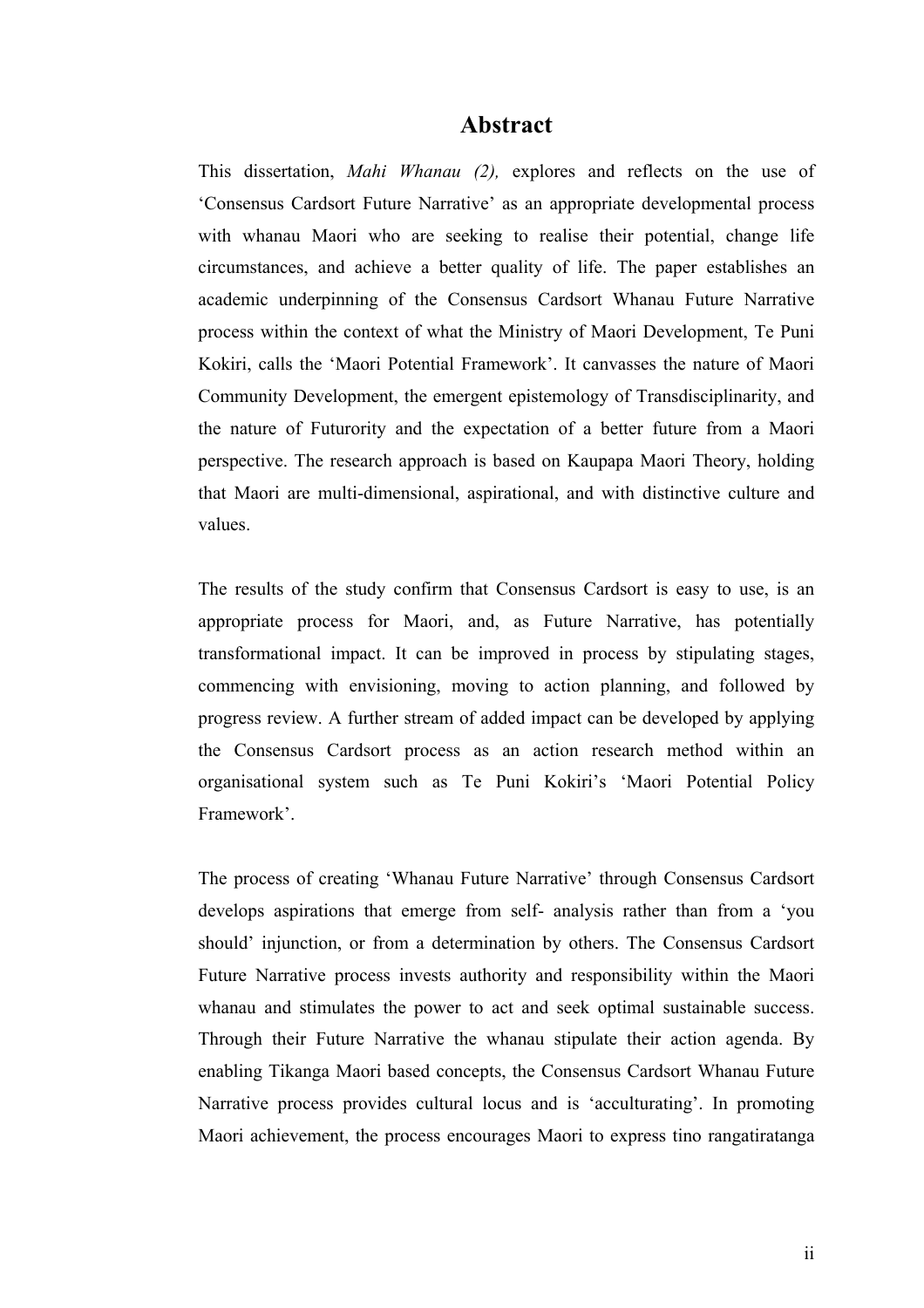by drawing on and utilising their 'Mana ake', their unique contribution to Aotearoa/New Zealand.

In summary, this dissertation reflects on the efficacy of Consensus Cardsort as a device to evoke Whanau Future Narrative, and on the use of Cardsort as a research method that can feed into Maori policy development. It proposes an empowering process to stimulate positive change at a whanau and community level and Maori Development at a governmental level.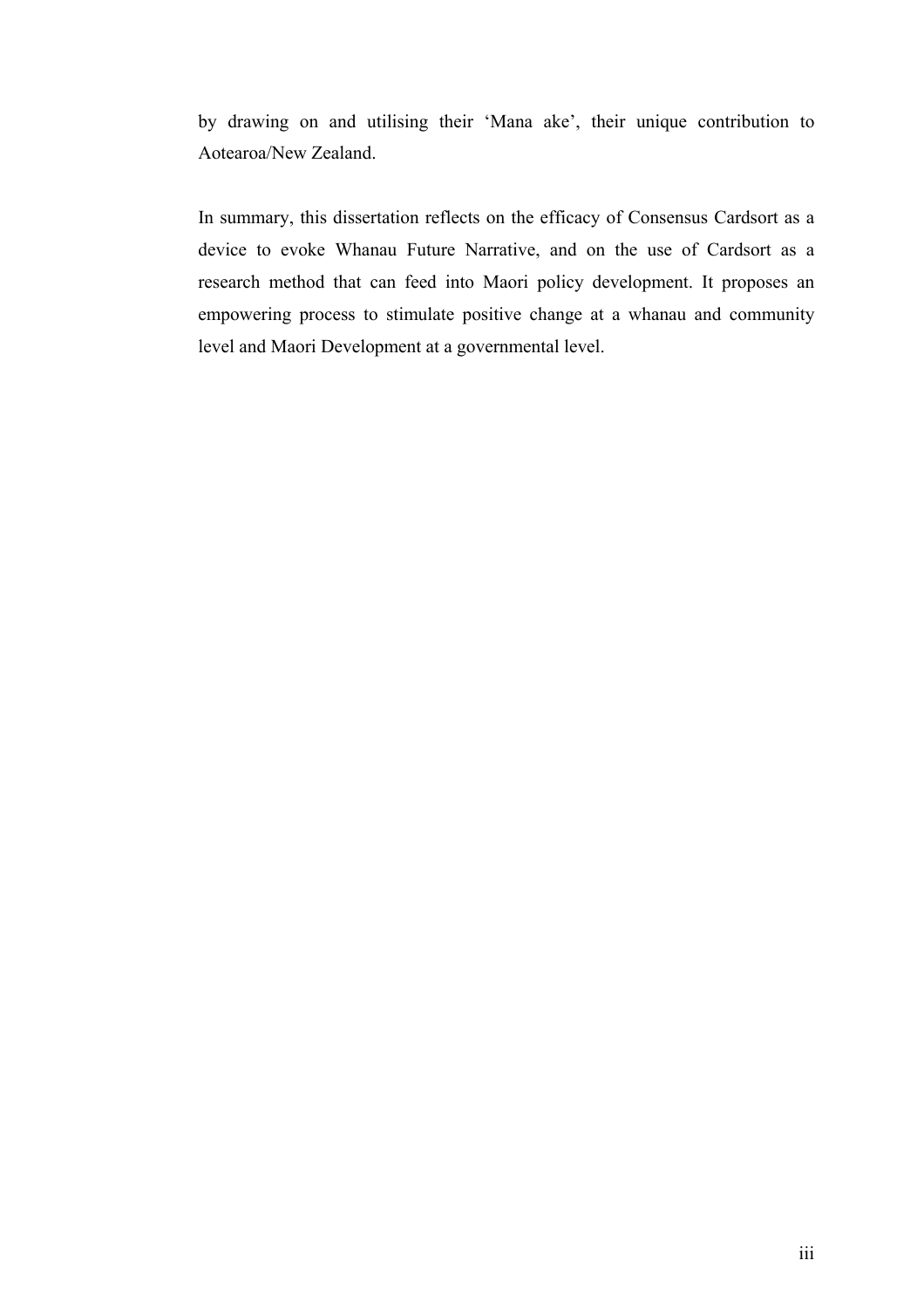# **Acknowledgements**

I wish to acknowledge and thank all of those who have contributed to this project both in terms of sharing aspirations and in helping me reflect on what has been shared. Additionally I wish to pay my respects and thanks to the Social Practice staff of the Unitec School of Community Development Faculty who have prodded, provoked and guided me through the dissertation. I give my humble thanks to those who, like my long suffering wife and partner Taape, have had to put up with me as I thought and wrote, and then rewrote. There must be some sort of beatitude that relates to the sufferance by partners of aspirant academics: "blessed be those who tolerate the studiously fixated". Finally my aroha to all of those who have undertaken tasks on my behalf whilst I have been absent minded, or at least minded elsewhere. Ka nui te aroha ki a koutou.



**Artist: Hugh Tareha (Jnr) Ngati Paarau Waiohiki**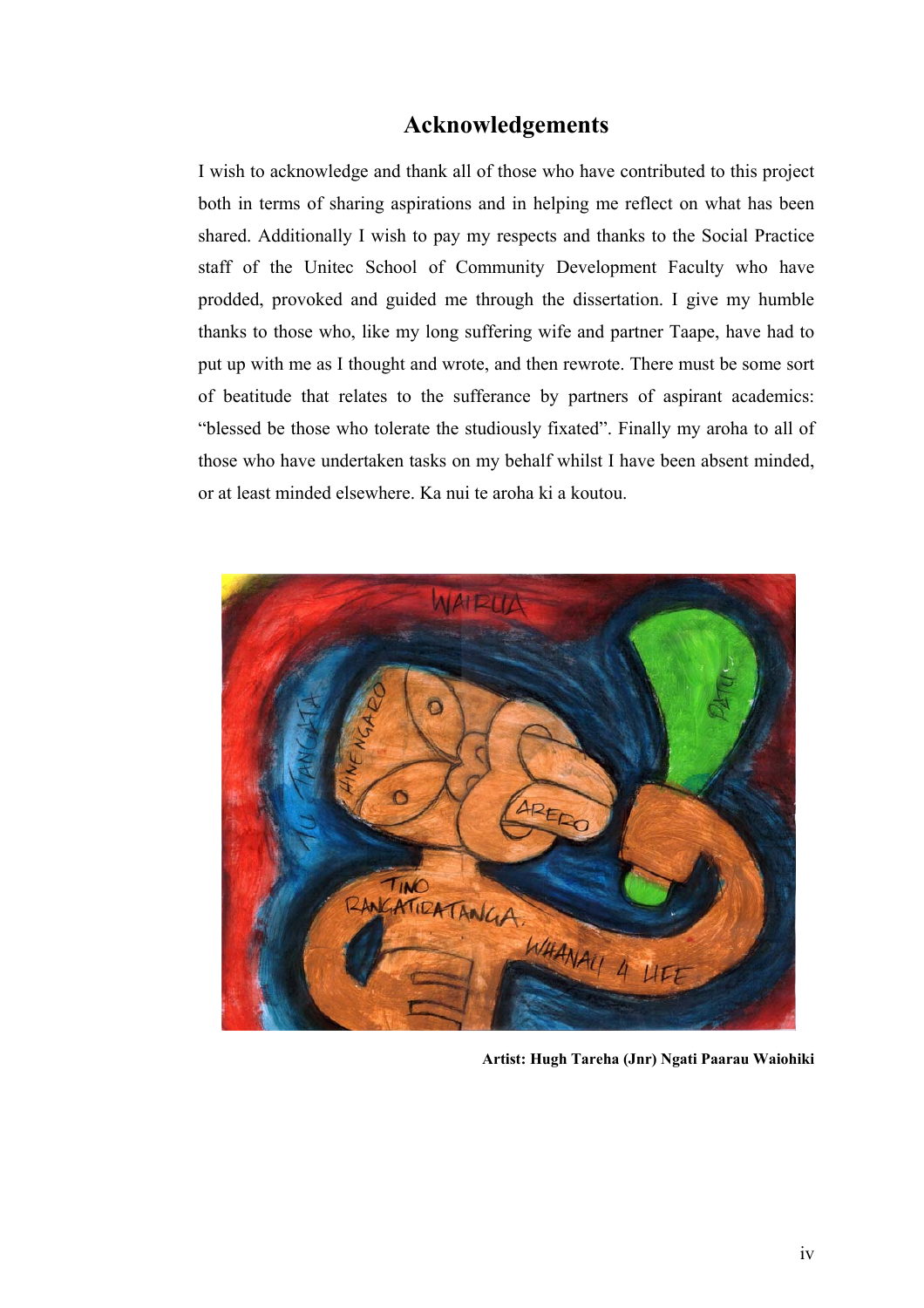# **Table of Contents**

| <b>CHAPTER ONE: INTRODUCTION TO THE PROJECT</b>     |     |
|-----------------------------------------------------|-----|
| <b>CHAPTER TWO: LITERATURE REVIEW</b>               | 12  |
| <b>CHAPTER THREE: CARDSORT</b>                      | 49  |
| <b>CHAPTER FOUR: RESEARCH METHODOLOGY</b>           | 66  |
| <b>CHAPTER FIVE: PROBING THE CARDSORT DATA</b>      | 79  |
| <b>CHAPTER SIX: SEQUENCE 6 REFLECTIVE TEAM WORK</b> | 104 |
| <b>CHAPTER SEVEN: DISCUSSION AND CONCLUSIONS</b>    | 29  |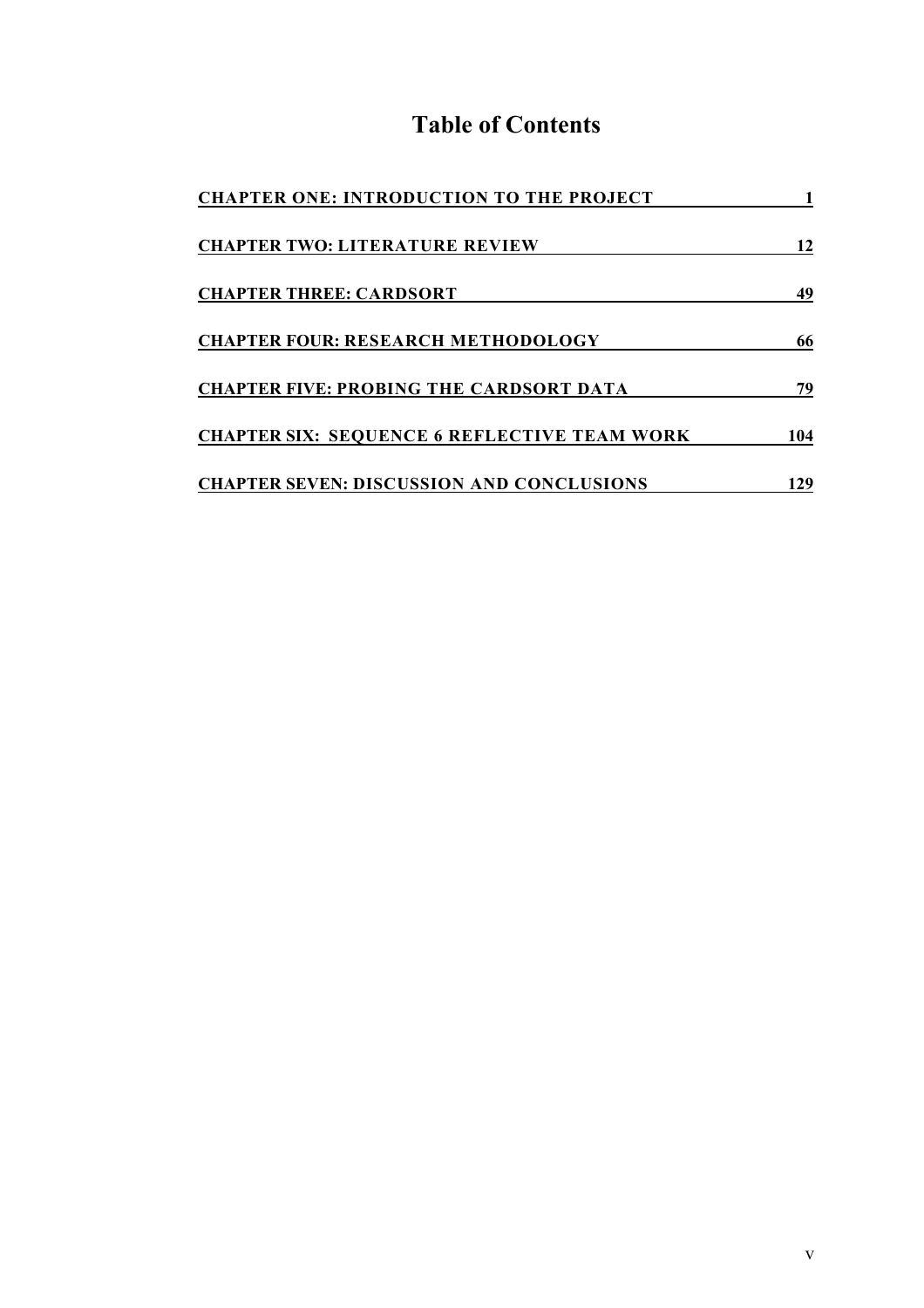# **Lists**

| Table 1   | Maori Potential Shift in Emphasis                                |  |
|-----------|------------------------------------------------------------------|--|
| Table 2   | Demographics of Participants in Mahi Whanau and Mahi Whanau      |  |
| Table 3   | (2)<br>MSD's Potential Measures of Whanau Ora                    |  |
| Table 4   | Comparison of Mode 1 Knowledge, Mode 2 Knowledge and Mahi        |  |
|           | Whanau $(2)$                                                     |  |
| Table 5   | Status of Maori Relative to other New Zealanders                 |  |
| Table 6   | Participant Groups in Methamphetamine Study                      |  |
| Table 7   | Advantages and Disadvantages of Consensus Cardsort Process       |  |
| Table 8   | Whanau Responses to the statement 'our whanau knows how to       |  |
|           | use Consensus Cardsort to spell our whanau's desired future      |  |
| Table 9a  | #1 Whanau Cardsort Responses                                     |  |
| Table 9b  | #1 Whanau Future Narrative vis a vis Whanau 1 Current Narrative  |  |
| Table 10a | #2 Whanau Cardsort Responses                                     |  |
| Table 10b | #2 Whanau Future Narrative Vis a Vis Whanau 1 Current            |  |
|           | Narrative                                                        |  |
| Table 11a | #3 Whanau Cardsort Responses                                     |  |
| Table 11b | #3 Whanau Future Narrative Vis a Vis Whanau 1 Current            |  |
|           | Narrative                                                        |  |
| Table 12  | Whanau Cardsort responses and Focus Group Summaries as to        |  |
|           | how Cardsort helped in the creation of a Whanau Future Narrative |  |
| Table 13  | Whanau Consensus Cardsort responses and Focus Group              |  |
|           | Summaries of suggested improvements to Consensus Cardsort        |  |
|           | <b>Future Narrative process</b>                                  |  |
| Table 14a | #1 Whanau Cardsort Responses Vis a Vis Maori Health Models       |  |
| Table 14b | #2 Whanau Cardsort Responses Vis a Vis Maori Health Models       |  |
| Table 14c | #3 Whanau Cardsort Responses Vis a Vis Maori Health Models       |  |
| Table 15a | #1 Whanau Cardsort Responses Vis a Vis Durie's Whanau            |  |
|           | Capacity Model                                                   |  |
| Table 15b | #2 Whanau Cardsort Responses Vis a Vis Durie's Whanau            |  |
|           | Capacity Model                                                   |  |
| Table 15c | #3 Whanau Cardsort Responses Vis a Vis Durie's Whanau            |  |
|           | Capacity Model                                                   |  |
| Table 16a | #1 Whanau Impact as per Whanau Development Outcomes Matrix       |  |
| Table 16b | #2 Whanau Impact as per Whanau Development Outcomes Matrix       |  |
| Table 16c | #3 Whanau Impact as per Whanau Development Outcomes Matrix       |  |

- Figure 1 Maori Potential Framework<br>Figure 2 Whanau Development Outc
- Whanau Development Outcomes Matrix
- Figure 3 Te Puni Kokiri Policy Maori Potential Framework
- Figure 4 Mahi Whanau Sequences 1-4
- Figure 5 Consensus Cardsort Future Narrative Instructions
- Figure 6 Likert-style Question
- Figure 7 Reflective Team Handout as aide memoire for reflective process
- Figure 8 Mahi Whanau (2) Sequences
- Figure 9 Histogram of collated Questionnaire responses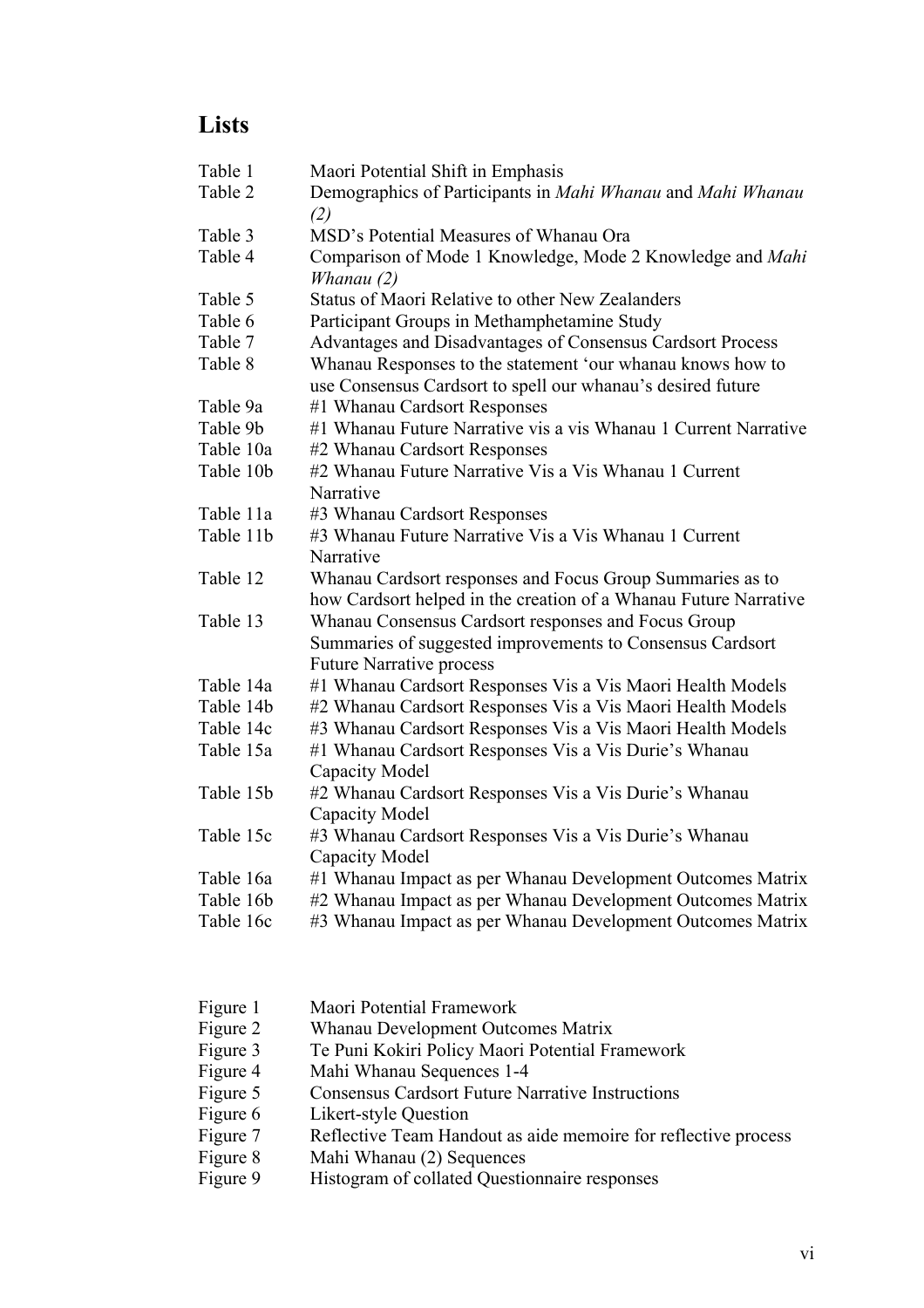# **Abbreviations**

| <b>ANS</b>   | <b>Advocacy Network Services</b>             |
|--------------|----------------------------------------------|
| <b>DOR</b>   | Denis O'Reilly                               |
| <b>ESR</b>   | Environmental Scientific Research            |
| <b>HNZC</b>  | Housing New Zealand Corporation              |
| <b>IOMS</b>  | <b>Integrated Offender Management System</b> |
| <b>MHR</b>   | Member of The House of Representatives       |
| <b>MPF</b>   | Maori Potential Framework                    |
| P            | Participant                                  |
| <b>PAR</b>   | Participative Action Research                |
| <b>RTM</b>   | Reflective Team Member                       |
| <b>TPK</b>   | Te Puni Kokiri                               |
| <b>MSD</b>   | Ministry of Social Development               |
| <b>NZIER</b> | New Zealand Institute of Economic Research   |
| <b>TOW</b>   | Treaty of Waitangi                           |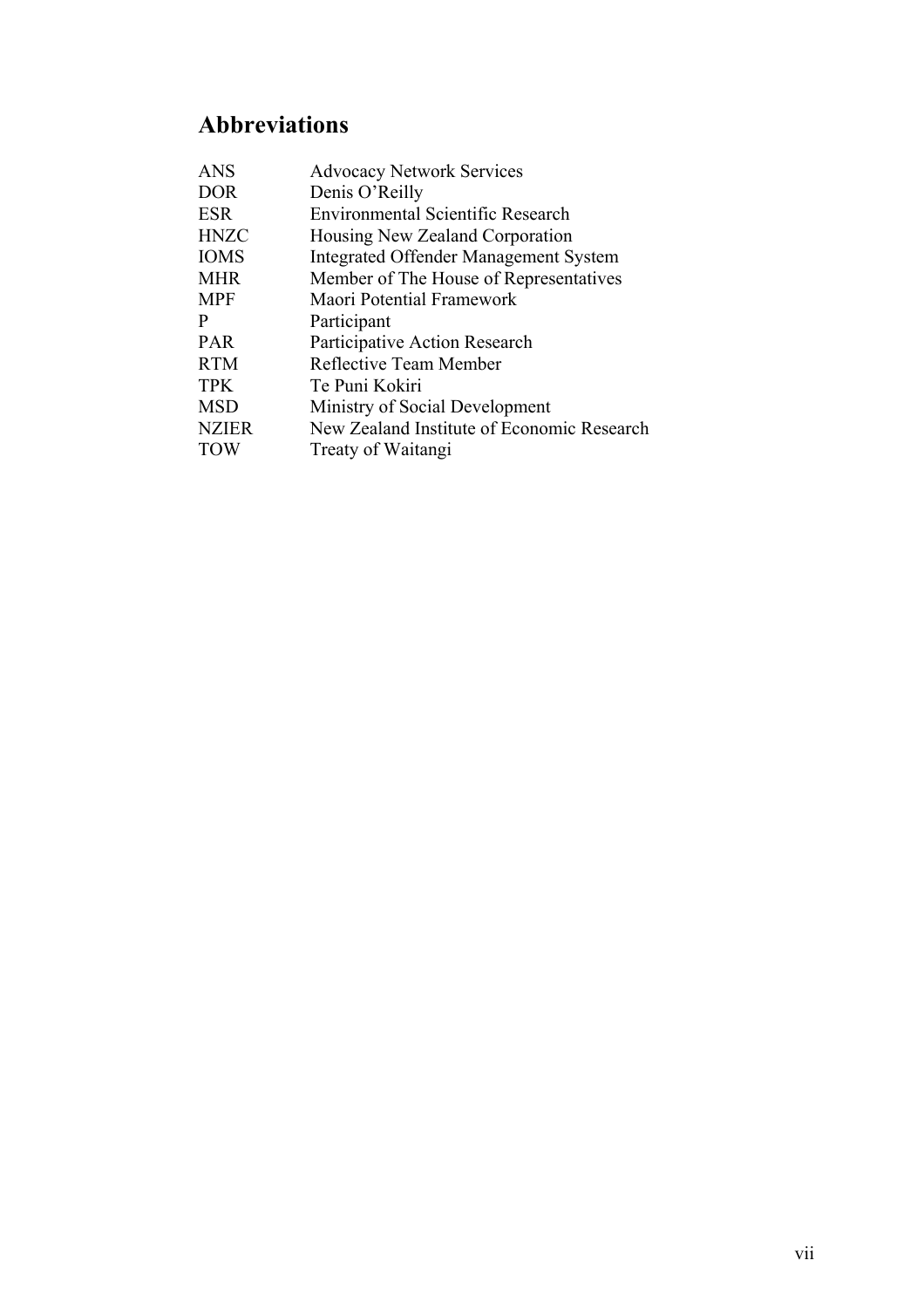# **Glossary**

Ahau I, myself Ahi Kaa occupation rights Aotearoa New Zealand Aroha love Aroha ki te tangata respect for people Hahi religion Hapu sub-tribe Hau breath, wind Hau mua future Hau muri past Hinengaro mind Hui meeting, gathering Iwi people, tribe Kahui cluster Kai food Kainga home village Kaitiakitanga guardianship Kanohi ki te kanohi present yourself face to face Karakia prayers Kaua e mahaki don't flaunt your knowledge Kaumatua elder Kaupapa cause, issue Kaupapa Maori relating to a Maori cause Kia tupato be cautious Korero talk Mahi whanau work for family causes Mana dignity, pride Manaaki ki te tangata share, be generous to people Manaakitanga caring for others Marae central area of Maori village Matauranga knowledge Matauranga Maori knowledge of things Maori Matua **father** Mihi-mihi welcoming speeches Nga kaumatua group of elders Nga tamariki group of children Oranga good health, wellness Pa fortified Maori village

Ahu Whenua Trust structure for multiple owner Maori land Kaua e takahia te mana o te tangata do not trample over people's dignity Mahi collective work for a common purpose Ngati Mahuika sub tribe of Ngati Kahungunu at Runanga on Napier-Taihape Road Nga Mokai tribeless and alienated people in the cities Pakeha New Zealander of European ancestry Papakainga traditional village, home base Puawaitanga realisation of potential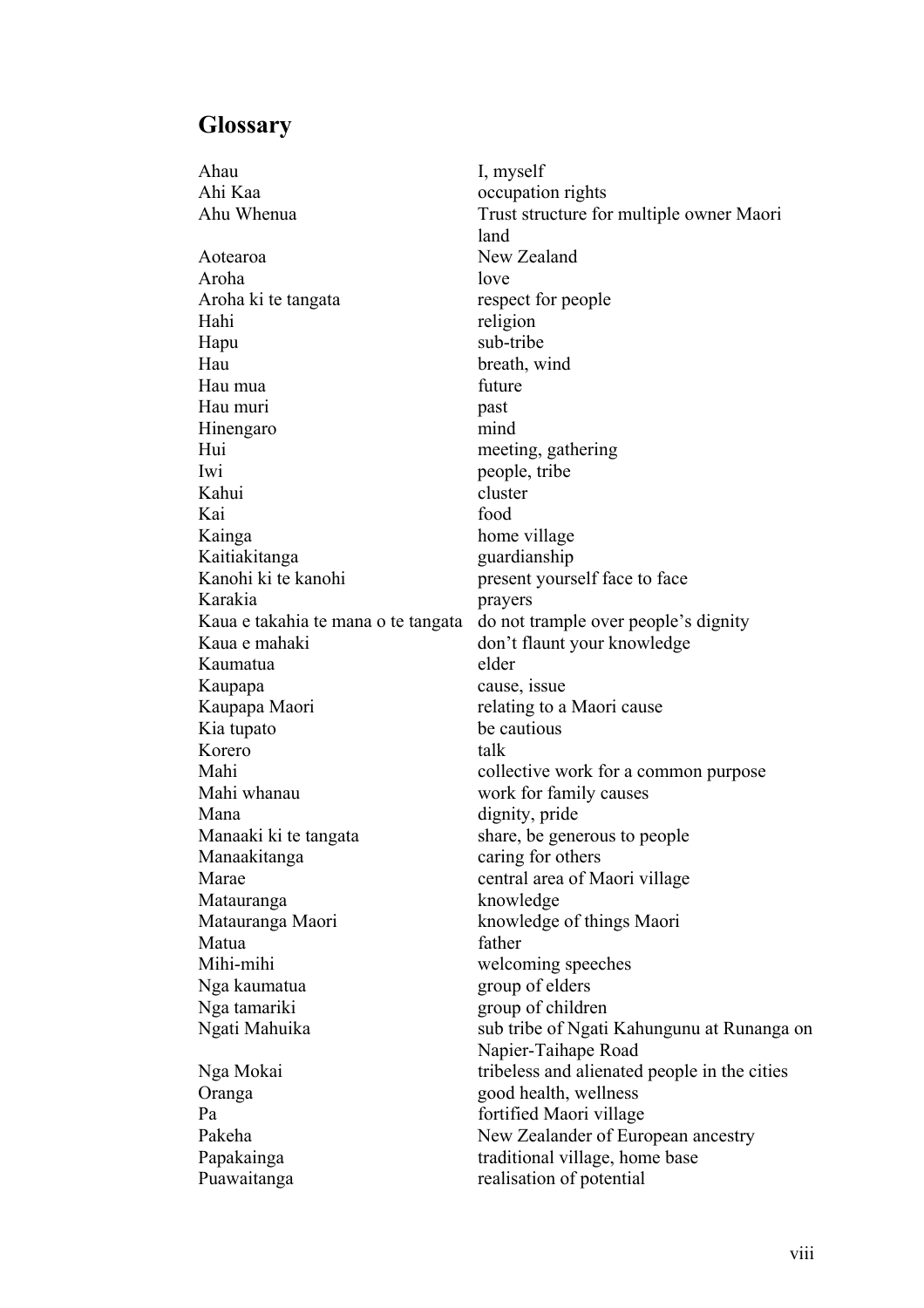Rangatahi young person Rawa resources Taiwhenua district authority Takahi stand on Tamariki children Tangata people Te Ao Amuri the world of the future Te Ao Maori the Maori world Te Ao Whanui the globe Te Kakano seed, latent Te Reo Maori language Tikanga A way of doing things Tikanga Maori Maori Maori protocols Tinana Good physical health Tino rangatiratanga self determination Tipuranga activation of potential Titiro watch Waananga place of learning Wairua spirituality Waka canoe Whakarongo listen Whangai adopted child Whanau extended family Whanau ora family wellbeing Whanau Maori Maori family Wharenui Maori meeting house

Tangata Whaiora mental health consumers Taurahere Maori from outside the district Te Puni Kokiri Ministry of Maori Development Whakamana influence (over, amongst) Whakawhanaungatanga engagement with extended family Whariki woven mat/Maori research group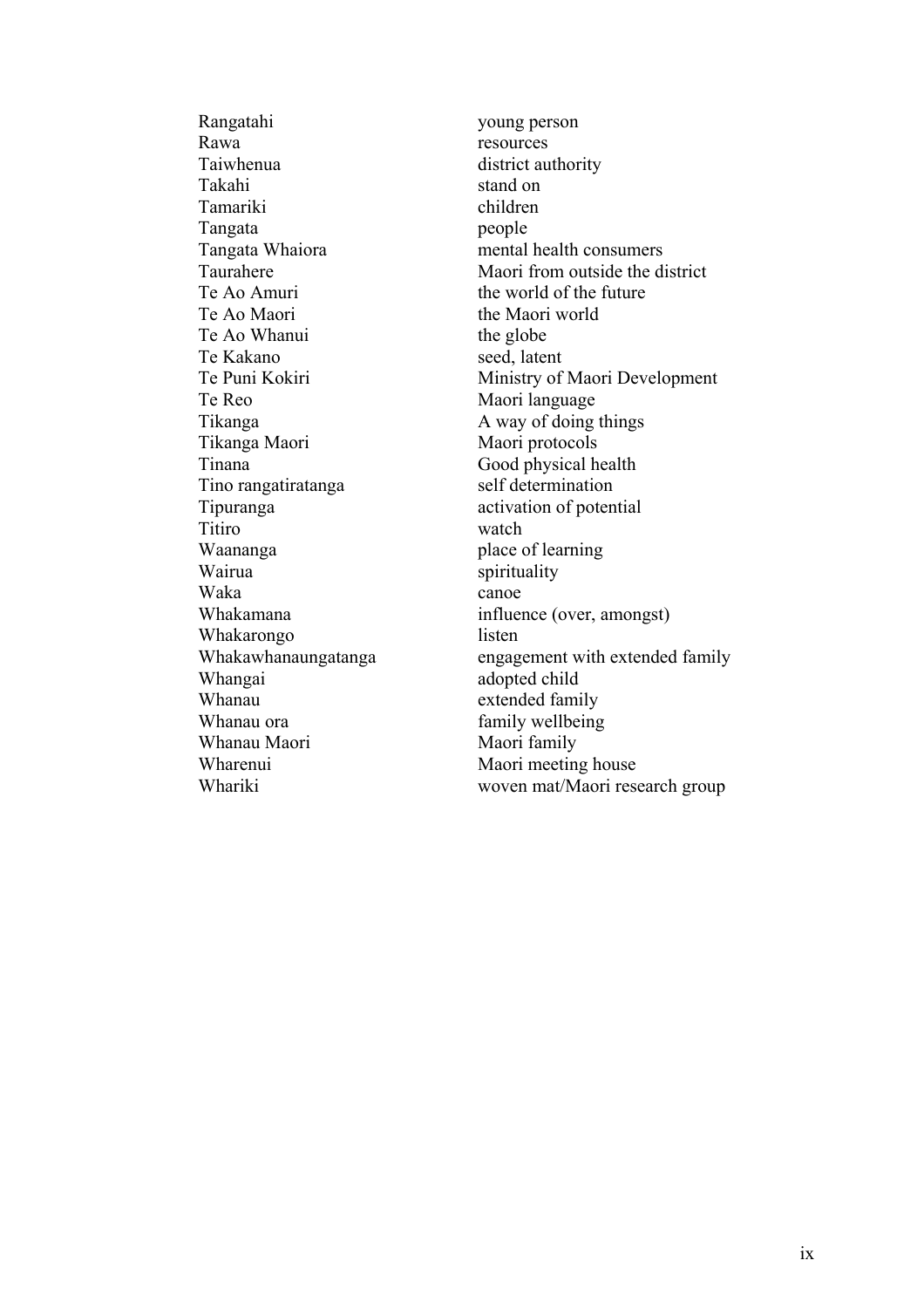# **Chapter One:**

# **INTRODUCTION TO THE PROJECT**

This dissertation *Mahi Whanau (2)* explores and reflects on the use of the 'Consensus Cardsort' (Ministry for the Environment, 2002: Appendix 1:3) as an appropriate front end to Participative Action Research processes with whanau Maori who are seeking to realise their potential. The epistemological approach of Consensus Cardsort is based on Critical Theory (Habermas, 1981; Calhoun, 1995) and Transdisciplinarity (Bridgman and Brooker, 2003). The methodology is framed as Kaupapa Maori Research (Cram and Hazel, 2004; Bishop, 1996). Kaupapa Maori is a Maori theoretical perspective which validates and privileges Maori knowledge.

The research project is a necessary exercise for the degree of Master of Social Practice. It is undertaken in the field of social practice (Babbie, 1998). Besides the writer as lead researcher/facilitator it involves three Maori whanau and two social practitioners who are also Maori. They are all positioned as 'consultants' to me. An element required for research in social practice is that the research effort must be in a real situation (Munford and Sanders, 2003; Andreasen, 1995). It is acknowledged that on one hand, at a direct level, this project is an academic exercise. Indirectly, however it also contributes to a 'real situation' in enabling three whanau to make potentially life changing decisions about the future and, at a more strategic governmental level, helping engineer research and policy development systems to support whanau Maori to identify a successful and sustainable future.

*Mahi Whanau (2)* draws heavily on a previous and connected research project *Mahi Whanau* (O'Reilly, 2006), undertaken for the Ministry of Maori Development, which it uses as a counterpoint. The dissertation also utilises material from a number of other instances in New Zealand where organisations or projects have used Consensus Cardsort.

The dissertation sets out to examine: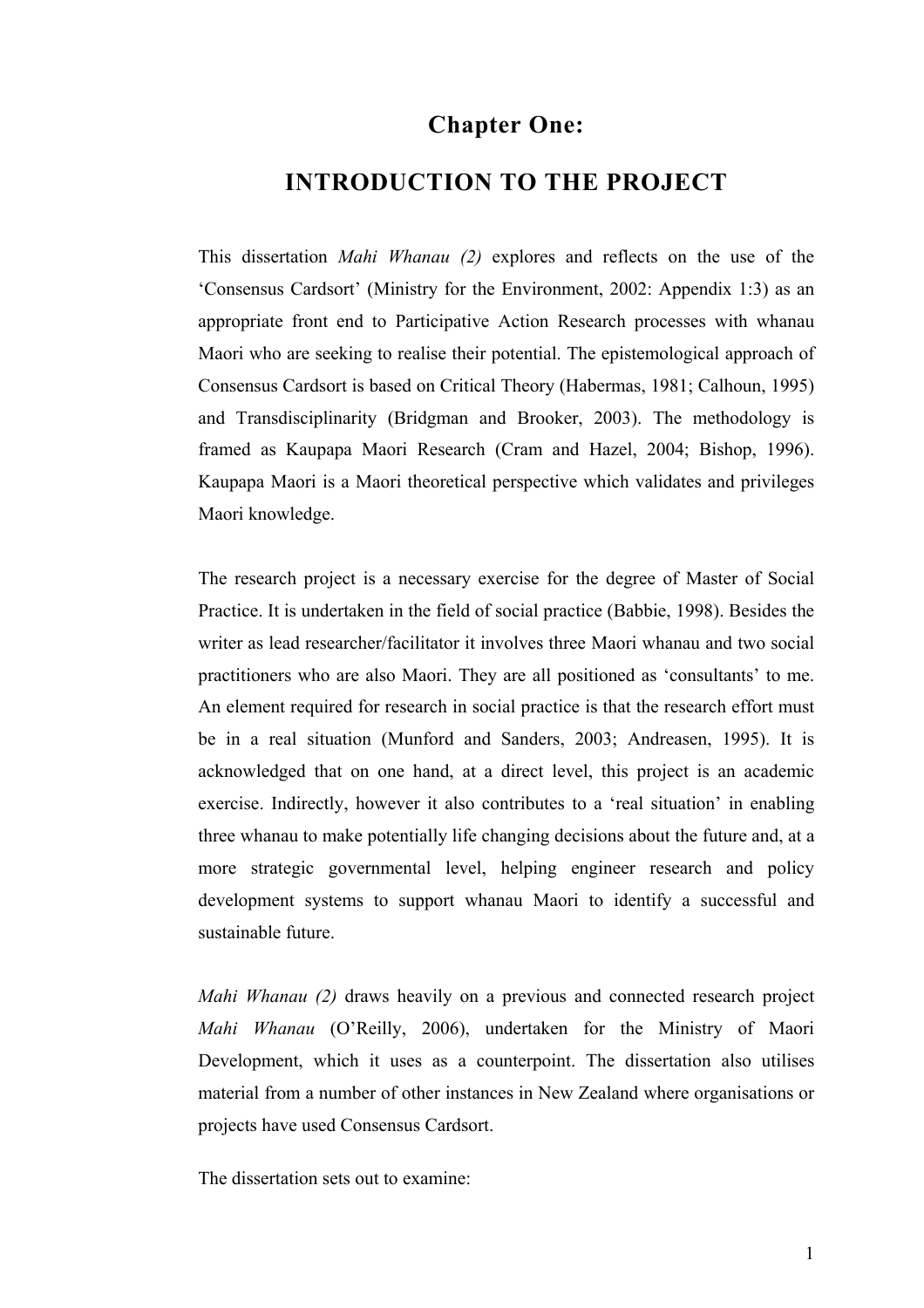- 1. the transferability and ease of use of Consensus Cardsort within a process called 'Whanau Future Narrative' by observing if the participant whanau can use the process unassisted after a year's break.
- 2. the impact of whanau undertaking the Consensus Cardsort Whanau Future Narrative process, and
- 3. what needs to be done to improve the process

## **Whanau Maori**

*Mahi Whanau (2)* has been undertaken within and amongst whanau Maori (Maori families). Maori operate collectively and whanau are a key component of Maori social architecture along with hapu and iwi (Ministry of Health, 1998; Durie, 2001; Te Puni Kokiri, 2006:4). Whilst the word whanau is often translated as 'family' the Maori concept of whanau is wider than that of the Western model nuclear family with its foundation on direct biological connections (Metge, 1995). Within the concept of whanau Maori include those who are connected by whakapapa (lineage) or those without blood ties but who are 'whangai', that is individuals who are formally or informally adopted. Sometimes the use of 'whanau' extends to those who have no blood ties but who are connected by a kaupapa, a cause or belief. My use of the term 'whanau' is inclusive of all these categories. There are related terms: whanaungatanga refers to an even broader connectedness through blood ties, even very ancient or distant connections; whakawhanaungatanga relates to the active pursuit of those connections from the past and the fostering of ties and commitments for the future.

#### **Whanau Future Narrative**

Giving voice to whanau aspirations is an output I call 'Whanau Future Narrative'. I define 'Whanau Future Narrative' as a whanau's expression of a desired future state. The aspirations of individual whanau are important in their own right. However, when brought together and aggregated with the aspirations of other whanau they also have the potential to provide a powerful collective voice to decision makers. Indeed, if the aspirational voices arising from hapu, iwi, waka, and pan-tribal national bodies could be generated and assembled in a systemised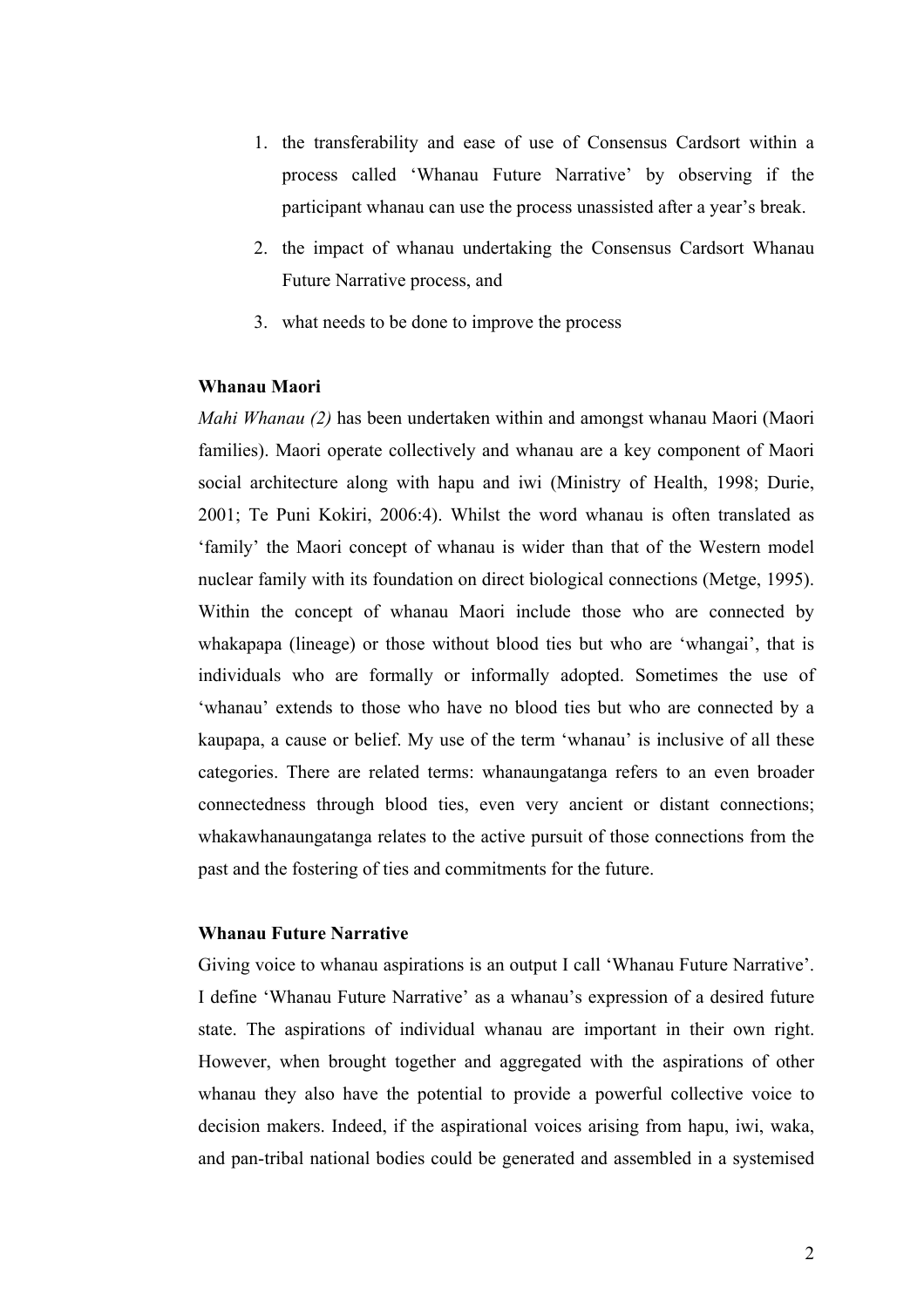way, then the data thus gathered has the potential to be analysed both qualitatively and quantitatively against Maori developmental models. The findings could be used to support and facilitate Maori development and the overall realisation of Maori potential by enabling well informed and highly responsive Government policy. The dissertation discusses and reflects on the use of the Consensus Cardsort process in evoking Whanau Future Narrative and explores how this process might fit into a Maori Development policy framework aimed to promote whanau development.

#### **Maori Development as Community Development**

Besides being privileged within its own Kaupapa Maori Theory (Bishop, 1996), Maori Development can also be contextualised within a global framework that internationally is described as Community Development (Shirley, 1979; Chile, 2007). The stimulation of Whanau Future Narrative by way of the Consensus Cardsort process is generally consistent with the broad principles of Community Development and is specifically aligned with the nature of Community Development in Aotearoa New Zealand. Chile (2007) proposes that there have been three strands or 'tikanga' to Community Development in this country. These are: efforts by Government; collective community action; and action expressed as 'tino rangatiratanga' or self determination by Maori New Zealanders. The Consensus Cardsort Future Narrative process conflates all three streams, contextualising action within a Government model (TPK's Maori Potential Framework); as collective action within whanau and hapu; and as an expression of self determination by Maori. Te Puni Kokiri is an appropriate organisation within which to undertake Community development not only as a point of conflation for Chile's three stream model but also because it has been engaged in this sector since the Maori Social and Economic Advancement Act 1945 (Butterworth, 1989).

A comprehensive review of New Zealand and international literature suggests that Consensus Cardsort has had very limited use as a tool to facilitate Community Development. Nevertheless, where the process has been utilised, particularly amongst Maori, the results have been promising (O'Reilly, 2003, 2005, 2006). Accordingly this research, in part, establishes an academic underpinning of the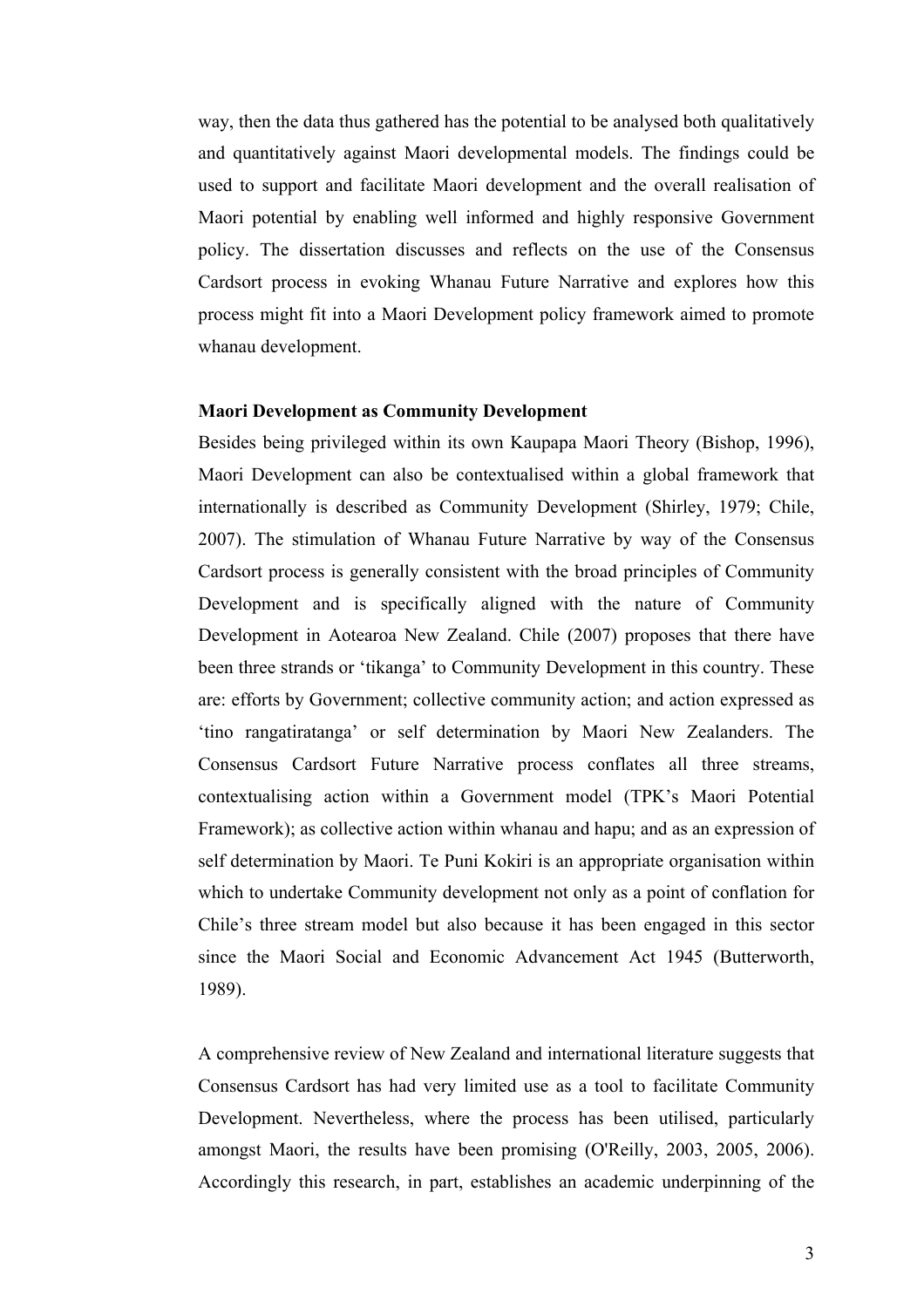way in which Consensus Cardsort has been used to produce Whanau Future Narratives as a function of Maori Development by comparing the process against the legitimising literature.

Although the project is microscopic in terms of New Zealand's overall challenges around the development of effective Maori Community Development policies (inclusive of social, economic and social development policies), by aligning the Consensus Cardsort Whanau Future narrative process with the policy framework of a Government Ministry, Te Puni Kokiri, it is presented as a contribution to a systematic and comprehensive approach to redress matters. *Mahi Whanau (2)* has been undertaken within the context of what the Ministry of Maori Development, Te Puni Kokiri, calls the 'Maori Potential Framework' (Ringold, 2005). In this regard the project also explores expansion of the function of the Consensus Cardsort process by utilising it as a key tool for the action and research function that underpins the Ministry's 'Maori Potential Policy Framework'. This is the point at which the project has its greatest value and leverage point for impact.

Assisting numerous whanau to undertake Whanau Future Narratives may be efficacious in its own right, but it will always be limited in impact by human resource and time constraints in having to facilitate individual whanau processes. However developing Consensus Cardsort as a widely used in-house practice for facilitating meetings and hui, and supplementing it with method to record and feed the authentic voice of communities into Maori policy development, has potential for very broad and significant impact. For instance the Ministry of Maori Development, Te Puni Kokiri, performs an audit function on the programmes of Government Ministries and Departments in terms of their delivery to Maori. Because Te Puni Kokiri is a small Ministry it can struggle to assess huge national programmes run by a 'super-Ministry' such as the Ministry of Social Development. However Consensus Cardsort could be used by Te Puni Kokiri District Offices to canvass Maori consumers nationally as to their views, and to create a form of satisfaction index. An outreach feedback programme run across the country by TPK staff could get rapid feedback to Wellington and do so faster, more cheaply and more authentically than mainstream Departments and agencies could do by contracting out through private sector research companies.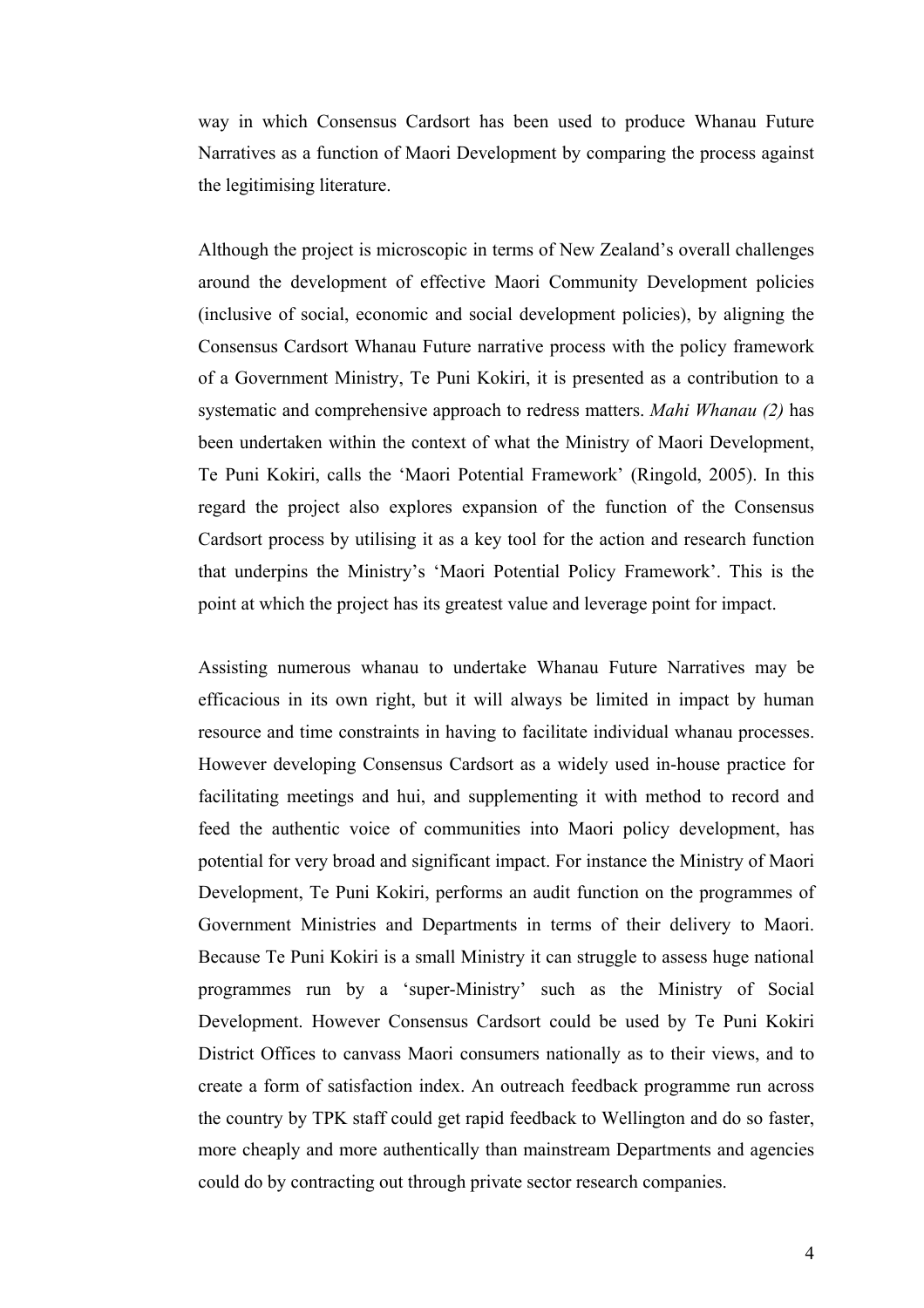# **Paradigm shift by Ministry of Maori Development Te Puni Kokiri**

The Ministry of Maori Development is the Government Agency charged with the responsibility of providing effective policy advice, through its Minister, to the New Zealand Cabinet, when it comes to addressing specifically Maori dimensions in the machinery of government and governmental policy. In 2005 Te Puni Kokiri reframed its' policy paradigm (Ringold, 2005). The former paradigm tended to focus on 'deficit' and aimed to compensate for comparative 'Maori failure' as expressed in poor health, education, income, criminal offending and imprisonment statistics (Ajwani & Blakely, 2003). This shift in emphasis is summarised in Table 1.

Russell Bishop describes the deficit perspective as a 'social pathology approach' which he says has focused on the 'inability' of Maori culture to cope with human problems. In Bishop's view this 'pathological' perspective derives from the view that

'Maori culture was and is inferior to that of the [European] colonisers in human terms' (Bishop, 1996:14)

The new paradigm looks to shift more focus onto 'capability' as exemplified by Maori success in Te Ao Amuri – the future, and in Te Ao Whanui – the big wide world (New Zealand Institute of Economic Research, 2003).

| More emphasis on                        | Less emphasis on                                |
|-----------------------------------------|-------------------------------------------------|
| Multi-dimensional Maori potential,      | Single dimension repair of deficit              |
| strengths and opportunities             | disparity and dysfunction                       |
| Investing in Maori as an integrated but | Targeting Maori people as a socio-              |
| culturally distinct indigenous          | economically disadvantaged ethnic               |
| community                               | minority                                        |
| Investment in Maori people              | Predominant focus on institutional<br>responses |

**Table 1: Maori Potential Shift in Emphasis** 

(Source: Te Puni Kokiri, 2005)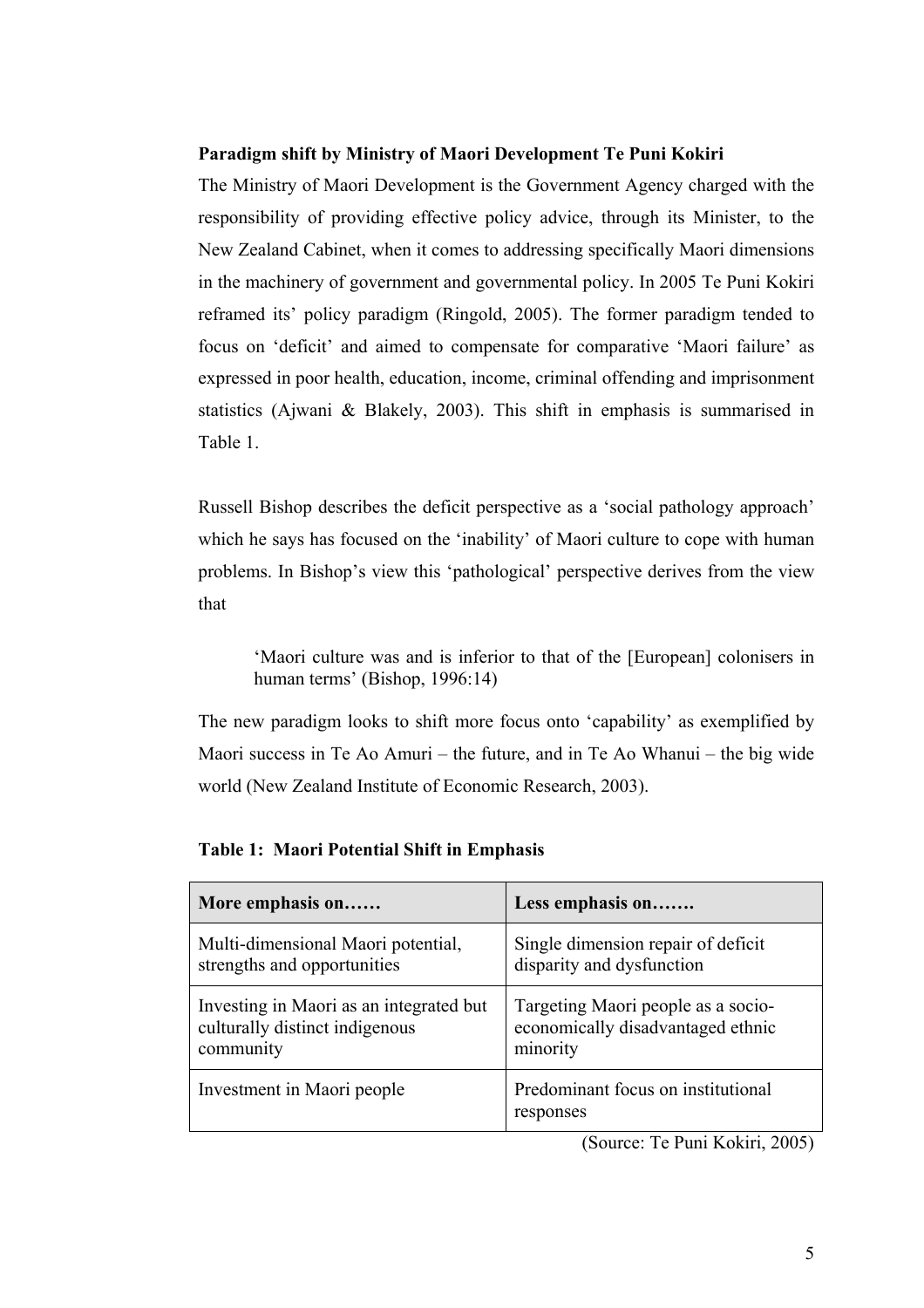## **Maori Potential Framework**

The three main principles of the Maori Potential Framework are:

Maori Potential: The first principle holds that Maori are multi-dimensional aspirational people supported by a distinctive culture and values system. The principle seeks opportunities for Maori to change their life circumstances, to improve life choices and thus achieve a better quality of life

Culturally Distinct: The second principle reflects the role of Maori and their indigenous culture within the wider society. The principle seeks respect for Maori as first people of Aotearoa/New Zealand and the cultural advantage with which Maori enrich their communities

Maori Capability: The third principle reflects the need to invest in Maori themselves as the catalyst for change. This principle seeks to build the capability of Maori people and their sense of having choices and power to act. This capability focus has the intention of better enabling Maori achieve 'Optimal, sustainable success'. (Karauria, 2005).



## **Figure 1: Maori Potential Framework**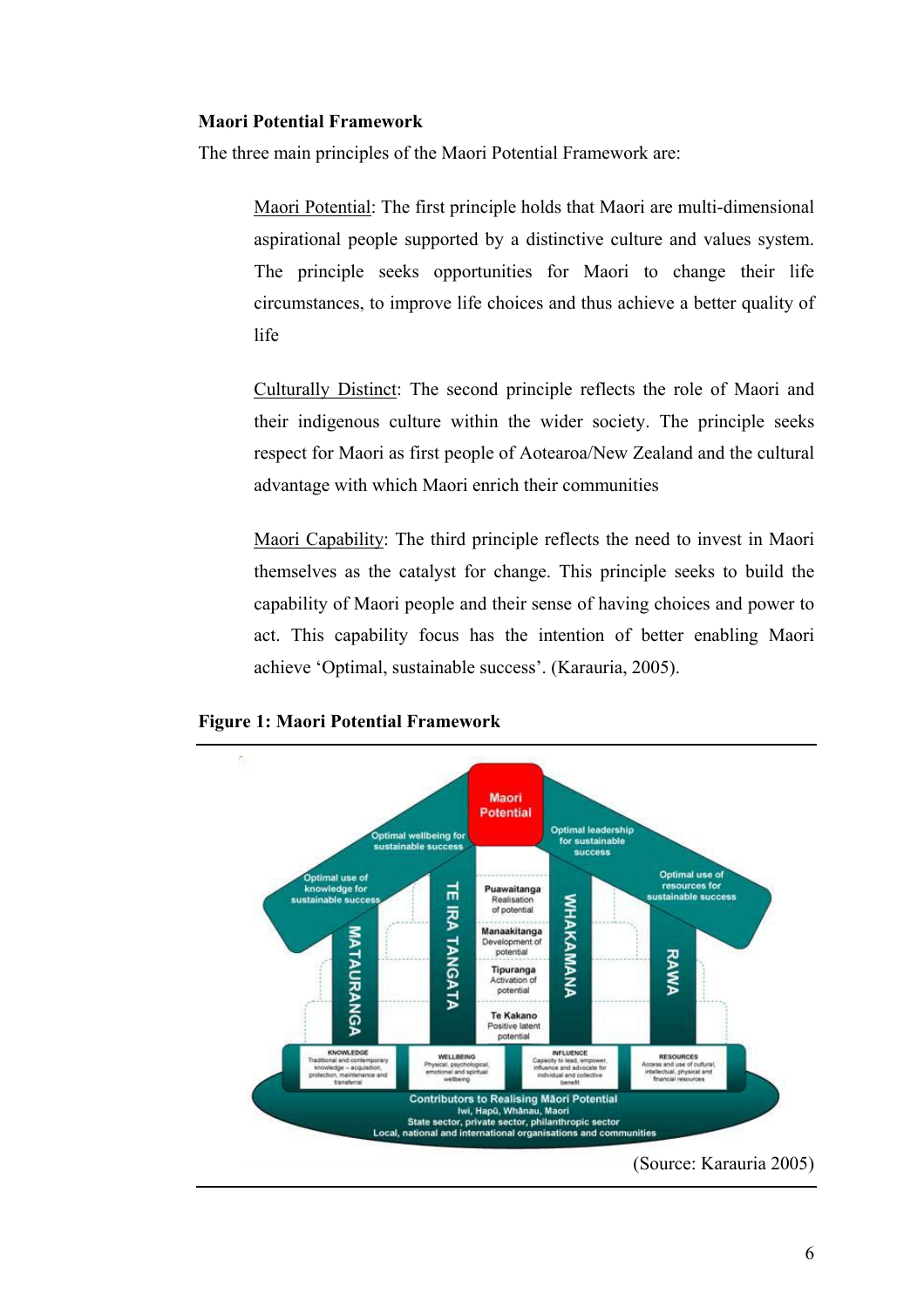The Maori Potential Framework is graphically depicted as a Wharenui, a meeting house, the metaphoric heart of Maori cultural and spiritual activity (see Fig. 1). The four pou, the pillars of the meeting house, represent dimensions that contribute to Maori success:

- **Rawa** (Resources): Access to and use of cultural intellectual physical and financial resource
- **Matauranga** (Knowledge): Traditional and contemporary knowledge acquisition, protection, maintenance and transferral
- **Whakamana** (Influence): The capacity to lead, empower, influence, and advocate for individual and collective benefit
- **Oranga** (Wellbeing): Physical psychological emotional and spiritual wellbeing

Within the model (Fig 1) is a staircase of potential. In descending order the steps are:

- **Puawaitanga**; the realisation of potential
- **Manaakitanga**; the development of potential
- **Tipuranga**; the activation of potential
- **Te Kakano**; the acceptance that potential exists although it may well be latent

## **Whanau Development Outcomes Matrix**

These elements have been fused and expressed by the Ministry in the context of a 'Whanau Development Outcomes Matrix' (see Fig 2). The Whanau Development Outcomes Matrix presents a useful expression of the 'staircase' towards the realisation of potential. It provides part of a potential tool for assessment of the relative step the whanau may be at. It could provide a platform from which to assess if an intervention such as the Consensus Cardsort Future Narrative Process assists movement up the staircase.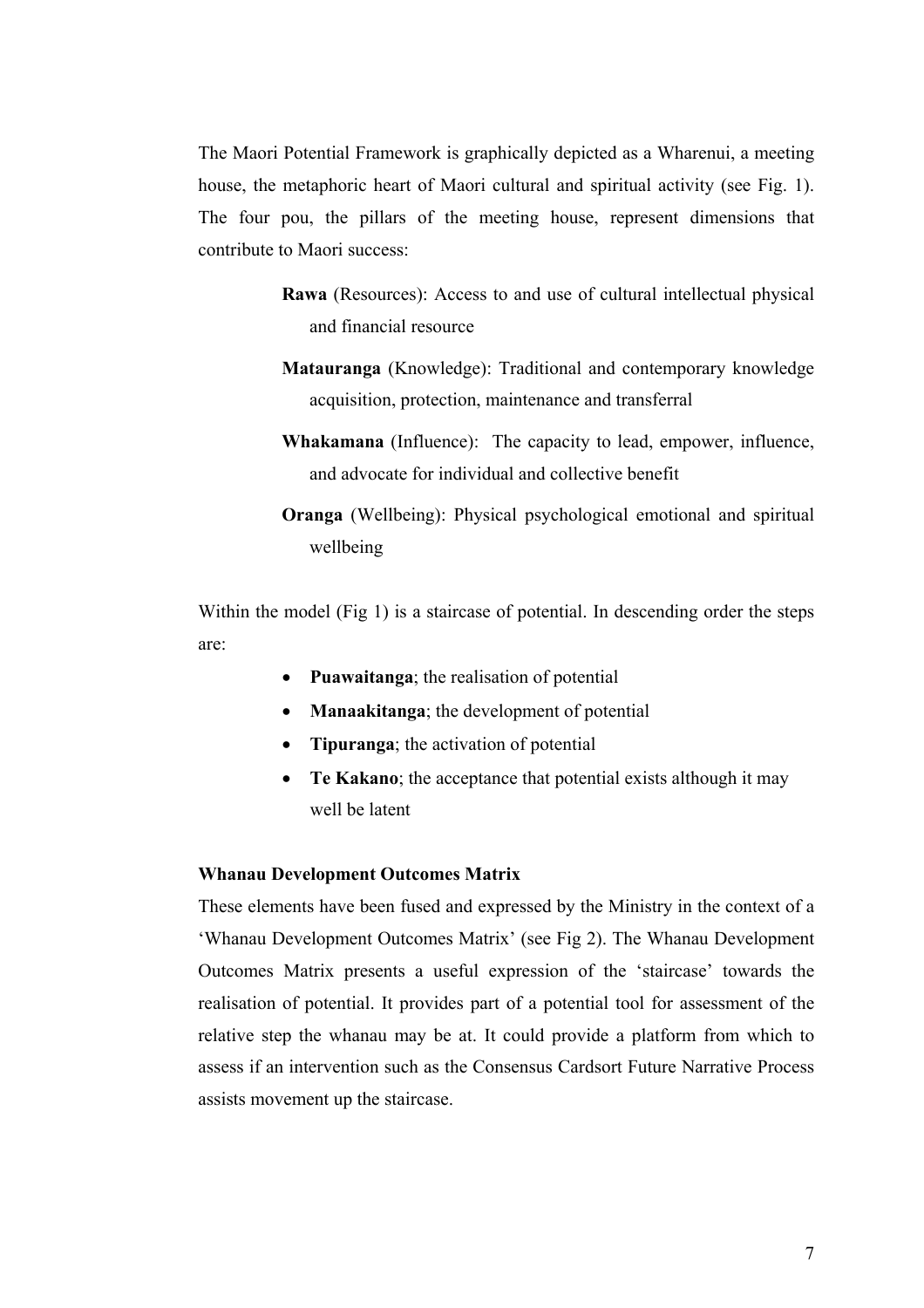The process of creating 'Whanau Future Narrative' through the Consensus Cardsort process is consistent with the three main principles of the Maori Potential Framework. In the first instance it is aspirational and assists participants to identify opportunities to change their life circumstances, to improve life choices and thus achieve a better quality of life. Secondly, by taking an approach based on Maori protocol, tikanga, and by enabling expression of aspirations in Maori terms and in ways consistent with Kaupapa Maori Theory, it helps provide a sense of locus and encourages Maori to consider their unique contribution to Aotearoa/New Zealand. Thirdly by evoking 'ground-up' ownership of the process it invests authority and responsibility within the Maori whanau and gives the power to act in seeking optimal sustainable success.

# **Figure 2: Whanau Development Outcomes Matrix**

| .                          |                                                                                             |                                                                                                  |                                                                                                                                 |                                                                                                  |
|----------------------------|---------------------------------------------------------------------------------------------|--------------------------------------------------------------------------------------------------|---------------------------------------------------------------------------------------------------------------------------------|--------------------------------------------------------------------------------------------------|
| Whanau<br><b>Potential</b> | <b>WELLBEING</b>                                                                            | <b>KNOWLEDGE</b>                                                                                 | <b>INFLUENCE</b>                                                                                                                | <b>RESOURCES</b>                                                                                 |
| <b>REALISATION</b>         | Optimal wellbeing for<br>sustainable success                                                | Optimal use of<br>knowledge for<br>sustainable success                                           | Optimal leadership for<br>sustainable success                                                                                   | Optimal use of<br>resources for<br>sustainable success                                           |
| <b>DEVELOPMENT</b>         | Whānau are leveraging<br>off their wellbeing for the<br>benefit of themselves<br>and others | Whānau are leveraging<br>off their knowledge base<br>for the benefit of<br>themselves and others | Whānau are leveraging<br>off their leadership<br>capacity for their benefit<br>and are contributing to<br>the success of others | Whânau are leveraging<br>off the use of resources<br>for the benefit of<br>themselves and others |
| <b>ACTIVATION</b>          | Whänau are<br>participating in<br>opportunities to optimise<br>their wellbeing              | Whānau are<br>participating in<br>opportunities to optimise<br>their knowledge                   | Whanau are<br>participating in<br>opportunities to optimise<br>their leadership capacity                                        | Whānau are<br>participating in<br>opportunities to optimise<br>the use of resources              |
| <b>LATENT</b>              | Potential for optimal<br>Whānau wellbeing<br>exists                                         | Potential for the optimal<br>use of knowledge by<br>Whānau exists                                | Potential for optimal<br>Whānau leadership<br>exists                                                                            | Potential for the optimal<br>use of resources by<br>Whānau exists                                |

# **Whānau Development Outcomes Matrix**

(Source: Karauria, 2005)

# **Maori Potential Policy Framework**

The Whanau Outcomes Matrix and the Maori Potential Framework are complemented by a Maori Potential Policy Framework (see figure 3). In the Maori Potential Policy Framework projects are underpinned by 'Action and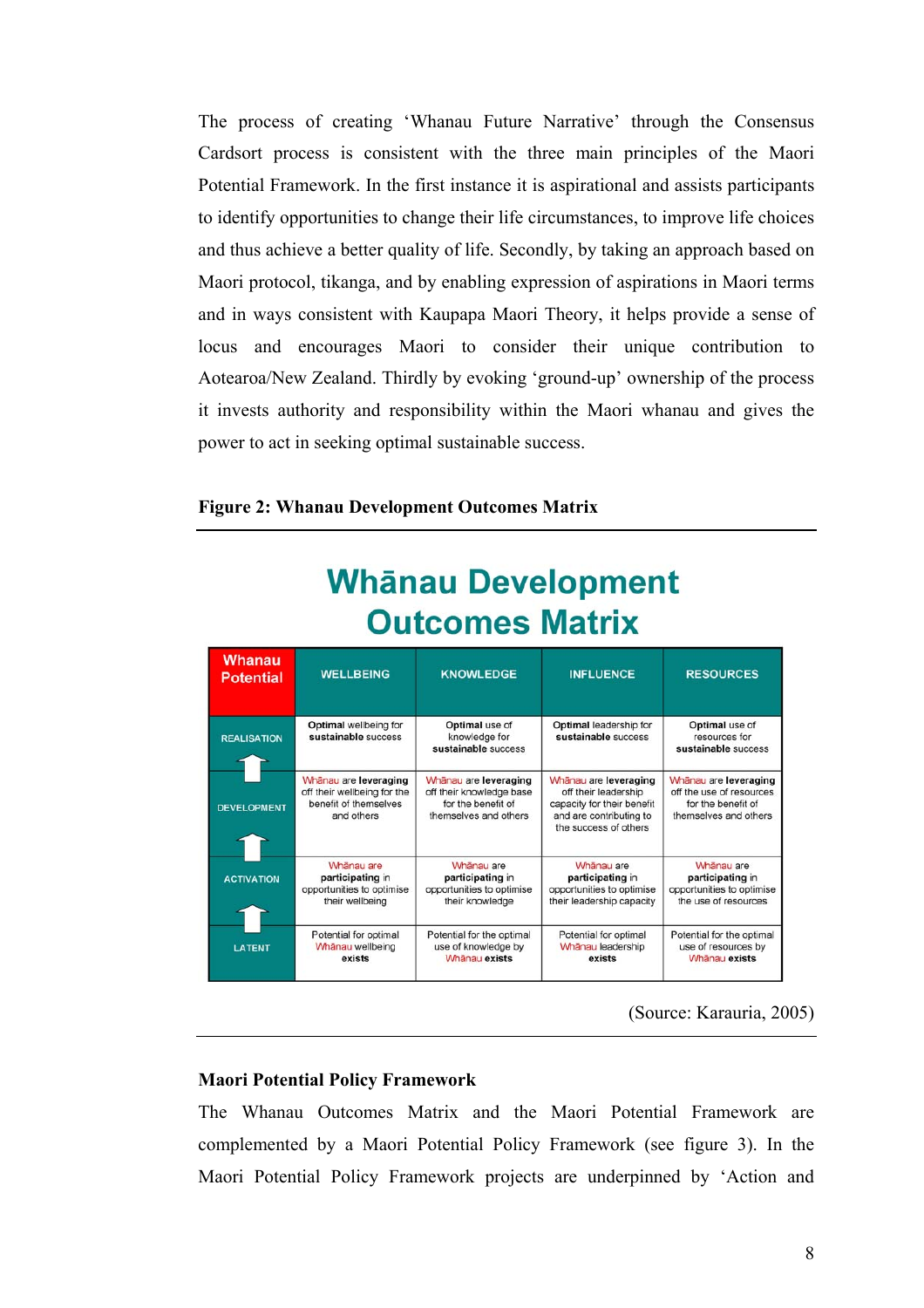Research'. The outputs from Action and Research flow back up through a measuring performance process with the mnemonic 'PRECISE' [Policy, Research, Evidence, Capability, Information, Stakeholders, Evaluation] (Karauria, 2005). The Consensus Cardsort methodology is offered as a suitable tool within PRECISE. The notion is that the Consensus Cardsort process could be customised by Te Puni Kokiri and 'reified' within the Maori Potential Policy Framework to provide a research tool to assist in gathering evidence and in developing policy.



## **Figure 3: Te Puni Kokiri Maori Potential Policy Framework**

# **Maori Succeeding as Maori**

Potential is about envisioning the future. The concept of creating a future narrative as an instrument of change arises from thinking about 'narrative therapy' as espoused by the Dulwhich Centre's Michael White. In particular it is an active response to White's notion of 're-authoring lives' (White, 1995). The Future Narrative process has elements of 'therapeutic discourse', the 'talk-in-interaction' and 'process of enlightenment' that represents the social practice between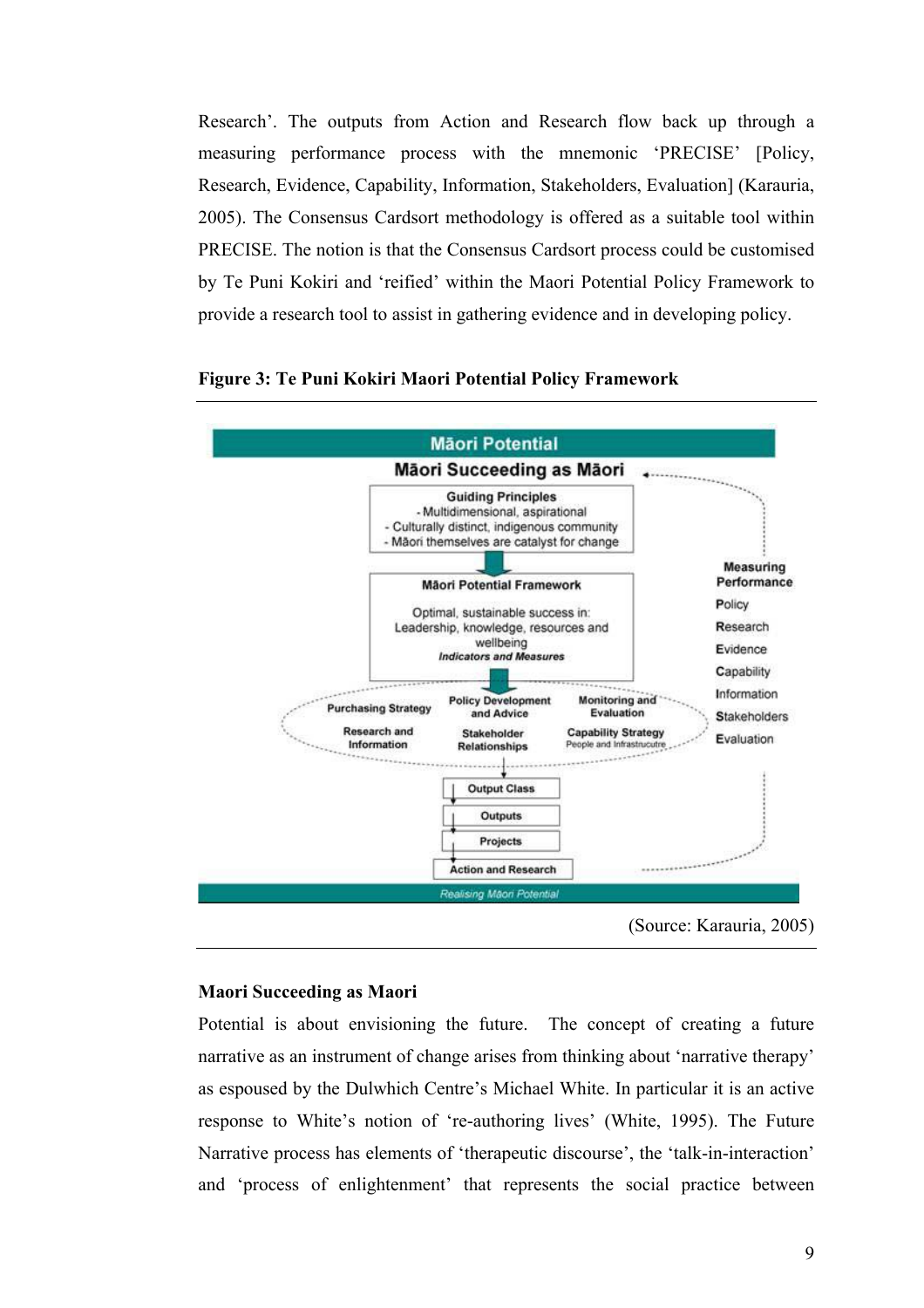clinicians and client (Leahy, 2004). In the Whanau Future Narrative of *Mahi Whanau* however, what is produced is not an interpretation of identity but rather a prescription for collective action, which, through whanaungatanga, becomes community action (Alinsky, 1972). It expresses the Marxian call to change the world rather than to describe it.

'Maori succeeding as Maori' expresses a meta-objective within an extraordinarily complex social, cultural, economic and political milieu. It is an area of great significance to the future of New Zealand society. Processes aimed to facilitate Maori succeeding as Maori are worthy of effort on the part of the social practitioner because, according to a raft of disparity indices, particularly health (Ajwani and Blakeley, 2003; Blakeley, Fawcett and Atkinson, 2005; Blakely, Tobias and Robson, 2005), many Maori appear to occupy the position of New Zealand's relative underclass (Stirling, 2007). This situation is neither sustainable in terms of protecting and growing the human and social capital (Putnam, 2000) of Aotearoa New Zealand, nor is it consistent with the promises implicit in our nation's founding charter, the Treaty of Waitangi (Orange, 1987).

## **Treaty of Waitangi**

In brief, the Treaty of Waitangi (TOW), signed by tribal leaders and the Queen's representatives in various locations as from February 1840, between the British Crown and the indigenous tribes of New Zealand, consists of three "Articles'. The implications of these Articles are subject to ongoing and vigorous debate across a range of contexts and circumstances. A current conservative, even reductionist, interpretation of the Treaty by Immigration New Zealand, the Government Department that welcomes newcomers to our nation, contends that:

- **Article One** means that the Government of the Day will make law.
- **Article Two** establishes that Maori resources and way of life are protected.
- **Article Three** confers basic rights on all people within Aotearoa New Zealand. (Immigration New Zealand, 2007)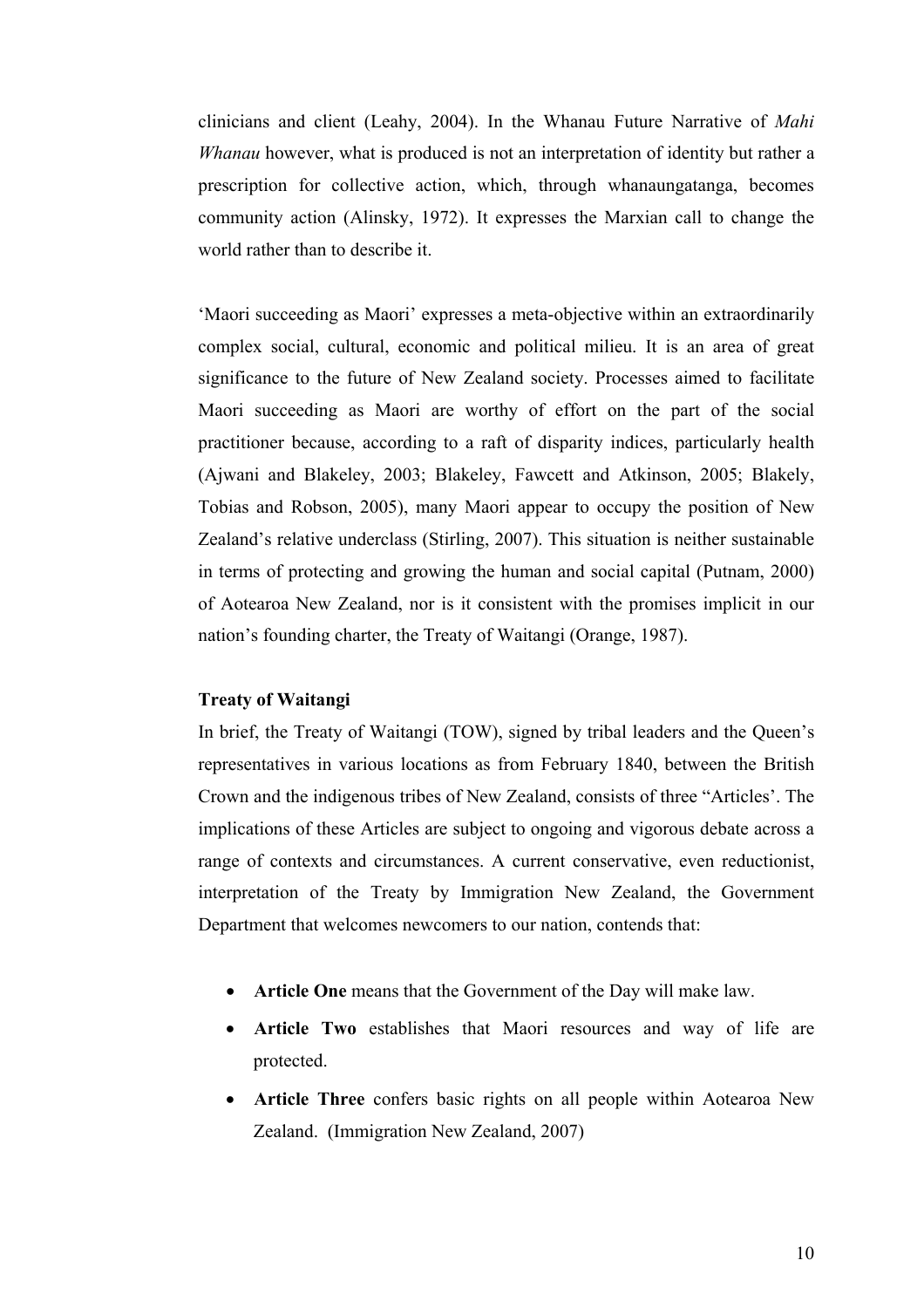It is proposed, and is supported by social, educational, health and economic statistics, that Maori do not enjoy the benefits of Article Three of the Treaty of Waitangi to the same degree as other New Zealanders (see table 5). As a Pakeha New Zealander (King, 1999), and as a social practitioner committed to living out the partnership intimated in the Treaty, I feel compelled to address this. The Treaty of Waitangi cuts two ways. It gives me my right to stand tall here. If I dishonour it I dishonour the basis upon which I stand in this land, Aotearoa New Zealand. I support the Treaty and to honour it I want to ensure that my Treaty partner gets a just deal. It is in my interests as a Pakeha New Zealander and it is a responsibility for me as a Pakeha New Zealander to do so. As Russell Bishop puts it:

> "The pursuit of social justice is a task all New Zealanders must be engaged in" (Bishop 1996:18)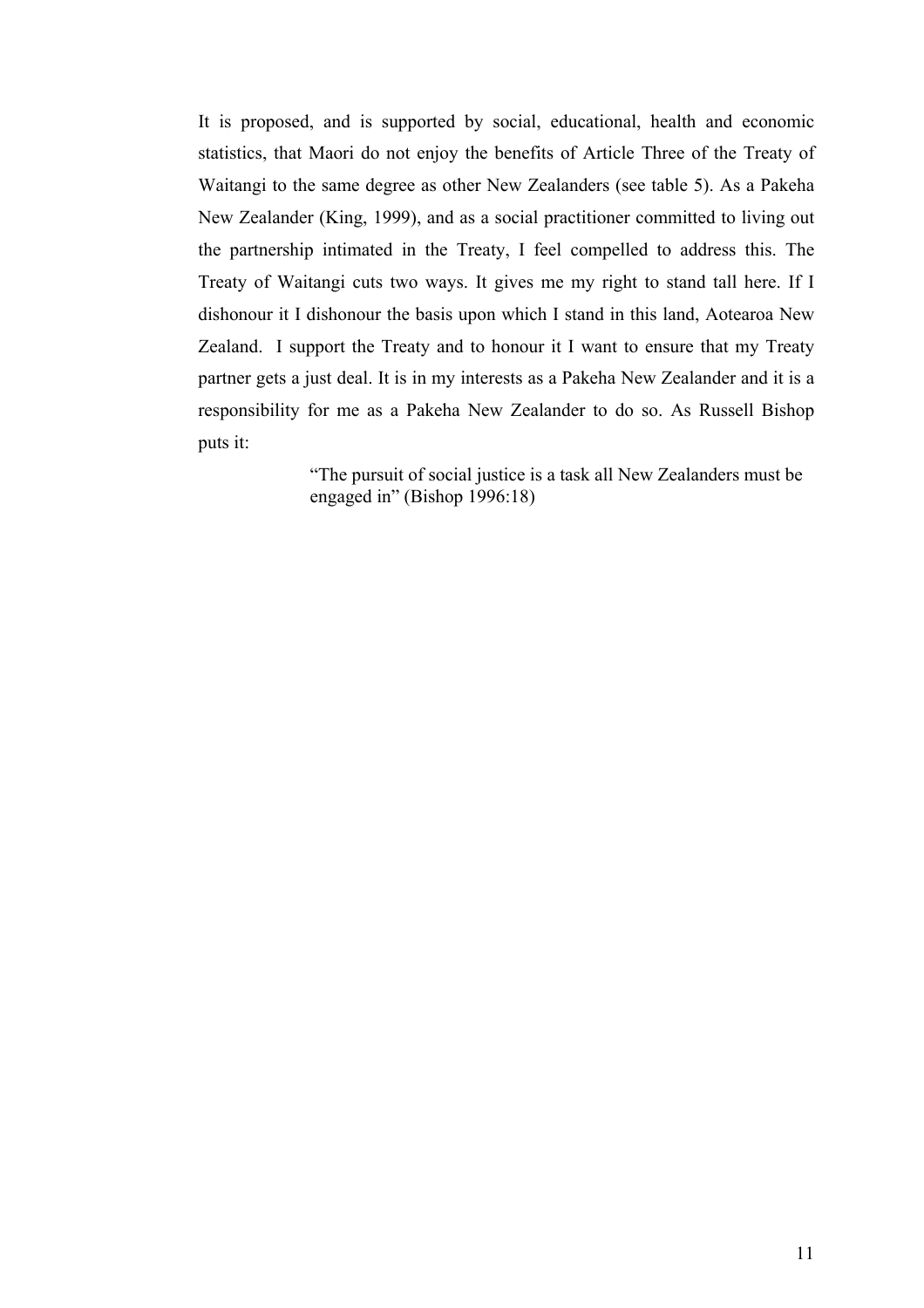# **Chapter Two:**

# **LITERATURE REVIEW**

# **An exploration of factors relevant to a Pakeha undertaking Participative Action Research in a Maori developmental context**

The literature section firstly introduces the *Mahi Whanau* research on which this project is built. I then consider four key topics pertinent to this study: the nature of Maori Community Development: Kaupapa Maori Theory; the emergent epistemology of Transdisciplinarity; and the nature of Futurority and the expectation of a better future from a Maori perspective. I conclude with a review of the previous research effort around the use of Consensus Cardsort in a whanau development context.

#### **Whanau Development Action Research**

From June 2004 – July 2006 the Ministry of Maori Development directly undertook or funded a suite of investigative efforts collectively called the *Whanau Development Action Research Programme*. This programme engaged with 9,142 individuals drawn from 31 whanau groups, 30 hapu groups, 21 marae groups, and 15 education providers (Te Puni Kokiri, 2006). *Mahi Whanau* was part of and contributed to this broad effort and engaged 18 individuals within 3 whanau and sought reflective input from 7 social practitioners. *Mahi Whanau* assessed the efficacy and appropriateness of 'Consensus Cardsort Future Narrative' as a process intended to assist in the realization of Maori potential. Consensus Cardsort uses participant written 'Idea' and 'Summary' cards in a group facilitated focus group to summarise the attitudes, beliefs, goals, etc of the group. *Mahi Whanau (2)* builds on the Whanau Development Action Research Programme and in particular *Mahi Whanau.*

#### **Demographics of participant whanau in Mahi Whanau research projects**

The three participant whanau in both *Mahi Whanau* and *Mahi Whanau (2)* demonstrate a variety of demographic characteristics. They were recruited through Te Taiwhenua o Te Whanganui a Orotu. Te Taiwhenua is a regional 'Maori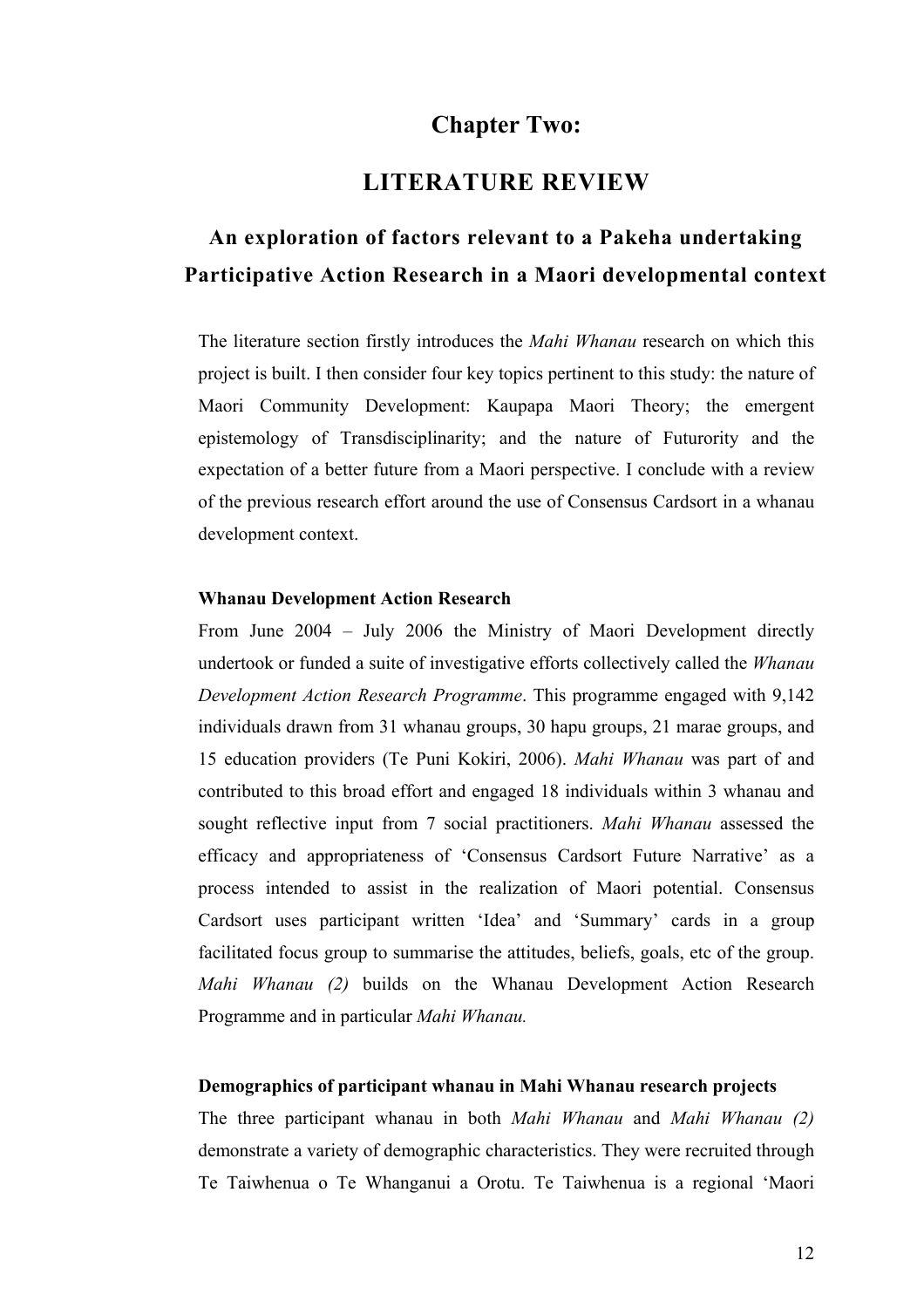Authority' based in Napier, New Zealand. Te Taiwhenua seeks to enact Article 2 and Article 3 of the Treaty of Waitangi by delivering 'by Maori for Maori' services to the seven traditional 'ahi kaa' marae of the district as well as to 'taurahere' groups, that is, Maori who originate from outside the immediate tribal boundaries. The participant whanau are consumers of these services.

The demographic spread of the participant consultants was intended to reflect a range of social, housing, educational and economic conditions, as illustrated in table 2. On one hand I wanted to avoid falling into the pathology paradigm by only targeting whanau who were 'struggling' and occupying the 'deficit' position. On the other I recognised that it was essential to have struggling whanau represented, particularly those who were hard-to-reach and those who were difficult-to-deal-with. It is suggested that hard-to-reach populations have poorer social outcomes than those who are not hard-to-reach (Pencheon, Guest, Melzer, and Gray, 2001). These are the people who tend to attract so much social concern and who create so much angst amongst mainstream New Zealanders.

Further, if the process proved to be efficacious for the 'hard-to-reach' and 'difficult-to-deal–with', those citizens who exist on the social periphery, then, it is probably also useful for and usable by those closer to the notional mainstream at society's centre. The demographic descriptions of the participating whanau are illustrated in table 2 below.

| <b>Identifier</b> | Whanau $#1$                                                                                                           | Whanau $#2$                                            | Whanau #3                                           |
|-------------------|-----------------------------------------------------------------------------------------------------------------------|--------------------------------------------------------|-----------------------------------------------------|
| <b>Decile</b>     | Low                                                                                                                   | Middle range                                           | Low                                                 |
| Income            | Mainly beneficiary - Low                                                                                              | Salaried – Middle                                      | Mixed beneficiary -Low                              |
| Housing           | Started in poor standard<br>whanau owned home but<br>shifted to better quality<br>HNZC home between<br><b>Studies</b> | Modern high quality self<br>owned                      | Good quality HNZC home                              |
| Family            | Nuclear family, both<br>parents, two near teenage                                                                     | Extended family both<br>parents, three children, elder | Reconstituted nuclear<br>family, both partners, two |

**Table 2: Demographics of participant whanau in** *Mahi Whanau* **and** *Mahi Whanau (2)*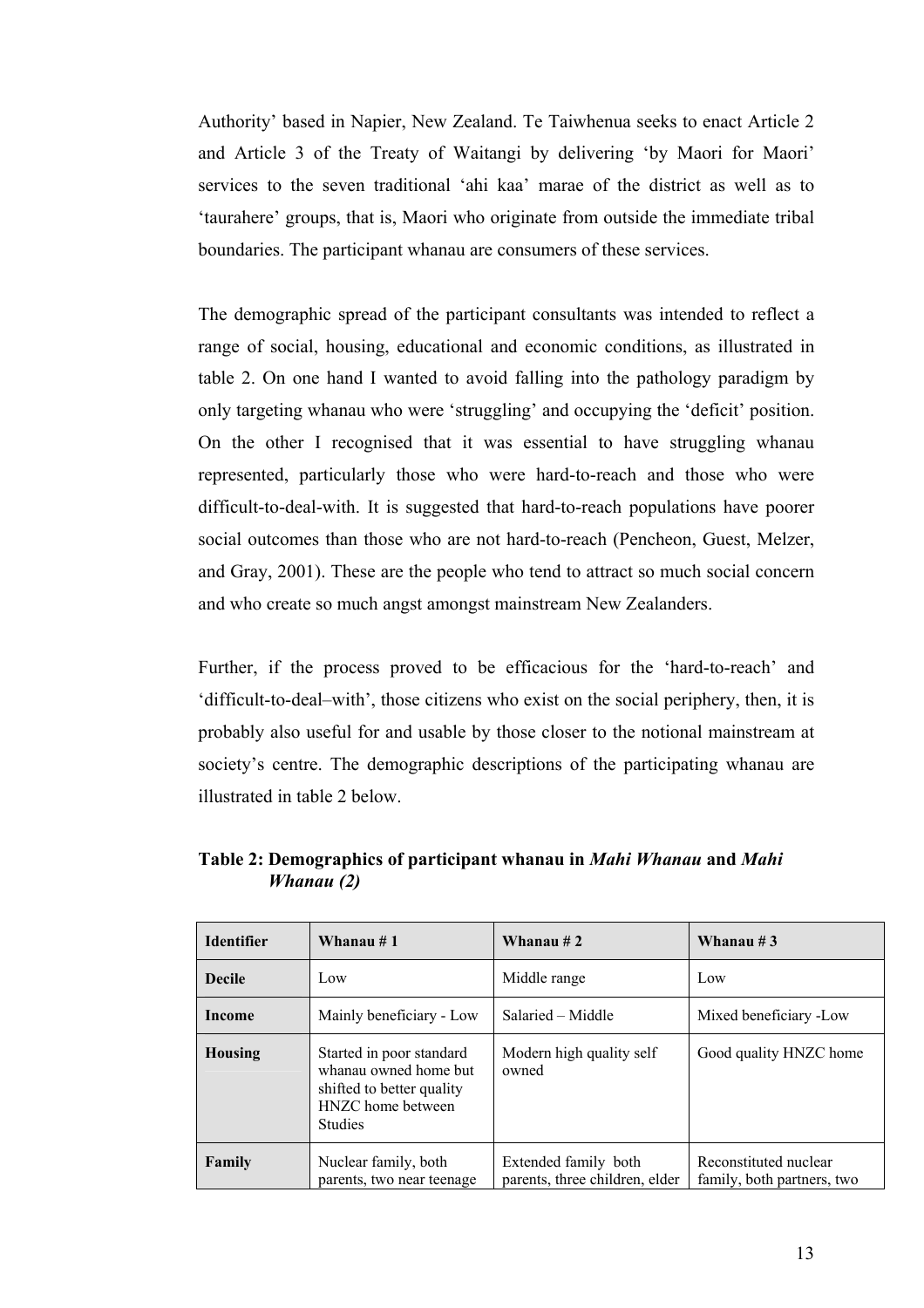| <b>Identifier</b>                           | Whanau # 1                        | Whanau $#2$            | Whanau $#3$                                                                  |
|---------------------------------------------|-----------------------------------|------------------------|------------------------------------------------------------------------------|
|                                             | children, two younger<br>children | sister, two cousins    | teenage sons of male parent.<br>Gang member dad and gang<br>connected whanau |
| <b>Relationship</b><br>status of<br>parents | Long-term partnership,            | Long-term partnership, | Medium-term partnership                                                      |
| Location                                    | Rural                             | Rural                  | Suburban                                                                     |

The participant whanau were positioned as 'consultants' to me, that is, the research was 'with' them rather than 'on' them. This is consistent with best practice in terms of Participative Action Research and is also consistent with recommended approaches to undertaking research with Maori (Bishop, 1996).

The research questions explored in *Mahi Whanau* were:

- Is the Card-sort process culturally appropriate for whanau Maori?
- Is the Card-sort process easily teachable and transferable?
- Is the Card-sort process applicable across a range of circumstances and contexts faced by whanau Maori?
- Can the Card-sort process help whanau Maori produce a clear and measurable desired future state?

The findings from *Mahi Whanau* were:

- The Consensus Cardsort Future Narrative process proved to be a simple but powerful experience for participant whanau. Each whanau was able to specify a number of future goals
- The process was culturally resonant and appropriate for Maori

The research was reviewed and summarised by Te Puni Kokiri analysts (Te Puni Kokiri, 2006b). At an overview level the analysts concluded that Consensus Cardsort Future Narrative:

- contributed to the identification of specific goals for the development of three whanau in a positive and culturally attuned manner; and
- contributed to our further understanding of possible tools that can be used in assisting Maori whanau to specify their future goals.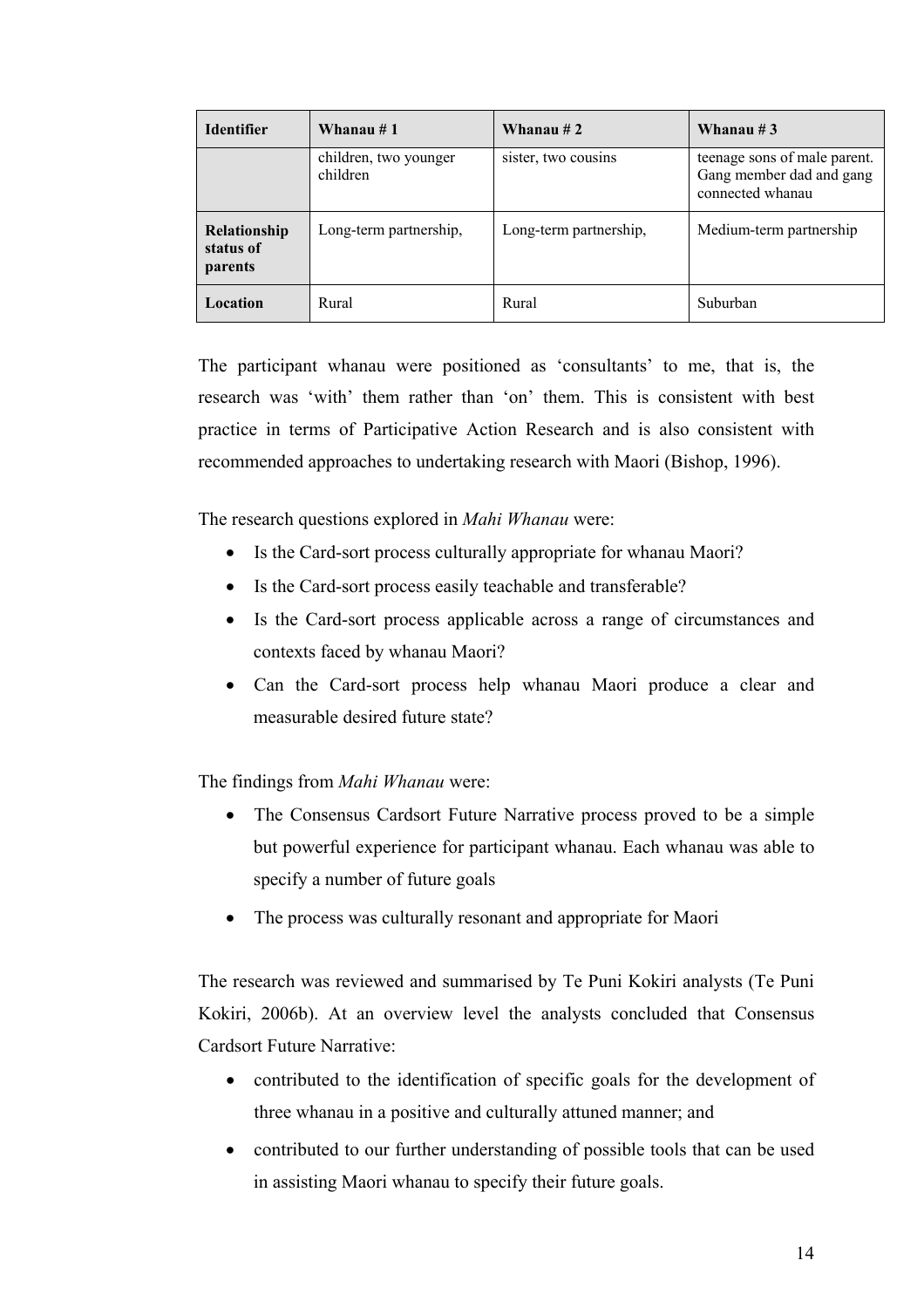• is culturally attuned and is compatible with Karauria's (2005) Maori Potential Framework

*Mahi Whanau* confirmed a cultural platform and appropriate process for the use of Consensus Cardsort Future Narrative. It produced a format to run the Consensus Cardsort process and this format has been adopted for use in Mahi Whanau (2) (see Figure 5). The *Mahi Whanau* research is described in more detail in chapters 3 and 4.

# **Maori Community Development**

Educationalist and Maori policy critic Ross Himona proposes that Maori Development

"shares all the aims and enemies, and the principles and practices of the discipline of Community Development" (Himona, 1998:1)

Himona contends that these Community Development principles are that communities will:

- Analyse their own situations
- Define their own problems and challenges
- Set their own aims and goals
- Devise their own solutions and strategies (Himona, 1998:1)

In the context of Maori, Chile (2007) says that in Aotearoa New Zealand, Maori

"embrace a specific interpretation of the concept of community that is located within tribal and family-whanau relationships and a relationship within the land that defines how issues are to be confronted collectively, and in ways that will benefit all tribal and whanau members" (Chile, 2006:401)

The characteristic of participation in Community Development is underlined. At a global level the United Nations advances the following definition: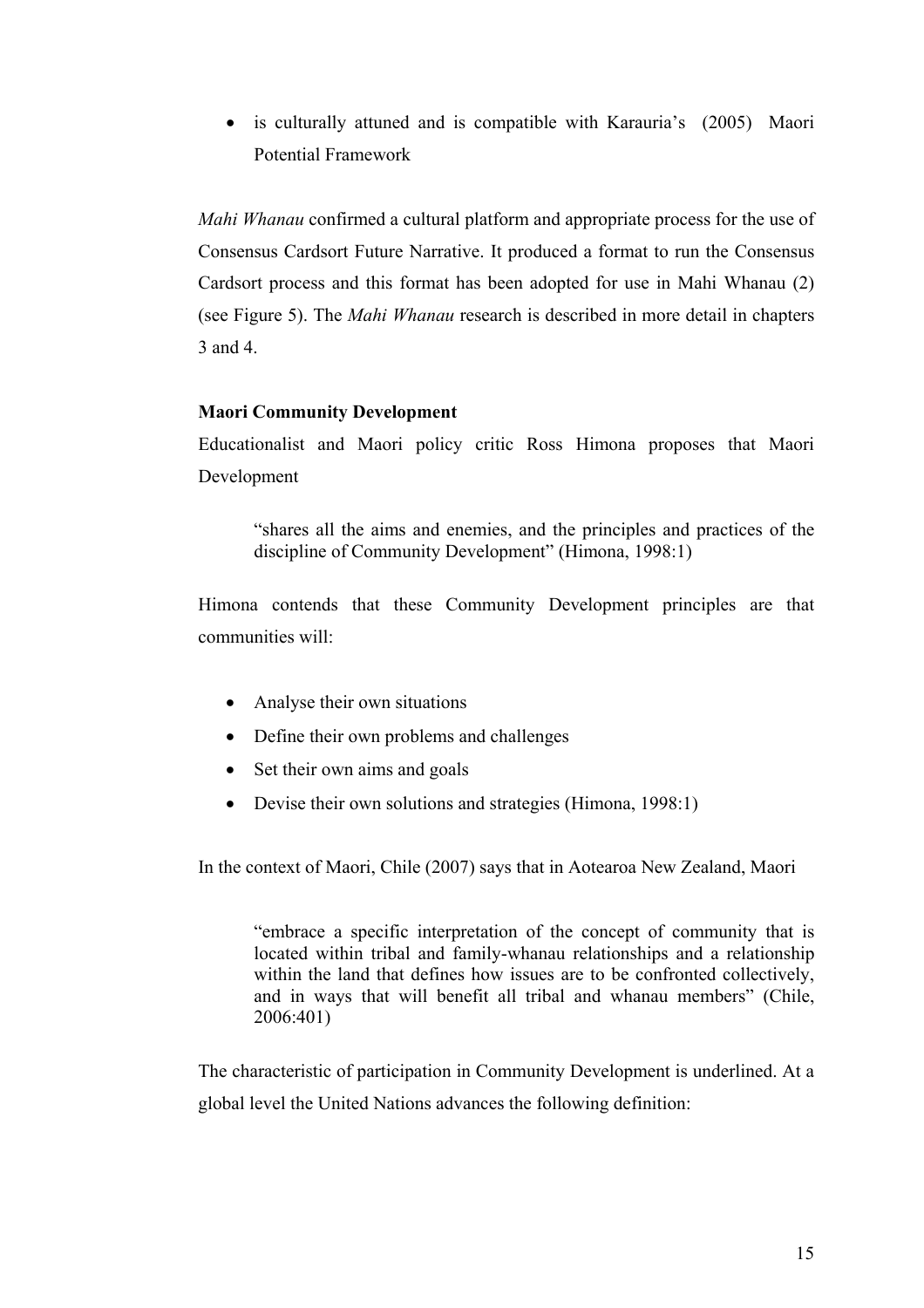"a movement to promote better living for the whole community with active participation and if possible on the initiative of the community, but if not forthcoming by techniques to stimulate it" (Community Care Needs Assessment Project, 2000:52)

If one applies the rule(s) set by Whariki, a specialist Maori research unit, from a Maori Community Development perspective, any community development process also needs to exhibit the following features:

- by Maori for Maori
- programme is related to development of Maori communities where the community is predominantly Maori
- methodology and design is Maori based where the community may or may not be predominantly Maori. (Whariki, 2007: pg 1-2)

In the *Mahi Whanau* process whanau Maori are undertaking their own research on their own issues. Consensus Cardsort Future Narrative stems from the assumption of Maori potential, is consistent with Tikanga Maori, and centres authority within the participant whanau.

A New Zealand governmental agency, Environmental Science Research (ESR), states that Maori Community Development requires recognition of the needs, concerns, interests and distinctive situations of Maori (ESR 2007:1). ESR hold that to work effectively with Maori on research projects requires an understanding of Te Ao Maori and the skills to work with Maori individuals and communities while respecting Tikanga Maori, Maori practices and values. ESR says it is committed to developing its staff's understanding and respect for 'Matauranga Maori', the body of knowledge based on a Maori worldview (ESR, 2007:2). ESR has established a set of principles for this purpose:

- Taking a positive focus valuing the positive aspects of Maori knowledge and experience
- Tikanga valuing Maori ways of doing things
- Maori having control of their own resources (ESR 2007:3)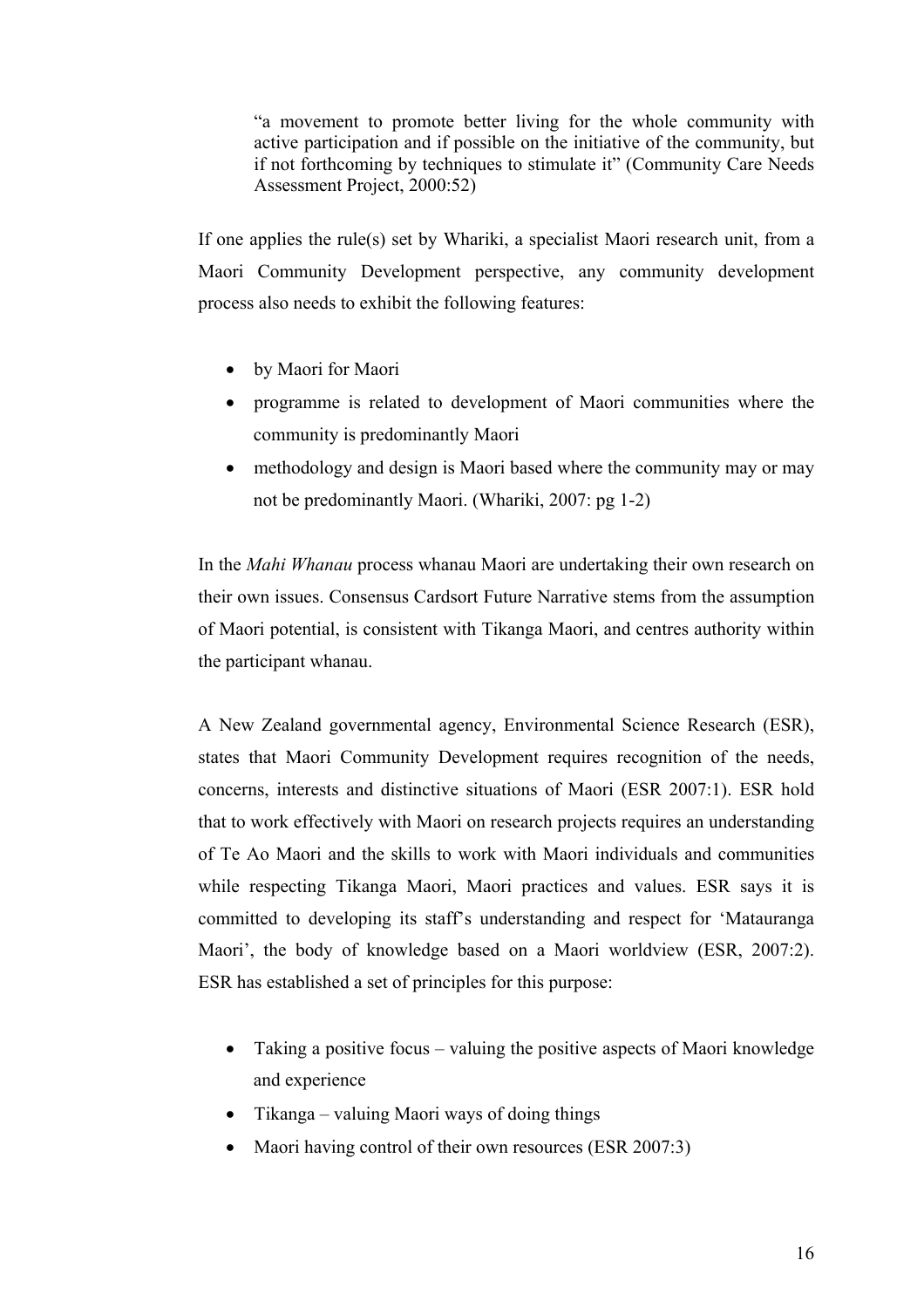The Consensus Cardsort Future Narrative process is founded on both implicit and explicit values of positivity.

The process is steeped in Tikanga Maori and authority over personal and whanau resources resides with the participant whanau. Ultimate authority, tino rangatiratanga, is expressed by the whanau in the enactment of their action plan.

#### **Research within Maori for 'Maori by Maori' Community Development**

The need for greater Maori ownership over research has also been clearly acknowledged, with a call for more defined methodologies where Maori knowledge can take a valid place in Western society (Durie [E], 2007). To enable Maori to do things in a Maori way the Consensus Cardsort process needs to be able to foster transdisciplinarity, enabling a Maori world view to be expressed and to take form. One of the findings of *Mahi Whanau* was that Consensus Cardsort Whanau Future Narrative process is 'culturally attuned' (Te Puni Kokiri, 2006).

Noted academic Russell Bishop contends that there is growing consensus that research involving Maori knowledge and Maori people needs to be conducted in culturally appropriate ways (Bishop 1996:15) and challenges researchers to develop cultural competence (Bishop, 1996:36). He states that there is a strong cultural preference among Maori people for a narrative approach (Bishop 1996:25). This is demonstrated by Connor in her use of biographical narrative as method in her study of a Maori woman in the context of an emergent model of Maori feminism (Connor, 2006). Narrative provided the vehicle to express the unique quintessence of the subject whilst Kaupapa Maori Theory provided the conceptual framework and locus from which to undertake interpretation. The traditional position of the researcher has been that of the voice, the storyteller, the narrator, the person who decides what constitutes the narrative. The sort of narrative enabled by Consensus Cardsort Future Narrative recognises that beyond the 'lead researcher' the people who involved in the research process are not just

"informants, but are participants with meaningful experiences, concerns and questions" (Bishop, 1996:55)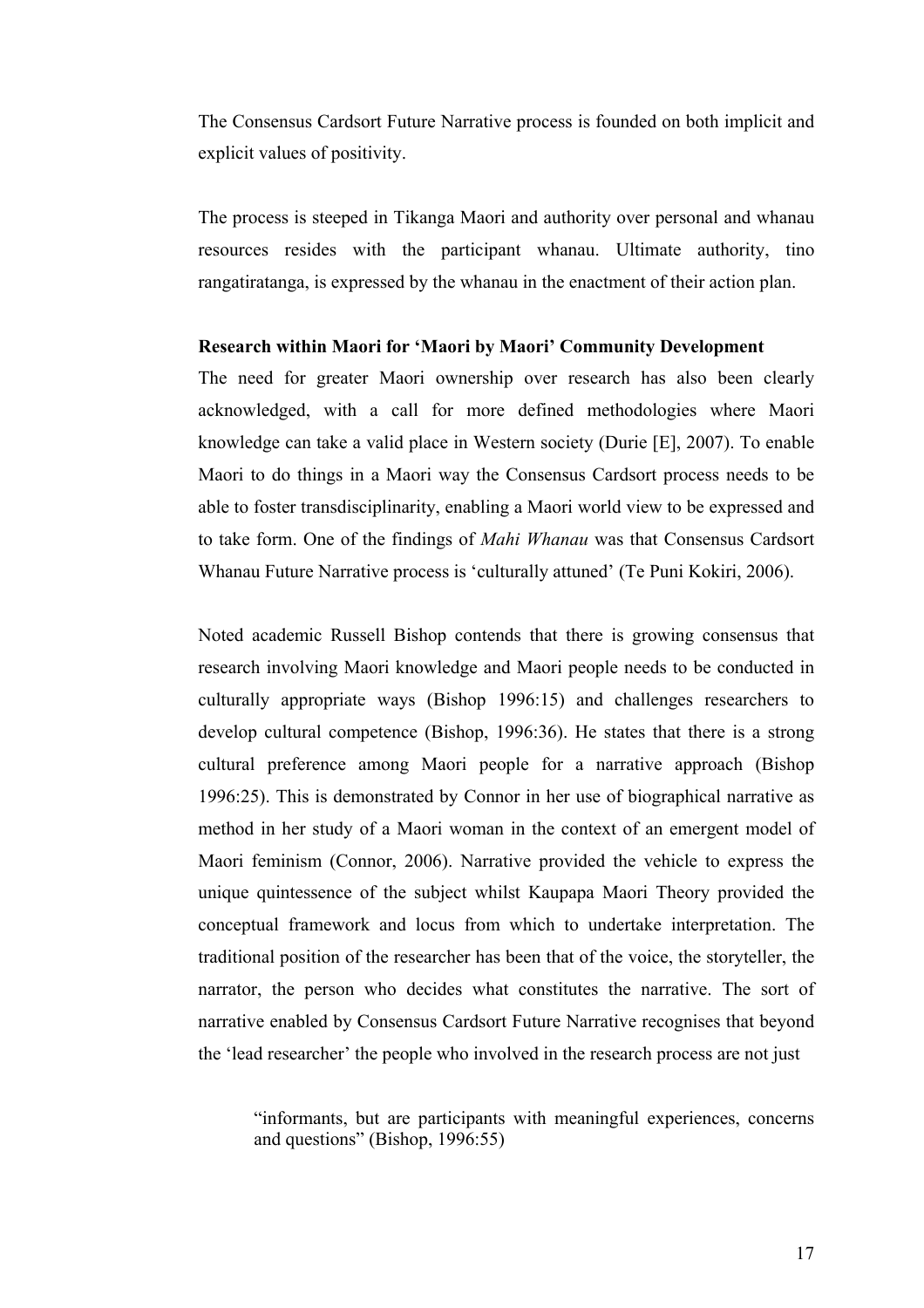*Mahi Whanau* meets the test of creating a joint narrative. The narrative emerges from the Consensus Cardsorts, from the structured interviews, from the reflective interviews, from the Reflective Team process and from the Focus Group summaries. In *Mahi Whanau* the participant consultants concluded that "Cardsort enables the natural Maori process of korero to take place"*.* Narrative emerges from korero.

The Cardsort process enables a broader and more accessible form of literacy to arise where face to face exchange of ideas is enabled not only through speech but also visual expression. This meshes with the Maori preference for 'kanohi ki tea' (also sometimes expressed as 'kanohi ki te kanohi), face to face exchange in dialogue. Face to face exchange is one of Linda Tuiwhai Smith's principles for research with Maori. A summary of these principles is:

- Aroha ki te tangata (respect for people)
- Ka nohi ki tea (present yourself face to face)
- Titiro, whaka rongo, korero (look, listen, speak)
- Manaaki ki te tangata (share and host people, be generous)
- Kia tupato (be cautious)
- Kaua e taka hia te mana o te tangata (do not trample over the mana of the people)
- Kaua e mahaki (don't flaunt your knowledge) (Smith, 1999)

These principles provide a platform for a culturally ethical approach to the *Mahi Whanau* Studies.

# **Kaupapa Maori Theory**

There is an emergent epistemology called Kaupapa Maori Theory (Barclay, 2005; Cram & Hazel, 2004; Edwards, 2000). Kaupapa Maori Theory is:

- Related to being Maori (Barlow, 1991; King, 1992; Marsden, 1992; Massey University, 1995; Mead, 2003);
- Connected to Maori philosophy and principles;
- Assumes the validity and legitimacy of Maori epistemologies;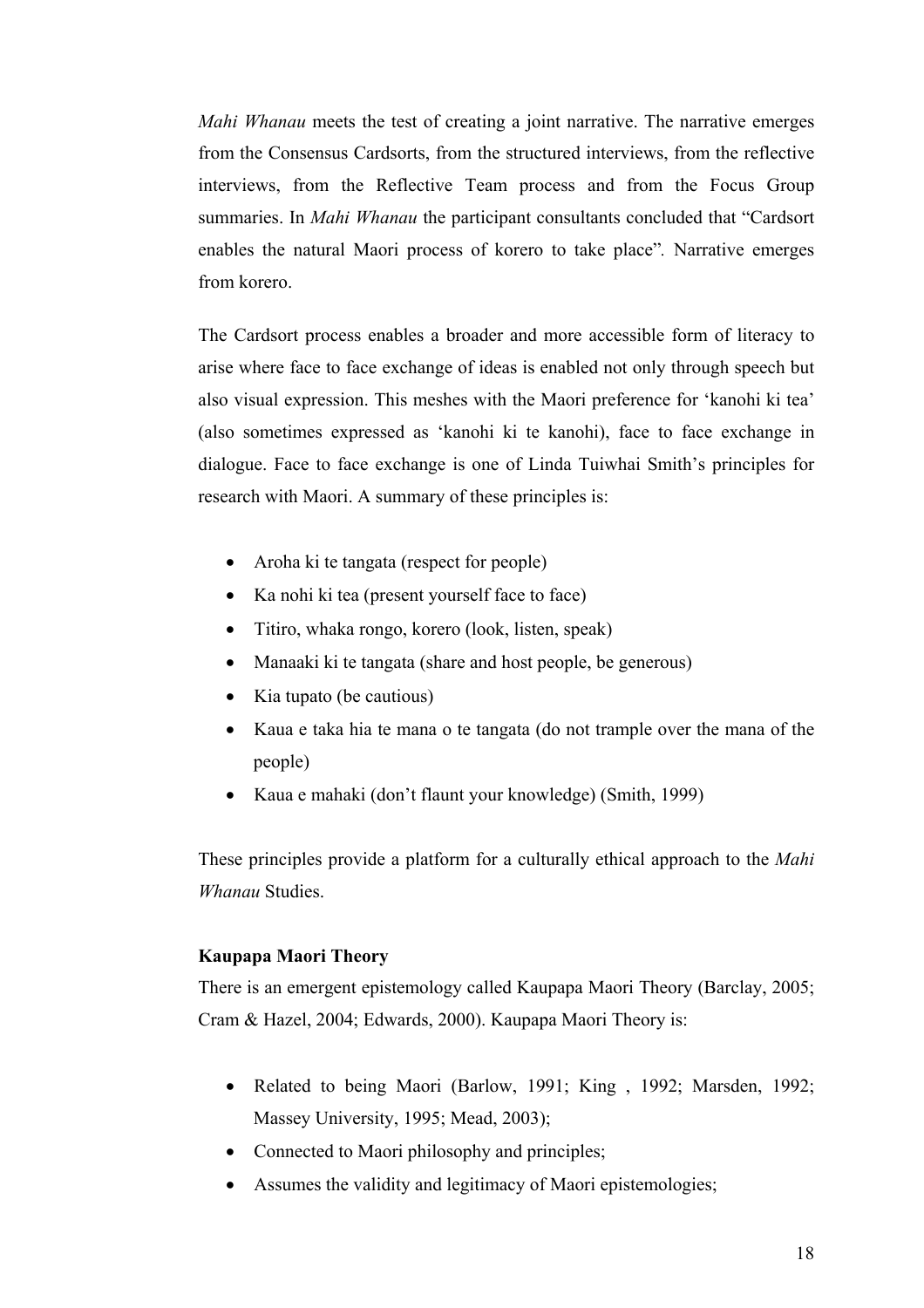- Values the Maori language and culture; and,
- Concerned with the struggle for Maori autonomy (Bartley & Spooner, 2005; Connor, 2006).

Bishop describes Kaupapa Maori Theory as being an expression of upraised consciousness and a resistance to the dominant discourse (Bishop, 1996). At its core Kaupapa Maori Theory is the philosophy and practice of being and acting Maori, and wherein things Maori are accepted in their own right. An exposition of this philosophy at work is in (Eddie) Taihakurei Durie's address "The Study of Maori Offending" (Durie [E], 2007). Eddie Durie proposes that the most successful programmes for Maori have been built on resurrecting Maori autonomy and pride. Durie contends that the prevention and cure of criminal offending may be seen in terms of restoring or rebuilding mana. Further, he holds that successful Maori development in recent years has been dependent upon four factors:

- Maori control of the initiative;
- Maori control of the programme;
- Sound Maori advocacy to secure buy-in by the group and by the general community; and
- Academic underpinning. Maori policy development has invariably been accompanied by legitimising literatures (Durie [E], 2007)

The approach taken with this research project is consistent with these factors that are seen to be necessary for Maori Development.

Maori research can be best described on a continuum and points on that continuum are determined by research ethics, methodologies, analysis and dissemination and their impact on Maori (McKenzie, 2005). From a Maori perspective there are four categories of research:

- Not especially relevant to Maori;
- Research involving Maori as participants or minor members of a research team'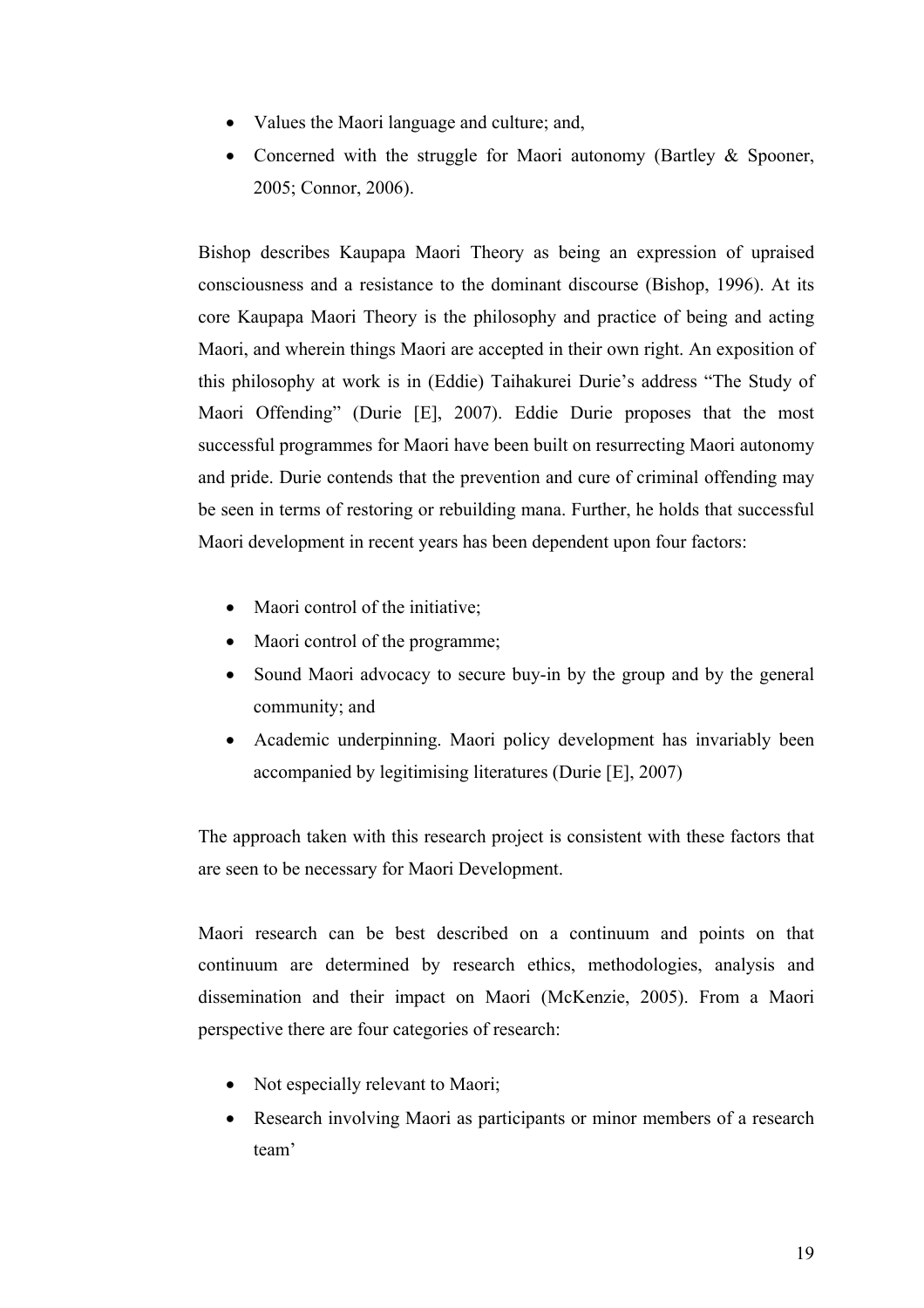- Maori centred research Maori participants, largely Maori researchers, using mainstream methods of analysis; and,
- Kaupapa Maori Research. (Durie, 2005)

This research project is highly relevant to Maori, involves Maori participants as partners in the Study, and is based on Kaupapa Maori Theory.

## **Kaupapa Maori Research**

Consequent upon Kaupapa Maori Theory a Maori research philosophy has emerged – Kaupapa Maori Research. Although I am a Pakeha participant, facilitator, researcher and contributor, I contend that *Mahi Whanau (2)* can be described as Kaupapa Maori Research. Kaupapa Maori Theory and Kaupapa Maori Research act as a theory of transformative praxis (Smith, 1999). The Consensus Cardsort Future Narrative process has had an evident impact on each participant whanau in the *Mahi Whanau* studies and this impact is potentially what Webb called 'transformational' (Webb, 1990).

Kaupapa Maori Research is a Maori approach to Maori research. According to Cram and colleagues all parts of Kaupapa Maori Research come from a Maori perspective and are based on an emancipating theory which is largely directed towards overcoming oppression (Cram and Hazel, 2004). This is a neat fit with Participative Action Research.

Whanau has been described in research as one way of giving voice to the different sections of Maori community and, also, as an organisational structure in which research can take place (Smith, 1999; Durie, 2005). Durie describes whanau as an intersection where research meets Maori and where both recruitment into, and the ownership of, research is encouraged (Durie, 2005). Bishop advances whakawhanaungatanga itself as a Kaupapa Maori research strategy in its own right. He proposes an "Experiential Kaupapa Maori Research Matrix" the elements of which are described as:

Being a participant with an agreed-to agenda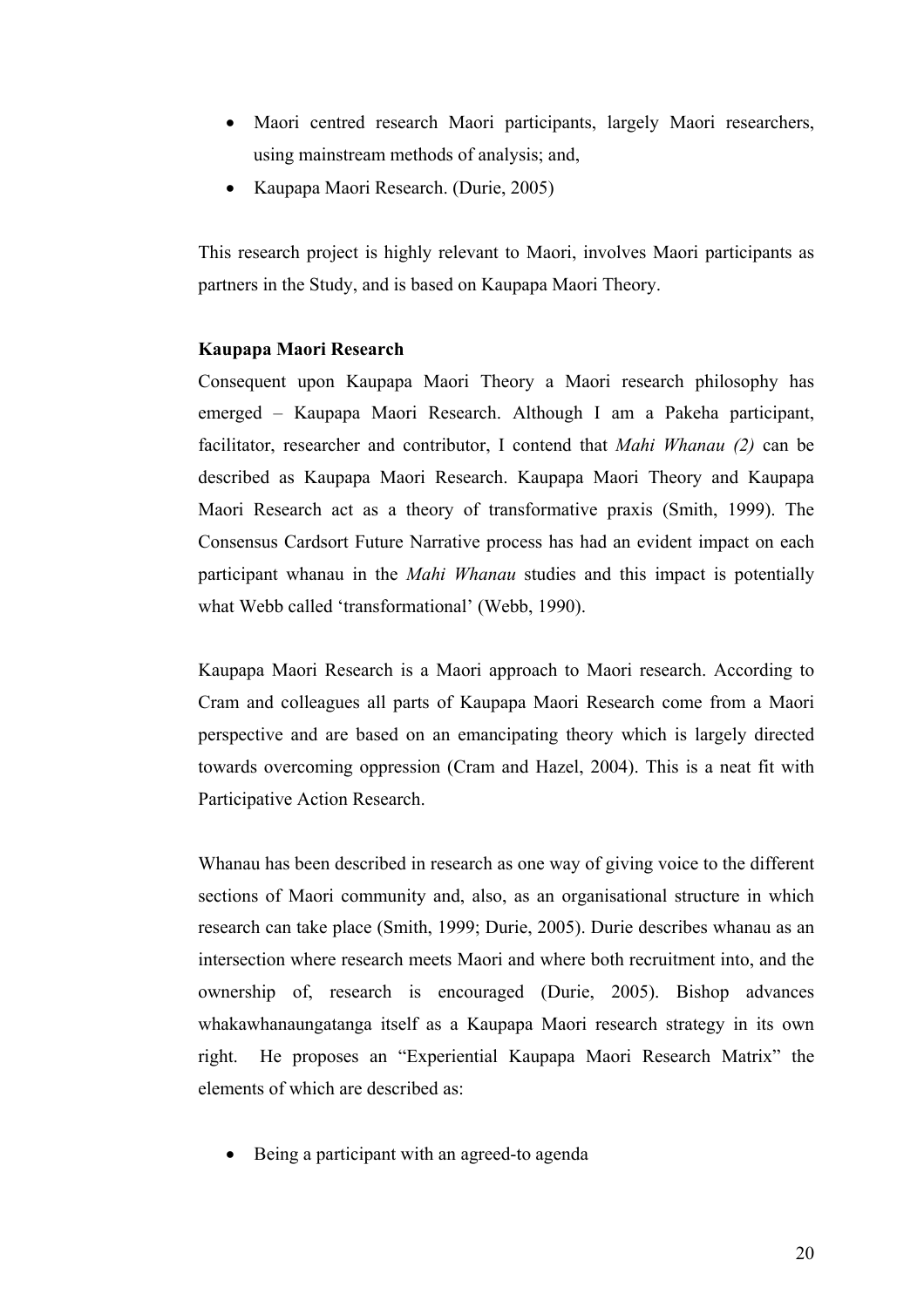- Being a participant within the projects being considered in the narratives
- From talking with other research participants in the form of interviews as chat
- From constructing joint narratives about events with other researchers

(Bishop 1996:213)

The Consensus Cardsort Future Narrative process sits within the 'experiential' matrix, and when applied in a whanau-based approach enables the reciprocity implicit in whakawhanaungatanga. This creates what has been described as "reciprocal investment". The investment is into the whanau, and thus, through whanaungatanga, into the hapu and the iwi. That implicit reciprocity provides the 'agreed-to agenda". Reciprocal 'community action' projects flow from the agenda. Elbow (Elbow, 1986) identifies different forms of reciprocity. One he describes as 'connected knowing' where the knower is linked to the known and shares a common understanding and common basis for this understanding (Elbow, 1986). We may recognise this as the implicit knowing enjoyed and shared by whanau members. The focus of whanaungatanga is on realizing the potential of the group rather than of the self and this gives rise to what becomes a shared and reciprocal voice.

#### **Being Pakeha as a Researcher amongst Maori**

I am the lead researcher/facilitator/participant and I am Pakeha, (Mc Kay, 1990; Belich, 1996). In reflecting on my Pakeha-ness in respect to the study, I have particularly focused on the work of Russell Bishop. I wanted to discover more about the nature of Kaupapa Maori Research and the implications of my Pakehaness as a researcher applying this research approach in this particular milieu. I see this as being the first and most challenging area for me to resolve if I am to establish that *Mahi Whanau (2)* is truly Kaupapa Maori Research and, thus, if it is to cross the first hurdle of transdisciplinarity.

Through insights contained in the literature I have cited, through 35 years of my background of working and living with Maori, and through my familiarity with Te Reo, I am coming to understand more about the sensitivity that Maori have about Pakeha undertaking research amongst Maori, and why this is so. I have done my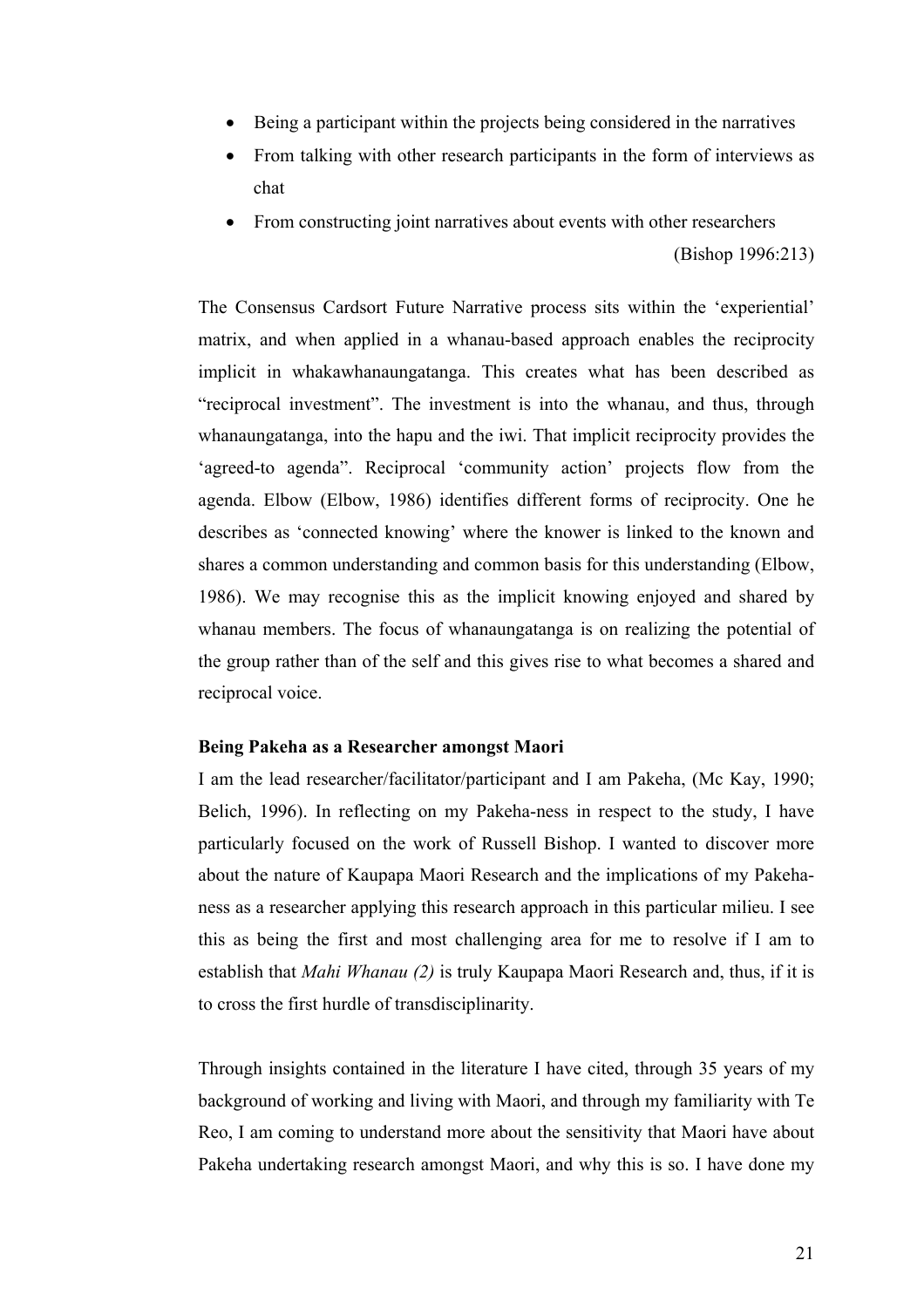best to go about *Mahi Whanau (2)* appropriately, and to assist in that endeavour I have worked through a wide range of literature (Royal, 1993, 2002; Smith, 1996a; Edwards, 1999, 2000; Cram, 2001; Health Research Council of New Zealand, 2002; Nursing Council of New Zealand, 2005; New Zealand Qualifications Authority, 2006) to inform or remind myself of both the implicit and explicit issues with matters Maori that I needed to address.

As a Pakeha researcher/facilitator/participant I accept that Maori hold mana whenua and I agree that Tikanga Maori is the primary and distinguishing culture of this land, Aotearoa (Mikaere, 2005). I have structured the *Mahi Whanau (2)* project in such a way as to maintain ongoing input, observations and insights from a number of Maori colleagues. In these ways I intended to remove or at least mitigate cultural bias and misinterpretation of Te Ao Maori on my part. The input of Maori colleague participants has proved to be a most valuable asset and has drawn me back on several occasions from jumping to 'Western', generally binary or categorical, conclusions.

Whilst I am an 'outsider' through my Pakeha-ness I am an 'insider-outsider' (Headland, Pike and Harris, 1990) through my experience, my knowledge, my service to my Maori community, and because I am the matua (father) to Maori children and grandchildren. Through whanaungatanga I have a connection with a number of the research participants and I am 'uncle' to some.

As frequently noted in this text 'realising Maori potential' is a very complex matter to engage with, and a multi-faceted multi–dimensional milieu within which to undertake research. One element of the complexity of research in this area is that historically Maori have had poor experiences with and little power over, research. Maori suspicion about the purposes of research and the competence of researchers is understandable and some academics hold that a non-Maori cannot undertake Kaupapa Maori Research, or can only do so in very specific circumstances and only with Maori control of the process (Spoonley, 1988, Bishop, 1994; Smith, 1996b; Cram, 1997; Edwards, 1999; Barclay, 2005). Regardless, Bishop argues that non-Maori should be involved in research with and amongst Maori, firstly because there is a willing and competent body of non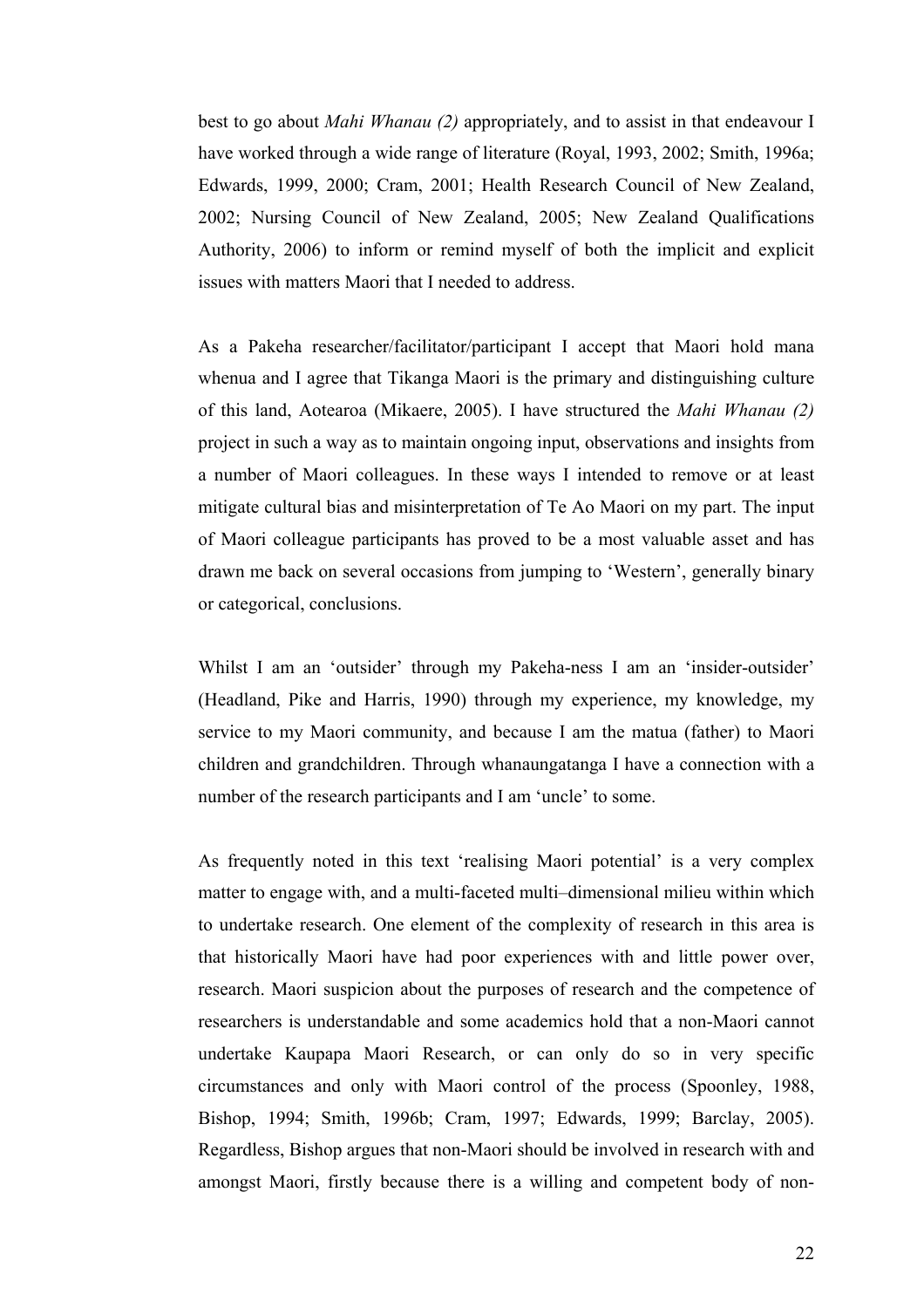Maori researchers available and, secondly, not to do so would be an abrogation of Pakeha responsibilities as Treaty Partners (Bishop, 1996:18). If one partner knows something or holds a technology there is an implicit expectation that this will be shared with the other – a sharing of intellectual capital just as we share the law. This is what I was attempting to do through the *Mahi Whanau* research project. The apparent transferability of the Cardsort Future Narrative process – a soft technology - helps fill what Cram spied as a capability gap in identifying the need to grow a 'by Maori for Maori' research capacity. This insight has provided another driver to the project at hand. I am helping develop a tool, a soft technology, suitable for Maori researchers and Maori contexts (Cram, 1997; Cram & Hazel, 2004).

I contend that I have assembled enough evidence to assert that this project meets the test of Kaupapa Maori Research. My being Pakeha is an issue, something to address, but it is not an obstacle to the status of the research.

#### **Nature of Futurority**

What I have been calling Future Narrative is also called 'futurority'. David Kenkel (2005) says that narratives of the future usually contain three elements:

- 1. they speak of the self
- 2. they speak of the future
- 3. they purport some capacity for the self to shape the future according to desire (Kenkel, 2005:1)

I have earlier described 'future narrative' as an expression of a desired future state. Kenkel (2005) says

"Within the broader context of society, futurority, or narratives of the future, are hardly distinct objects and only exist, or rather are only discursively rendered into productive meaning as a result of a whole series of other narratives that best describe how the self and the world function." (Kenkel, 2005:15)

In mainstream New Zealand society these 'other narratives' are based on a generally implicit and sometimes explicit social contract (Easton, 1990) between the individual (or partners, parents, as in 'mother and father') and the State to behave in a certain way in exchange for enjoying the benefits of our society. The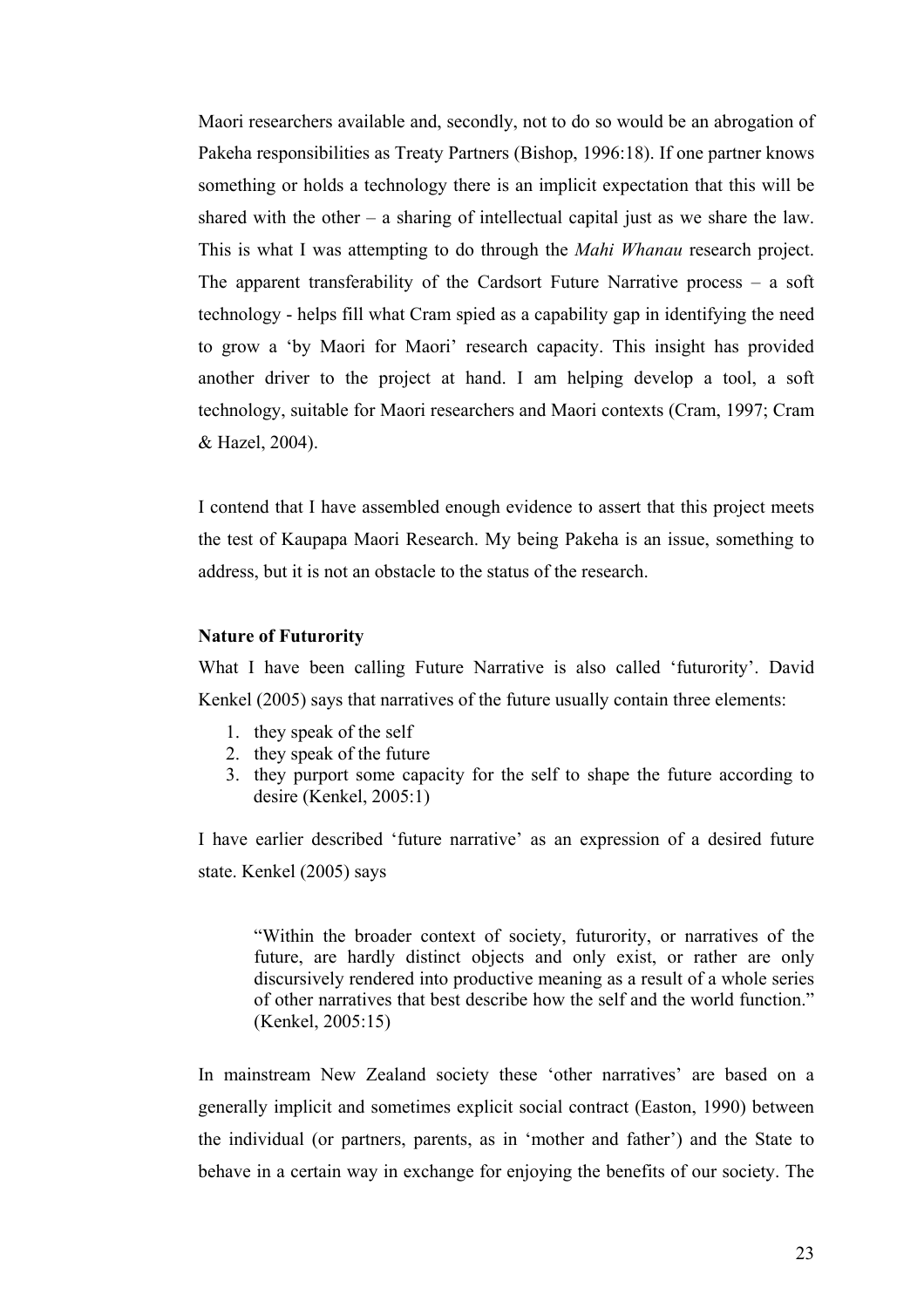presumption within mainstream New Zealand society is that we exist within a fair system whereby we all get a 'fair go' and enjoy a generally level playing field of opportunity. A 'fair go' is often interpreted as 'the same go'.

The field of play – the level playing field – is proscribed by the dominant social stakeholders and may not include indigenous or minority culture options. This model has been described as a 'meritocracy' (Bilton, T., Bonnett, K., Jones, P., Lawson, T., Skinner, D., Stanworth, M., and Webster, 1996:664). Within it is an expectation of each other as New Zealanders that we will 'step up to the mark'. The mark entails holding an individual exemplary narrative – striving to be all that you can be in your life. A contemporary and widely popular song by the group Trinity Roots expresses this expectation:

"We've got to be the best that we can be, in this life To doubt yourself is the path to misery Belief the key to your ability The world is full of possibilities To not step up would be a tragedy Remind yourself of those who've gone before What price they paid to give us something more At times this life can be harder than it seems Let no man stand between you and your dreams Let nothing stand between and your dreams A self fulfilling prophecy That if you show complacency Then you might set your spirit free I give you this advice you see Wasted opportunities Will change the course of destiny We gotta believe in the world that we live in We gotta believe in the gifts that we're given We gotta stand up for the things we believe in Got to believe in yourself And bring the wealth of your life to fruition The purpose of life's missions Could hind on this decision Unconditionally In this life We got to be the best that we can be In this life" (Hemopo, 2006)

This intimates an overall expectation of an exemplary narrative for each whanau in Aotearoa New Zealand. What then is likely to be the desired outcome for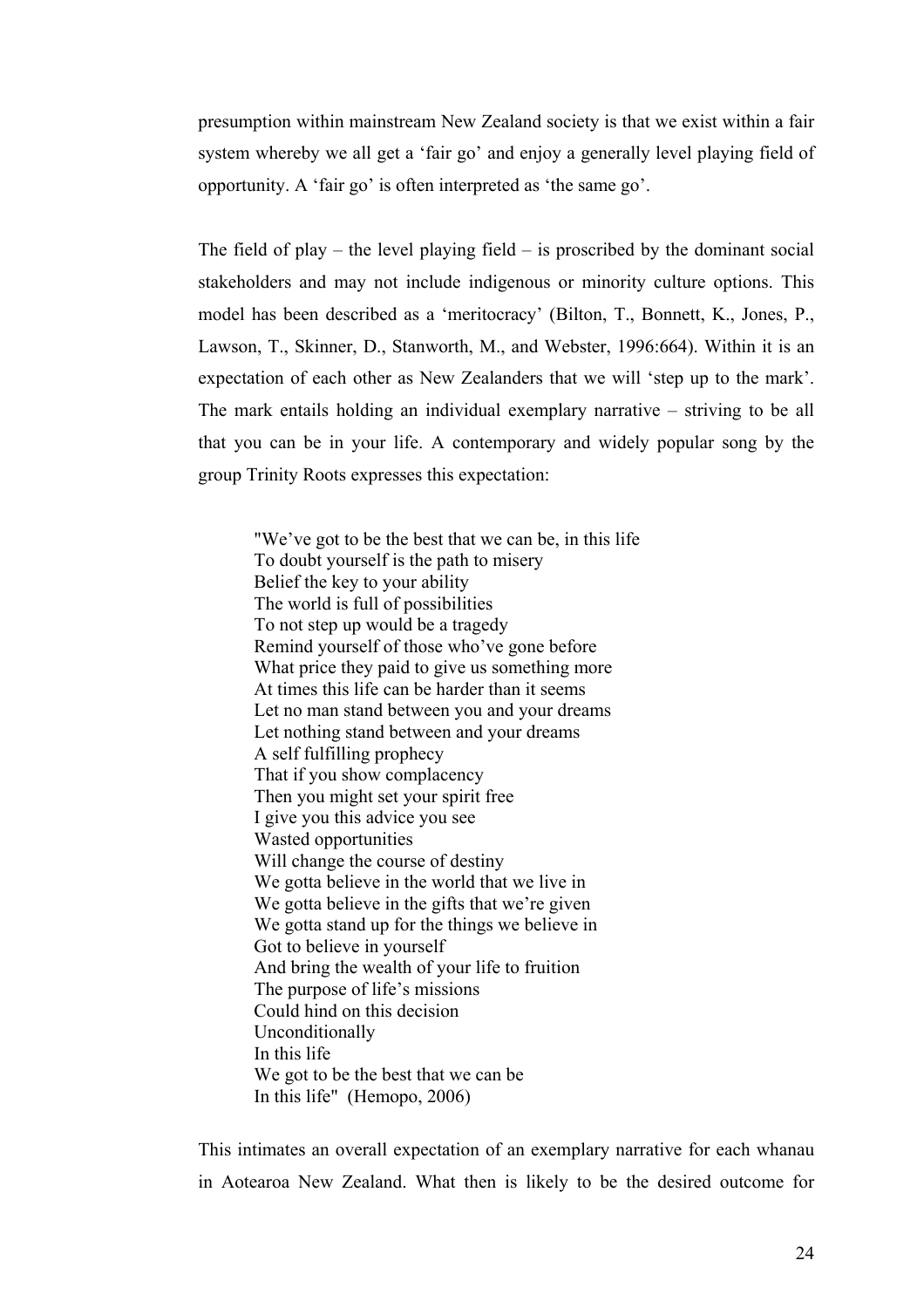whanau in terms that have meaning both for whanau and the State? For the purposes of this research project I have frequently cited relative good health as a measure by proxy of the gap between all New Zealanders and Maori New Zealanders, that is, whanau Maori. As this is the case I propose that the desired outcome for whanau Maori could be described as 'whanau ora' which is generally defined as family wellbeing, wellness, wholeness (Ministry of Health, 2002). Good housing, employment, and income, have long been established as some of a number of determinants of our good health, whanau ora, and that is reaffirmed by Blakeley's research and by the Social Report 2007 (Ministry Social Development, 2007). This is not a new notion. Early in the  $20<sup>th</sup>$  Century Maori medical pioneer Maui Pomare linked health with socio-economic adversity (Durie, 1999). Later, in 1947, the World Health Organisation defined health as:

"a state of complete physical, mental, and social wellbeing and not merely the absence of disease or infirmity"

and that definition is still in use today (World Health Organisation, 1992). So, for our purposes 'whanau ora' will serve as an acceptable 'big picture' term to describe the likely desired future state from the perspective of a Maori whanau as well as for the State.

#### **Whanau ora**

Whanau ora sits at the apex of '*He Korowai Oranga'* a 'strengths-focused' conceptual framework that aims to encourage wellness amongst Maori (Ministry of Health, 2002). The strategy that rolls out of *He Korowai Oranga* holds whanau at the centre of public policy. It challenges New Zealand policy makers to create environments that are liberating, and that enable whanau to scope and direct their own lives to achieve the quality of life Maori are entitled to under the Treaty of Waitangi. This is the business of Whanau Future Narrative.

There are a number of similar or related models of whanau ora that have been developed over the last quarter of a century. Some of these are: '*Te Whare Tapa Wha'* (Durie, 1994); Dr Rose Pere's '*Te Wheke'* model (Durie, 1994:74); '*Nga Pou Mana*' (Royal Commission of Social Policy, 1988); and '*Te Pae Mahutonga'*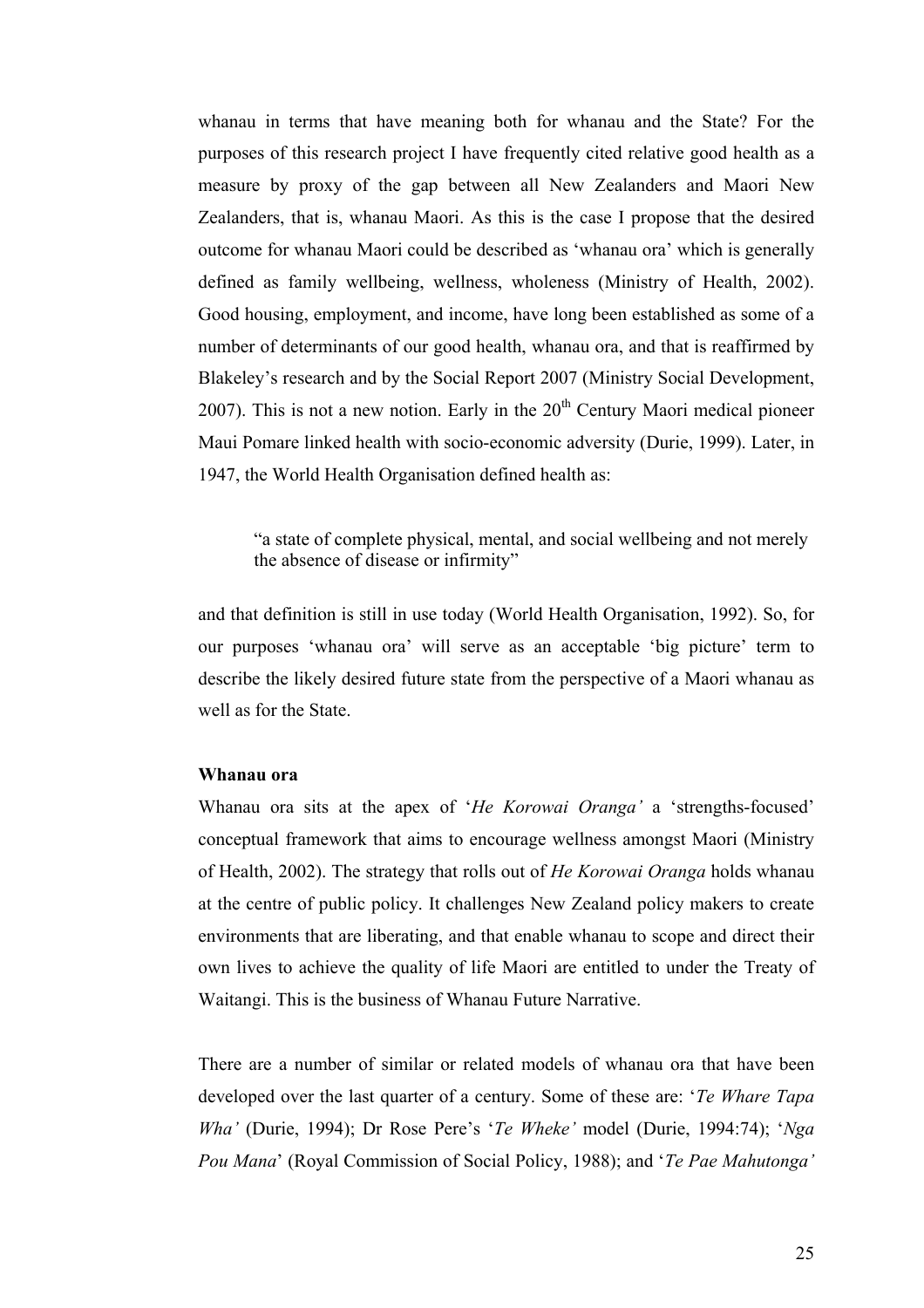(Durie, 1999). In the Maori Potential Framework (see fig 1) Mason Durie also uses the metaphor of a whare to describe his Maori Health model *Te Whare Tapa Wha*. This model emerged from the Maori Women's Welfare League research project *Rapuora* in 1982. It proposes that the four cornerstones of Maori health are:

- Whanau (family health);
- Tinana (physical health);
- Hinengaro (mental health); and
- Wairua (spiritual health).

The Maori view of self is focused on the kinship group. The social values therein emphasize collective action and responsibility. In the context of *Te Whare Tapa Wha* 'whanaungatanga' refers both to the overall sense of family cohesion and to the specific processes by which whanau ties are strengthened.

To understand the Maori worldview, we need to understand the elements of the *Te Whare Tapa Wha* model. The first point to note is that these elements are not static and separate but are interactive and inter-related. We can start with one pou first, Te Taha Hinengaro, which is sometimes translated as mental wellness. A classic, positivist Western perspective might hold that this is different from Tinana, physical health, and different again from Wairua, spiritual health. Yet, in the Maori worldview these co- exist on a continuum. One does not exist without the other. There is a full discussion of this point in Chapter Six.

Similarly, the Maori cosmos views past present and future as a continuum. Te Taha Hinengaro is said to have within it the 'hau muri', the metaphoric wind or breath that is associated with the future 'which is yet to be', and the 'hau mua', the similar but opposite force associated with what is already past. The past secures the present and the present ensures the future. So, Te Taha Hinengaro relates to the harmony between the individual and the wider environment: whanau; hapu; iwi; society at large. Te Taha Hinengaro is also where the individual reclaims or reframes who they are and where they become natural,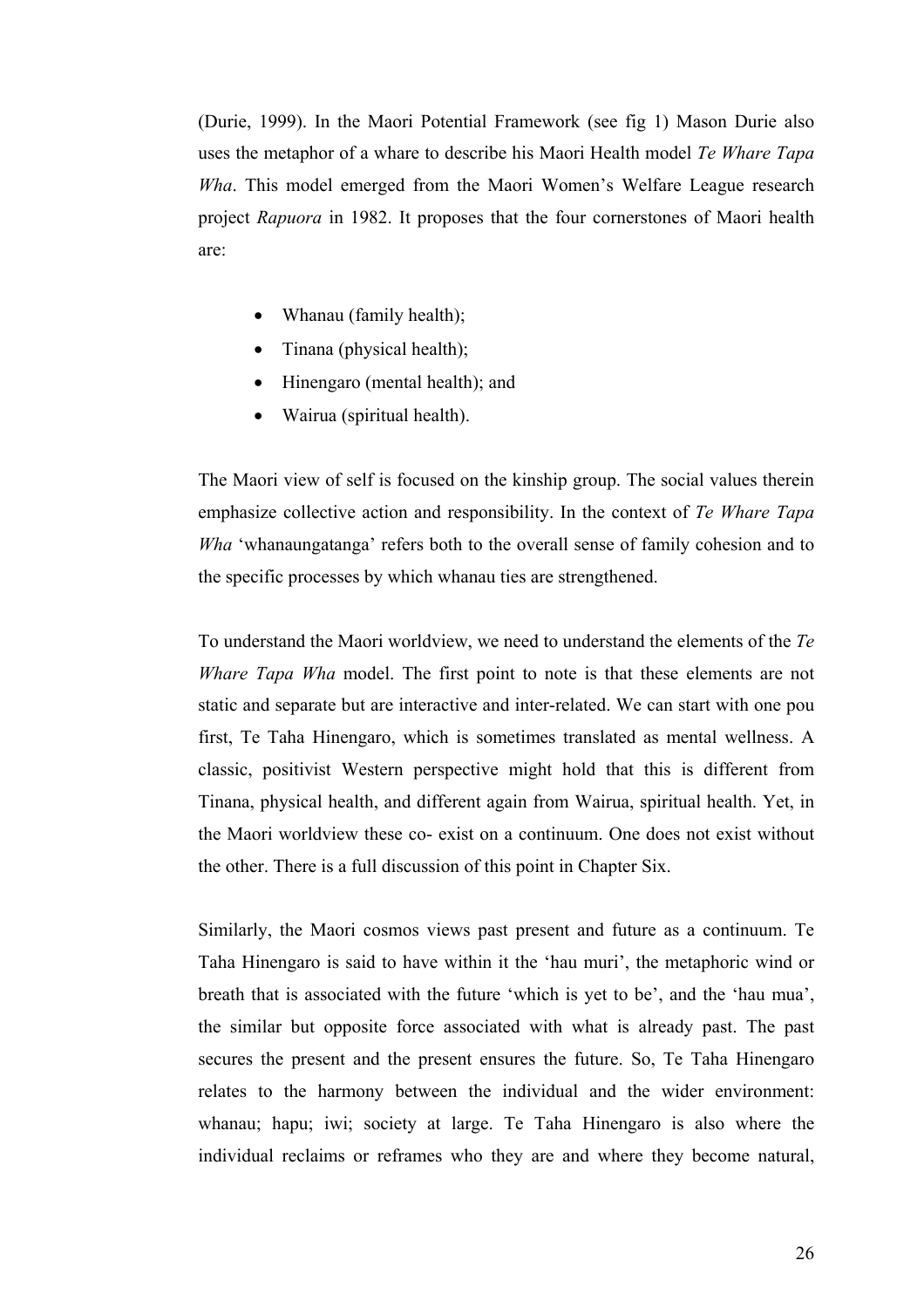normal, and connected to the social domain. Creating a 'future' narrative could be seen to sit in the realm of the Hinengaro wherein the individual contributes to the collective in terms of meeting social expectations, and making their personal contribution to the social contract by addressing the gap between optimal behaviours and present behaviour.

Te Taha Wairua provides another aspect, another metaphoric 'wall' to this model. Wairua relates to the intersecting continuum of the spiritual and of the physical. One might think of heaven and earth or relate it to the potential and to the actual. It speaks of existence in both its intangible and tangible aspects. It speaks of whanau, of whakapapa, and of whenua themes that link the individual, the tangible 'ahau' (myself), and the intangible 'hau', that breath from the realm of the Hinengaro As in whanaungatanga, reciprocity is a central feature of all these relationships. All things are living, all are related and all are sacred (Pere, 1984). This is a global concept rather than a peculiarly or particularly Maori perspective.

"Many aspects of spirituality are constructed in isolation and adversarially. We tend to juxtapose the sacred and the secular, the human and the divine, body and soul, religion and politics. Frequently we need to remind ourselves that dualisms are constructs of the human mind (and of fairly recent invention) and do not necessarily reflect reality in its essential nature. There is overwhelming evidence – anthropological, scientific and spiritual – to suggest that life operates in terms of the both-and polarity rather than the either/or dualism. (Diarmuid, 1999:65)

Again, the Maori world view is an inclusive one when it comes to expressing spirituality, even as structured religion. From a traditional perspective Maori are polytheists but in contemporary 'hahi', or post colonial Christian-based churches, Maori are quite happy to express themselves as monotheists. In any case whilst belief in a Christian god may be one reflection of wairua the characteristic of wairua may also be equally, if not more evident, in relationships with pre-Christian Maori deities, ancient gods who are part of the natural environment (Marsden, 1992).

The apparent underlying theme of Te Whare Tapa Wha model is that of holistic integration. The boundary between the ahau, the personal identity, and whanau, the family identity, is seen as fluid. It is permeable. Opposites are not fixed binary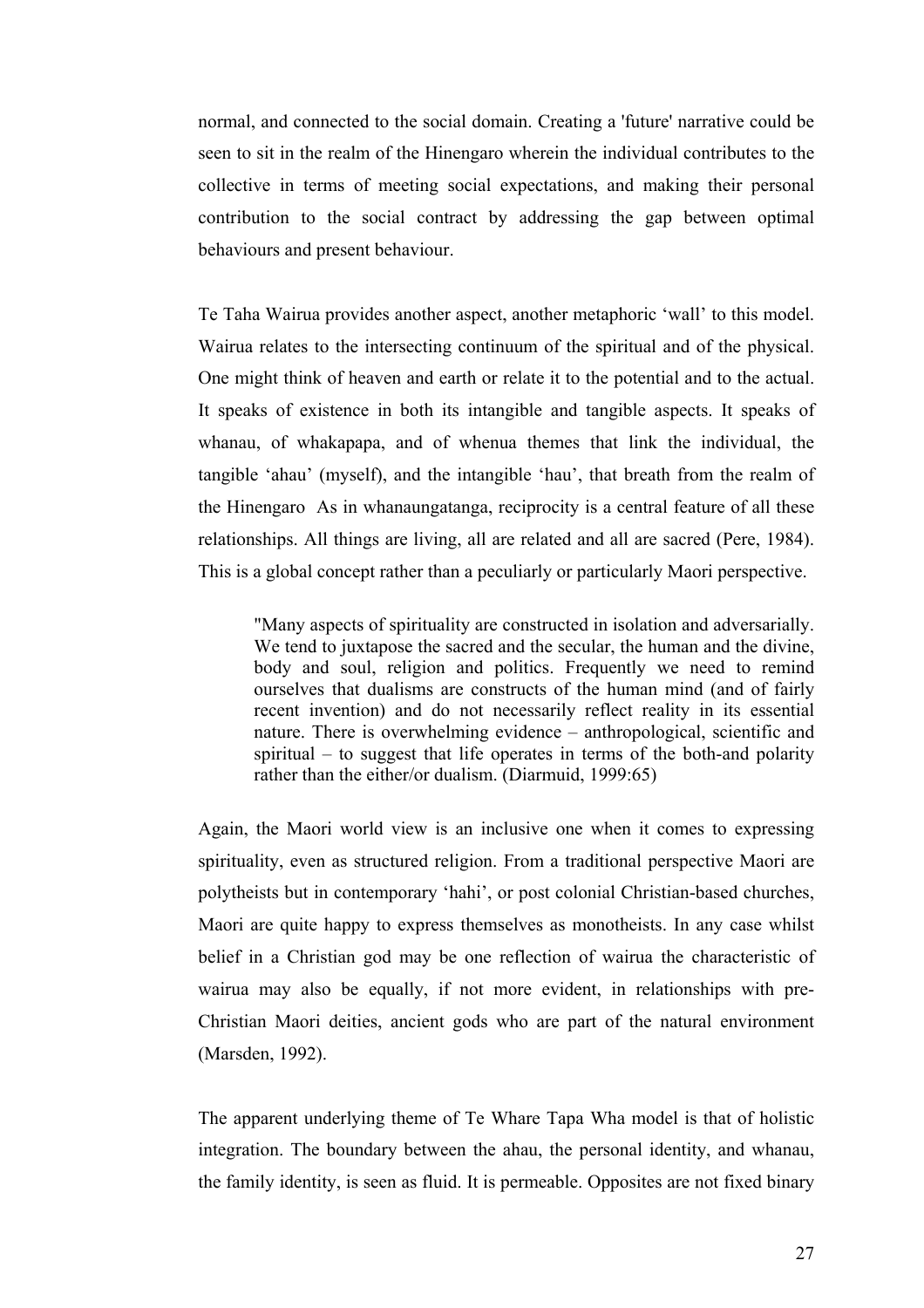positions but are understood in relative rather than absolute terms. Dualism and discontinuity conflate and coexist within a convergent continuum.

Beyond, but supporting the Te Whare Tapa Wha framework, Durie (2001) proposes that there are five positive capacities inherent within each whanau structure:

- **Manaakitia** the capacity to care for whanau members, particularly children, the elderly and the less able
- **Tohatohatia** the capacity to share, to provide a safety net by distributing money and goods to those in need
- **Pupuri taonga** the capacity provide guardianship, to act as trustees and manage resources
- **Whakamana**  the capacity to empower develop human capital and engage in advocacy
- **Whakatatakoto tikanga** the capacity to plan ahead and provide for the future

Again, if the Consensus Cardsort process is educing responses consistent with 'best practice Whanau Maori', as it were, I would expect to see aspects of these capacities reflected and expressed through the Consensus Cardsort Future Narrative process.

An early and significant Maori Health model, Nga Pou Mana, which was introduced in 1988 by the Royal Commission on Social Policy, has in many ways been subsumed into the other models. Nga Pou Mana was developed in the area of social policy rather than health. The four supporting 'pou' of this model are:

- **Whanaungatanga** (family);
- **Taonga Iho** (cultural heritage);
- **Te Ao Turoa** (Physical environment); and
- **Turangawaewae** (land base).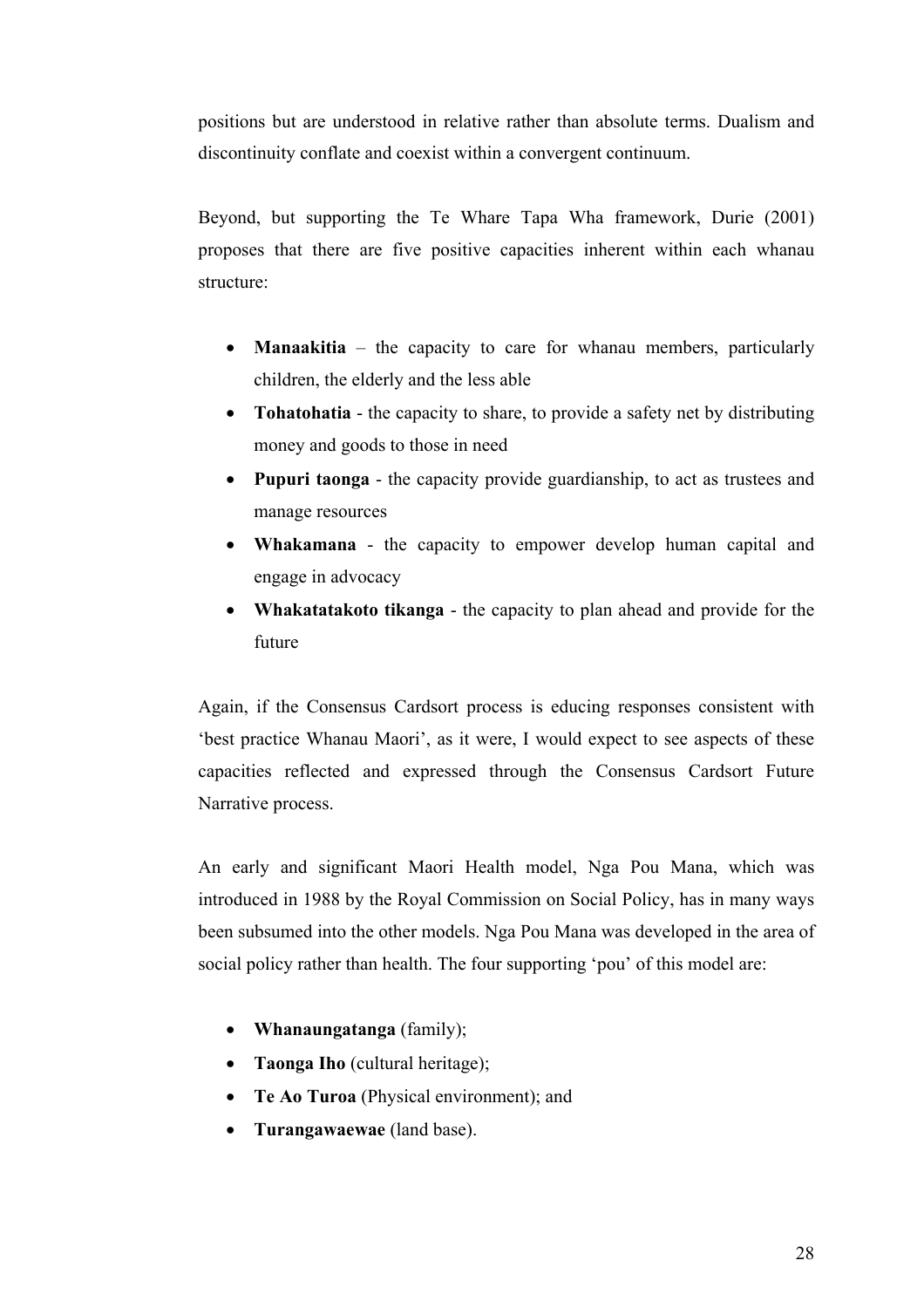The factors of Whanaungatanga and Taonga Iho arise frequently in other Maori Health models and they are comprehensively addressed in the context of these other models, hence will not be alluded to within the context of this dissertation. Durie disagreed with the inclusion of Turangawaewae and Te Ao Turoa and believed these elements reflected issues of Treaty politics that were to the fore at the time the model was developed (Durie 1994:74). On the other hand these notions interface with notions of Wairua and Hinengaro and seem to be integral to a sense of self and place for Maori identity. Furthermore they underpin the practical realities of the Maori asset base, which would seem to be critical to participation in the economy, so consequently, are factors that deserve attention.

Durie's supplementary model, which aimed at the promotion rather than the description of Maori health, is called Te Pae Mahutonga**.** This uses the Southern Cross constellation as its symbol to bring together elements of modern health promotion. The four central stars of the Southern Cross represent the four key tasks of Maori health promotion: Mauri Ora; Waiora; Toiora; and Te Oranga. The two pointers represent Nga Manakura and Te Mana Whakahaere (Durie, 1999)

Mauri Ora relates to cultural identity. Durie reports that 'deculturation' is associated with poor health whereas 'acculturation' is associated with good health (Durie, 2001). Mauri ora means giving Maori New Zealanders access to the Maori world. Durie says that currently there are reduced opportunities for cultural expression and cultural endorsement within society's institutions. Too many Maori are unable to have meaningful contact with their own language, customs, or inheritance – Baxter's 'Tribe of Nga Mokai' (King, 2003) - and too few institutions in modern New Zealand are geared towards the expression of Maori values (Durie, 2005). These issues straddle the cusp of Article 2 and Article 3 of the Treaty.

Waiora relates to the physical environment. It is concerned about the well being of the external world and to a spiritual element that connects human wellness with cosmic, terrestrial, and water environments. Waiora is where Maori attempt to strike a balance between development and environmental protection (see table 10b).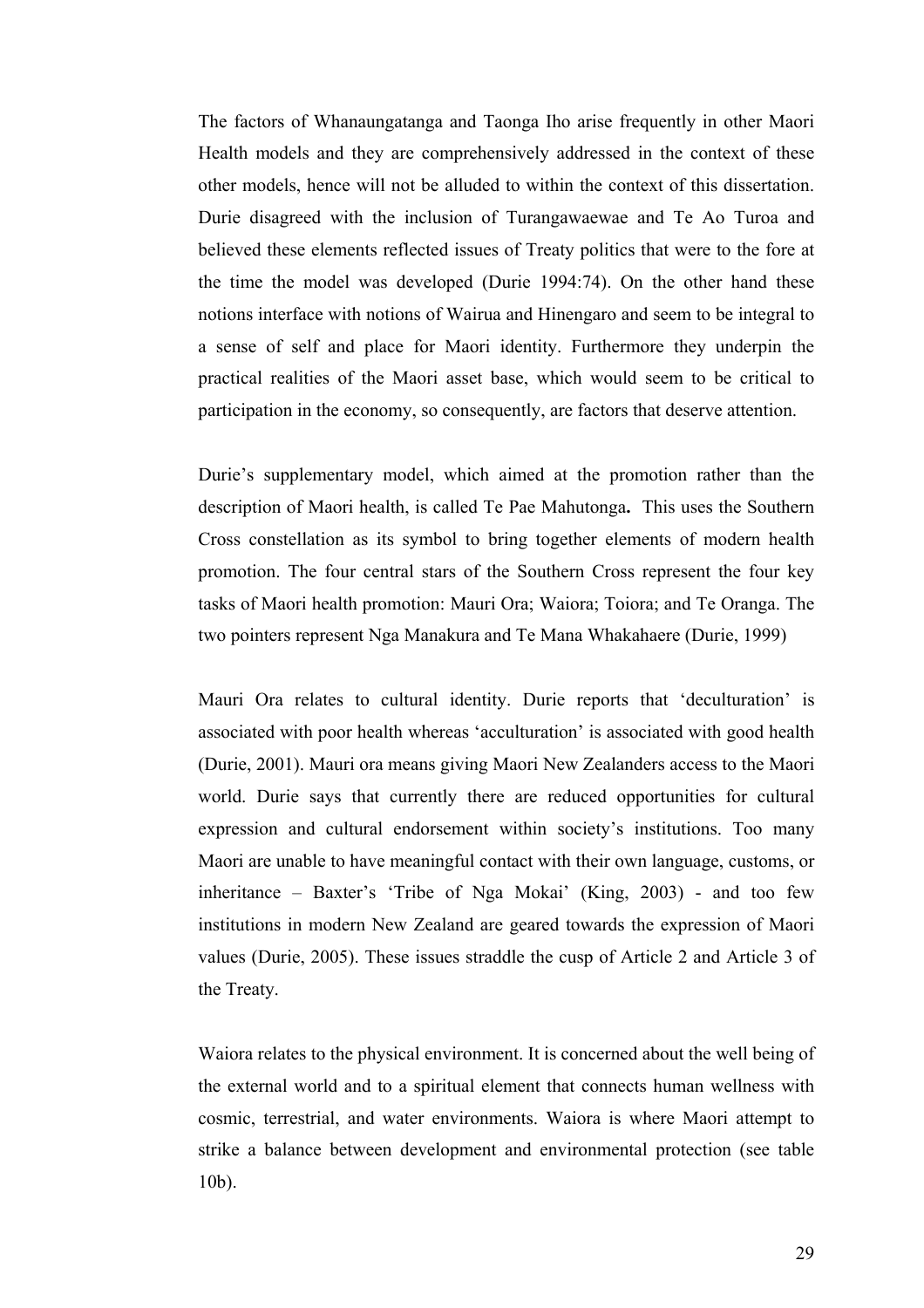Toiora relates to healthy lifestyles. It is concerned with personal behaviour and speaks of understanding that too many Maori are trapped in lifestyles of risky and self destructive behaviours and consequently will never be able to achieve their full potential. This includes nutrition, use of tobacco alcohol and illicit drugs, unsafe roadway practices, unprotected sex, and sedentary lifestyles. Entrapment in lifestyles which lead to poor health and risk taking is closely intertwined with poverty traps so the risks are highest where poverty is greatest. Durie (1994) and Kenkel (2005) argue that it is an over simplification that everyone has the same degree of choice regarding avoidance of risks. On the other hand the search for Tino Rangatiratanga and Puawaitanga entails the exercise of personal choice and personal behaviour.

Nga Manakura relates to community leadership. It requires a high synergy collective approach which fosters alliances between groups who are able to bring diverse contributions to developmental programmes. No single group has sufficient expertise to encompass the range of skills and linkages necessary for effecting change. Durie says that in development programmes there is no place for rigid sectoral boundaries or institutional capture or isolated initiative (Durie, 1999). He says that, as an example, leadership for promotion of whanau ora needs to reflect community leadership, health leadership, tribal leadership, communication and alliances between leaders and groups.

Te Mana Whakahaere relates to autonomy. Whanau ora cannot be prescribed. Communities – whether they are based on whanau, marae, hapu, iwi, or kaupapa need to experience self determination in promoting their own whanau ora. Autonomy is evident in the unique aspirations of a community. While official priorities might be at one level, quite different priorities might be contained in the aspirations of a marae, hupu, or local community.

"There is no point in running an elaborate health campaign if it is couched in a language or style that by-passes local custom". (Durie 1999:6)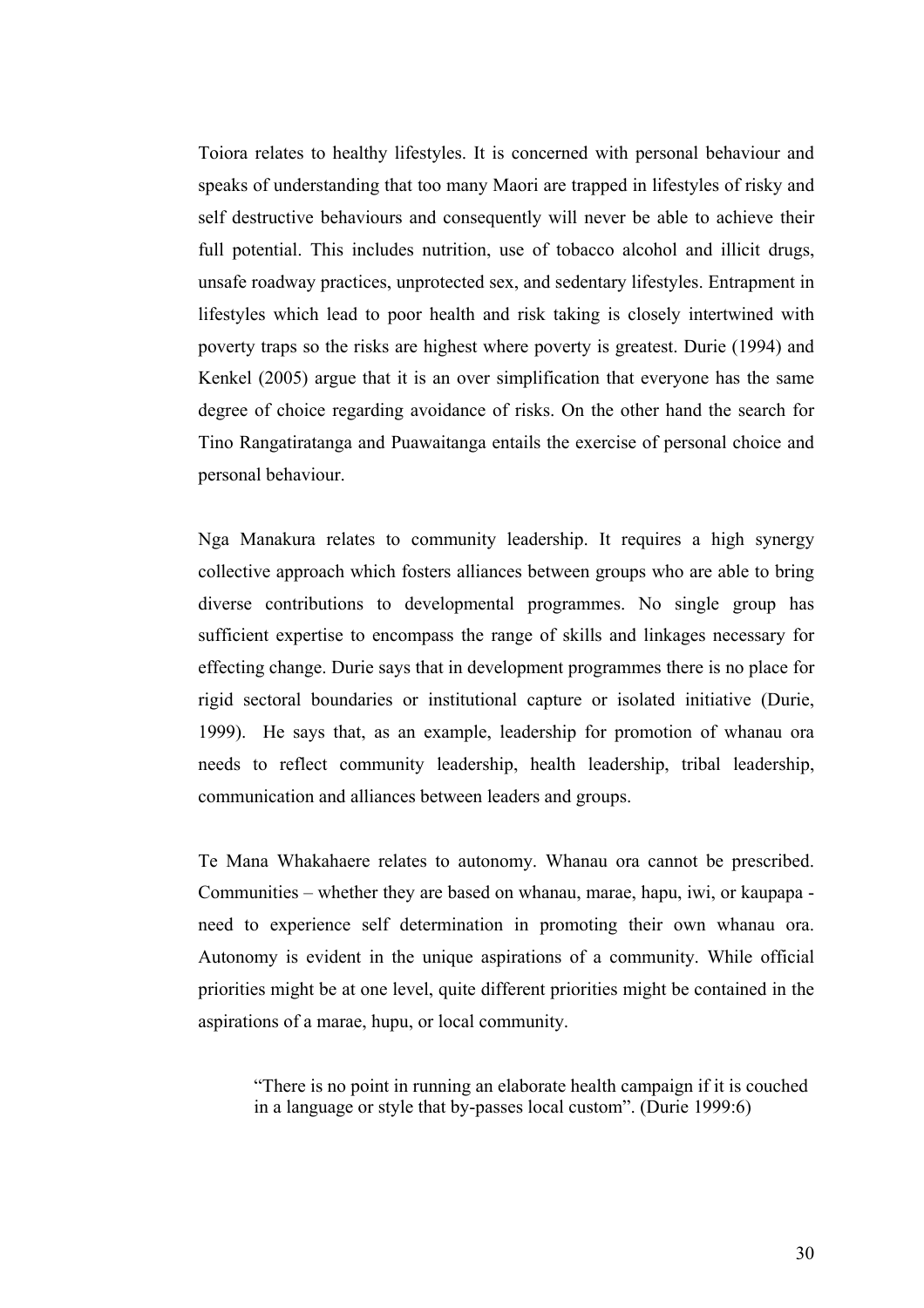To the extent that self governance is only occasionally realised the opportunities for whanau ora are correspondingly limited. Promotion of whanau ora requires the promotion of autonomy. Durie identifies a need for control, recognition of aspirations, relevant processes, sensible measures and self governance.

Te Oranga relates to participation in society. It is about the goods and services which people can count on, and the voice they have in deciding the way in which these goods and services are made available. Te Oranga, wellbeing, is dependent on the terms under which people participate in society, and in the confidence with which they can get a job and have access to benefits such as good health services, or the school of their choice, or sport and recreation (see tables 10a, b, c, for examples of whanau aspirations). As previously demonstrated there is abundant evidence that Maori participation in wider New Zealand society falls considerably short of the level of participation enjoyed by other New Zealanders. Durie (1999) says that Te Oranga is promoted by participation in the economy, education, employment, the knowledge society and decision making.

These drivers of Te Oranga are apparent in the text of the Future Narratives in *Mahi Whanau* and in the Current State Narrative in *Mahi Whanau (2)*. Consensus Cardsort Future Narrative facilitates Te Oranga by opening up the route to participation through spelling out a better desired future.

I see the Consensus Cardsort process with its focus on positive futures as health promotion tool congruent with the aims and processes of Te Pae Mahutonga. *Mahi Whanau* produced goals relating to Wairoa, Toiora and Te Oranga using a process with enhanced cultural identity, autonomy and community leadership (Mana ora, Nga Manakura, Te Whakahaere). The process of Future Narrative in *Mahu Whanau* supported the locus of control, both governance and operational, being with the participant whanau, hapu and/or iwi. It generated aspirations whose value a year later wil be tested by this research.

Another model is Rose Pere's 'Te Wheke' which uses the metaphor of the eight tentacles of the octopus to express the components at play (Durie, 1999). Obviously eight elements are more complex than four and Pere uses the metaphor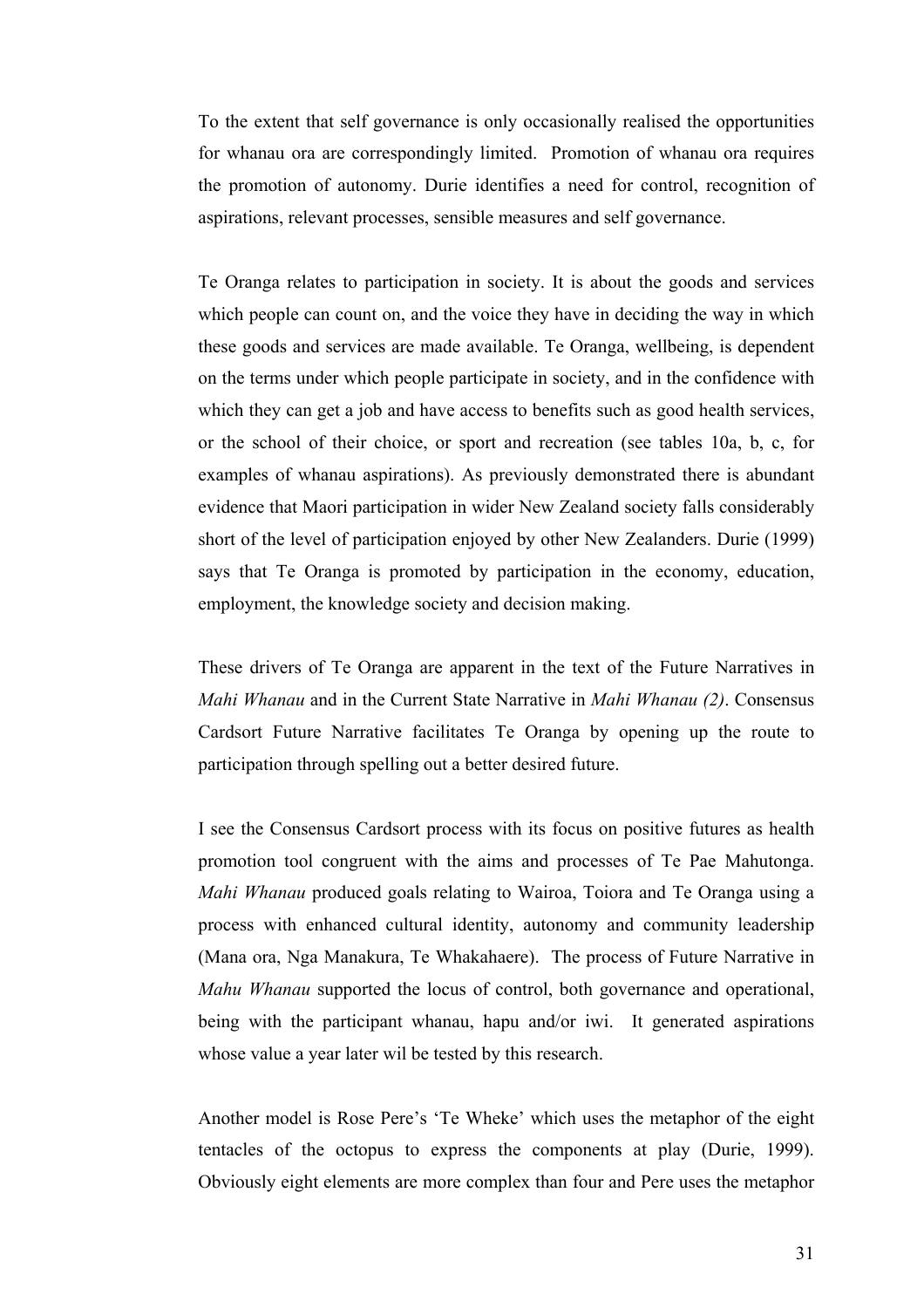to take us to another and perhaps deeper level of understanding of an integrated approach required for whanau ora. Concordant with other advocates of traditional Maori health, Pere acknowledges the seamless link and the uncontrived balance between the mind, the spirit, the human relationship with whanau, and the physical world. Pere (Durie, 1999) uses Te Wheke to describe the underlying drivers that contribute to her model:

- **Whanaungatanga**: the open and healthy expansion of emotion;
- **Ha a koro ma, a kuia ma:** the breath of life from forebears;
- **Mana ake:** the unique identity of individuals and family;
- **Mauri**: the force in people and objects;
- **Te Whanau:** the family;
- **Whanaungatanga:** extended family,
- **Taha tikanga:** physical wellbeing;
- **Hinengaro:** the mind;
- **Wairuatanga:** spirituality

## **Reaching for our potential**

Taking the routes marked out by the previously discussed Maori Health Models it is evident that there are several realms of possibility in what might constitute an optimal Whanau Future Narrative. Some aspects need to be focused on the realm of tangible reality, but other aspects will aspire to a different order of things on a higher plane. Abraham Maslow called the tangible aspects of human requirements as 'needs'. In his 'Hierarchy of Needs' Maslow noted that some needs take precedence over others (Maslow, 1954). He called these essential elements 'D Needs', standing for 'Deficit Needs', and said they related to physiological needs, safety needs, belonging needs and esteem needs: elements such as warm safe house; sufficient income; the apparent necessities of life as it were.

However, Maslow argued that there are a less apparent set of needs that exist on another plane. He called these 'B Needs', that is, 'Being Needs', aspects which relate to self actualisation, or as the Maori Potential Framework has it, 'Puawaitanga'.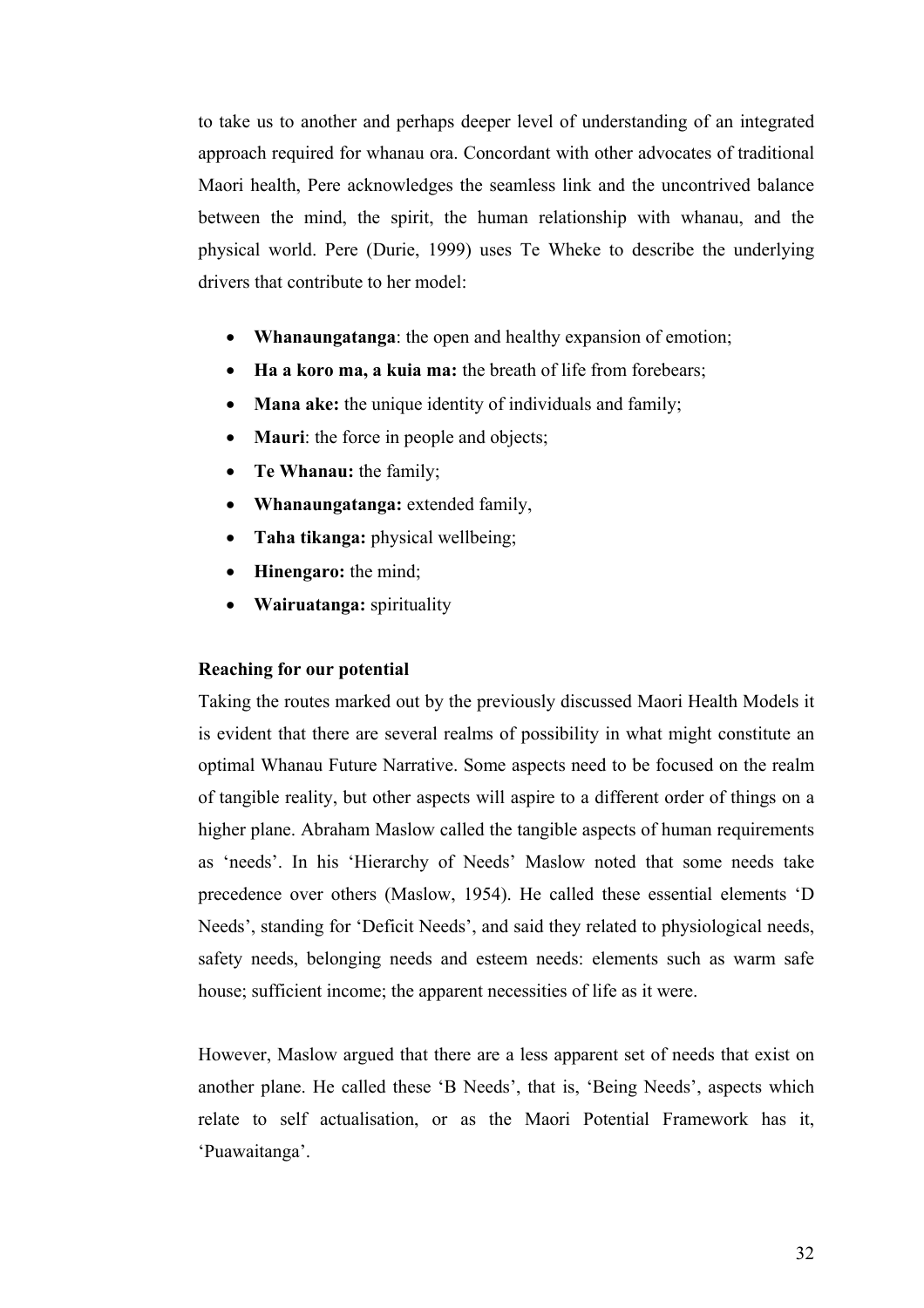In terms of these tangible needs Maslow spoke of 'homeotasis' as a principle of needs satisfaction that, he said, is 'instinctoid', an overwhelming and driving instinct. Once these tangible needs are fulfilled the drive diminishes as satisfaction has been achieved. However, in contrast, once engaged with 'B Needs' and the motivation for growth, in a conscious drive for self actualisation, then, unlike homeostasis, there is a continuous desire to fulfil potential, to 'be all that you can be' (Boeree, 1989:3).

Maslow notes that the 'self actualised' hold a sense of humility and respect towards others – something he describes as human kinship or 'Gemeinschaftsgefuhl' – social interest, compassionate humanity accompanied by a strong ethics which is spiritual but seldom conventionally religious in nature (Boeree, 1989:4). To my mind I see Maslow's paradigm reflecting aspects of what we have seen in the Maori models of whanau ora such as Manaakitia, Te Oranga, Whanaungatanga and Tohatohatia.

Maslow had another paradigm he called "Eupsychian Management" (Malsow, 1965) which arose from his consideration as to what the rules of a self actualised society might hold. In Maori terms a self actualised society might be seen as a society in which the members enjoyed tino rangatiratanga over themselves and their assets. Maslow proposed 36 assumptions or 'rules' required to facilitate such a society. They might well be summed up as 'assume the best' (Maslow, 1965:17). This approach is resonant with the Maori Potential Framework and the Kaupapa Maori Theory assumption of Maori capability and a desire to succeed (Bishop, 1996). Douglas McGregor advanced Theory X (authoritarian management style) and Theory Y (participative management style) styles of management and argued that the participative style – belief in and assumption of 'can do' on the part of the part of the colleague or staff– was the more effective and sustainable management approach (Mc Gregor, 1960). This again bespeaks the assumption of potential. Finally, in what may be an example of triangulation, this assumption of potentiality follows the line of argument mounted in 1868 by Tareha Te Moananui MHR in his Maiden Speech, and in fact the first speech made by a Maori person in the New Zealand Parliament. In the Third Session of the Fourth New Zealand Parliament Tareha proposed that good is stronger than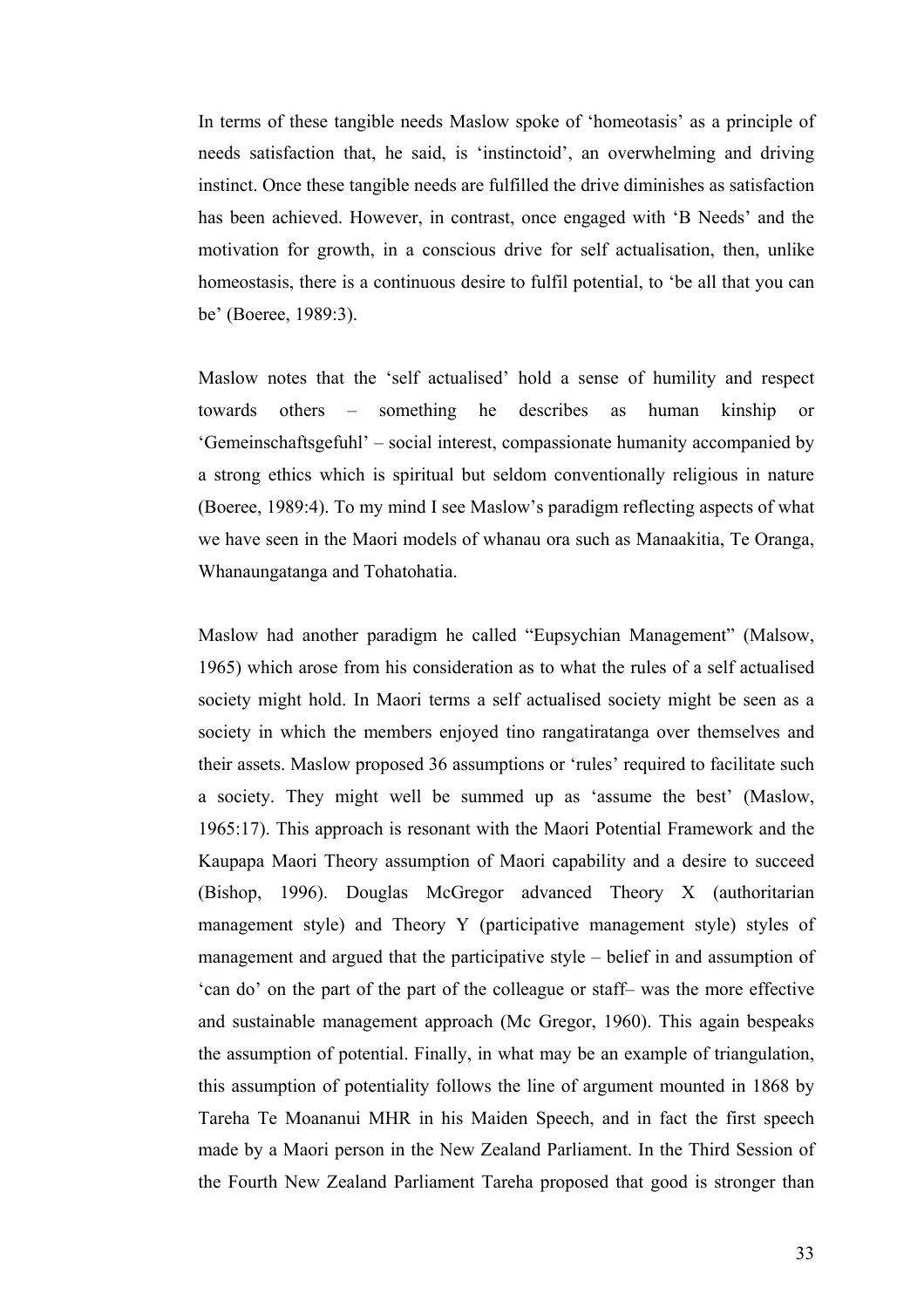evil (New Zealand Parliamentary Debates, Vol 2, 1868). To paraphrase, he said that all we have to do is to focus on that which is good and then to do it. This was not to ignore evil, just not to get fixated on it. When evil arises, he said, let us come together and deal with it, but in the meantime to work hard, and to act upon good.

"This is the only word that has occurred to me to say, that when it is good and when it is evil that lies before you continue to do that which is good. That which is evil is not so powerful as not to be overcome by good, and that which is good is the only thing that you need spend your powers upon....." (New Zealand Parliament Parliamentary Debates, 1868, Second Volume:270)

If we are serious about the Maori Potential Framework, and we assume, and reorientate towards, potentiality, then there are many implications for New Zealand Public Sector policy development and consequent service delivery.

There are hefty maters to consider. I have struggled with them and at this moment am content to do my best to note them, acknowledge them, and, for the moment, leave them to be considered at a later date. I am excited by the possibility of liberating voices from the ground up, and, by the potential to engineer an effective, organisation wide, participative action research capability for Te Puni Kokiri. I see this as a high leverage strategy likely to support the necessary paradigm shift to enable Maori Development.

## **Indicators of whanau ora**

There is also value in reviewing what the indicators of whanau ora or exemplary narrative might be from the perspective of mainstream New Zealanders as expressed by the respective New Zealand Government Departments. In general, successive NZ Governments have had policies with the intention of promoting whanau ora by supporting the family financially and educationally. The direction is constant but from time to time they have taken a different focus on the child, on the family, and on the parents (Ministry of Social Development, 2002):

• Overcome poverty and disadvantage through targeting children's cognitive development and pre school education (child focused)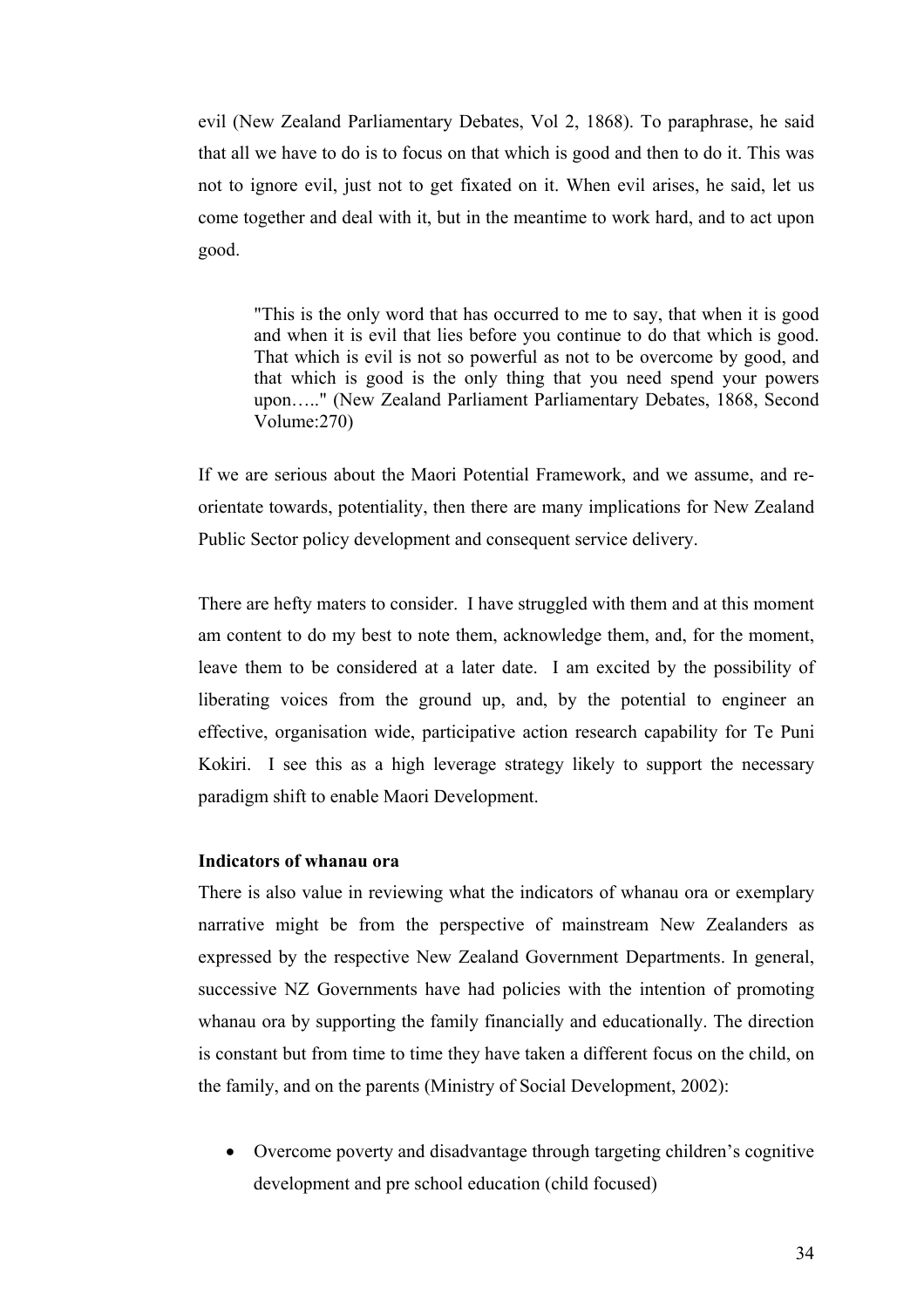- Promote child welfare through a holistic family approach (family focused)
- Provide parent training or empowerment in order to change parenting practices and ultimately child outcomes (adult focused).

In recent times Government initiatives have tended to combine all three approaches. Goals have been extended to incorporate heath, welfare and educational outcomes and interactions between them (Ministry Social Development, 2002). The Ministry of Social Development has developed a programme designed to support and uplift families. It is called 'Family Start' and its guidelines for desired outcomes are:

- Children will have improved health, education and social outcomes
- Parents will have improved their parenting capability and practice
- Parents will have improved their personal and family circumstances Family Start Guidelines (CYF 1999:5)

These outcomes have all been mentioned in *Mahi Whanau*, are further subcategorised into educational training, employment income, mental and physical health, housing accommodation, baby's well being and development, parenting, family and other supports, resources in home and social/spiritual matters (Family Start table 4.3 CYF, 1999: 47)

It is interesting to note the social/spiritual category in this policy document, lest there be an assumption that there is never recognition by the mainstream of intangible factors such as spirituality. We should also further consider the detail contained in the Ministry of Social Development Social Report Measures (Ministry Social Development, 2006) and set out in table 3.

David Kenkel describes the future expectation contained in the exemplary narrative. These MSD measures are some of the indicators in the exemplary narrative described as 'futurority' by Kenkel (2005).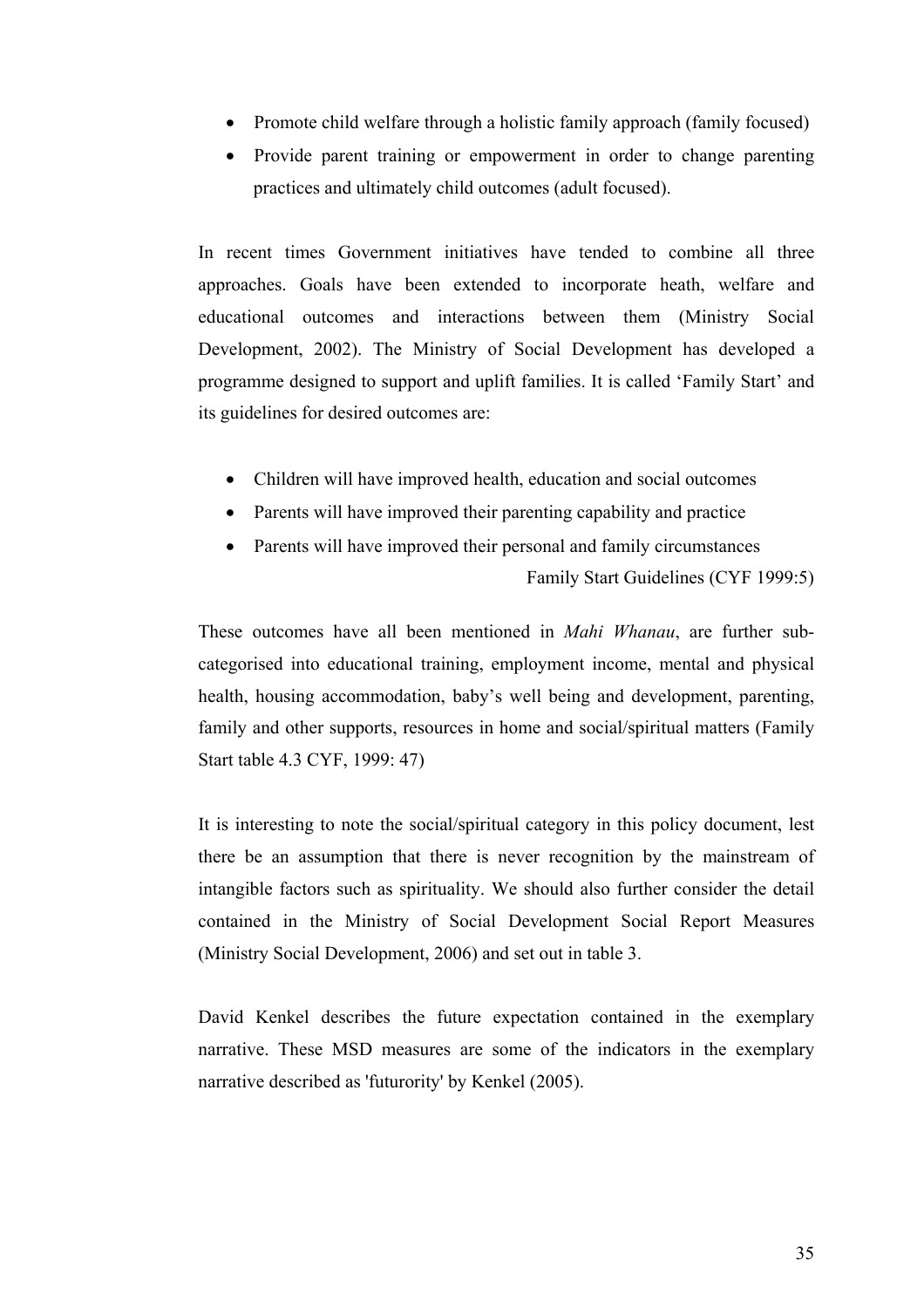| <b>ASPECT</b>                      | <b>MEASURE</b>                                                                                                                                                       |
|------------------------------------|----------------------------------------------------------------------------------------------------------------------------------------------------------------------|
| <b>Health</b>                      | Life Expectancy<br>Suicide<br>Cigarette smoking<br>Obesity                                                                                                           |
| <b>Knowledge Skills</b>            | Participation in early childhood education<br>School leavers with higher education<br>Participation in tertiary education<br>Adult (tertiary) educational attainment |
| <b>Paid Work</b>                   | Unemployment<br>Employment<br>Median hourly earnings<br>Workplace injury claims<br>Satisfaction with work life balance                                               |
| <b>Economic Standard of Living</b> | Household crowding<br>Housing affordability<br>Population with low incomes                                                                                           |
| <b>Leisure and Recreation</b>      | Participation in physical activity<br>Participation in cultural and arts activities<br>Satisfaction with leisure time                                                |
| <b>Safety</b>                      | Road casualties<br>Fear of crime<br>Criminal victimization<br>Assault mortality                                                                                      |
| <b>Social Connectedness</b>        | Contacts with parents<br>Loneliness<br>Trust in others<br>Regular contact with family/friends<br>Internet access                                                     |

## **Table 3: MSD's Potential Measures of Whanau Ora**

Where people, particularly parents, fail to meet exemplary standards they are often subject to criticism even if they have not been advantaged by the same benefits as other New Zealanders. Kenkel cautions that an aggregated exemplary narrative may be an unrealistic expectation for some people because of the chaos of their lives or the paucity of their skills and resources (Kenkel, 2005). It may also be that the societal offerings are couched in a way that is culturally dissonant and are inaccessible to some, especially Maori (Durie [E], 2007). Accordingly, because we have already concluded that there is a two tier reality in terms of enjoying the benefits of being a New Zealander, there needs to be caution around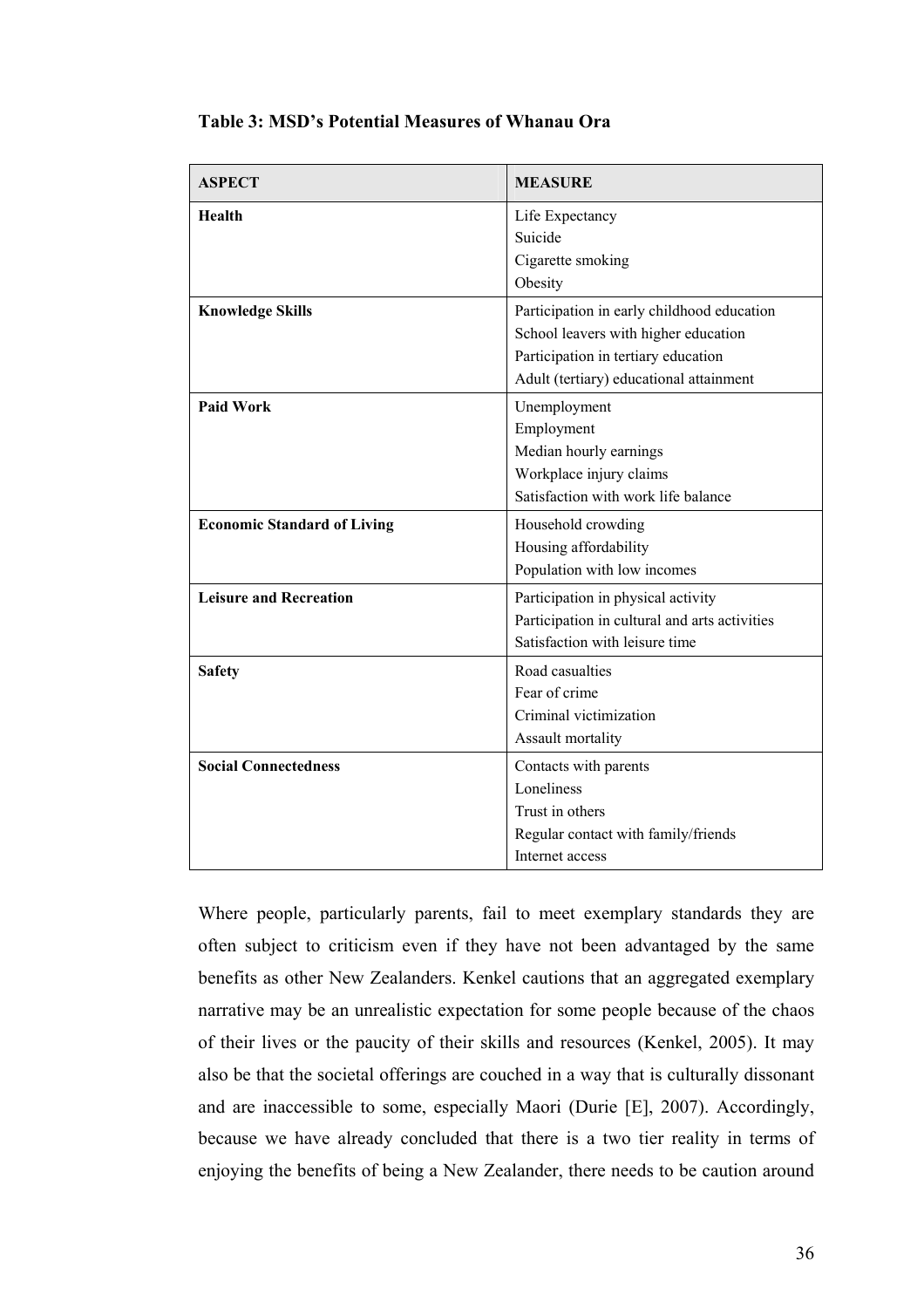the fair allocation and equal expectation of responsibility. On the other hand scoping a future with one's whanau is an act of self empowerment in its own right. It is an expression of "Tino Rangatiratanga", of self determination and self actualisation (Chile, 2007). In accepting degrees of self-authority one also accepts degrees of self-responsibility. The less the State the more the person.

Moreover, it is important to enable people to express their aspirations in their own words. There is a current concern that Government, in the form of what is known colloquially as the 'Nanny State' (Perigo, 2007), gives a finger wagging prescription of how things should be. The theory of synergy suggests that collective 'self-prescription' is likely to hold more promise of an effective outcome (Mier, 1960). With the Cardsort Future Narrative process the resource 'targeting' so earnestly sought by successive Governments might be achieved in one fell swoop by the very fact that the end user, particularly the high-cost consumer of a particular Government programme, can prescribe their own medicine. The task of the helping agent, the 'public servant' or the 'community worker', becomes that of metaphorically holding the consumer to their commitments and helping them to achieve, and get the resources to achieve, the goals they set.

The Maori Potential Framework has as its zenith the notion of 'Puawaitanga' the realization of the human potential of Maori people both individually and collectively. The Maori Potential Framework looks for sustainable success (Karauria, 2005). Sustainability is a vital concept. It speaks of optimization rather than maximization of resources, taking action as kaitiaki, custodians who have an eye to the future, rather than cranking every last drop of value out of any given asset. It intimates a need for balance.

Whanau is a human resource and, heeding David Kenkel's advice, it is critical to ensure that the participating whanau are neither harmed individually or collectively by the process of envisioning a better future, nor pushed to overreach in the search for success. This is because success is a relative concept and it may be experienced across a range of tangible and intangible currencies such as financial wealth, personal happiness and contentment with life, and enjoyment of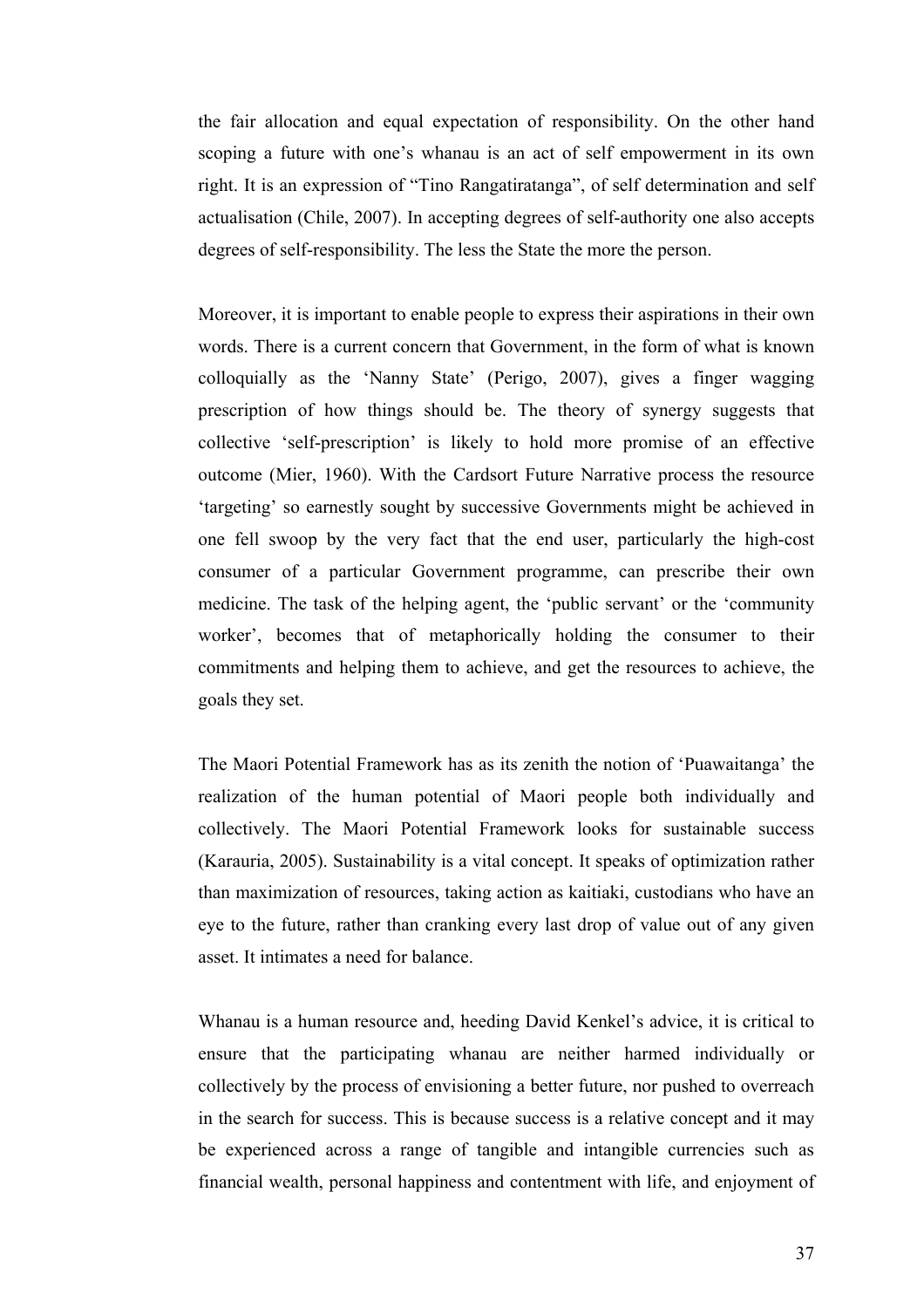good health (see table 3). There are demographic realities – the most significant of which is income level – that may limit or constrain whanau development. Accordingly there is a professional and a moral obligation to not oversell the degree of an anticipated successful future for a whanau, not to set people up to fail. Some whanau will be successful just by coping with their life, such is their lack of capacity, or such are the difficult circumstances that currently confront them (Kenkel, 2005).

### **Transdisciplinarity and Mode 2 research**

We have seen that there are ongoing challenges around enabling Maori to enjoy the promises encapsulated in the Treaty of Waitangi (see table 5). One reason for the lack of resolution is that New Zealand policy makers have tended to view the issues from a dominant world view and have eschewed 'by Maori for Maori' solutions (Jackson, 1998; Durie, 2007).

In a post-colonial age we need to find new intellectual approaches to stride across what has been a Western cultural hegemony. Maori nationalists speak of the need to decolonise and to restructure thinking in a collective quest for liberation and tino rangatiratanga (Waitangi Tribunal, 1978: Hawke, Wai 1.) but it is also a worldwide realisation.

"The legacy of colonial culture which undermined and delegitimised 'whole cultures' of indigenous peoples over 500 years persists in the institutionalised and dominant practices of most domains of post-colonial societies as transplanted, imitative and dependent patterns with resulting mimicry and sterile stifling of creativity" (Boyd and Florez-Malagon, 1999:124)

The policies that arise from a 'colonial' approach tend to be top-down, focused on a particular discipline or on an organization or on a silo within that organisation. This is in contrast to being bottom up 'community-focused' ((Bridgman & Brooker, 2003). As one example this approach seems to be evident in the Integrated Offender Management System (IOMS) adopted by the Department of Corrections in New Zealand (Corrections, 2000). IOMS is presented as a scientific approach to offender management and is based on a 'criminogenic' model in which various factors are identified as being precursors to offending.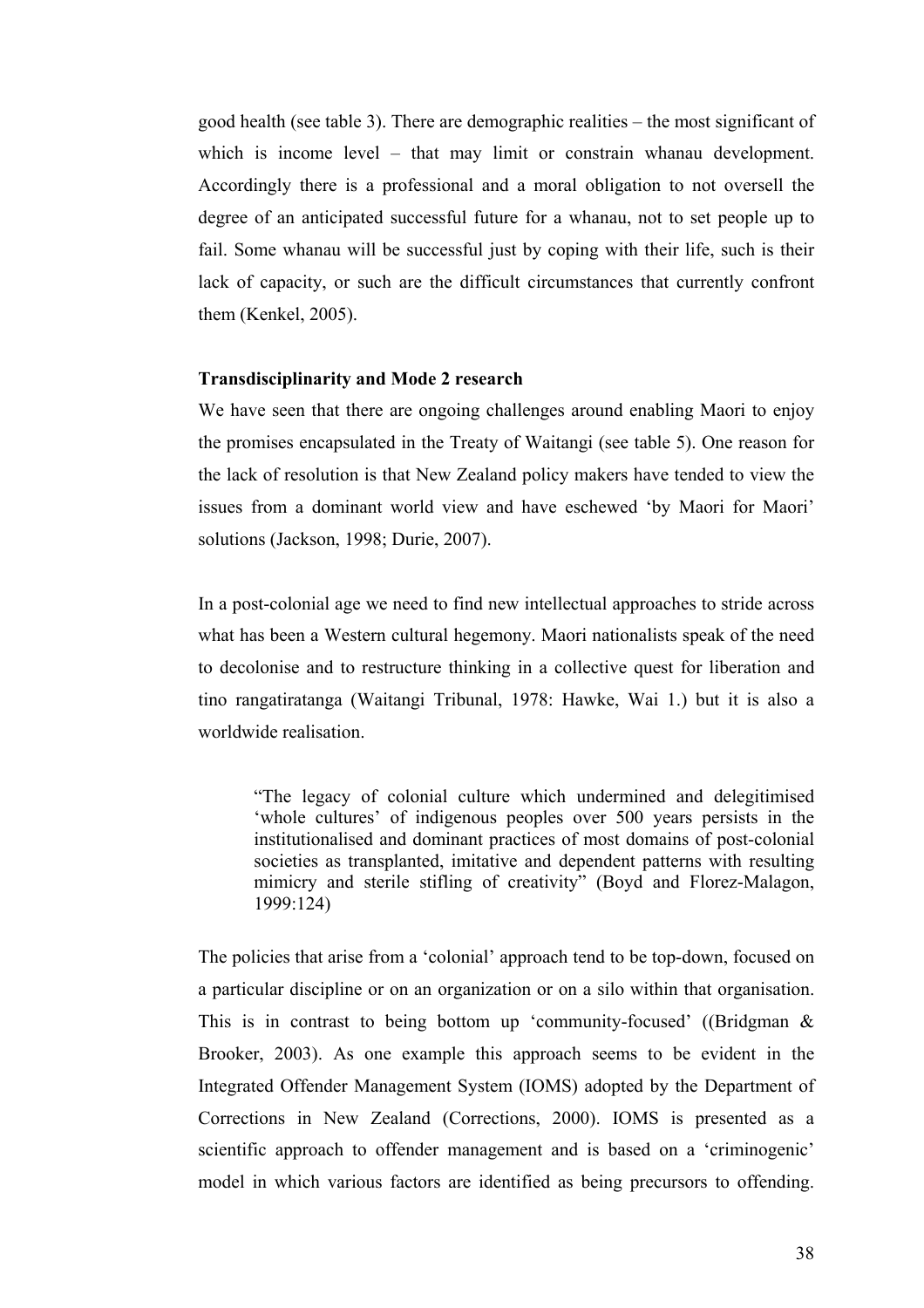Although Maori New Zealanders are only 15% of our overall population they comprise over 50% of the prison population. Being Maori is accordingly listed by Corrections as being a criminogenic factor (Corrections, 2006). Whereas the Maori authors cited in this paper hold that 'Maoriness' is an answer, the dominant view as expressed by IOMS holds Maoriness as a problem. The New Zealand criminal justice system extracts an increasingly heavy toll from the Maori community and current trends suggest no resolution in sight (Durie [E], 2007). The very complexity of the issues facing Maori means that we need a fresh approach that is able to include a range of views and knowledge(s) and is able to conflate disciplines as well as help fuse together organizational silos (Boyd and Florez-Malagon, 1999).

Accordingly to fold in all of the perspectives and epistemologies necessary to resolve problematics such as this, besides applying Kaupapa Maori Theory, I have taken a Transdisciplinary approach to this research project. Transdisciplinarity is a relatively new approach to research and problem solving. Solutions to today's complex problems stand beyond the reach of single disciplines or closely related disciplines. The core idea is to develop a collaboration of disciplines, as well as a co-operative culture, amongst the researchers, practitioners, and other stakeholders. To that end there must be a high order of communication and conflict resolution skills. This requires the approach to be transcultural as well as transdisciplinary, and, in terms of research, be able to deal with qualitative and quantative approaches. The notion of transdisciplinarity acknowledges that we are in an age of rapidly growing knowledge accompanied by an accelerating rate of change. There is a body of opinion that the increasing complexity of knowledge that needs to be applied to the broad nature of problems faced by communities means that the production of new knowledge cannot be met by reliance on approaches which are uni-disciplinary and adopting narrow methodological approaches (Swiss Academies of Arts and Sciences, 2006:1; Bridgman and Brooker, 2003).

Certain types of research are more consistent with a transdisciplinary approach. The Participatory Action Research (PAR) process is consistent with this approach.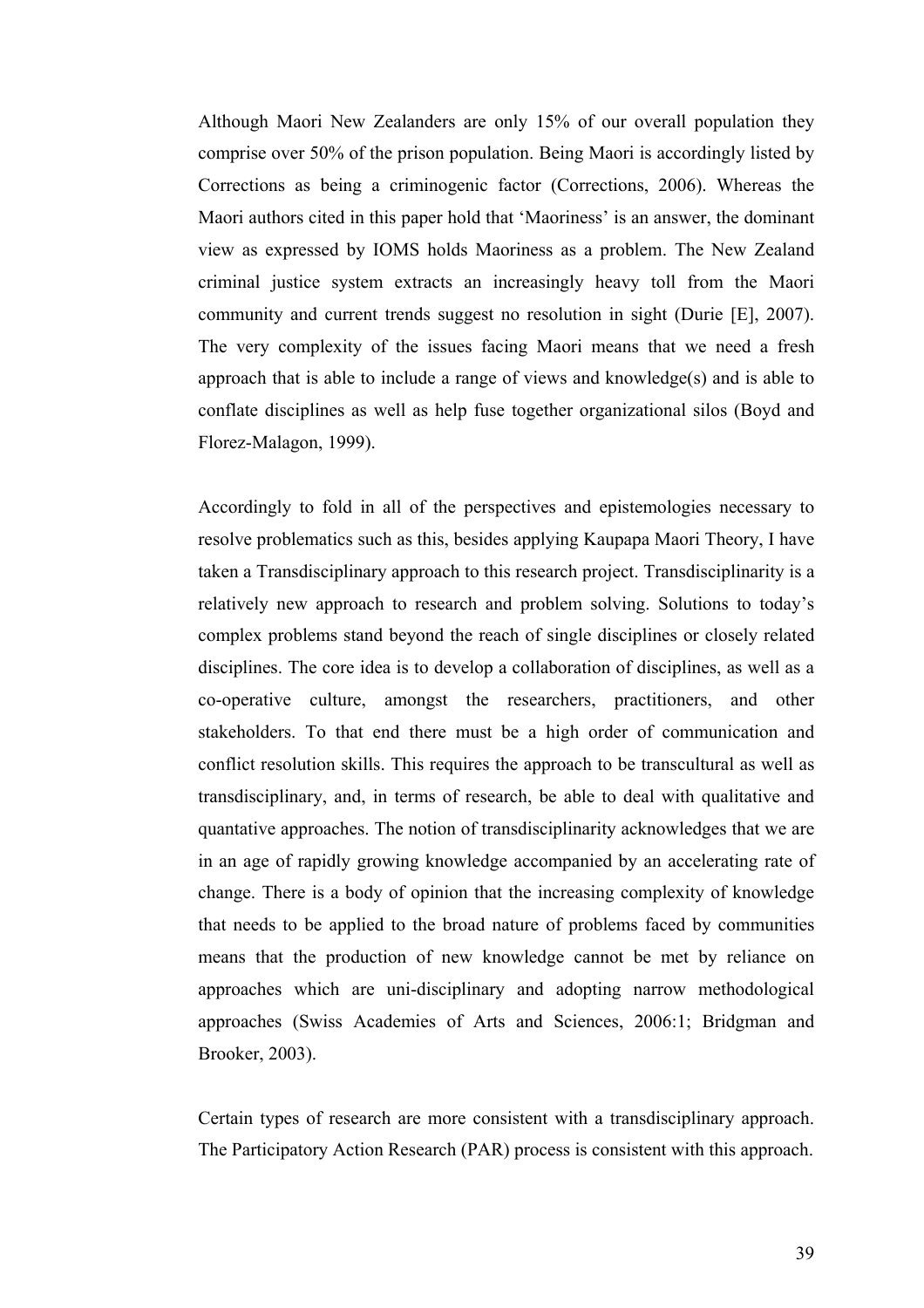"Action research is an approach in social science research that combines investigation and transformation for social problems within the research process and enables social groups to participate in democratic decision procedures." (Swiss Academies of Arts and Sciences, 2006:1)

The importance of democratic decision procedures is also captured by an approach to Maori research called 'Complementary Expertise'. It aims to devise methods both to identify likely concentrations of knowledge and to elicit the expression of that knowledge by those who have it but may not immediately recognise its relevance to the issue at hand. (Goven, Cram, and Gilbert, 2004:4)

The Complementary Expertise method builds on the work of Wynne Irwin and other scholars who have demonstrated a tenet of transdisciplinarity, that knowledge relevant to decisions that are often seen as narrowly technical is in fact widely distributed in society. This means that many who hold knowledge relevant to the development of good policy are not within the circles typically involved in policy making or consultation underpinning policy. The challenge is to devise methods both to identify likely concentrations of such knowledge and to elicit the expression of that knowledge by those who have it – potential input stakeholders but may not immediately recognise its relevance. (Goven, Cram and Gilbert 2004:5)

The Complementary Expertise Method:

- Begins with a conventional research skills of locating and analysing related research;
- Next step is to develop translational materials that give digestible background information on the chosen subject; and,
- Translation materials, interviews and analysis are repeated as many times as practical or until the threads reach an end or 'saturation' occurs (Goven, Cram and Gilbert 2004:6)

Both Participatory Action Research and The Complementary Expertise Method are examples of what Gibbons, (1994) describes as Mode 2 research methods. As previously noted a number of commentators have attributed the apparent failure of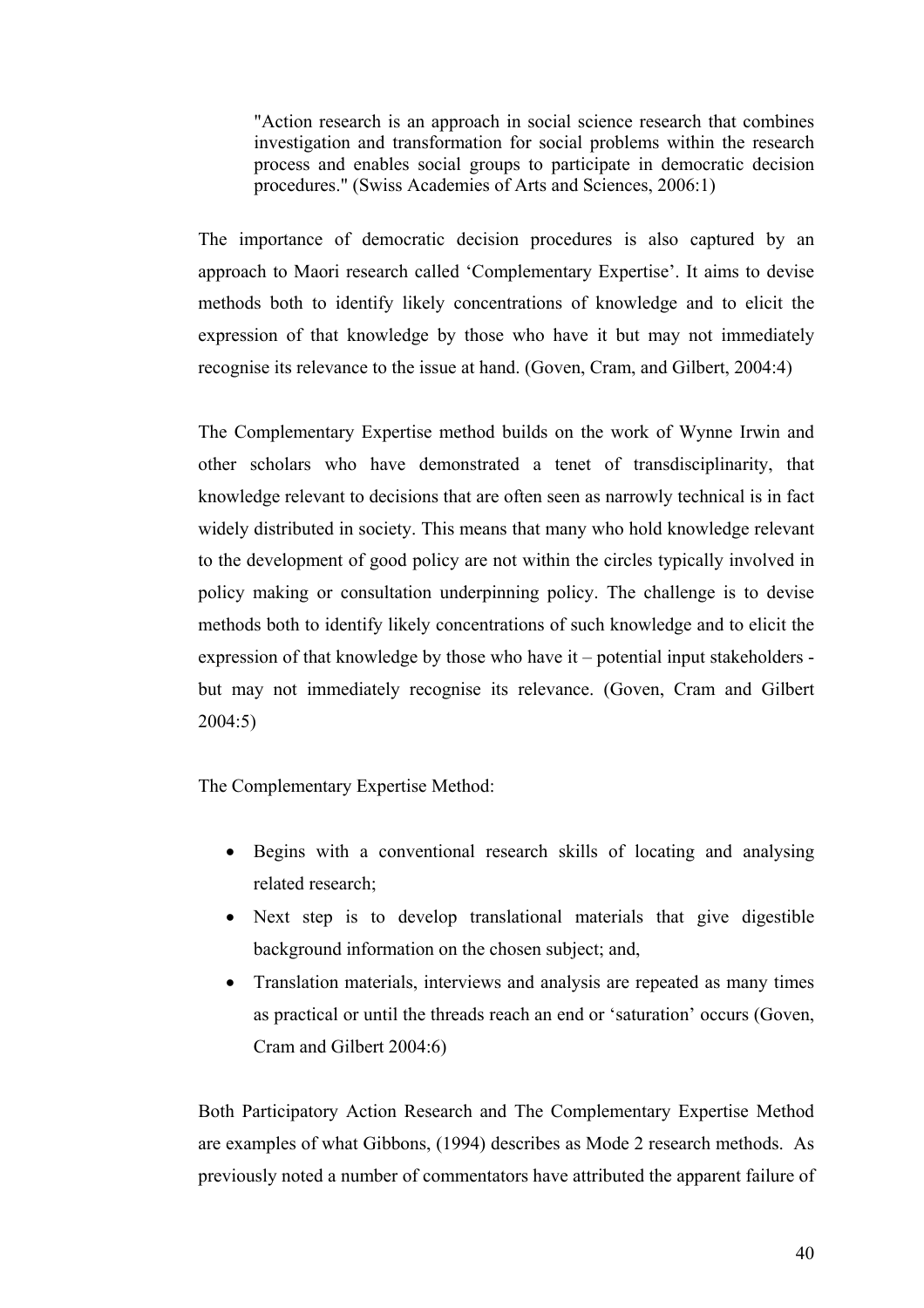criminal justice policy in New Zealand as regards Maori to Mode 1 style approaches (Durie, 2007; Jackson 1998). We are said to need a fresh mode of knowledge. This mode has been called 'Mode 2' knowledge, as opposed to traditional forms of knowledge which are referred to as 'Mode 1' knowledge (Denis, Le Houx & Hivon 2000; Klein, 2001).

Transdisciplinary theories may conflate disciplines, methods, and propose metatheories or can provide a framework where each of these is held in their own place, enabling the tasks required of them, yet with each retaining their own claim to validity (Bridgman & Brooker, 2003; Wilk, 2000). It reflects the same notions of duality that we have been discussing within the Maori cosmos. Issues of power and control need to be described and defined by the researchers and participants both prior to commencement of and during the phases of the research.

| <b>MODE 1 knowledge</b><br>characterised as being:                          | <b>MODE 2 knowledge</b><br>characterised by<br>knowledge that is:      | <b>Mahi Whanau Research Approach</b>                                                                                                                                                                                                                         |
|-----------------------------------------------------------------------------|------------------------------------------------------------------------|--------------------------------------------------------------------------------------------------------------------------------------------------------------------------------------------------------------------------------------------------------------|
| 1. Discipline based                                                         | Transdisciplinary                                                      | Drawing on the disciplines of Social<br>Practice, Community Development,<br>Social Psychology, Social Marketing,<br>Anthropology Maori Studies,<br>Criminology, Sociology, Public Policy,                                                                    |
| 2. Carries a distinction<br>between pure (or<br>fundamental) and<br>applied | Heterogeneous in terms of<br>the skill and experience<br>brought to it | Heterogeneous in terms of varied skill,<br>varied methodologies (Cardsorts, focus<br>groups, reflecting teams, action<br>research) and varied experiences<br>brought to the project Also<br>heterogeneous in terms of recognition of<br>differing worldviews |
| 3. Normally produced by<br>individuals                                      | Characterised by<br>production in teams                                | Total 'team' approach; whanau as a<br>team, reflective team, summary focus<br>group as a team                                                                                                                                                                |
| 4. Produced in<br>universities or traditional<br>research centres           | Produced in diverse sites                                              | At least six sites and a range of contexts                                                                                                                                                                                                                   |
| 5. Subject to quality<br>control by peer view                               | Subject to social<br>accountability and<br>reflexivity                 | Reflective Team approach, high respect<br>paid to social accountability both in<br>terms of transparent process and<br>eventual community outcomes This<br>provides the 'quality control' aspect'.                                                           |

**Table 4: Comparison of Characteristics of Mode 1 Knowledge, Mode 2 Knowledge and Mahi Whanau (2)** (after Heath, 2001:3)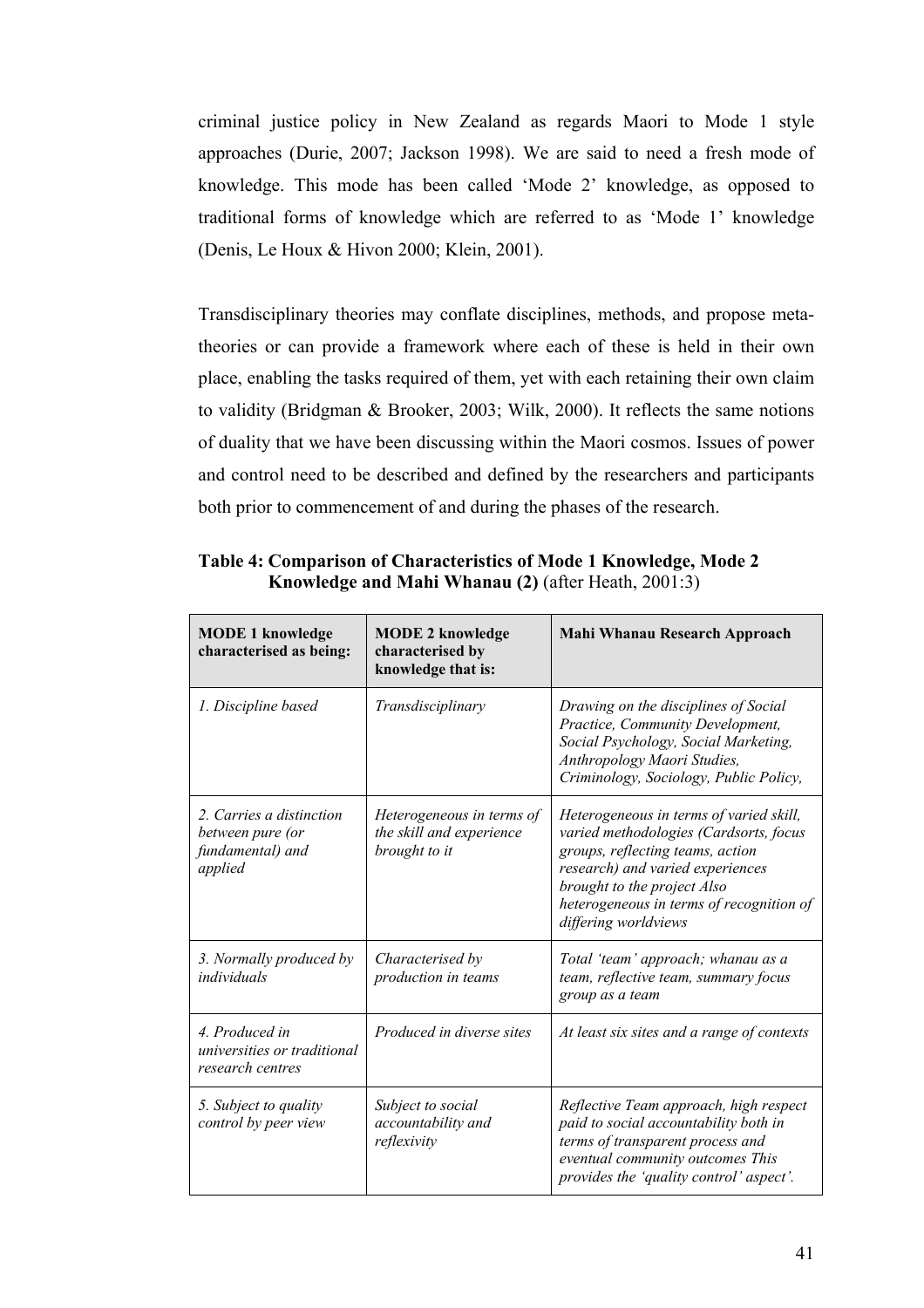| <b>MODE 1 knowledge</b><br>characterised as being: | <b>MODE 2 knowledge</b><br>characterised by<br>knowledge that is:           | Mahi Whanau Research Approach                                                                                                                                                             |
|----------------------------------------------------|-----------------------------------------------------------------------------|-------------------------------------------------------------------------------------------------------------------------------------------------------------------------------------------|
| 6. Subject to quality<br>control by peer view      | Subject to the quality of<br>market acceptability as<br>well as peer review | Peer review occurs within the process.<br>Potential for market accountability if<br>TPK applies it as a soft technology                                                                   |
| 7. Is inherently local or<br>localized             | Global or non localized                                                     | Inclusive approach undertaken. Able to<br>be applied within one whanau unit, at<br>hapu and iwi level, at regional<br>geographic or waka level, nationally,<br>and globally transferable. |

Table 4 compares Mode 1 and Mode 2 knowledges and the approach I have taken in my *Mahi Whanau* research. Compared to Mode 1 knowledge Mode 2 knowledge is noticeably diverse with differeing characteristics (Gibbons, Nowotny, Limoges, Schwartzman, Scott & Trow, 1994; Floyd-Thomas, Gilman & Allen, 2002).

The *Mahi Whanau* approach, which I view as a Mode 2 approach:

- Successfully aligns the needs of participants and researchers;
- Clarifies mutual and multiple accountabilities; and,
- Applies a systematic approach and enables the intelligent evaluating of hypotheses to achieve socially robust knowledge (Gibbons, 2001).

I have a used a suite of techniques and drawn on a range of disciplines. These include Social Practice, Community Development, Social Psychology, Social Marketing, Maori Studies, Anthropology, Sociology, Criminology and Public Policy. Moreover I have attempted at least to excavate my predominantly western paradigm to accommodate and work within a Maori worldview. In my view this is as important an aspect of the transdisciplinary aspirations of the project as is the breadth of the contributing disciplines.

The dissertation has its epistemological roots in Critical Theory. Critical Theory assumes that there are inequities in society and critical theorist approach aims to uncover structures which create inequities and liberate those who are disadvantaged by them. Similarly Kaupapa Maori research acknowledges that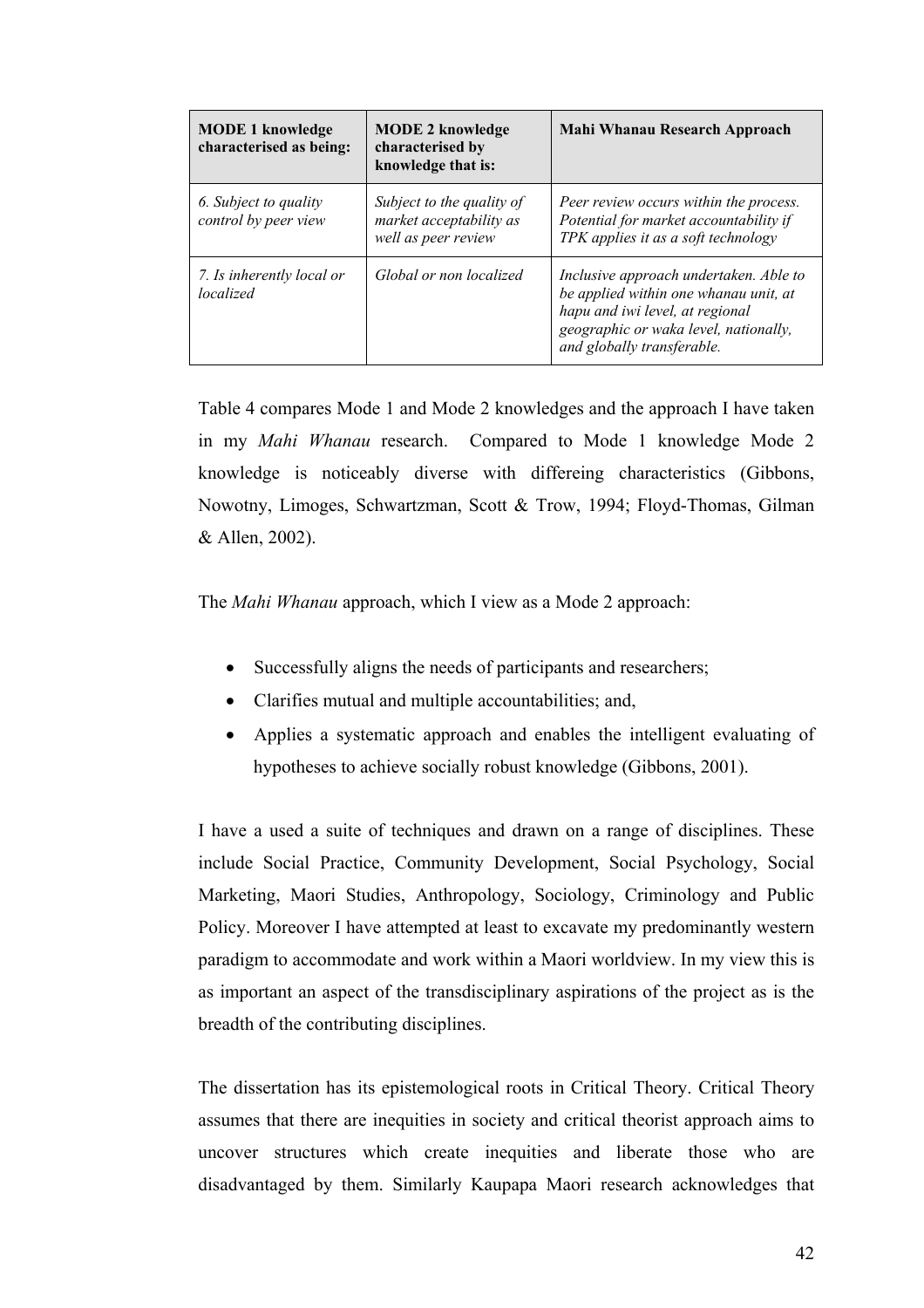there are inequities in society specifically between Maori and non-Maori. The aim of Kaupapa Maori 'research at the interface' (Durie, 2005) is also to liberate a capacity to undertake research by helping Maori take part in research. Participatory Action Research has been called 'co-operative inquiry' and 'active co-research' (Goven, Cram and Gilbert, 2004). Participatory Action Research enables the initial research to be commenced, changes to be made to be on the way through as it makes sense, and re-research to be undertaken by participation within the research process itself. The notion of Participative Action Research is postmodernist and has its roots in phenomenology (Moran, 2000) as well as in the works of liberation philosophers such as Paulo Freire (Freire, 1972).

Within the PAR process I have employed a number of supporting methodologies that enable 'triangulation' (Yin, 1984). These assist in confirming key findings from a number of different perspectives. I have employed both modernist and post-structural 'soft' research technologies, one of which is Cardsort itself (Wilson, 2005). I have used an assessment sheet using the Likert Scale (Likert, 1932) which can be considered to be modernist in that it provides opinion surveying with some statistical analysis (Everell, 1997). The Reflective Teams are deconstructionist (Derrida, 1981). The Focus Group is a more of a middle-of-theroad qualitative technology (Argyris, Putnam & McLain-Smith, 1985; Morgan, 1997; Denzin & Lincoln, 2000). The general notion of action research is graphically portrayed as a widening spiral of cycles of planning, acting, observing and reflecting (Carr & Kemmis, 1986; Kemmis & Mc Taggart, 1988; 2000; Kember, 2000). In the context of this project the spiral metaphor is familiar within Maori cosmologies, the double spiral symbolising the intertwining of the world of the spirit with the worlds of potentiality and creation (Stewart-Harawira, 2005; Mead, H, 2003; Marsden 1992; Royal 2002).

The reflective process (Argyris & Schon, 1974; Osterman & Kottlcamp, 1993) provides narrative discourse (Dreyfus & Dreyfus, 1986, Lather, 1991; White, 1991; Clegg, 1999; McKee, 2003) and leads into narrative analysis (White, 1997). It enables deconstructive and semiotic techniques (Smith, 1990; Kellehear, 1993, Clough, 1998).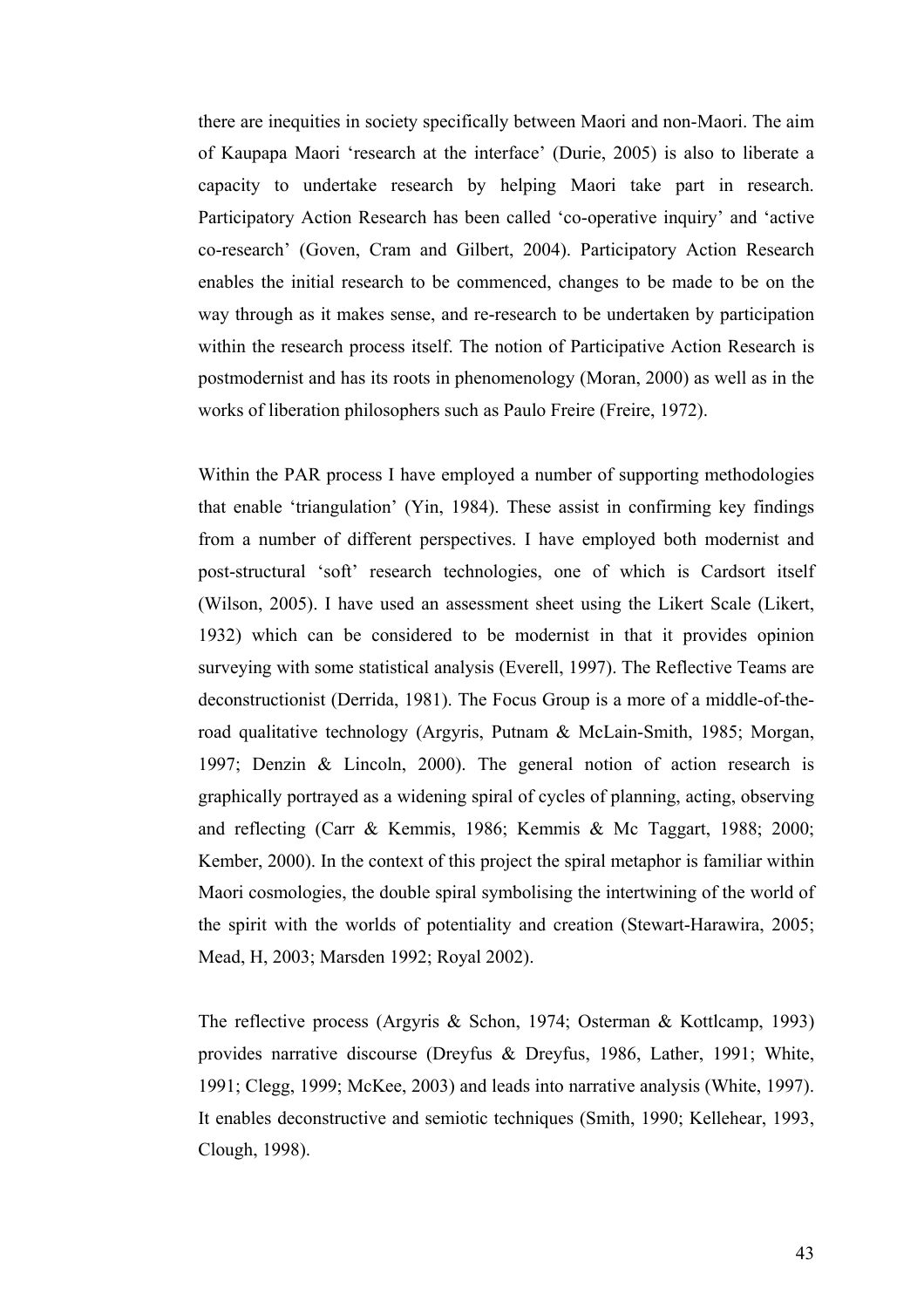There are a number of approaches to the reflective process (Fisher, 2003; Fook, 1996; White, 1995, Myerhoff 1982; Rowan, 2000; Peavey, 1997). The minimal process required of the 'reflective researcher' – an adaptation of Schon's seminal term (Schon, 1983; 1987) – can be described along the lines of Fook's 'Reflective Process' Model (Fook, 1996). Especially relevant is Bishop's 'Experiential Kaupapa Maori Research Matrix and his notion of 'interviews as chat' as an element (Bishop, 1996). To a great degree this reflective process provides the analysis that might otherwise, in a Mode 1 context, traditionally have rested with a lead researcher. In line with Heath the reflective approach enables the group production of knowledge consistent with Mode 2 expectations (Heath, 2001:3 – see table 4).

The Reflective process applied in this project weaves in and out of the Cardsort process, so despite the spread of the issues, the variety contexts and the suite of techniques the entire process can be viewed as an integrated whole (see figures 4 and 8). I propose that these features collectively meet the general requirements of Transdisciplinary Research.

| <b>INDICATOR</b>        | <b>FACTOR</b>                                                                                                                                                           | <b>COMPARATIVE POSITION</b><br><b>OF MAORI</b>                                                      |
|-------------------------|-------------------------------------------------------------------------------------------------------------------------------------------------------------------------|-----------------------------------------------------------------------------------------------------|
| <b>HEALTH</b>           | Life Expectancy<br>Suicide<br>Cigarette smoking<br>Obesity                                                                                                              | Lower<br>Very much higher especially for<br>youth<br>Very much higher<br>Much higher                |
| <b>KNOWLEDGE SKILLS</b> | Participation in early childhood<br>education<br>School leavers with higher education<br>Participation in tertiary education<br>Adult (tertiary) educational attainment | Slightly lower<br>Very much lower<br>Much higher but due to<br>Polytech/Waananga<br>Very much lower |
| <b>PAID WORK</b>        | Unemployment<br>Employment<br>Median hourly earnings<br>Workplace injury claims<br>Satisfaction with work life balance                                                  | Very much higher<br>Much lower<br>Lower<br>Much higher<br>Similar                                   |

**Table 5: Status of Maori Relative to Other New Zealanders**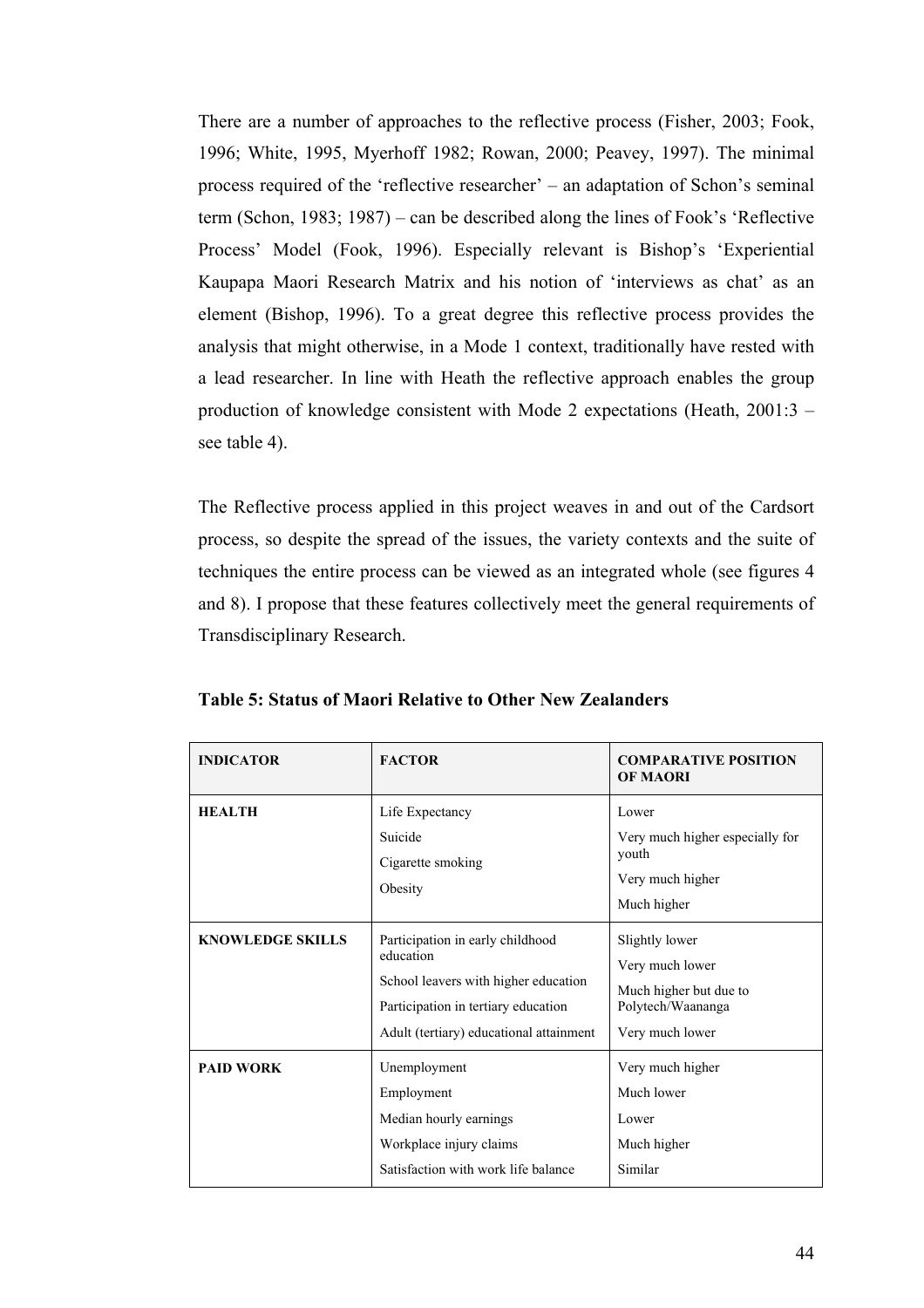| <b>INDICATOR</b>                             | <b>FACTOR</b>                                                                                                            | <b>COMPARATIVE POSITION</b><br><b>OF MAORI</b>           |
|----------------------------------------------|--------------------------------------------------------------------------------------------------------------------------|----------------------------------------------------------|
| <b>ECONOMIC STANDARD</b><br><b>OF LIVING</b> | Household crowding<br>Housing affordability<br>Population with low incomes                                               | Very very much higher<br>Lower<br>Much higher            |
| <b>LEISURE AND</b><br><b>RECREATION</b>      | Participation in physical activity<br>Participation in cultural and arts<br>activities<br>Satisfaction with leisure time | Same<br>Higher<br>Lower but similar                      |
| <b>SAFETY</b>                                | Road casualties<br>Fear of crime<br>Criminal victimization<br>Assault mortality                                          | Very much higher<br>Higher<br>Higher<br>Very much higher |
| <b>SOCIAL</b><br><b>CONNECTEDNESS</b>        | Contacts with parents<br>Loneliness<br>Trust in others<br>Regular contact with family/friends<br>Internet access         | Lower<br>Similar<br>Similar<br>Higher<br>Much lower      |

(Source: Ministry Social Development Social Report, 2007)

## **Status of Maori relative to other New Zealanders**

A context for this research is the current status of the indigenous people of New Zealand, Maori. The Ministry of Social Development has in recent years supplied an annual "Social Report" with indicators across a number of aspects of life: Health; Knowledge Skills; Paid Work; Economic Standard of Living; Civil and Political Rights; Cultural Identity; Leisure and Recreation; Physical Environment; Safety; and Social Connectedness. Some measures are quantifiable whilst others are of a qualitative nature. Within each aspect there are contributing factors. These are summarized in table (5) that I constructed from data provided in the Social Report 2007. Table 5 provides an indicative description of the relative position of Maori as compared to other New Zealanders against each of these factors. (Ministry of Social Development, 2007:128).

It can be seen that apart from some areas of cultural connectedness, a higher degree of participation in sport, and higher rates of tertiary participation, probably due to high participation in Polytechnics and Waananga, Maori feature negatively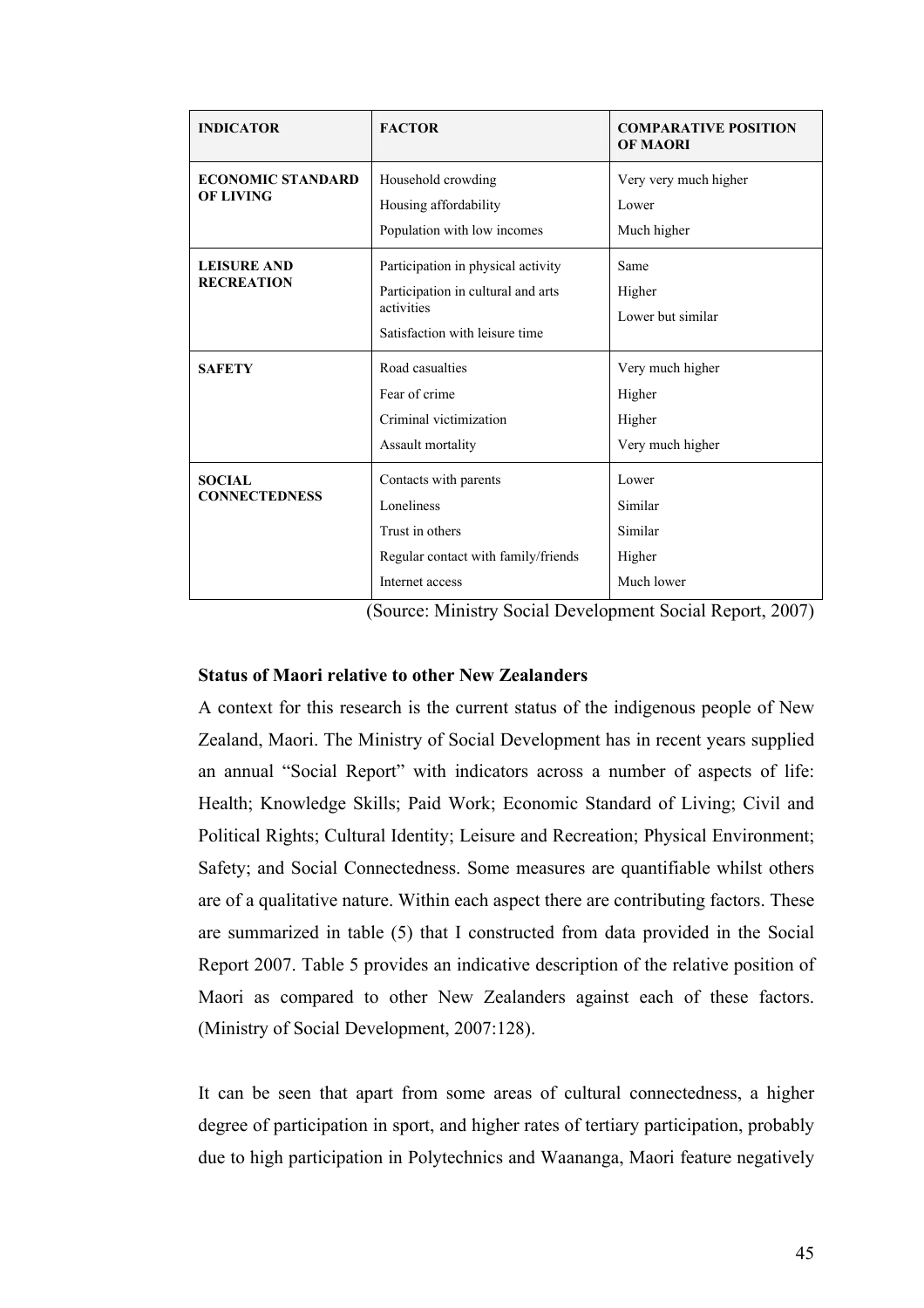as compared to their mainstream counterparts. Maori may not suffer absolute poverty – say, as might be experienced by others in our hemisphere such as indigenous people across South America. However the relative poverty that Maori endure as compared to the relative wealth enjoyed by their New Zealand country men and women, their Treaty partners, is real enough to impact upon the realization of the human potential of Maori as a whole. The disparities identified by Blakeley and others and reflected in the Social Report (Ministry of Social Development, 2007) confirm that Maori do not enjoy the same basic rights and access to services and social and economic benefits as other New Zealanders as guaranteed by Article Three of the Treaty of Waitangi. In the context of the dissertation The Treaty is a document that expresses a future narrative based on hope.

In an editorial on community development practice in a bicultural context Chile et al (Chile, Munford and Shannon, 2006) note a perspective advanced in a paper by Hancock, Epston and McKenzie.

"The authors provide a case study of how a narrative approach used within government departments and community settings may enable individuals, groups and communities to nourish positive conversations about the Treaty. Putting on the spectacles of 'Treaty hope', they argue that a narrative 'approach can assist in respectful and collaborative relationship, community and nation-building by encouraging government officials to engage in conversations that harness hope" (Chile, Munford and Shannon, 2006:403)

It is a high level narrative and it is up to New Zealanders, as citizens with political will, to bring meaning to the Treaty by exerting influence on the Government of the day to produce policies that work for both partners. It is inconceivable that the tribal chiefs who signed the Treaty envisaged a sub-optimal future for their people.

Accordingly *Mahi Whanau (2)* focuses on aspects of Maori development and aims to contribute to resolution of a problematic that has perplexed the nation for at least the past 45 years, if we take the Hunn Report (Hunn, 1961) as a starting point, and continues through to the time of writing early 2008. At this point in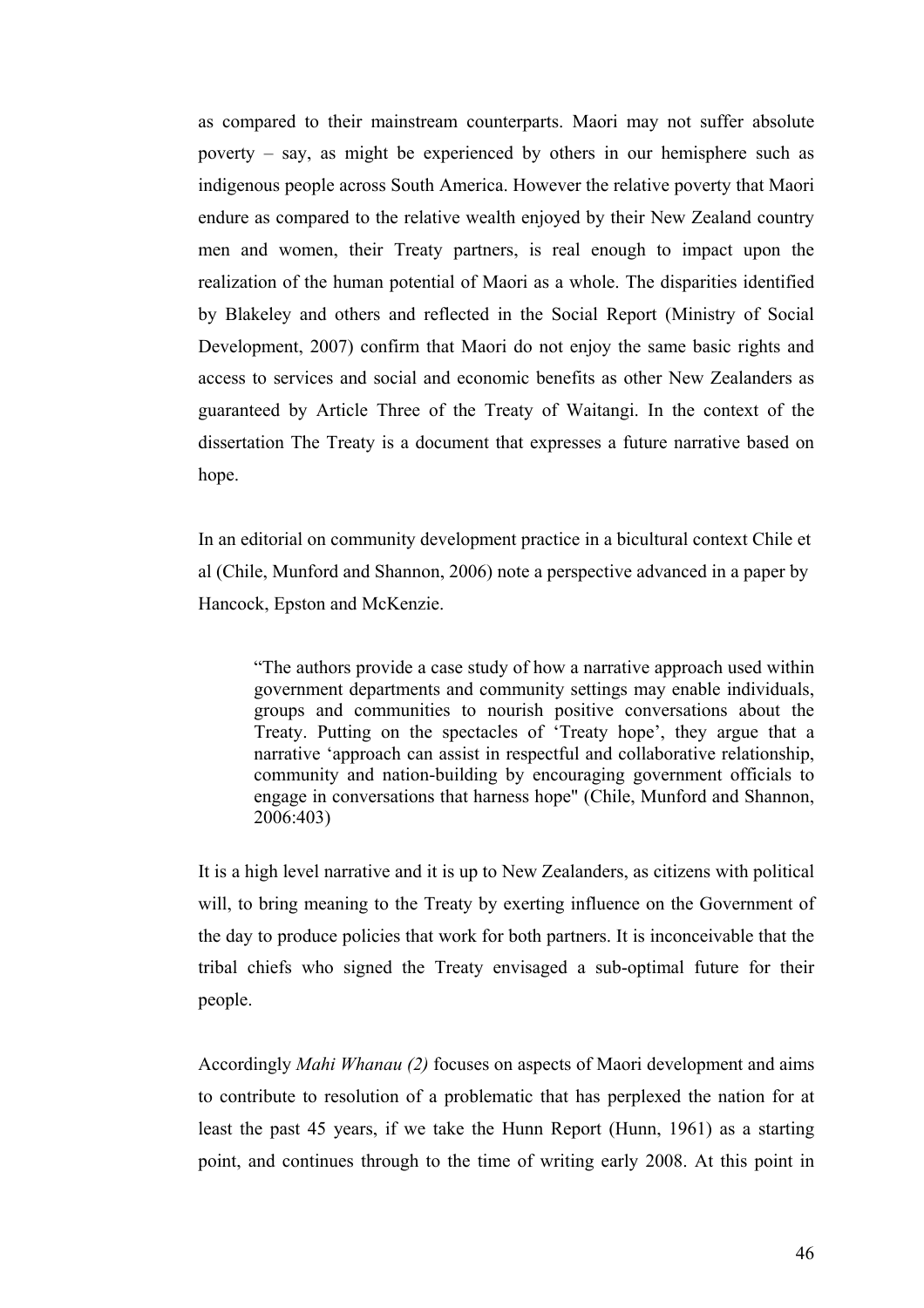time there is national angst over a number of Maori issues particularly what has become positioned as a Maori underclass. An underclass is defined by Feeley and Simon as:

"A permanently marginal population, without literacy, without skills, and without hope; a self-perpetuating and pathological segment of society that is not integratable into larger whole" (Feeley and Simon, 1992:467)"

The Maori Potential Framework, based on Kaupapa Maori Theory, challenges the permanent marginalisation of Maori and aims to seed literacy – that is, voice – and foster hope – that is, aspiration - as antidotes to illiteracy, low skills, hopelessness, and a pathological mindset. The Consensus Cardsort Future Narrative is consistent with this, both as a process and as a goal.

In some ways 'underclass' is often presumed by mainstream New Zealanders to be a default position for all Maori. But whilst there may generally be relative disparities between Maori and other New Zealanders 'underclass' is a generalization and is not true of every whanau Maori nor even a majority of Maori. In general terms disparities between Maori and other New Zealanders are closing. Among the improving outcomes for Maori have been increasing life expectancy, greater participation and attainment in education, declining unemployment and rising incomes (Ministry of Social Development, 2007). However, there is a cluster, perhaps 10% - 20% of the Maori population for which this description of 'underclass' may be a fair and accurate appraisal. In the 1970's poet James K Baxter called this group "the tribe of Nga Mokai". Historian Michael King described "Nga Mokai' as

"- the underprivileged or tribeless young people who were having difficulties coping with the materialism and the competitiveness of urban culture*"*. (King, 2003)

Nga Mokai may well have been young in the 1970's. However the economic restructuring during the 1980's impacted disproportionately on Maori and created a broader group which has now become an intergenerational cluster, a deculturated 'kahui', rather than just a youthful cohort. Similarly, the urban profile has changed, and Nga Mokai are just as likely to reside in New Zealand's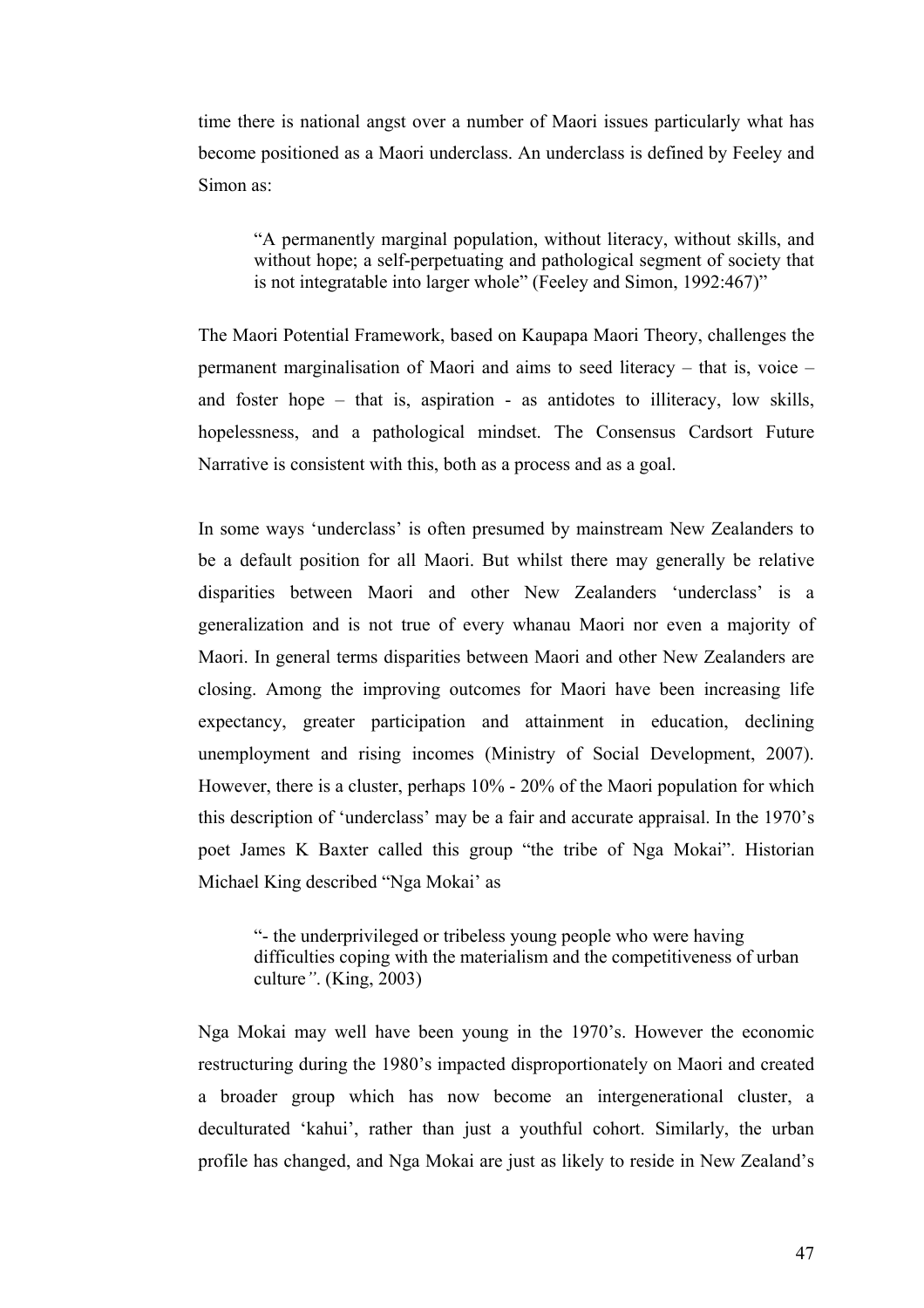provincial centres as they are be 'urban refugees' (Karen Johns, 1993) in the metropolitan areas. The members of the 'tribe of Nga Mokai' are considered to be hard-to-reach and can be difficult-to-deal-with. They are positioned on the social margins.

An important aspect of this research project is that the Cardsort Future Narrative process has been able to engage Nga Mokai. This is evident in Monique Mc Kenzie's research which used Consensus Cardsort with members of around 50 Nga Mokai families in Wellington (Mc Kenzie, 2005) and the Methamphetamine Scoping Study which engaged with prisoners, prostitutes and gang members (O'Reilly, 2004). Two of the three participant whanau in *Mahi Whanau* and *Mahi Whanau (2)* could fairly be placed in the Nga Mokai category.

It may be fair to assume that if a process is able to engage and work for whanau on the 'edge' then it will also be accessible to and useful for those closer to the centre. In other words Cardsort Future Narrative is able to be used by and to work for whanau Maori whether they are underclass or any class.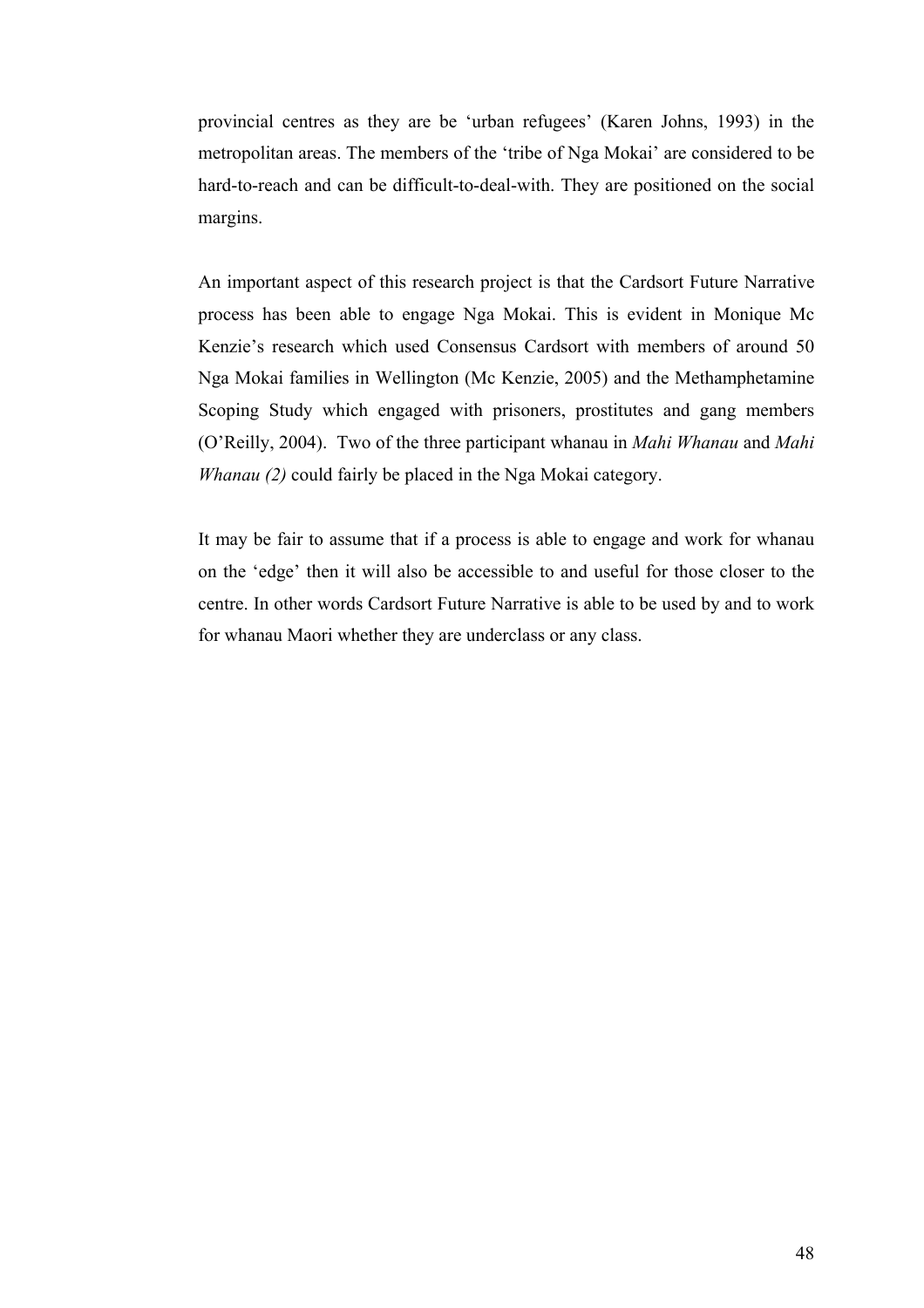# **Chapter Three:**

## **CARDSORT**

## **An Indepth Review of the Literature**

There is a paucity of literature on Cardsort, at least in the form of 'Consensus Cardsort' as I have applied it. The initial search of the Unitec library database and a web search revealed limited references. The 'Report of the Royal Commission on Genetic Modification' supplied the most authoritative record of the use of the Consensus Cardsort process. (Ministry for the Environment, 2002). Additional material was gleaned from unpublished reports and papers sourced by the researcher.

Cardsort is a generic name for any process that uses statements written on cards and has participants sieve, cluster, or rank ideas or statements (Coxon, 1999). Cardsort has been a method of qualitative research in many of the social and health sciences (Denzin and Lincoln, 2000) and the use of Cardsort has also been incorporated into research and clinical applications of many non-health related professions, including commerce (Wilson, 2005), education (Ministry of Education, 1998), and information technology (Deaton, 2002). There are many different variants of the Cardsort method, as defined by Bernard & Ryan (Bernard & Ryan, 2000). The method chosen for this research study was an 'Open' Cardsort. As suggested by Neufeld (Neufield, Harrison, et al, 2004) Open Cardsorting can make it easier for participants to take part in research because of the open and dynamic nature of sorting cards within a group setting.

Typically the Cardsort uses pre-defined statements.

"A Cardsort instrument is a structured way of sorting out or prioritising interests, skills, needs, values or any predetermined array of ideas and facets" (Stevens, 2006:1)

The way in which I use Cardsort gets the participant to create their own statement. I have differentiated between the generic Cardsort process and the process I have used in this project by referring to this process as 'Consensus Cardsort'. In any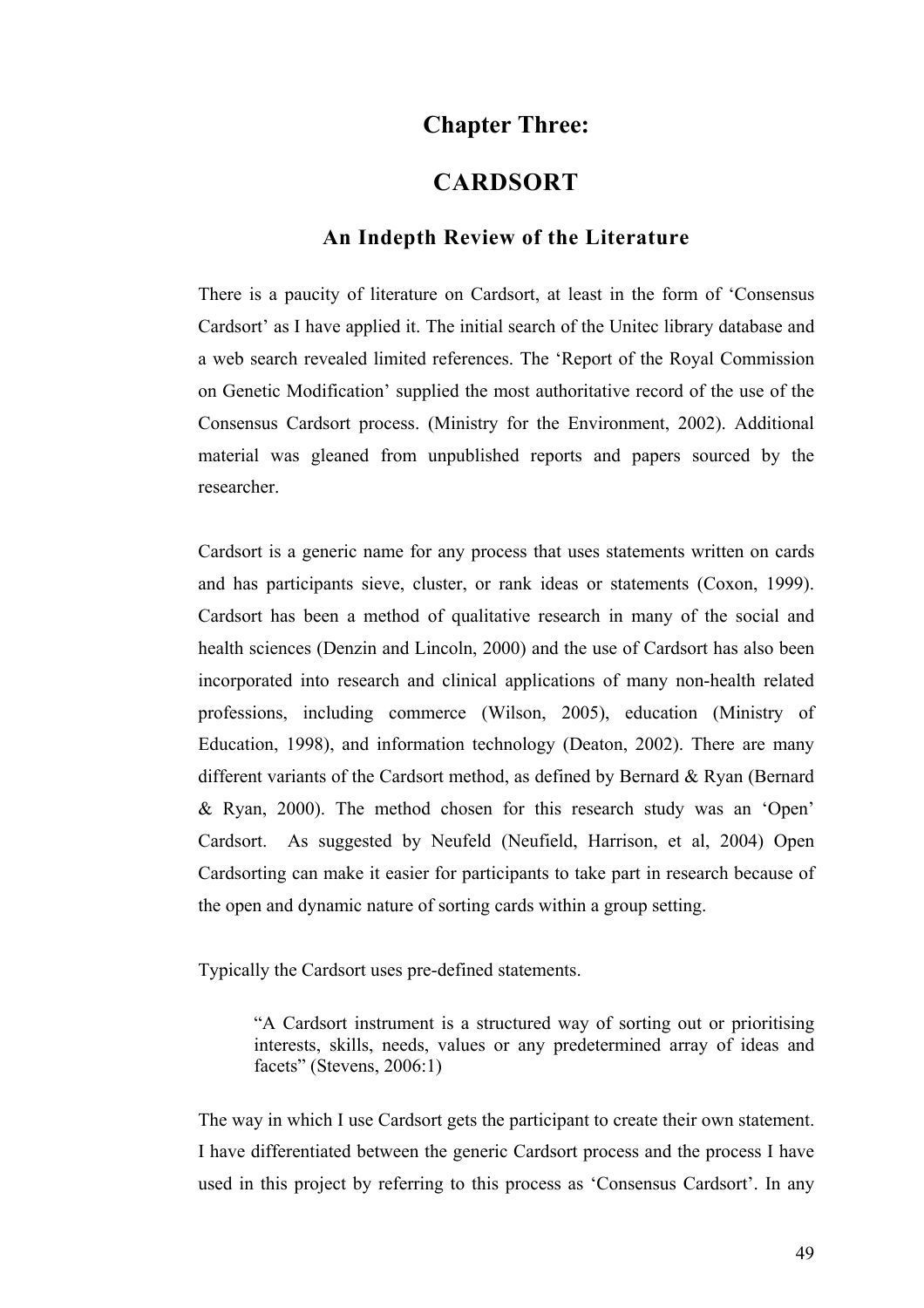case there are enough common features between the two to discuss Cardsort in its generic form.

There are a number of benefits to using Cardsort. It is a simple process and is easy to understand. It is flexible. It can be adapted to circumstance and to audience. It is cheap to use. The cost of materials is minimal (Pens, cards, flip chart sheets) and the major resource is the time spent in preparation, running of the Cardsort, and any required analysis.

The literature review revealed that in most recorded instances of Cardsorts the statement on the cards are predefined. Capra divides Cardsorts into 'Open Cardsort' where participants cluster and link statements, and 'Closed Cardsort', where participants rank statements (Capra, 2005). There is a somewhat similar methodology called 'Q-Sort Technique' which was used by Carl Rogers and Abraham Maslow in their field of humanist psychotherapy (Drake, 1995). However, again, this process was undertaken with predefined material. There is a further technique called 'Wisconsin Cardsort' which is described as a neuropsychological test of 'set shifting" that is, the ability to display flexibility in the face of changing schedules of reinforcement. Wisconsin Cardsort uses stimulus cards with different colours and shapes and the participant stacks these in matching piles. It is considered to be the prototype of abstract reasoning tests to assess frontal lobe function (Barcelo, Sanz, Molina, and Rubia, 1997).

Nevertheless, regardless of whether predetermined statements are used or not there are general Community Development/self description communalities across all forms of Cardsort.

"Cardsorts are designed with the assumption that the answers to the client's problems already lie within the person and by a sorting, sifting and selection process they learn how they can resolve issues. The client is in charge of sorting of the data. The responsibility for outcomes, therefore, effectively passes from the skilled helper to the client, where it properly resides." (Stevens, 2006:1).

In that respect this approach is client centred (Keegan, 2006). Client, in the context of this study, is the Maori whanau, and, thence through whanaungatanga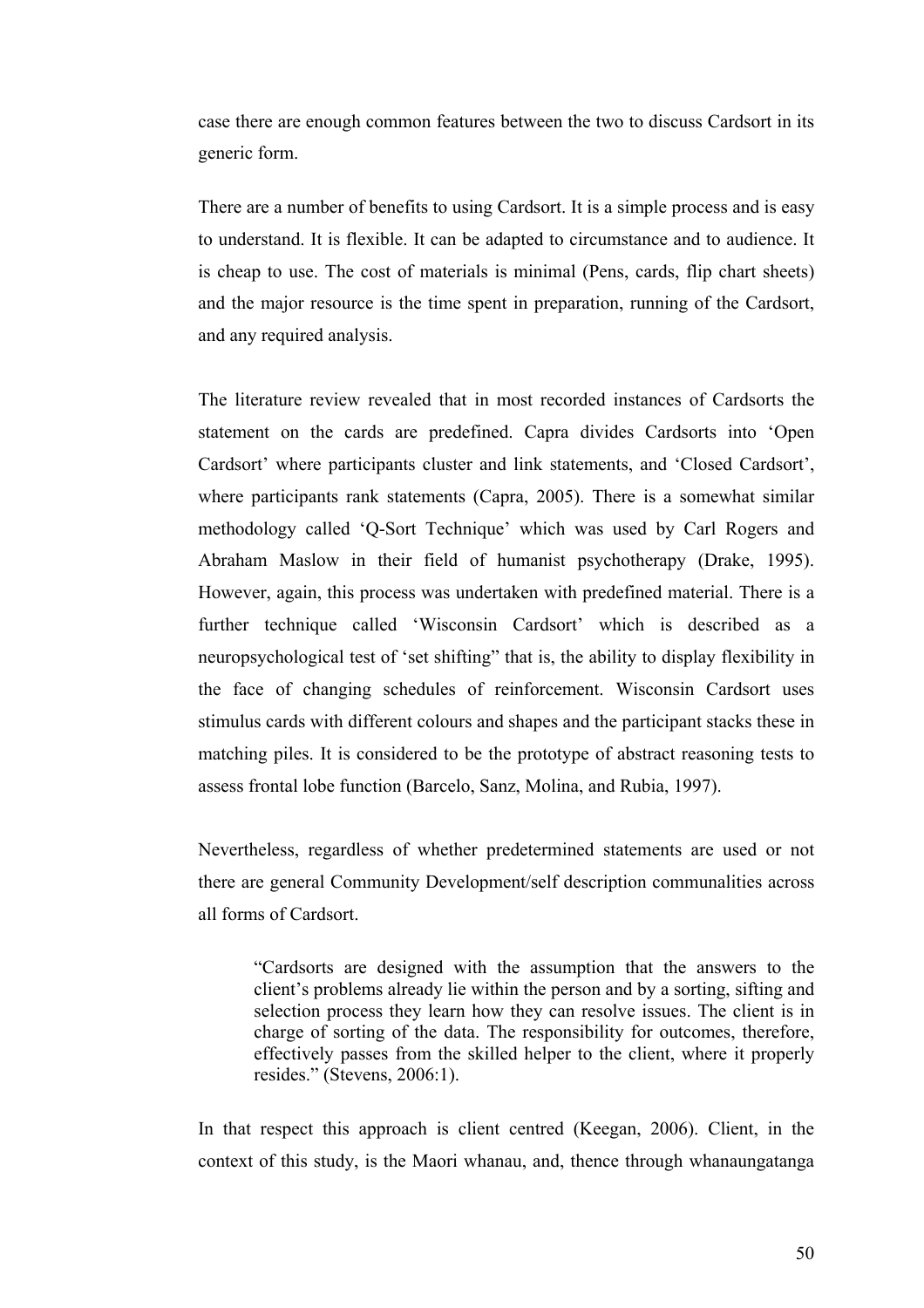and the Maori social structure, hapu and iwi. Client – centeredness speaks of the importance of having a process that can accommodate different worldviews and perspectives in their different approaches to problem solving. Cardsorts have been seen to be helpful with ethnic, minority groups and indigenous groups (Kaliq, 2003; Kenner, 2006).

Cardsorts are especially helpful with ethnic and minority groups. In today's increasingly multi-cultural world where the norming of standardised psychometric instruments beyond Anglo-Saxon western culture lags behind, Cardsorts offer another distinct advantage. Interpretations are not dependent on predetermined norms…"(Stevens, 2006:2)

The process' proven resonance with Maori, as identified in *Mahi Whanau,* affirms this (Te Puni Kokiri, 2006). The Cardsort technique has not only been used across cultures it has also been used across disciplines, particularly in the areas of computing sciences and web design, and across the health sector in a wide range of contexts and situations. This intimates the process' capacity as a tool to foster transdisciplinary.

We have already noted the diverse routes of closed and open Cardsorts. However this is no simple dichotomy. There is no positivist binary yoke locking us into black or white absolutes. True to the transdisciplinary requirements that I will cover later in the paper both process routes can be taken simultaneously or at least contemporaneously.

One instance of a combination of both open and closed approaches to Cardsort is in an exercise undertaken by MIT Libraries Web Advisory group. This exercise set out to gain an understanding of how the library's web site users would name categories of information on their site. The process supplied a set of predetermined cards and asked participants to sort the cards. However they then asked the participants to put a 'post it note' with a name for the category on it.

"The name can be as long and descriptive as you like, we just want to get a sense of why you consider those links to be a group – the name doesn't have to be perfect". (MIT Web Advisory Group 1999:1)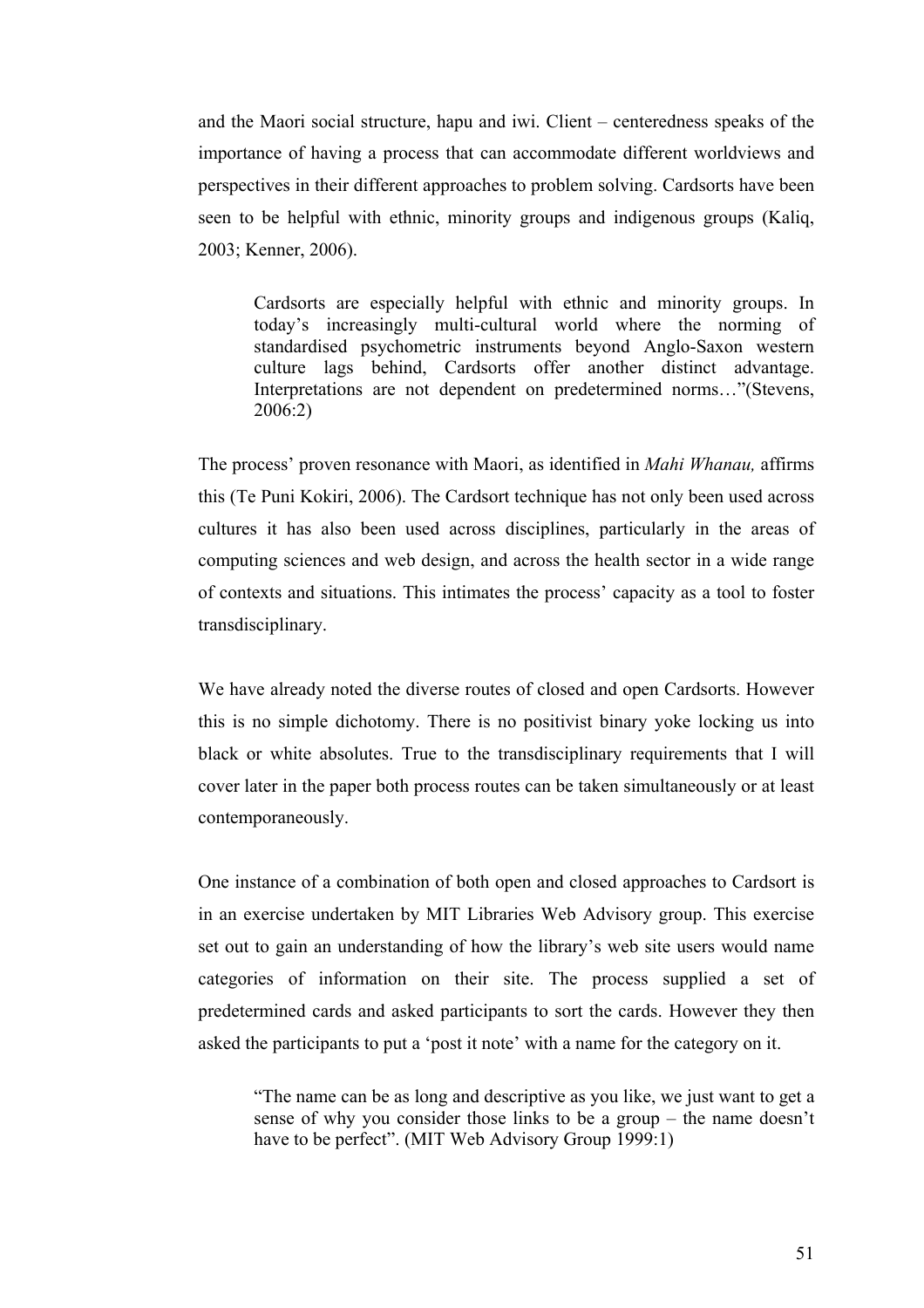This is an invitation to provide narrative, similar to the Consensus Cardsort Summary Cards, and presents a hybrid option. Indeed the Ministry of Education provides a narrative option in the form of Cardsort as an English language tool, "Communicating with Cards", where students are asked to cluster like with like examples of alliteration, onomatopoeia, simile, metaphor and personification. Whilst the teacher might initiate the process by providing the examples, students get the chance to discuss why the examples have been grouped in their respective clusters (Ministry of Education, 1998).

Cardsort is considered by some a type of Focus Group (Kruegere, 1994; Community Care Needs Assessment, 2000:3) but others consider it to be its own unique method of collecting data. The major difference between Consensus Cardsort, in the way it is used in *Mahi Whanau (2),* and a Focus Group, is that a Focus Group is essentially a summarising device. Further, in a Consensus Cardsort, members would write their initial response to the facilitator's question on cards rather than openly discussing their responses with and amongst the group, initially at least. On the other hand the Consensus Cardsort approach shares some features with the Focus Group in that discussions can allow participation of those who would only feel comfortable in a group of similar people. Group discussion can engage 'harder to reach' groups where other methods might fail to include them (Community Care Needs Assessment, 2000:3). In fact a Consensus Cardsort could be used as part of or within a Focus Group, to establish key themes for Summary discussion. This was done in *Mahi Whanau*.

There is also a related process called Future Search Conference (Weisbord, 1992). This is a facilitated structured event but no one participates in an expert role. The process moves from past experience to an envisioned 'ideal' future and action groups are formed to realise proposed solutions (Weisbord 1992; Community Care Needs Assessment, 2000:5). As a point of differentiation, the way in which I have applied Consensus Cardsort is deliberately future-focused, starting with establishing a prescription for the future rather than undertaking a current state analysis. The reason is that if we start in the present, whanau may get trapped in the enormity of the prevailing conditions. What is required is a motivating vision above and beyond the current reality. Being able to frame a better future – rewrite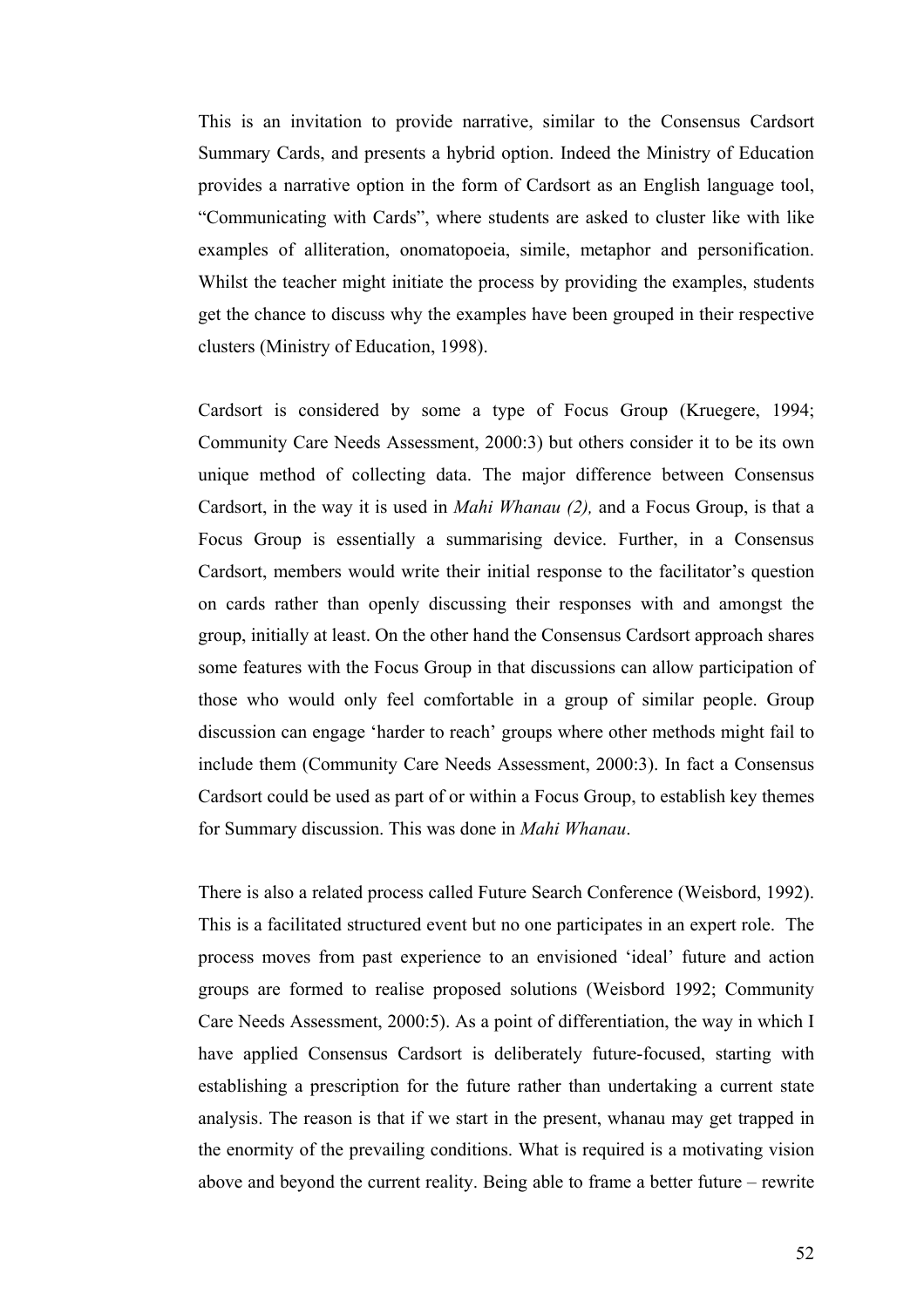the whanau story – starts off in a representational sphere "yet to be". However, the action programme required to turn visionary musing into demonstrated reality takes place in a meaning-based sphere "here and now". It must be emphasised that these are two different frames of mind, one being big picture and the other being focused on detail. Regardless, the Consensus Cardsort process can still be used within a Future Search Conference. As an example Consensus Cardsort was used to facilitate workshops at the 'Lifting the Boulder Search Conference on the Successful Reintegration of Long Term Prisoners' (Consultancy Advocacy and Research Trust, 2001). To some degree the Lifting the Boulder Search Conference process is an example of Consensus Cardsort being used as a Community Development Tool, albeit it as a support methodology to Search Conference.

The advantages of the Consensus Cardsort method are many. Dr. Monique McKenzie, in her research on the primary health care needs of a hard-to-reach urban Maori population (McKenzie, 2005), concluded that the free flowing nature of discussion and interaction in the Cardsort groups helped make group participants feel at ease and feel comfortable. McKenzie noted that insightful answers were given and individual participants were able to give clear explanations of their cards and other resulting themes and ideas. In her project substantial data was generated and sensitive issues such as drug addiction were also discussed, many of which may not otherwise have been discussed in a purely open discussion (McKenzie, 2005).

The process has lower literacy demands than other research instruments such as questionnaires and the language used on the cards are the participants' own words which are sensitive to community symbols, and vocabularies. For instance, in *Mahi Whanau*, a youthful member of Whanau 3 started filling his Idea Cards with graffiti style 'bombing font'. Having made a start in his own graphic mode he then easily slipped into more conventional ways of putting his ideas down. In *Mahi Whanau (2)* during the Current State Narrative his father speaks of his gang 'chapter' coming back to its 'whakapapa' as a result of some structural change within the gang (see table 11b). It is a possibly meaningless insight to most people but it is significant to him and he was able to record it. Additionally, because in Consensus Cardsort participants write their own ideas down, there is low risk of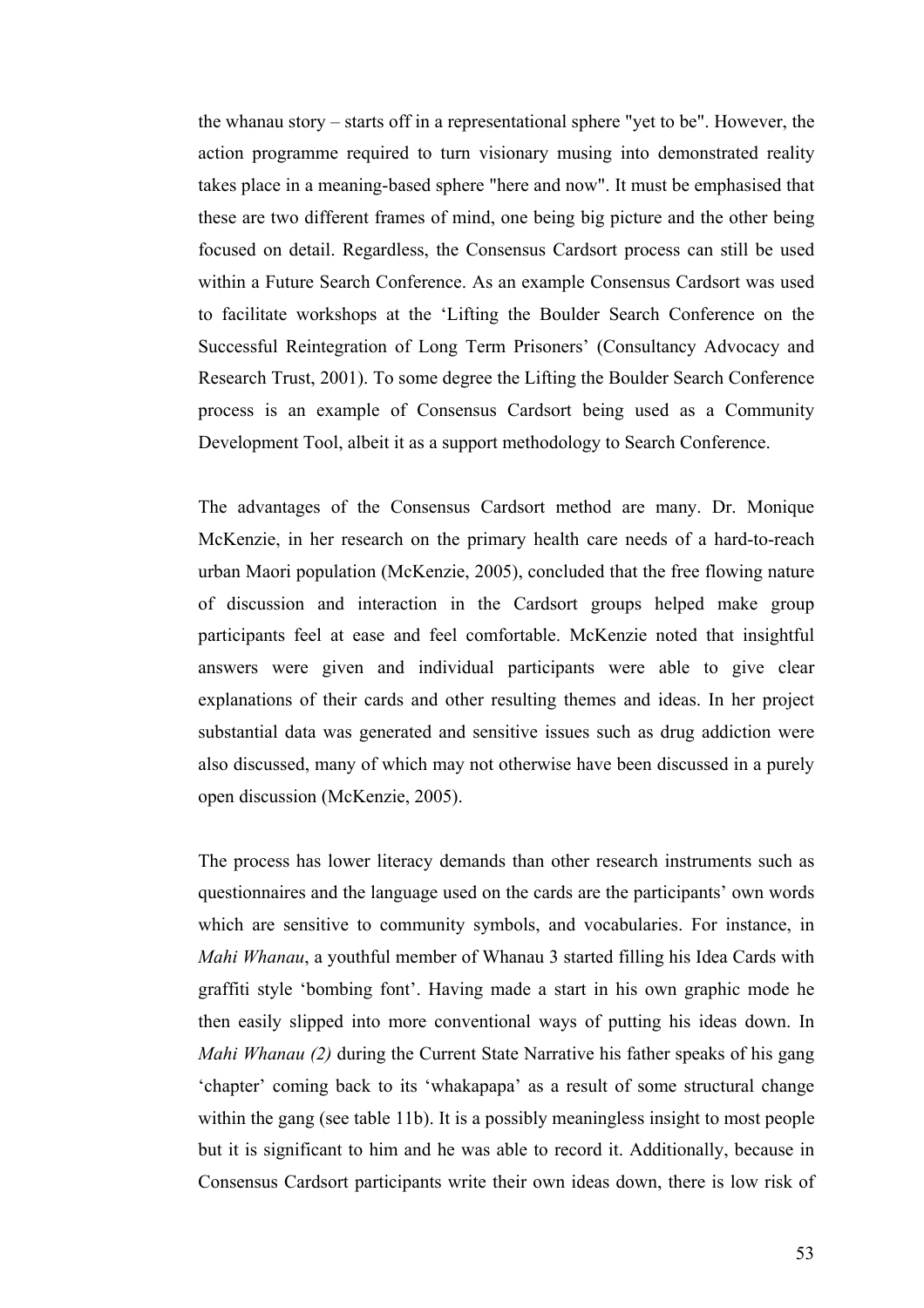missing out any views. It is therefore more likely to be representative of the group's opinions than other 'closed' Cardsort methods (i.e. a limited number of cards and or pile categories).

Consensus Cardsort has some drawbacks. One is that the process can take around two hours and this may be a barrier to participation by some. Another problem with Consensus Cardsort is not being able to capture the group dynamics, interactions and discussion, which undoubtedly contain valuable information which is of potential interest. When the Cardsort is being run in situations where these elements may contain significant nuances and texture, with the knowledge and permission of the participants, it is appropriate to audio-record the process.

An additional problem is that the Consensus Cardsort process is not able to quantify the commonness of those cards which are clustered together, and, if the decision of whether a statement belonged in a cluster or not was based solely on the group's perception. Data analysis programs have been developed to measure distances of commonality (Bernard and Ryan, 2000) however adding these more scientific measures to the analysis of the Consensus Cardsort perhaps would take away from the method which addresses concerns over power of participants in research. On the other hand currently available 'off-the-shelf' ethnographic software would enable large quantities of data to be analysed without compromising the privacy of the participants.

Finally another perceived problem also identified by Neufold was that participant views change over time and that the views in this Cardsort may be different to the views of a similar Cardsort held at a much later date (Neufold, et al., 2004). However this is in the dynamic nature of change and as participants think and plan they will inevitably shift views about any number of matters.

The tendency of groups to conform to the majority view has also been cited as a potential problem with group method such as Cardsort (Morgan, 1997). It is felt however that this chance of group conformity is reduced by having the participants first anonymously write their opinions down before discussing them collectively as a group. The depth of the Cardsort data might also cause a concern.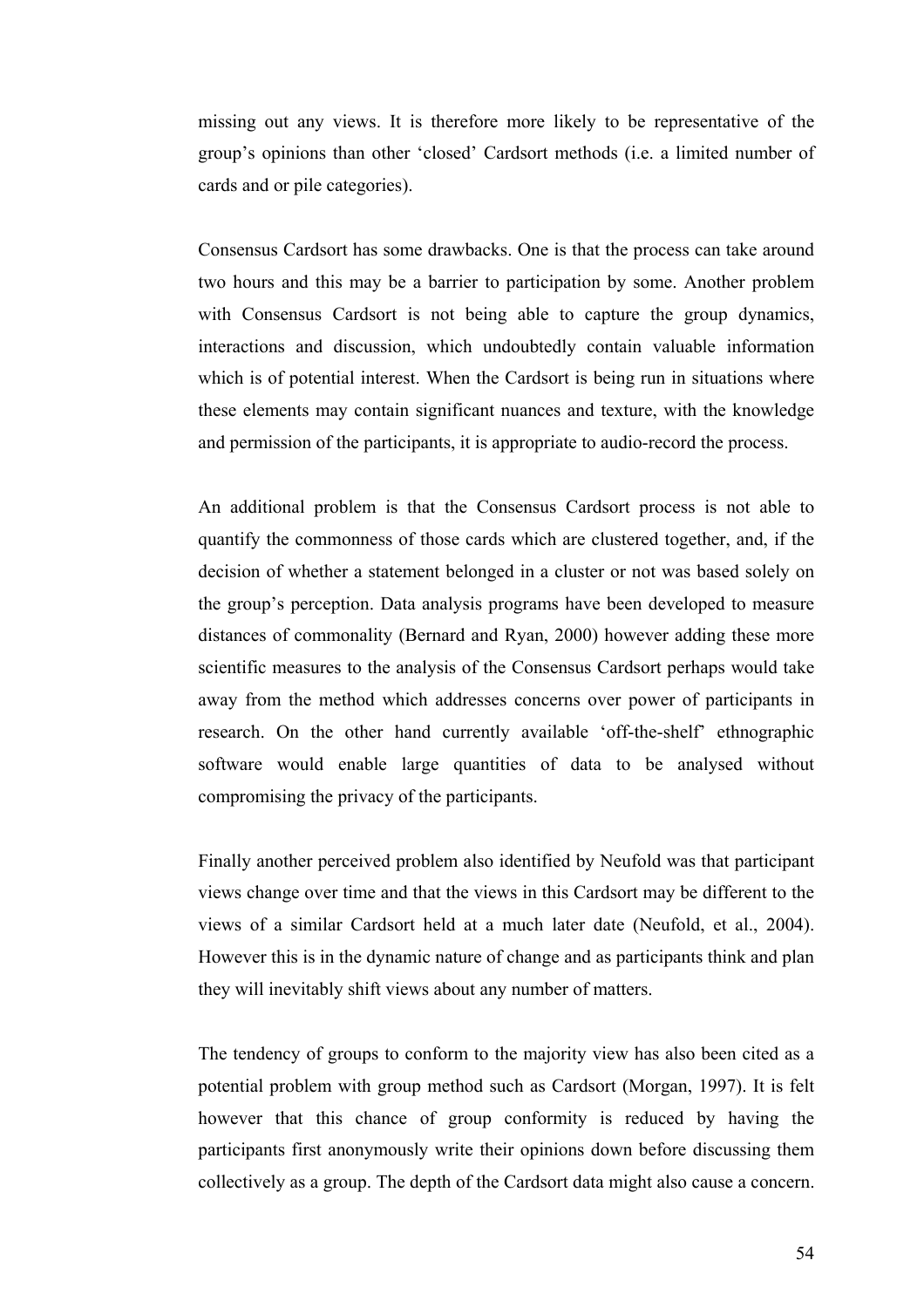However, though some useful information may be lost during the conversation and interaction of the group, the results of the Consensus Cardsort data generally exceed expectations.

#### **Cultural appropriateness of Consensus Cardsort for Maori**

The results of the seminal *Mahi Whanau* research project indicated that Consensus Cardsort process works well for Maori. The workshop groups in *Mahi Whanau* advanced a number of insights as to why this is so (see table 12). Amongst them are that Consensus Cardsort enables the natural Maori process of korero to take place. It is a non hierarchical process and whanau friendly in that it allows people to contribute without regard to their age or status. Even where there are difficult situations it reduces or eliminates the likelihood of personality confrontation because it separates the idea from the person. Consensus Cardsort is an inclusive process that allows collective and reciprocal thinking. It promotes synergy drawing the best from the whanau. The Summary Cards help ideas to ascend to the next level. Even if they are not widely supported the ideas do not get knocked out. They sit there and so the process does not trample on one's mana by having them 'rejected' or 'defeated'. Consensus Cardsort allows a variety of ways to make input. The process is transportable and can be used anywhere, office, home, marae, school hall. It needs only the simplest materials and improvisation is possible. The process is open ended and ideas can be contributed on an ongoing basis. All ideas and whakaaro are accepted whether in the past, present or future. Doing things as a whanau is a process compatible with Maori values. It promotes active listening and korero. It is supporting and affirming and promotes Manaakitanga, (O'Reilly, 2006).

## **Circumstances and contexts where Consensus Cardsort is useful for whanau Maori**

The *Mahi Whanau* workshop teams also scoped the possible instances of use of Consensus Cardsort by whanau Maori. They concluded that Consensus Cardsort is a good process to run a whanau hui, or for any situation where a group process is required. It is useful for conflict resolution because it enables the disputed issues to be presented in a way that is not a personal accusation or something that has to be defended. People don't have to get hurt when it comes to making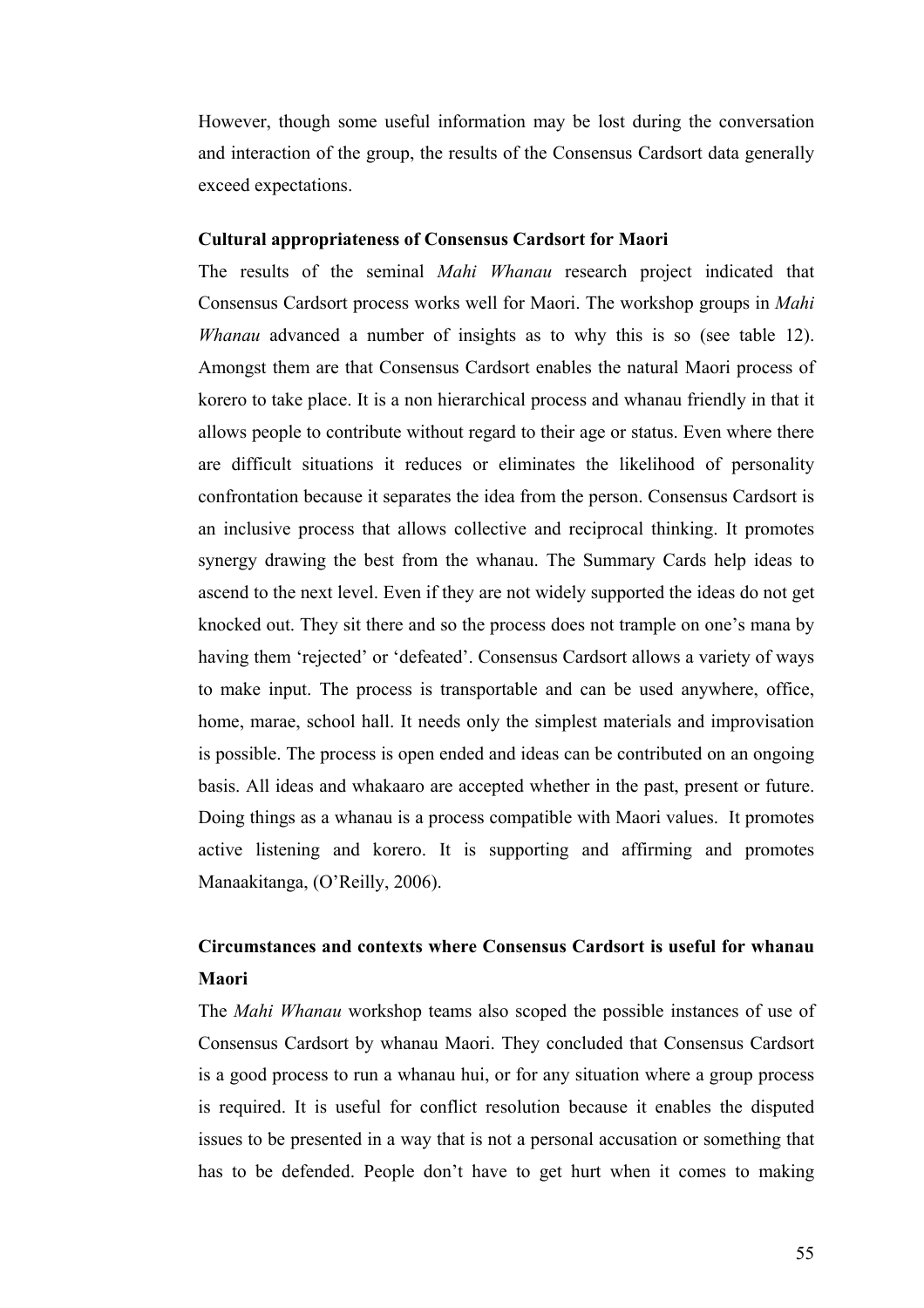difficult and complex decisions. On the other hand because of anonymity the process enables voice to be given to things that might otherwise be unspeakable. It is suitable for dealing with issues that might arise out of hapu or iwi Treaty of Waitangi 'cross-claims', where whanau may be arguing amongst themselves. The consensus building aspects of the process also lend a hand to developing 'waiora'. This is promoted by fostering a balanced approach, for example where a Maori community is considering a Resource Consent, or where there are issues relating to cultural/tikanga consents or other kaitiakitanga process over a natural resource. Consensus Cardsort is also a useful process for planning for example in building a marae complex, and/or for a range of situations requiring strategic planning.

## **Ways in which Consensus Cardsort can help whanau Maori produce a clear and measurable desired future state**

*Mahi Whanau* reflective teams considered the ways in which the Consensus Cardsort process contributed to the Future Narrative (see table 12). It was concluded that the process broadens and expands thoughts and ideas. It allows those otherwise on the outer to contribute their ideas and promotes the interweaving of one idea with another. The process engages whanau in the future and gives participants the authority and responsibility for that future. In that, as we have previously discussed, it first helps a whanau make a dream. It can also then help take a dream and turn it into a strategic plan towards the desired future state.

Clarity around the shape of that future state can be gained by setting measures around the demonstrable capabilities and capacities of the whanau along the lines suggested by Durie (Durie, 2001), by use of the MPF Whanau Development Matrix (Karauria, 2005), and by use of Family Start and MSD Social Report indices (Ministry Social Development, 2007).

#### **Examples of use of Consensus Cardsort in Aotearoa/ New Zealand**

### *Going for Goals*

In this instance the process was applied by a Territorial Local Authority, the Napier City Council as part of a 1990's Commission Project called 'Going for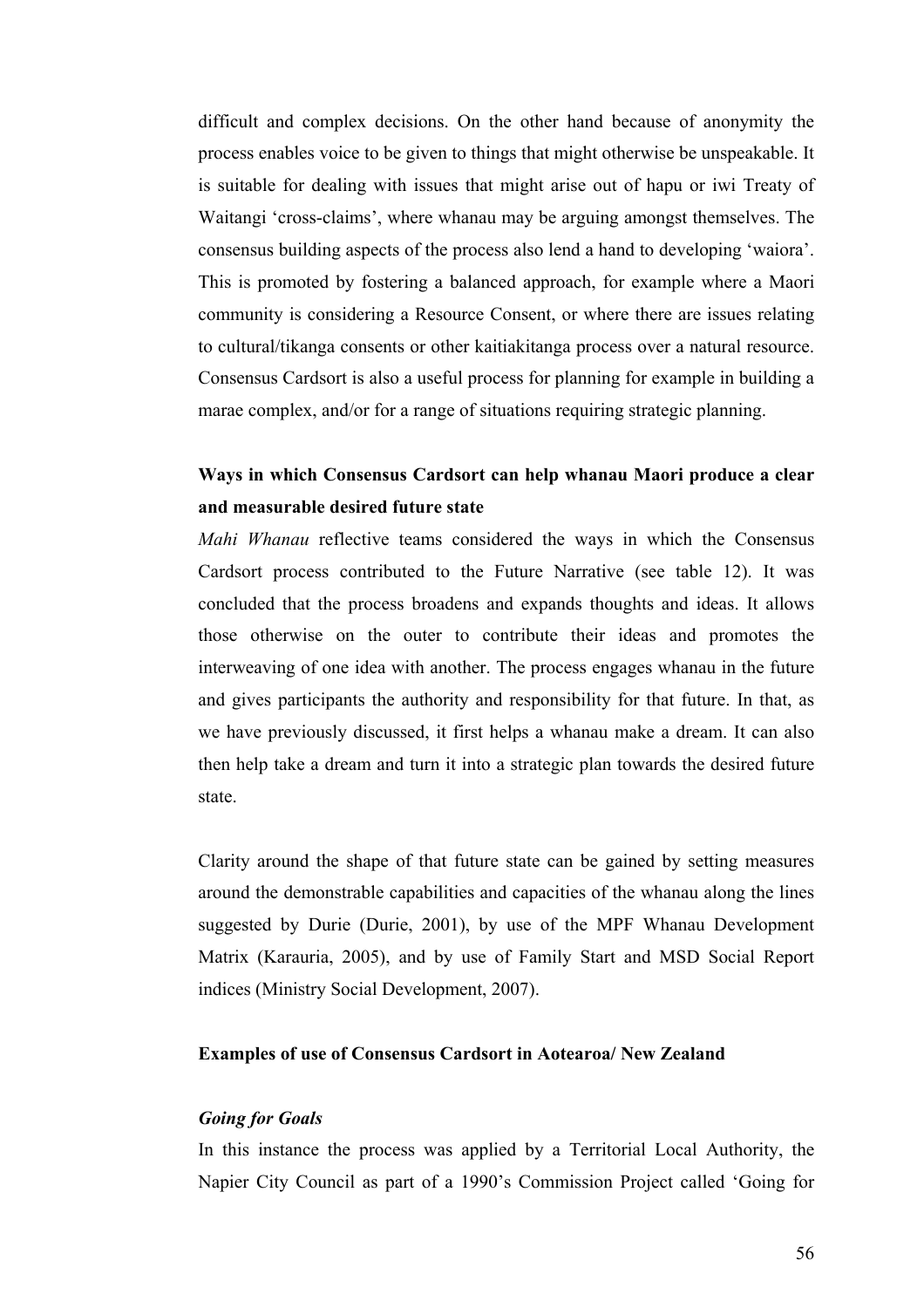Goals' (Napier City Council, 1990). The process was open to the community at large. Unemployment was the major issue in the community at that time. The steering group, based in the City's Strategic Planning Unit, provided participants with a series of briefings across six strategic themes: Tourism; Manufacturing; Recreation; Primary Production; Transport; and Service Industries. Participants were asked to choose a key theme. They were given a further briefing by a workshop foreman and then asked to respond to the question

"What can this community do to develop employment in this sector?"

Participants were issued with blank cards and asked to write their responses, one card per idea. The cards were then clustered and summarised on flip chart sheets (in place of Summary Cards). This is essentially the form of Consensus Cardsort used in *Mahi Whanau*. The facilitator for the Going for Goals process was Shaun Mc Carthy of New Zealand Human Synergistics Ltd. Shaun Mc Carthy trained and licensed me as a trainer in ConsensusCardsort and New Zealand Human Synergistics Ltd proprietary materials.

### *Royal Commission on Genetic Modification*

Consensus Cardsort was used during the process of public consultation undertaken by the Royal Commission on Genetic Modification. The process used for Consensus Cardsort is recorded in the Report Appendix 1, Section 3: Processes of the Commission (Ministry for the Environment, 2002). It was used initially for a scoping meeting and then used at 14 public consultation meetings held across New Zealand, involving 1,255 or more individuals.

In describing Consensus Cardsort the Report of the Royal Commission says:

"The Consensus Cardsort process is a means of encouraging workshop participants to identify, acknowledge and/or understand a variety of opinions surrounding a complex issue. The process provided the Commission with an informed comprehensive view of issues of interest and concern within a region. The Consensus Cardsort process was also successfully used at the Commission's scoping meetings in August 2000" (Ministry for the Environment, 2000:133)

An advantage of the Consensus Cardsort process was that it ensured that a cognitive process was engaged in at the beginning of the Public Meetings. Getting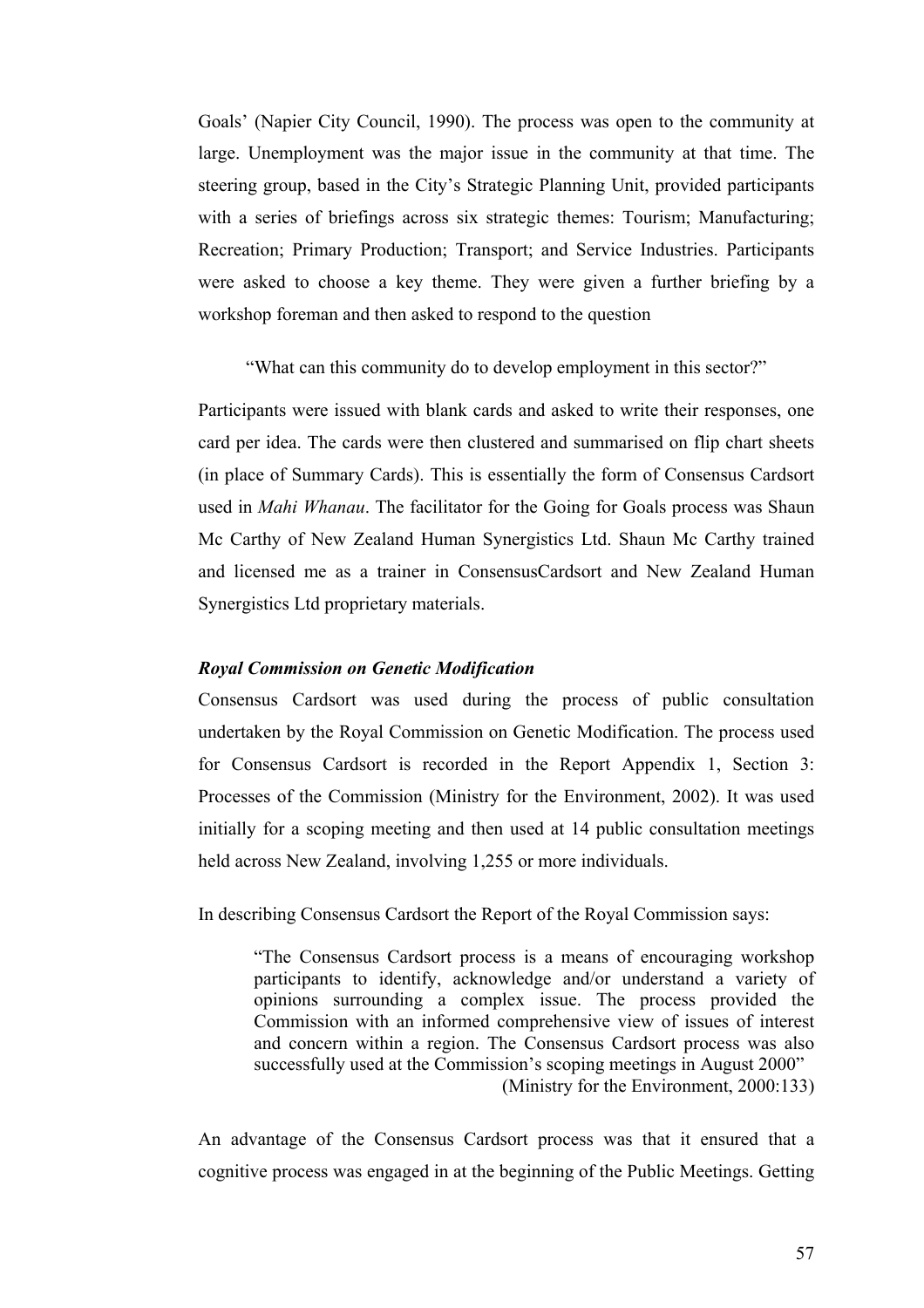participants to sit down and think about what they had to say in response to the questions helped calm the emotions. The emotions generally went hand in glove with 'positions'. Environmentalists tended to be implacably opposed to GM, whereas scientists, farmers and people in business were generally in support of various applications of GM. However not only did participants have to contemplate their position and actively record responses but they also had to engage interpersonally with others who might hold an opposing view. In fact during the clustering and summarising process the chances were that a participant might end up reading out a card that expressed a view to which the participant was personally diametrically opposed. Consensus Cardsort facilitates a neutral approach based around an idea rather than a personified approach based around a position.

The key drivers for the Commissioners were to have processes that allowed crosscultural input, and that enabled positive engagement with people who might otherwise be destructive through the frustration of not being heard.

The Consensus Cardsort process as used in The Royal Commission took the following form. At the outset of the public meeting programme participants were asked to respond to questions based on eight topic headings. These questions were derived from the Commission's Warrant, and on the feedback from a series of scoping meetings, which also used the Consensus Cardsort process. The headings were:

- Human health issues
- Consumer choice/ labelling issues
- Cultural/spiritual issues
- Environmental issues
- Economic issues
- Future use issues
- Global development issues
- Ethical issues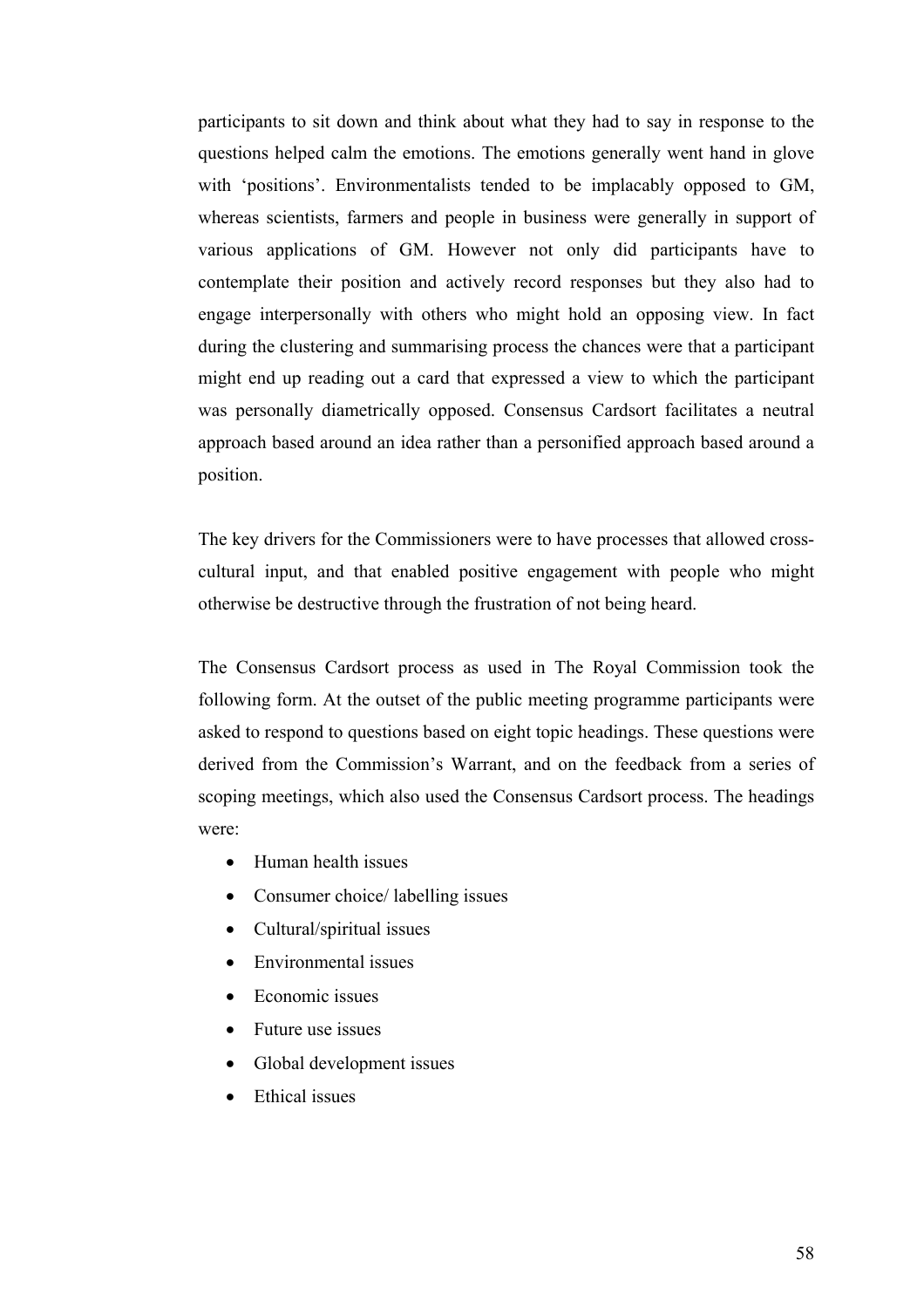The questions were made available at the Public meetings on 'issue-specific' A1 flip charts. A complete list of questions was provided as a five page document. The questions were designed to stimulate discussion. Participants were also invited to identify their own questions if they wished. Plain white cards, about the size of a postal envelope, and pens were made freely available and participants were invited to respond to the questions, with one clearly written response for each card. A response might be a statement, a further question or an idea pertinent to the question. Participants were encouraged to respond to as many of the questions as they liked. The process was outlined in a one-page document available at the Public Meetings and on the Commission website.

In this case the Consensus Cardsort process involved four phases and required participants to:

- Identify a question from the issue-specific flip chart and then write down their individual response to each question on a separate white card
- Collect the white cards on the table and redistribute them to participants at the table
- Collate the white cards into piles of similar questions, discuss and write a summary of the content of each pile of collated cards on coloured cards
- Write the summarised issues on a large sheet of paper and nominate a participant to report back to the Commissioners on the summary points (Ministry for the Environment, 2000:134)

People who needed to leave the process early were able to contribute their Idea Cards and be confident that their point of view would be heard. Participants were asked to split into groups and to sit at tables.

They were encouraged to mix and mingle rather than cluster in groups with their friends or with people who shared similar views. The Commissioners generally moved around the venue listening in on workshop dialogue and observing the process. When the various workshop groups had exhausted their Idea Cards and had completed the clustering and summation process a self selected group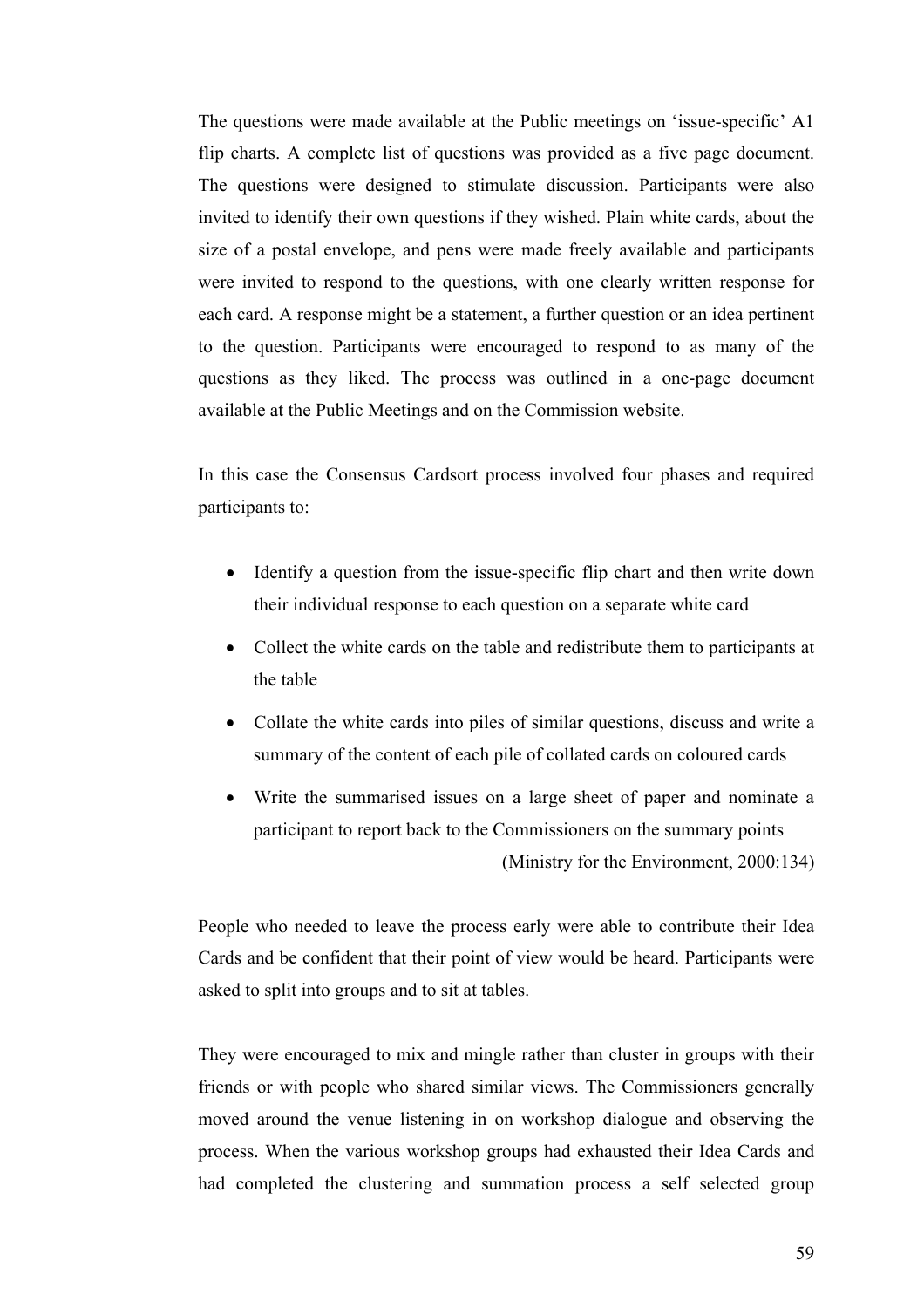representative was asked to report back to the Commissioners on the matters discussed by their group, the conclusions they had reached, and the issues that sat unresolved. During this phase Commissioners were invited to seek clarification and ask questions of the discussions held amongst the groups. In some ways the process was analogous to a large reflective team process.

## *Methamphetamine Scoping Study*

A further New Zealand example of the use of Consensus Cardsort was with the Methamphetamine Community Resilience and Self-Prohibition Scoping Study (see table 6) undertaken across the North Island of New Zealand in early 2003 for the Ministry of Health (O'Reilly, 2003). Nine consultations were undertaken in a group setting.

| <b>Participant Group</b>                                    | Participant<br><b>Numbers</b> |
|-------------------------------------------------------------|-------------------------------|
| Te Taiwhenua o Heretaunga, Hastings (Maori)                 | 40                            |
| Maori Focus Unit Hawke's Bay Regional Prison (Mainly Maori) | 19                            |
| Hastings Social Practitioners (Mainly Maori)                | 12                            |
| Te Tepu Rangatira, Akarana Sth Auckland (Maori)             | 9                             |
| Waahi Whaanui Trust, Huntly (Maori)                         | 30                            |
| Hauora Waikato, Hamilton (Maori)                            | 40                            |
| NZ Prostitutes Collective, Central Auckland (Mixed)         | 8                             |
| Waitemata DHB, Auckland (Mainly Pakeha)                     | 20                            |
| Newtown Union Health, Wellington (Maori)                    | 10                            |

A Consensus Cardsort process was utilised with the exception of the meetings with gang rangatira (Auckland), the New Zealand Prostitutes Collective (Central Auckland), and Newtown Union Health (Wellington).

In these instances proceedings were taped or written notes were taken with the data then being transcribed into the Consensus Cardsort reporting format. The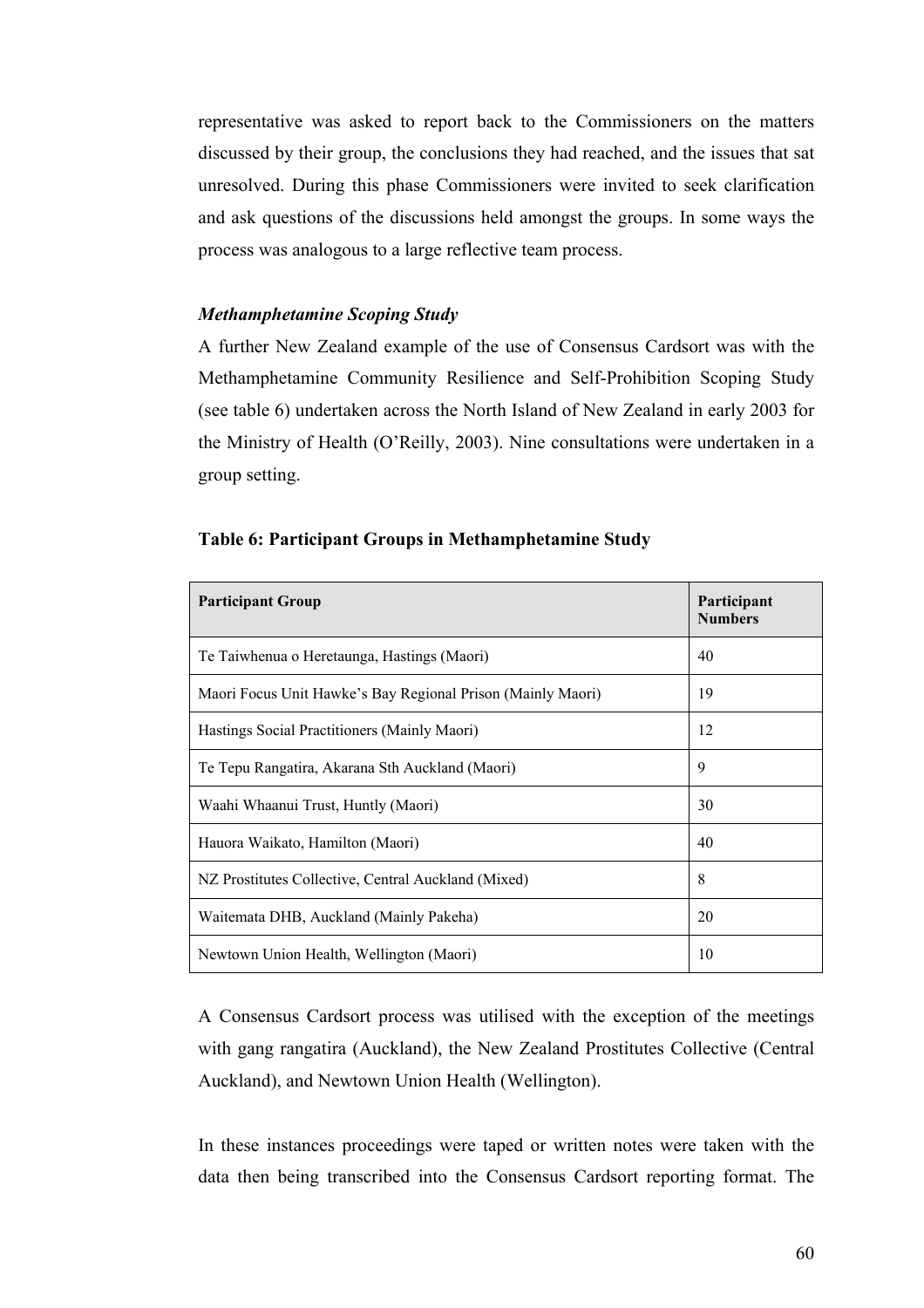consultation process normally started with Mihi-mihi and Karakia followed by an introduction about the topic and the process from the facilitator. The process led to some significant insights about how to counter the wave of methamphetamine use in New Zealand by building community resilience and resulted in a national project 'Mokai Whanau Ora'. In this it has proved to be an effective process for scoping a problem and in eliciting community action. The findings of the Scoping Study are expressed in terms consistent with Ross Himona's principles of Community Development/Maori Community Development. The process illustrates communities at work analysing their own situations; defining their own problems and challenges; setting their own aims and goals; and, devising their own solutions and strategies (Himona, 1998:1).

#### *Runanga Marae – Ngati Mahuika*

Another example of the use of the Consensus Cardsort by Maori can be observed in a Hapu development exercise undertaken for the Runanga Marae (Ngati Mahuika) in mid-February 2004 (O'Reilly, 2004). The participants numbered about 40 hapu members. The adult participants utilized Consensus Cardsort methodology to group and summarise their ideas about what they wanted for their marae. Children contributed drawings. The exercise appears to have been successful in that at the time of writing of this paper the hapu has now built a new ablutions block and new dining room.

### *Nga Mokai Pilot Study*

This study was undertaken to determine the health concerns of Nga Mokai, a cluster of hard-to-reach and hard-to-deal-with Maori whanau in the central and southern suburbs of Wellington (McKenzie, 2005). It used Consensus Cardsort to determine the health concerns of Nga Mokai whanau. Cardsorting was thought by both Nga Mokai community members and the researcher to be an appropriate method in allowing the Nga Mokai Community to freely express their ideas in their own words without categorical restraints. It is a method which validated participants' opinions and ideas through knowledge sharing process which identified common issues experienced by the group (Krueger, 1994).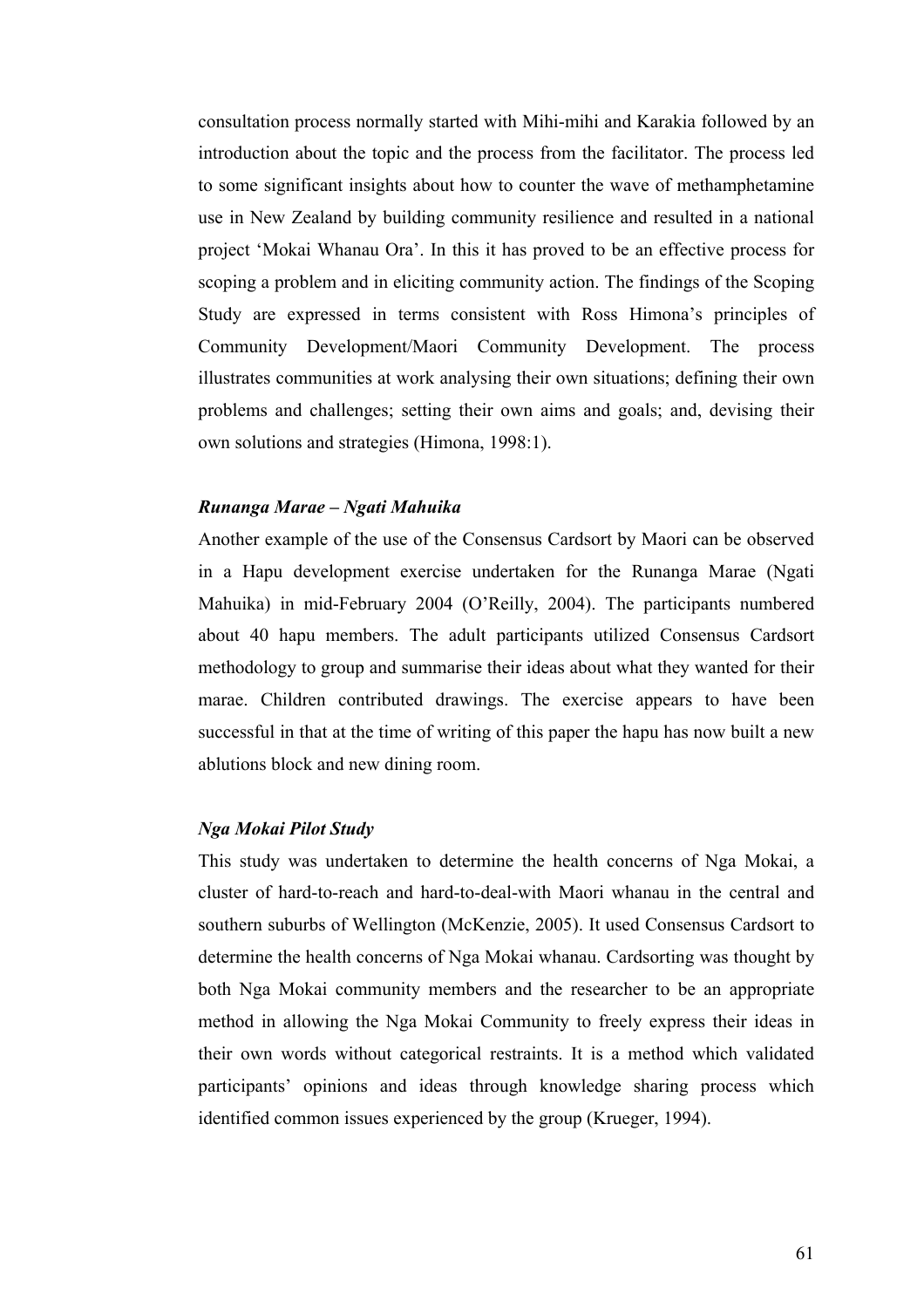Two Cardsort groups, one male one female, were run using the same process used by Human Synergistics International, Safety Series.

The Consensus Cardsort session included a Mihi (greeting), Karakia (prayers) and kai (food), at the beginning of the Consensus Cardsort, and a summary at the end of the Cardsort to ask participants for confirmation of the final findings. The analysis of Cardsort data was part of the Consensus Cardsort process itself as identified in the methodology. Rather than using traditional qualitative analytic approaches, such as Content Analysis (Berelson, 1971) or Grounded Theory (Strauss, 1987), the Consensus Cardsort method was used to allow participants, rather than the researcher, to determine the most prominent and emerging themes from the study. Each question asked of the group was sorted into themes of common content by group discussion and interaction. The group consequently reached a 'real time' consensus and analysis of subsequent themes from the Cardsort group, conceptualized in a way consistent with the participant groups' views, and expressed in their own words.

The major finding of this research study was that Consensus Cardsort was a useful method in a hard-to-reach community setting such as Nga Mokai. The Cardsort method gave participants a chance to express their opinions and their intelligence on prominent health issues and concerns for them and the wider Nga Mokai community. Part of the Cardsort process was also liberating participants' 'voices' from a marginalized position in society. The theories and methods used in the pilot study did help uncover some of the most concerning and underlying health issues for the Nga Mokai community. However, in McKenzie's view the real achievement of her study was enabling the Nga Mokai community to participate in research (McKenzie, 2005).

### *Advocacy Network Services Hikoi*

The Roopu Maori of Health and Disability Advocacy Services – Advocacy Network Services (ANS) which is the regional field service of the Office of the Health Commissioner – wanted to develop a process to canvass Maori service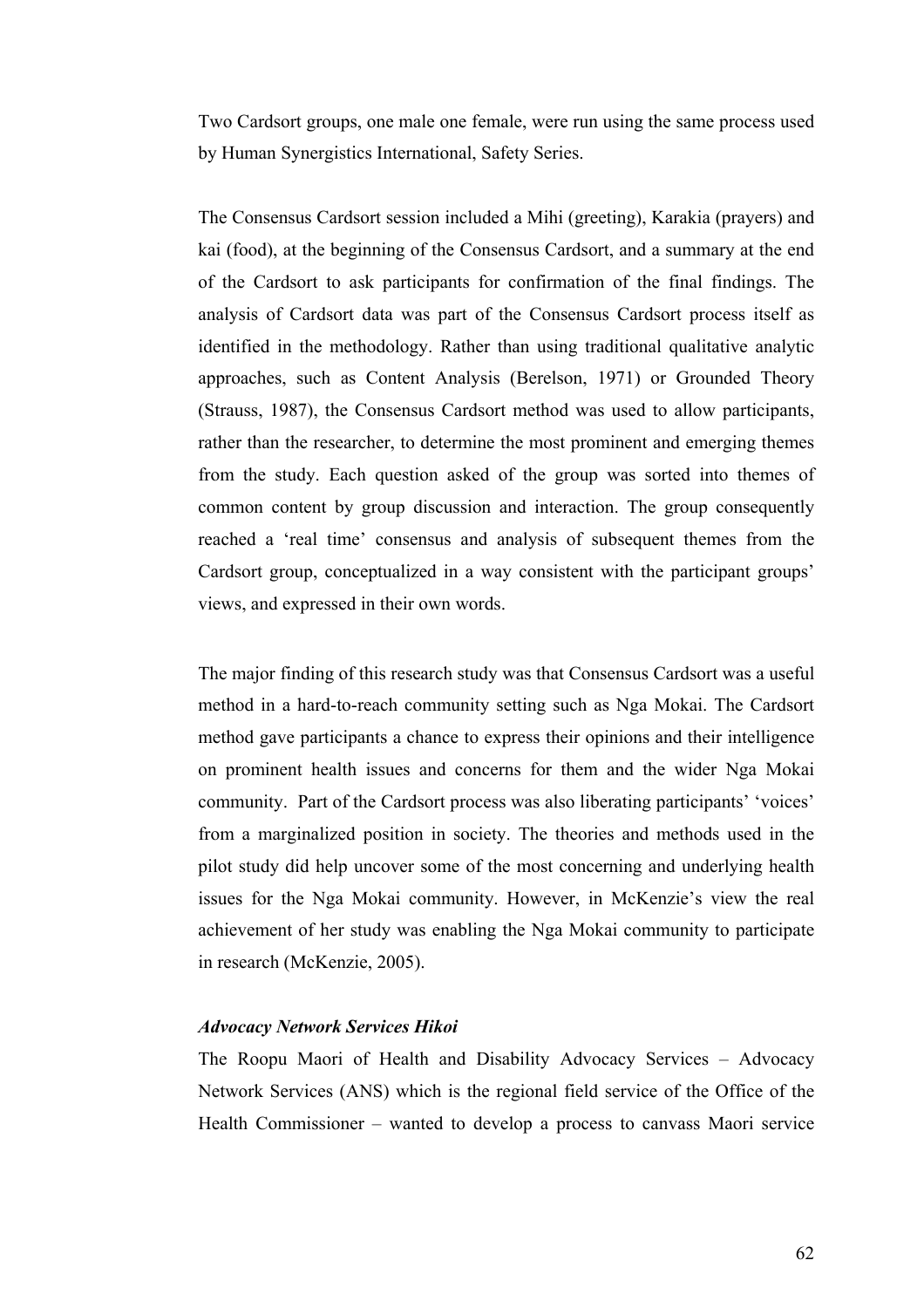providers and Maori service consumers as to their views across four aspects of ANS:

- Access to education about health/disability rights
- Access to advocacy services
- Flexibility in delivery of advocacy services
- Cultural safety for Maori in delivery of services by Advocacy Network **Services**

The management team asked a facilitator to provide a process to elicit responses from hui participants and to do so in a way that enabled the data to be recorded and assessed (O'Reilly, 2007). ANS particularly wanted feedback from its rural Maori communities. In early May 2007 ANS convened hui in Te Wairoa, Ruatoria, and Te Teko. It was decided to use a questionnaire using the Likert scale as an easy-to-complete satisfaction index, and to use Consensus Cardsort to probe underlying issues. In all, besides the ANS team, 68 people participated. This included a large number of 'Tangata Whaiora' (mental health service consumers) who managed to participate in the process well. The questions were:

- What do ANS need to do to improve access to education in rights regarding health and disability services to Maori communities?
- What do ANS need to do to improve access to advocacy in rights regarding health and disability services to Maori communities?
- What do ANS need to do to provide flexible advocacy services that meet the needs of Maori communities?
- What do ANS need to do to provide culturally safe advocacy services that meet the needs of Maori communities?

The process used was the same as that used by of the Royal Commission on Genetic Modification. It produced useful results by way of feedback to ANS service delivery strategists and created a sense of having been listened to by Hui participants.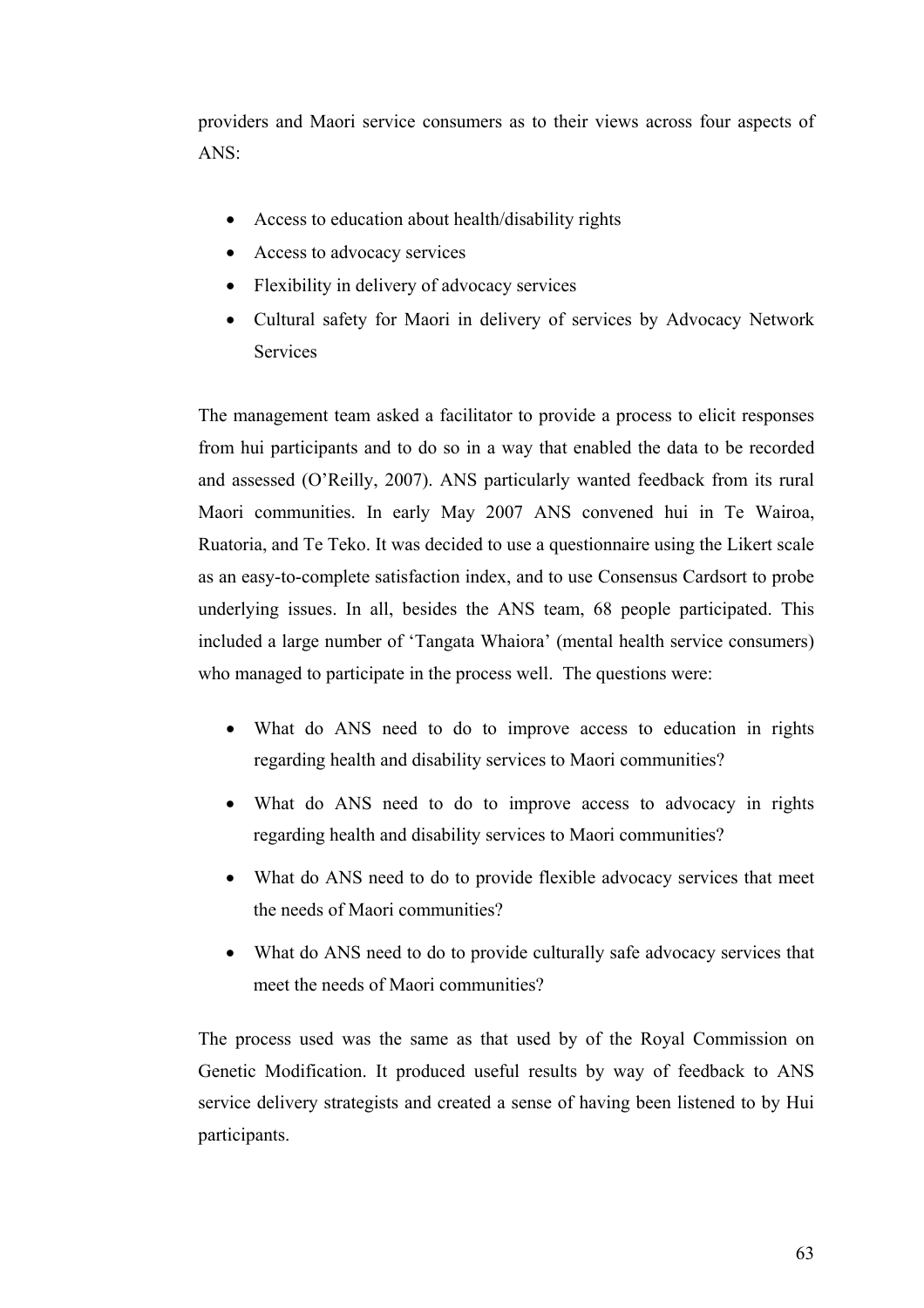#### **Examples of Wide Applicability of Cardsort**

The literature reveals that the generic Cardsort process has been successfully used across disciplines, cultures, and geography. Examples of its wide applicability are:

- by website developers at Massachusetts Institute of Technology (MIT Web Advisory Group, 1999);
- by clinical health researchers (Cochran,1998;Quittner, 1998);
- with structured and semi-structured interviews with questionnaires, daily diaries, latent partition analysis, and multi-dimensional scaling (Jensen & Allen, 1993);
- with a contextual, process-oriented approach (Davison, Degner & Morgan, 1995);
- in the form of a teaching tool in relation to adult learning and social cognition theory (Drake, 1995);
- in teaching English (Ministry of Education, 1999)

**Table 7: Advantages and Disadvantages of Consensus Cardsort Process** 

| UPSIDE $\rightarrow$                    | $\leftarrow$ DOWNSIDE                   |
|-----------------------------------------|-----------------------------------------|
| <b>Flexibility</b>                      |                                         |
| Adaptable                               | Takes time - about 2 hours              |
| Inclusive process                       | Groups tend to conform to majority view |
| Variety of ways to input                | Depth of data questionable              |
| Open ended                              |                                         |
| Transportable                           |                                         |
| Cheap to run                            |                                         |
| <b>Accessibility</b>                    |                                         |
| Helpful with ethnic and minority groups |                                         |
| Resonates with Maori                    |                                         |
| Cross cultural                          | Groups tend to conform to majority view |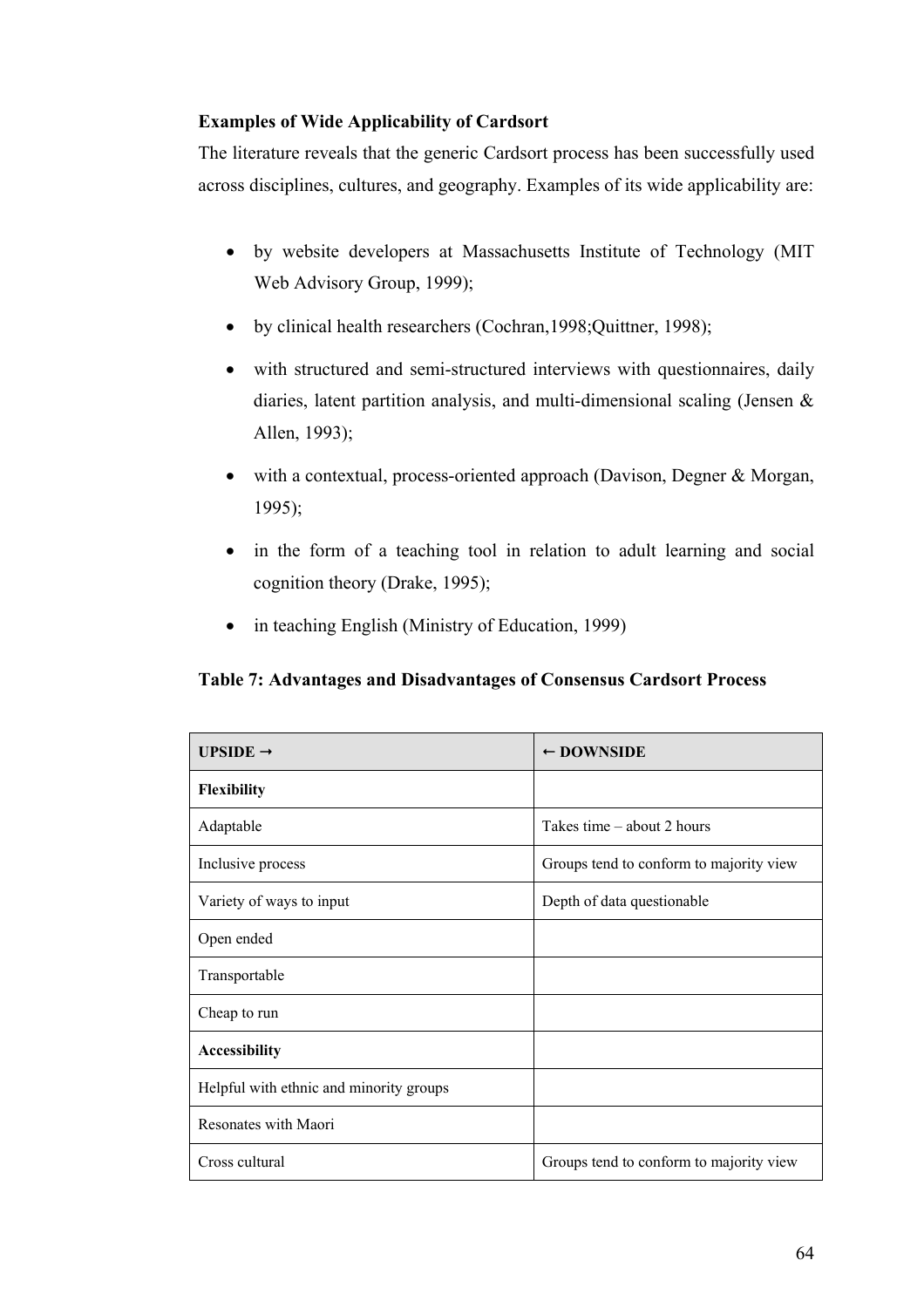| UPSIDE $\rightarrow$                                                 | $\leftarrow$ DOWNSIDE                                    |
|----------------------------------------------------------------------|----------------------------------------------------------|
| Useful method for hard to reach community                            | Doesn't capture group dynamics                           |
| Enables engagement with people who might<br>otherwise be destructive |                                                          |
| Lower literacy demands than other processes                          |                                                          |
| Sensitive to community symbols and voices                            | Not able to quantify commonness of cards<br>in a cluster |
| Comfortability                                                       |                                                          |
| Participants feel at ease                                            |                                                          |
| Non-hierarchical                                                     |                                                          |
| Mitigates personal issues                                            |                                                          |
| Useful for conflict resolution                                       | Views change over time and may shift                     |
| <b>Effectiveness</b>                                                 |                                                          |
| Fosters authority over self                                          |                                                          |
| Promotes Puawaitanga                                                 |                                                          |
| Fosters synergy                                                      |                                                          |
| <b>Potential</b>                                                     |                                                          |
| Results generally exceed expectations                                |                                                          |

#### **Summarising the Pros and Cons of Consensus Cardsort**

I have taken the data from the Summary Focus Group in *Mahi Whanau*, and from Dr. Monique Mc Kenzie's study (Mc Kenzie, 2005 – see Chapter 2, Nga Mokai Pilot Study), and laid them out in a table with the perceived advantages in the left column and the perceived disadvantages in the right had column. Three seem to be five implicit themes: flexibility; accessibility; comfortability; effectiveness; and, potential (see table 7 above).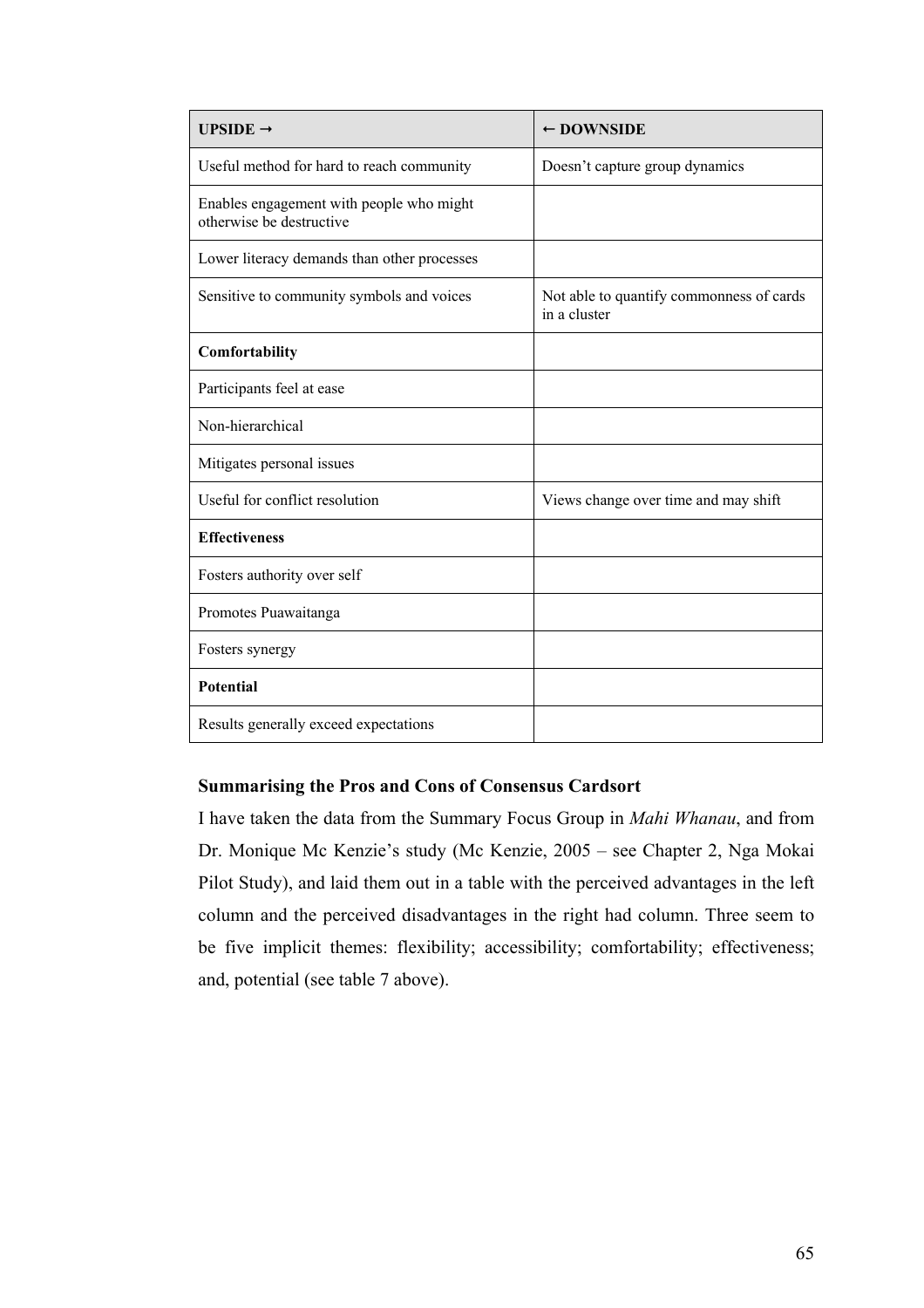## **Chapter Four:**

### **RESEARCH METHODOLOGY**

This dissertation records a small Participative Action Research project (Wadsworth, 1998) which assesses the efficacy of Consensus Cardsort as a device to evoke Whanau Future Narratives, and does so in a way that can feed into policy development in pursuit of Maori succeeding as Maori (Durie, 2005).

#### **Action Research**

Action Research consists of a family of research methodologies which pursue action and research outcomes at the same time. It therefore has some components which resemble Consultancy or Change Agency, and some which resemble Field Research. It is emergent and takes place gradually as the process is worked through.

Dick (1999) contends action research needs to be:

- Cyclic similar steps tend to recur in a similar sequence. Its cyclic nature helps responsiveness. It also aids rigour. The early cycles are used to help decide how to conduct the later cycles. In the later cycles the interpretations developed in the early cycles can be tested and challenged and refined;
- Participative the clients and informants are involved as partners or at least active participants in the research process;
- Qualitative it deals more often with language than with numbers; and
- Reflective critical reflection upon process and outcomes are important parts of each cycle. The researchers and others involved first collect and then critique what has already happened.

(Dick, 1999:1)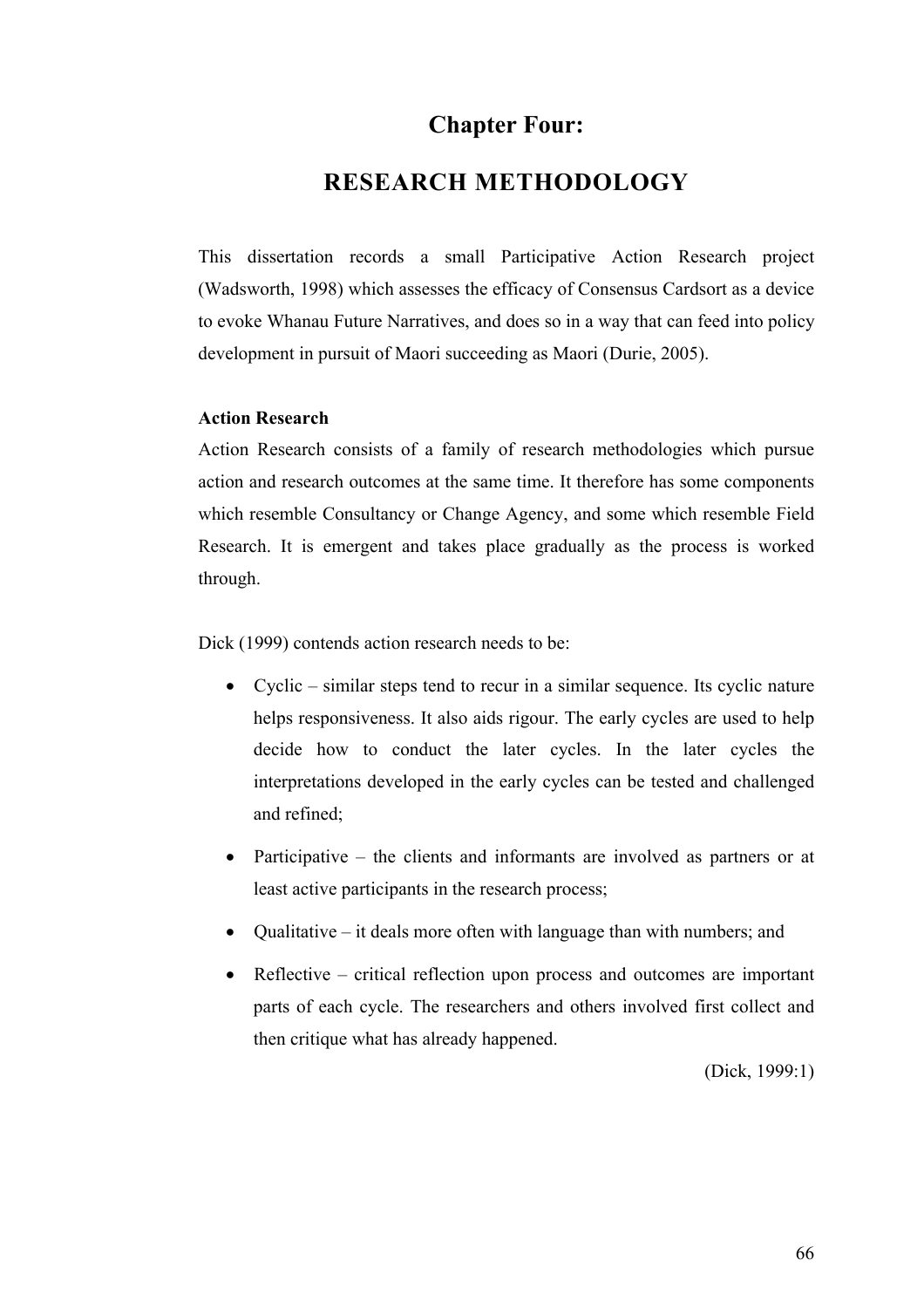The *Mahi Whanau (2)* research project is part of a cycle of probing. It builds on a series of four sequences undertaken in *Mahi Whanau* and extended by a further two sequences in this current project, *Mahi Whanau (2)*.

It is highly participative process engaging both whanau members and contributing social practitioners as the Study works through. The content is essentially qualitative. The process is reflective and uses a number of techniques to enable self-critique and reflection.

The Consensus Cardsort process is consistent with Kemmis and Mc Taggart's framework for Action Research:

Plan  $\rightarrow$ Act $\rightarrow$ Observe $\rightarrow$ Reflect (and, an ongoing repetitive cycle of Plan, Act, Observe, and Reflect) (Kemmis and Mc Taggart 1988)

It is apparent that the active participation of the research subjects, as enabled by the Consensus Cardsort process, is a key factor to this approach. This participative aspect has been made explicit in the form of what is known as Participative Action Research. Participative Action Research works on the premise that knowledge is political and acts on the world. It is rooted in the liberation of disadvantaged and oppressed people through participation, discourse, reflection and action and seeks to address a social issue (Munford and Sanders, 2003). Participative Action Research came about as a direct resistance to conventional research methods and is perceived by some as an act of opposition against the effects of colonization and institutionalism. It is distinguished by three specific characteristics:

- Shared ownership of the research between researchers and community;
- Community based analysis of social problems;
- Orientation toward community action;

(Denzin and Lincoln, 2000)

The Consensus Cardsort process in the form used for this project is consistent with these features. The participants are contributors to the project, 'consultants',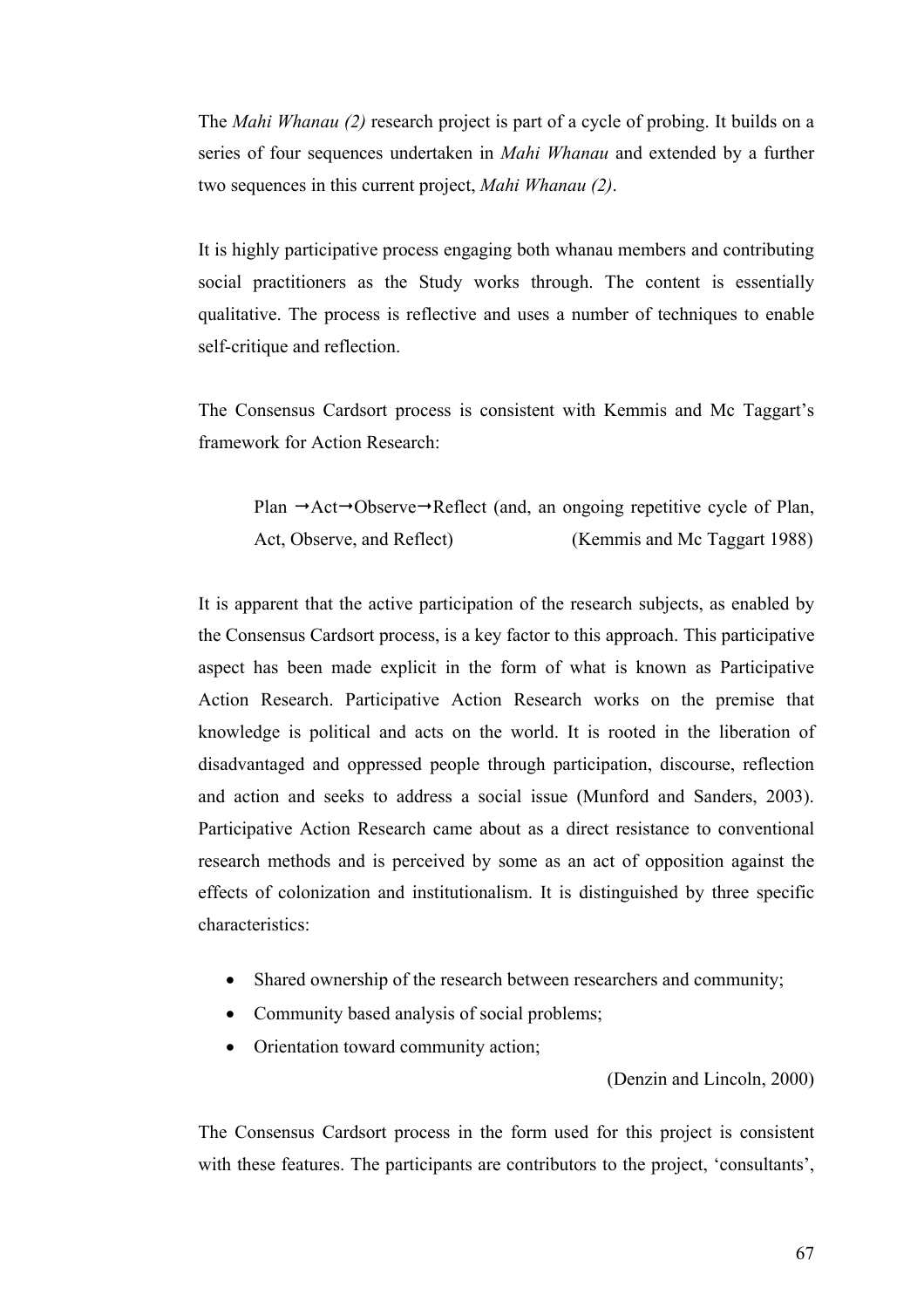and are owners of the information, the vision, and the action programme. The action programme emerges from self-analysis, not from a description or a determination by others. The compatibility of the process with Maori cosmology and the application of Tikanga Maori during the process stimulate reflective korero.

The separation of idea from person by the anonymity within the Consensus Cardsort process helps counteract power structures, empowers the otherwise weak or silent, and enables a type of democracy to emerge. Finally, the tribal nature of Maori and orientation around whanau and hapu and the nature of 'mahi' collective work for a collective purpose mean that action is, by definition, community action.

To summarise, I have utilized a Participative Action Research approach supplemented by a number of techniques: Consensus Cardsort to delve into shared vision; Focus Group to summarise emergent data and confirm agreement; Self-Assessment using the Likert Scale to measure; and, use of Reflective Team techniques to examine practice and draw out paradox and contradiction.

#### **Methods of Data Collection and Analysis**

In *Mahi Whanau* there were four sequences which produced clusters of data. These sequences involved: 'Cardsorts', 'Spokesperson Interviews', 'Reflective Team Processes, and a comprehensive 'Focus Group'. To enable the reader to see what has occurred I have listed the *Mahi Whanau '*Whanau Future Narrative' Idea Cards and Future Narrative Summary Cards alongside the *Mahi Whanau (2)* 'Current State' Idea Cards and Current State Summary Cards.

Although *Mahi Whanau (2)* stands on its own the *Mahi Whanau* feedback provides further layers of understanding and is a useful point of reference. This draws on the notion of Participative Action Research as a continuing and reflective process (Carr & Kemmis, 1986). In this project the act-reflect cycle is expressed as a series of six sequences, some of which have complex elements.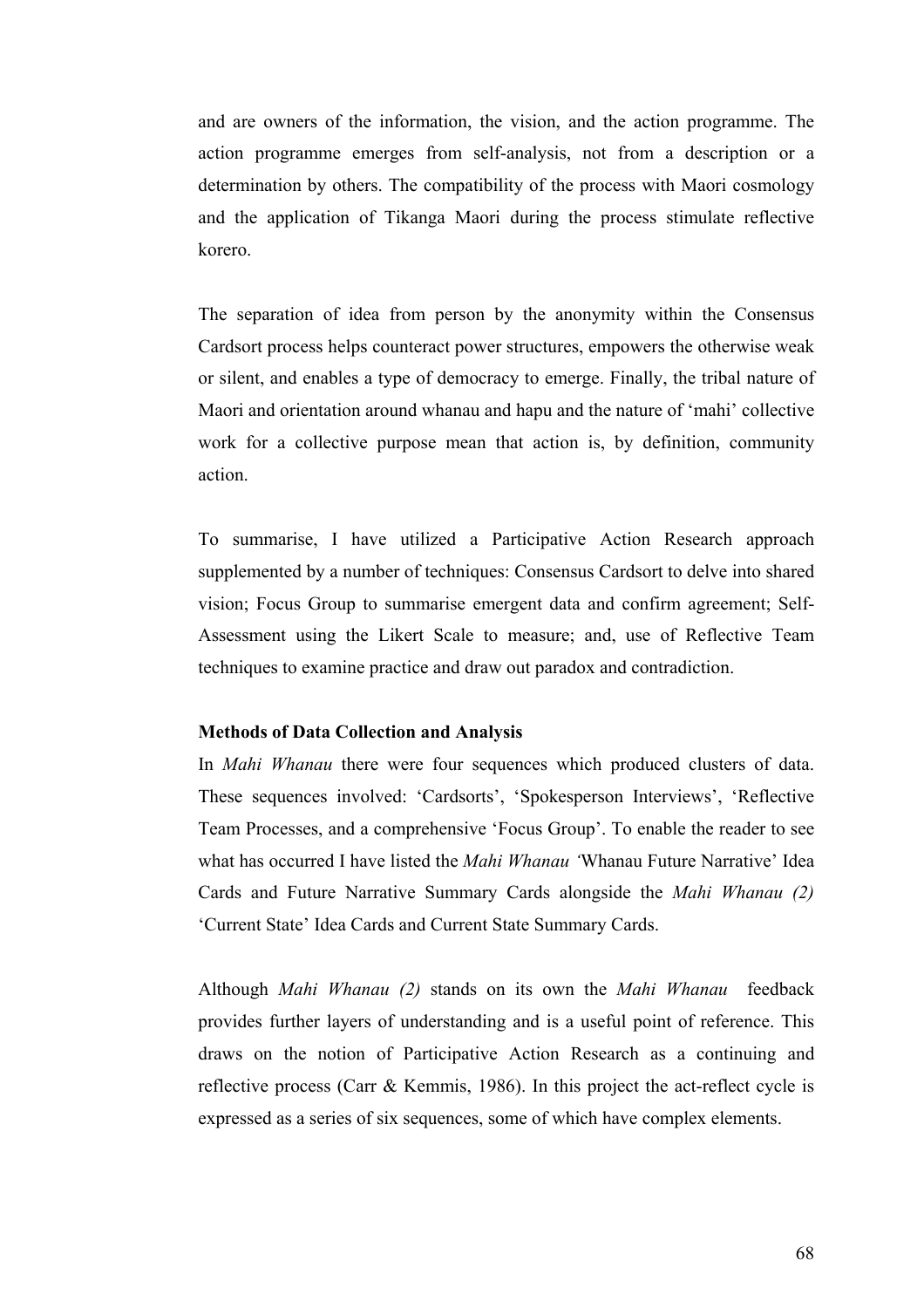Data quality has been assured by the family of methods that have been applied. In the first instance the participants are 'participants in' rather than 'subjects of' research and 'own' the information. Secondly the narratives are derived from their own words. This is the ultimate test of authenticity. The Community Assessment Project says that information is authentic if it comes from at least three sources (Community Care Needs Assessment, 2000:5). The Swiss Academies of Arts and Science describes the process thus;

"By experiments in real settings action, research and learning of all participants are recursively combined as a triangle to develop at the same time valid knowledge and the competences of the social groups to solve the problems". (Swiss Academies of Arts and Sciences, 2006:2)

We have already explained the realness and significance of the setting. Yin also speaks of the need for triangulation that is, reaffirming data from at least three diverse sources (Yin. 1999). For this project the sources have been:

- other studies
- the contributions of whanau participants
- the Reflective Teams formed with participants and social practitioners.

To ensure data quality several key criteria were followed. Firstly, to ensure the cultural integrity and the transparency of the research design and processes, I addressed the issue of my Pakehaness to identify any prior potential bias, and to enable me to take proactive steps to work within a Maori worldview. Secondly, during the Consensus Cardsort groups as facilitator I tried to remain as neutral as possible, staying clear of any assessment, implied or otherwise, of the value or implementation of the respective Whanau Future Narrative. Thirdly the collection of data has been rational and systematic. All input data has been included. Conclusions have been based on the evidence at hand. Fourthly, and finally, the results of the Cardsorts have a further seal of authenticity by the participants being involved in reviewing the findings.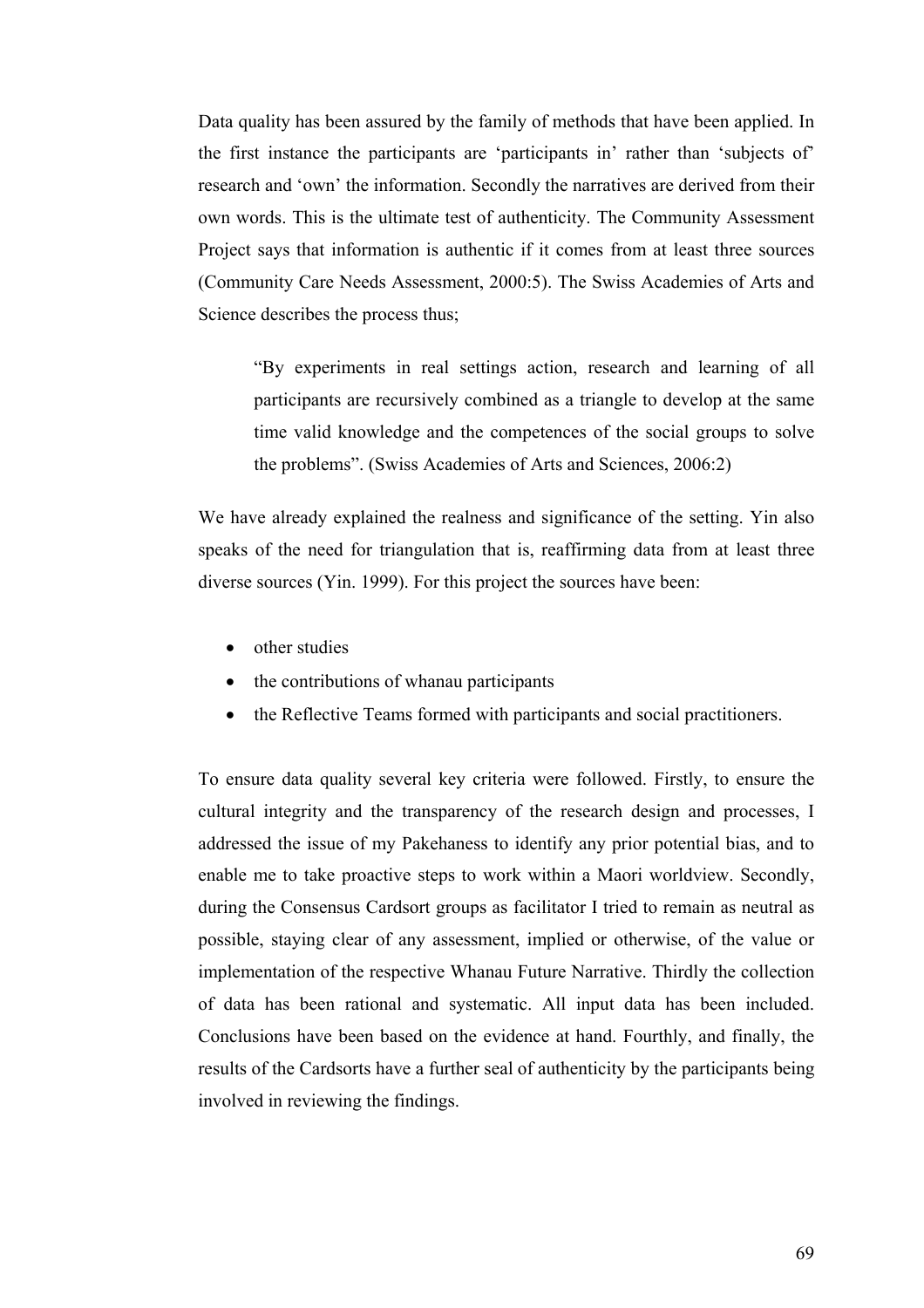#### **Research Ethics**

Ethics approval was sought from and granted by the Unitec Ethics Committee prior to the commencement of field work. (Approval no. 2007.701). The general principles of autonomy, beneficence, non-malfeasance and justice were applied to the study design. A Maori expression of ethics was assumed as being mandatory. The following principles were accepted;

- Aroha ki e tangata (respect for the people)
- Ka nohi ki tea (present yourself face-to-face)
- Titiro, whakarongo, korero (look, listen, speak),
- Manaaki ki te tangata (share and host people be generous),
- Kia tupato (be cautious)
- Kaua e taka hia te mana o te tangata (do not trample over the mana of the people Kaua e mahaki (don't flaunt your knowledge)

(Smith,1999)

As lead researcher I also ensured that the research was deception free through being transparent in acknowledging some of my own assumptions and ideologies prior to the study. These included ideologies based on egalitarian, social justice and communitarian theory founded on a background of a predominantly Pakeha, Catholic, middle-income, middle-class upbringing.

However the underlying core ethos that sits behind and undoubtedly influences the project was that earlier noted expression by Tareha Te Moananui MHR, that all we have to do is to focus on that which is good (NZ Parliamentary Debates, 1868:270).

#### **Informed Consent**

The participant whanau (see table 2) had previously participated in *Mahi Whanau*. They confirmed their commitment to the new project by signing a letter. Everyone in each whanau was invited to participate including nga tamariki me nga kaumatua (children and elders). Whilst #1 *Whanau* and #3 *Whanau* did not include extended family #2 *Whanau* had one member of the extended whanau participate. The circumstances of #1 whanau have changed somewhat in terms of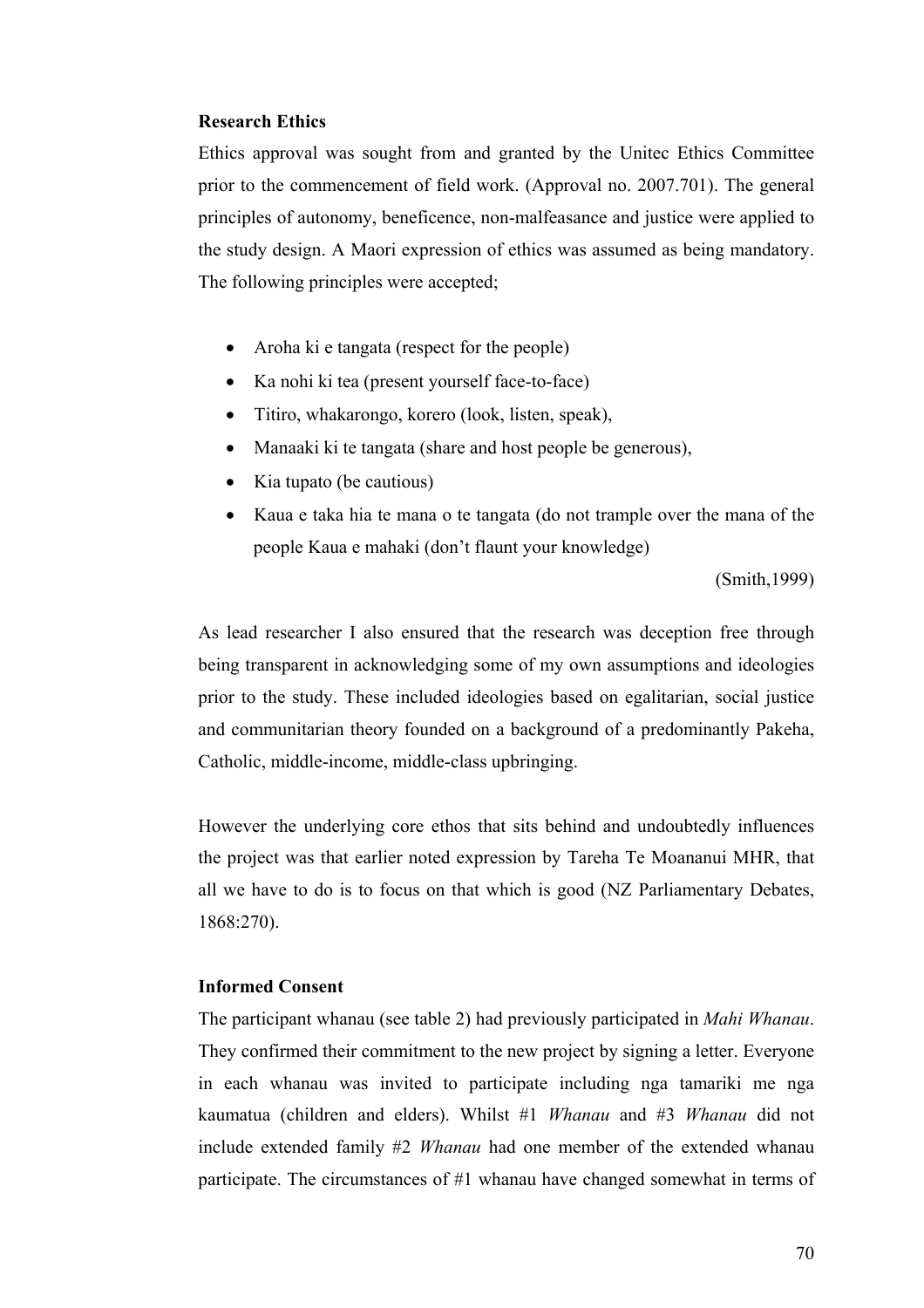their abode. Between studies they have moved from the sub-standard accommodation at their traditional kainga to a good standard Housing New Zealand Corporation rental property, albeit in a low decile suburb.

Whilst this is a participative enquiry, and the participants are positioned as being 'consultants' to me, the three participant whanau experience a level of intrusion into their family lives.

Although the identity of the whanau is not revealed, and the whanau have previous experience with the methodology, it was still appropriate to get expressed permission, informed consent, to initiate the process and to record the detail. As previously noted Informed Consent was gained by way of a confirming letter signed by a whanau representative. The signed letters have been retained by the lead researcher.

#### **The six sequences of** *Mahi Whanau* **and** *Mahi Whanau (2)*

The research calls upon Participative Action Research as a continuing and reflective process (Carr and Kemmis, 1986). In this project the act-reflect cycle is expressed as series of six sequences, some of which have complex elements. The next section describes the four sequences of Mahi Whanau and Sequence 5, the first of Mahi Whanau (2). Sequence 6 is described in Chapter 5. Because of the highly reflective approach utilised in this Study it is necessary to retrace the steps of the previous cycle of action reflection undertaken in *Mahi Whanau* before setting off to discuss and analyse the *Mahi Whanau (2)* Sequences. It is not necessary to repeat the detail of the entire *Mahi Whanau* study. A summary approach will suffice if each Sequence is treated clearly and in turn.

#### *Mahi Whanau* **Sequence 1**

The goals of Mahi Whanau are stated on page 23. Sequence 1 was an initial assessment of the Consensus Cardsort process with two whanau examining its cultural appropriateness, teachability, usefulness in a range of circumstances, and, ability to produce a clear and measurable desired future state. The components of Sequence 1 were: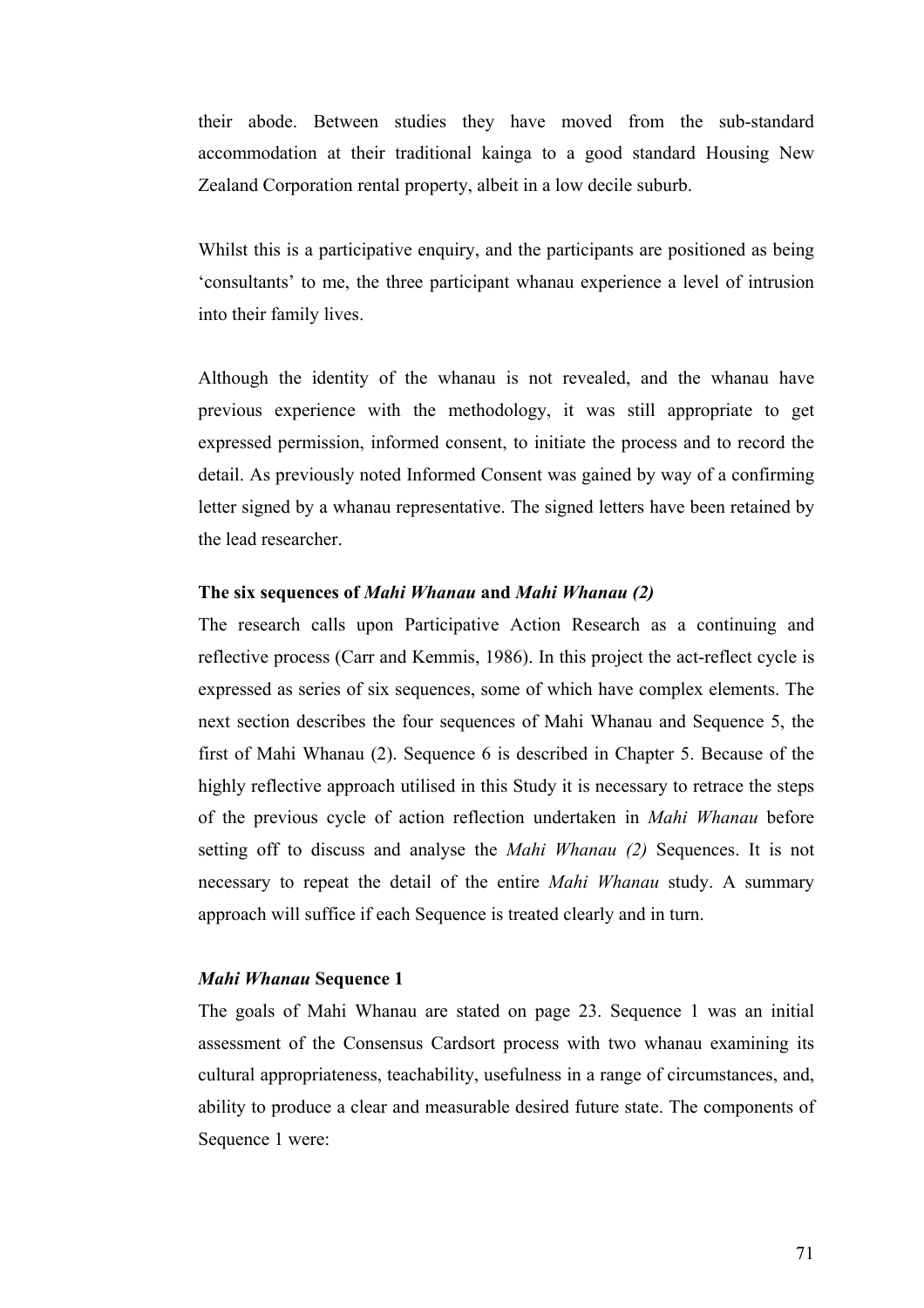- #1 Whanau Cardsort Future Narrative process with collation of Idea Cards and production of Summary Cards. These data are included in Whanau Narratives tabulated data in table 10a .
- #1 Whanau Whanau Reflective Team feedback to lead researcher.
- #1 Whanau Whanau Spokesperson feedback to lead researcher.
- #2 Whanau Cardsort Future Narrative process with collation of idea cards and production of Summary cards. These data are included in Whanau Narratives tabulated data on 11a.
- #2 Whanau Whanau Reflective Team feedback to lead researcher
- #2 Whanau Whanau Spokesperson feedback to lead researcher.
- **NB:** #3 Whanau was **not** introduced into the research until Sequence 3.

As can be seen in this Sequence the process was run '2 x 2', twice, with two reflective stages also run twice. This provided a good body of output by way of raw data from the Consensus Cardsorts and from the very rich and thick observations from the Reflective Team. The Reflective Team sat in on the Consensus Cardsort process with each whanau. They also ran through two reflective discussions with the lead researcher.

#### *Mahi Whanau* **Sequence 2**

Consistent with Action Research methodologies there was a need to review what had happened to date and what we need to do or adapt to improve the Consensus Cardsort Future Narrative process. This was a chance to look back on the experience with members of the two whanau and the members of the Reflective Team and discuss what had arisen from the process to date. This was run as a summarising/confirming process. It commenced with a Consensus Cardsort to agree on the themes and then moved to a Focus Group style confirming discussion around the Summary Cards. Recommendations from this part of the process led to a few technical adjustments as to the way the Consensus Cardsort process was run. These were applied in the Consensus Cardsort Future Narrative undertaken with #3 Whanau, which follows the same order of events given for #1 whanau and #2 whanau above.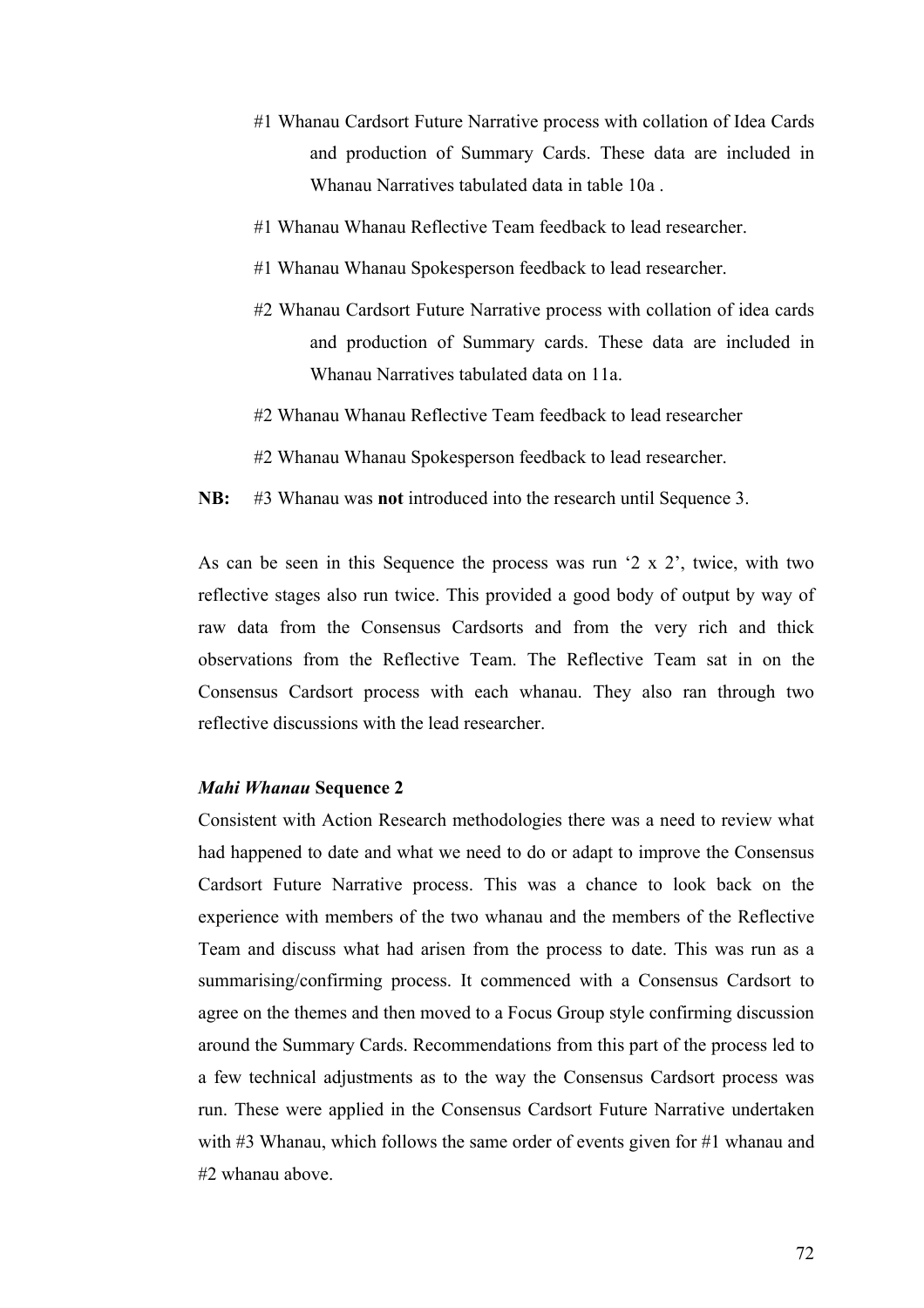#### *Mahi Whanau* **Sequence 3**

A third whanau (#3) was recruited. A Consensus Cardsort Future Narrative process was undertaken with them and again this led to the production of a number of Idea cards and Summary cards. These data are similarly included in the tables (see table 11a) following this section. The Reflective Team also observed the process and ran a reflective interview with the lead researcher. This completed the data gathering process with the three whanau.

#### *Mahi Whanau* **Sequence 4**

A final 'all in' Summary Focus Group was held involving all whanau spokespersons, Reflective Team members, and a number of social practitioners who had not yet encountered the process. The new participants had read a comprehensive briefing on the Study to date then took part in a Consensus Cardsort as a lead in to the Focus Group discussion which provided an overall summary. All of these stages fed into the final *Mahi Whanau Report* upon which we have drawn. The entire *Mahi Whanau* process is outlined in the 'spiral' diagram, Figure 4.



**Figure 4: Mahi Whanau Research Sequences 1-4** (after Kemmis& McTaggart, 2000)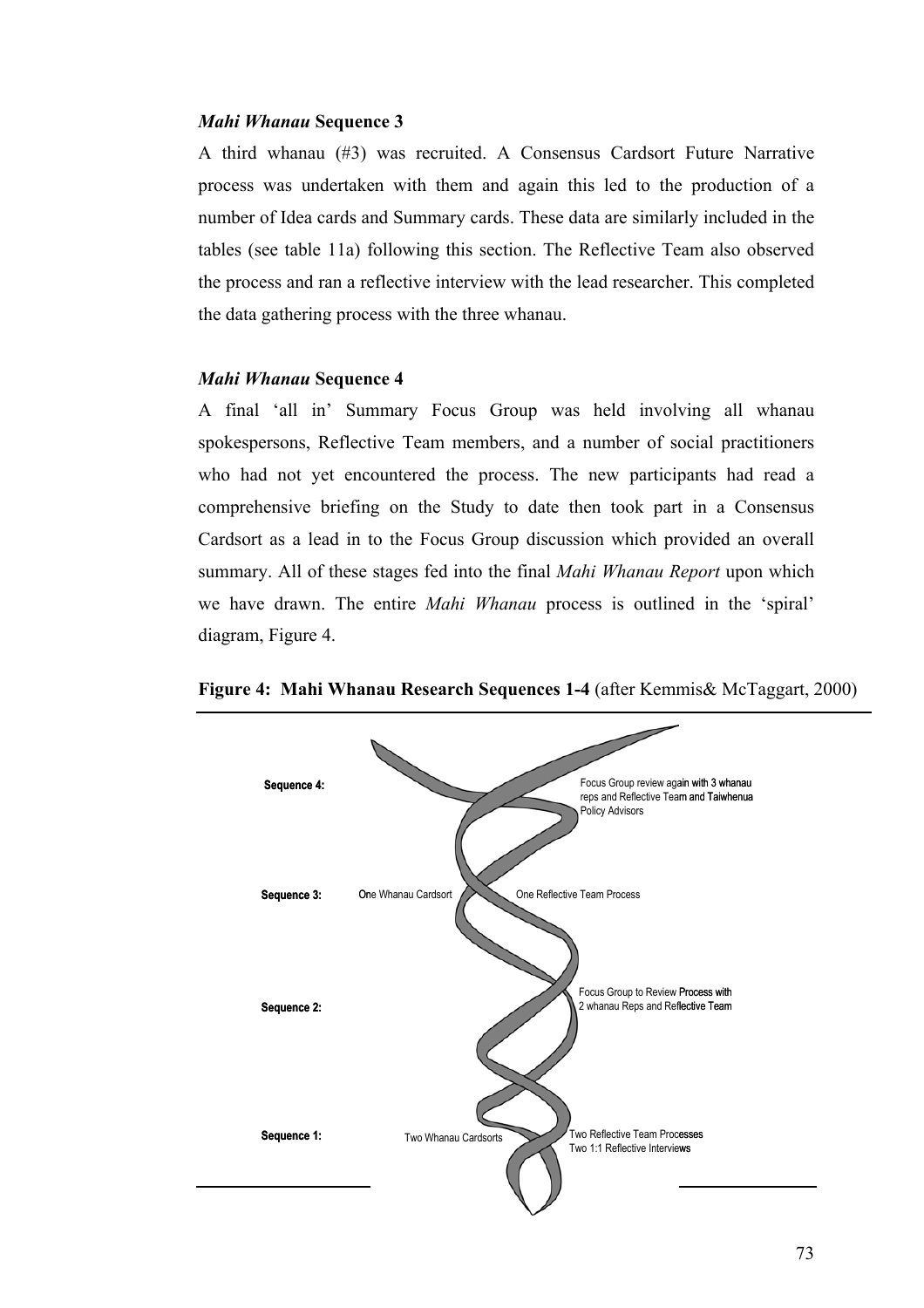#### *Mahi Whanau (2)* **- Sequence 5**

#### **Context**

*Mahi Whanau (2)* is a stand alone piece of work as was *Mahi Whanau*. However the two projects are entwined, the latter effort building on the understanding gained in the first. The approach is graphically presented here as a sequence in a cycle of spirals demonstrating the growing engagement with knowledge holders and the increasing understanding of issues as the research rolls forward (Carr & Kemmis, 1986). The Consensus Cardsort process in *Mahi Whanau (2)* is very similar to that discussed in Sequence 1 and is the same for each whanau. The *Mahi Whanau (2)* process commenced with a hui held at each whanau home in turn.

#### **Data Gathering Process**

After the ritual of welcome, Mihi mihi and Karakia, I gave a brief explanation as to why I was undertaking the project. Each Cardsort process asked three questions, and presented one statement which sought to discover how comfortable whanau were with Cardsort.

#### Questions:

- What has your whanau done to achieve your whanau future vision?
- In what ways did the Cardsort process help your whanau produce a future vision?
- What would have helped your whanau improve your achievement in terms of your whanau future vision?

#### Statement:

• Our whanau knows how to use Cardsort to spell out our whanau's desired future

Feedback during *Mahi Whanau* (O'Reilly, 2006) suggested that I should keep my contextual explanations simple so I briefly outlined the overall process.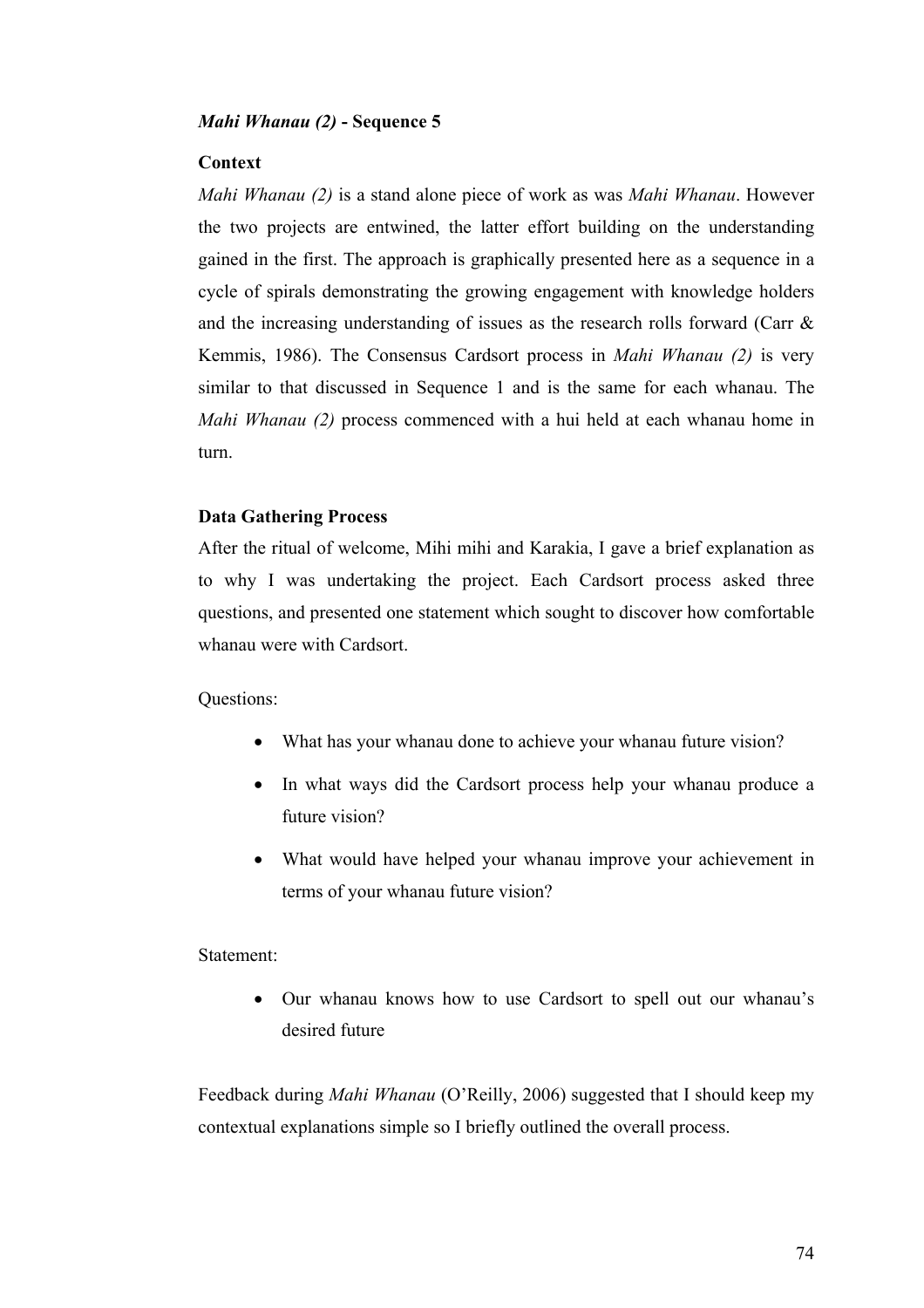Each Cardsort took up to two hours. As in *Mahi Whanau* I utilised the 'Consensus Cardsort' process outlined in the Report of the Royal Commission on Genetic Modification (Ministry for the Environment, 2001). To assist the participant whanau<sup>1</sup> I provided:

- a poster with instructions (see Fig 5)
- a set of detailed 'facilitators' instructions and explanations on an A4 sheet (Appendix 2)
- a bullet point summary of the process on another A4 sheet (see Fig 5)

#### **Figure 5: Consensus Card Sort Future Narrative Instruction Chart**

|           | Write your idea or comment on a white 'idea card'            |
|-----------|--------------------------------------------------------------|
|           | Write one idea per card. If you have more than one idea use  |
|           | another idea card                                            |
|           | Write so someone else can read your writing                  |
|           | If you would rather draw a picture or diagram then that's ok |
|           | as well                                                      |
|           | When you have finished writing all your ideas gather all the |
|           | idea cards together and shuffle them.                        |
|           | Distribute the white idea cards equally amongst the group    |
|           | Cluster similar white idea cards                             |
|           | Summarise the cluster of ideas on a coloured summary card    |
| $\bullet$ | Put the coloured summary card on top of the relevant pile    |
|           | of idea cards and bind them with a rubber band.              |
| $\bullet$ | Repeat the process until all idea cards have been clustered  |
|           | and summarised.                                              |

Each Cardsort took up to two hours. As in Mahi Whanau I utilised the Consensus Cardsort process outlined in the Report of the Royal Commission on Genetic Modification (Ministry for the Environment, 2001). Each particular whanau was

 $\overline{a}$ 

<sup>1</sup> When I was designing the study I originally intended to let the whanau run the Consensus Cardsort process, cold, without any reference material. However, further reflection led me to consider that I might be steering the enquiry into a binary 'could/couldn't' trap. Each whanau might demonstrate different levels of capability. As I considered the matter further it then seemed reasonable to supply some reference or instructional material on how to run the Consensus Cardsort process. Products generally carry instructions with them regardless how many times the consumer has used them.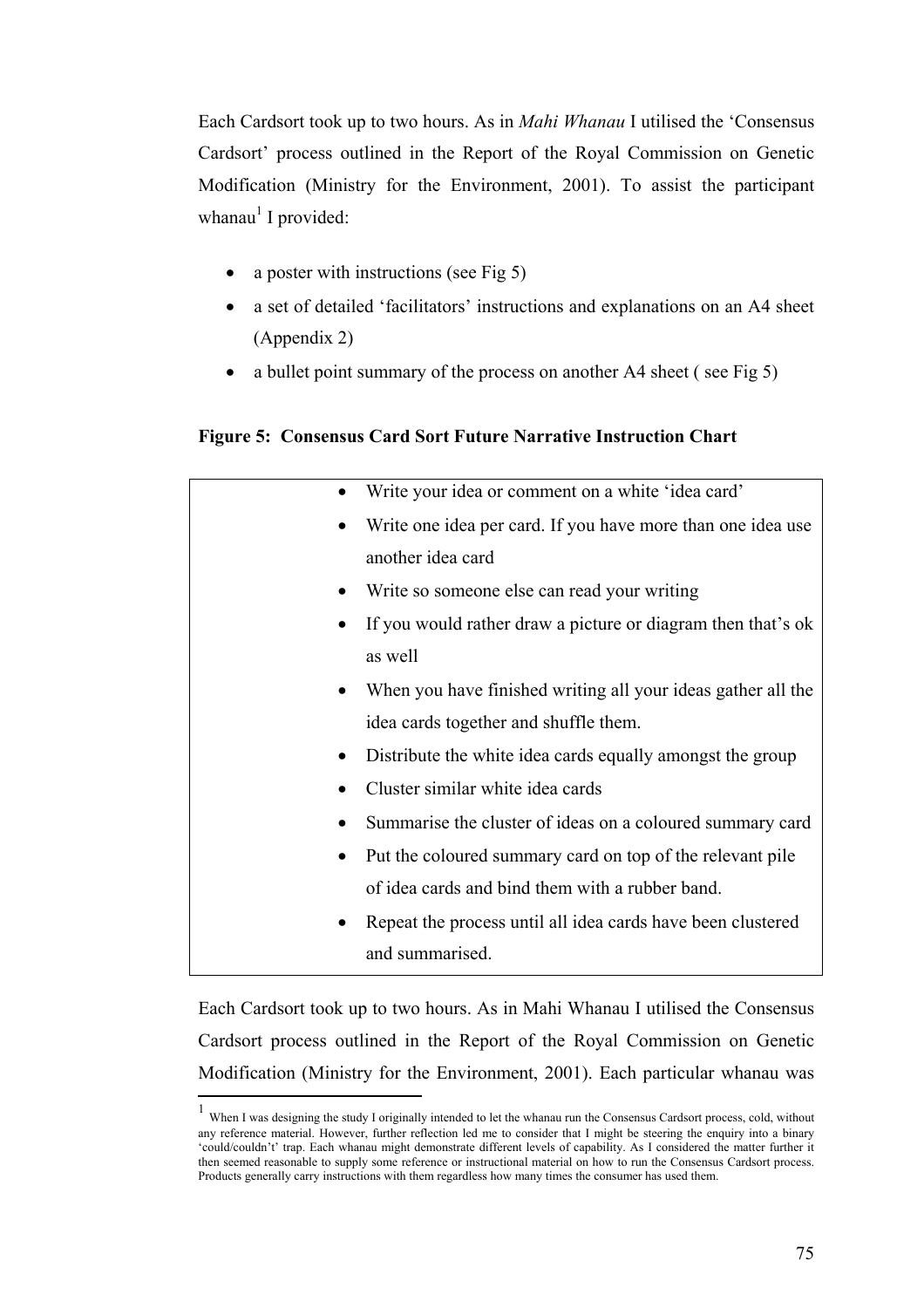then presented with copies of their own Whanau Narrative, created by them and written up back in June 2006. I read out the whanau narrative and discussed it with the whanau

The whanau worked with me to construct on a flip chart their own bullet point summary of their recorded aspirations as at June 2006. I then presented the whanau with the first of three questions written on an easy to read card placed on the table. The question was:

'What has your whanau done to achieve your whanau future vision?'

Whanau members were issued with ballpoint pens and white 'Idea' Cards, about envelope size, and they were asked to record their responses to the questions on their Idea Cards. At this point I asked the whanau members to run the Consensus Cardsort by themselves. I had expected that some whanau would really struggle with recalling the process and I was prepared to wait up to ten minutes to see how each whanau coped, but in each instance the whanau seemed to have the process under control within a few minutes.

Once I was sure that the participants were comfortable using Consensus Cardsort independently, I stepped back whilst they completed Question 1, going through the entire process, dealing with the question individually and recording their responses on the white 'Idea Card', and then, after discussion, summarising them on a colored 'Summary Card'.

When all of the Idea Cards in response to the first Cardsort question had been clustered, and the Summary Cards had been agreed upon, I handed out the Likertstyle self-assessment question sheet to each whanau member participant. Participants were asked to agree or disagree with the following statement:

'Our whanau knows how to use Cardsort to spell out our whanau's desired future'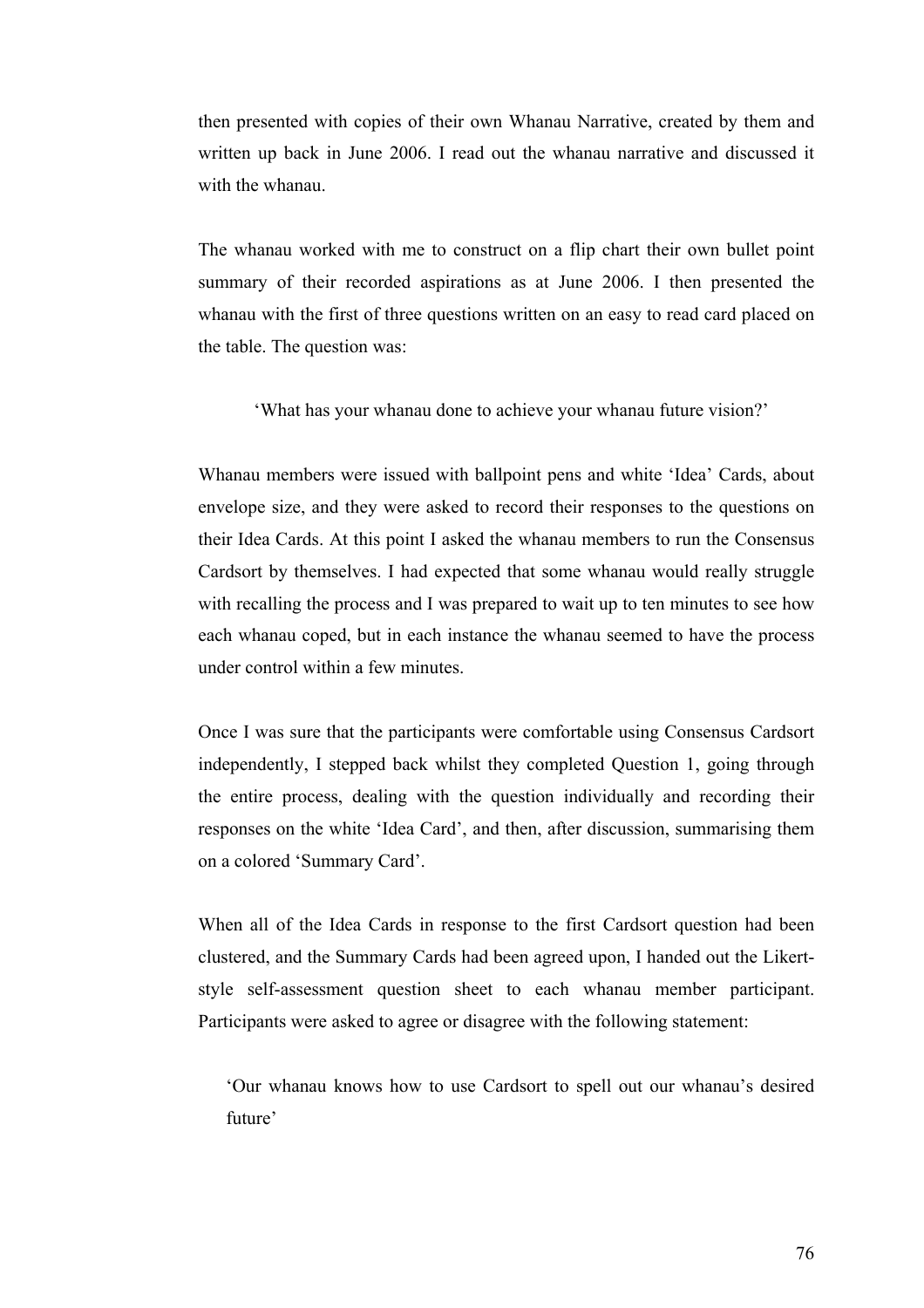Below the proposition there was check box with indicators at five 'tick' points of reference along a continuum of possible response ranging from 'strongly disagree' to 'strongly agree'. Respondents were invited to tick the box that best reflects their assessment of the above statement:

#### **Figure 6: Likert Style Question**

| <b>Strongly</b><br><b>Disagree</b> | Disagree   Neither Agree nor<br><b>Disagree</b> | <b>Agree</b> Strongly<br>Agree |
|------------------------------------|-------------------------------------------------|--------------------------------|
|                                    |                                                 |                                |

With the question sheet competed I was prepared to pick up the facilitation if required, but, as noted, each whanau knew what to do and they continued on their way and used Consensus Cardsort to answer the following two questions:

- In what ways did the Cardsort process help your whanau produce a future vision?
- What would have helped your whanau improve your achievement in terms of your whanau future vision?

Each time the whanau went through the entire process, dealing with the question individually and recording their responses on the white 'Idea' cards and then after discussion, summarizing them on the coloured 'Summary' card. Once we had completed all questions I facilitated the closing of the session formally in a culturally appropriate way and thanked participants.

Data from Sequence 5 consisted of Idea and Summary Cards from the Cardsort process and the response to the above question. No tape recordings or other record was made of the Cardsort process. Other biographical and situational data about the whanau gathered informally is used from time-to-time to provide a context for some of the observations that have emerged from the research. It is important to note that unlike *Mahi Whanau* the Reflective Team did not sit in on the Whanau Future Narrative Cardsort process in *Mahi Whanau*.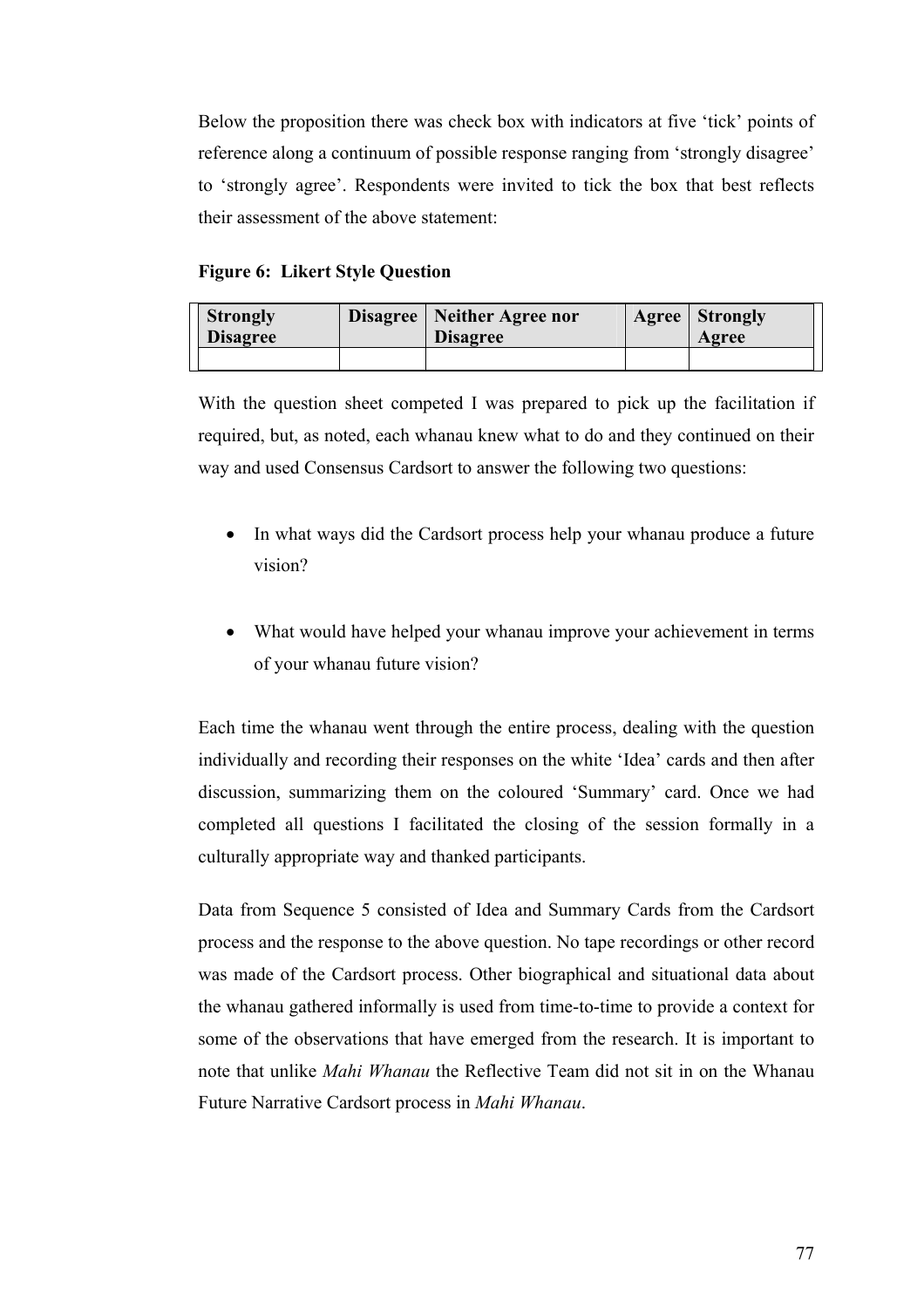This adaptation was introduced to deal with what I anticipated as being a potential 'whakama' or embarrassment factor. I was conscious of the threat of breaching one of my research principles namely that I would not 'takahi' on the mana of the whanau when I presented Question 2;

"What has your whanau done to achieve your whanau future vision?"

In the event the issue of whakama did not arise. On reflection, I have challenged myself that at some subconscious level in the study design in this regard I may have made an assumption that was actually dissonant with the whole MPF presumption of potentiality and capability. Why did I anticipate that whanau were going to notionally 'fail'? In any case the effect has been inconsequential but it acts as a reminder of the need for constant reflexivity.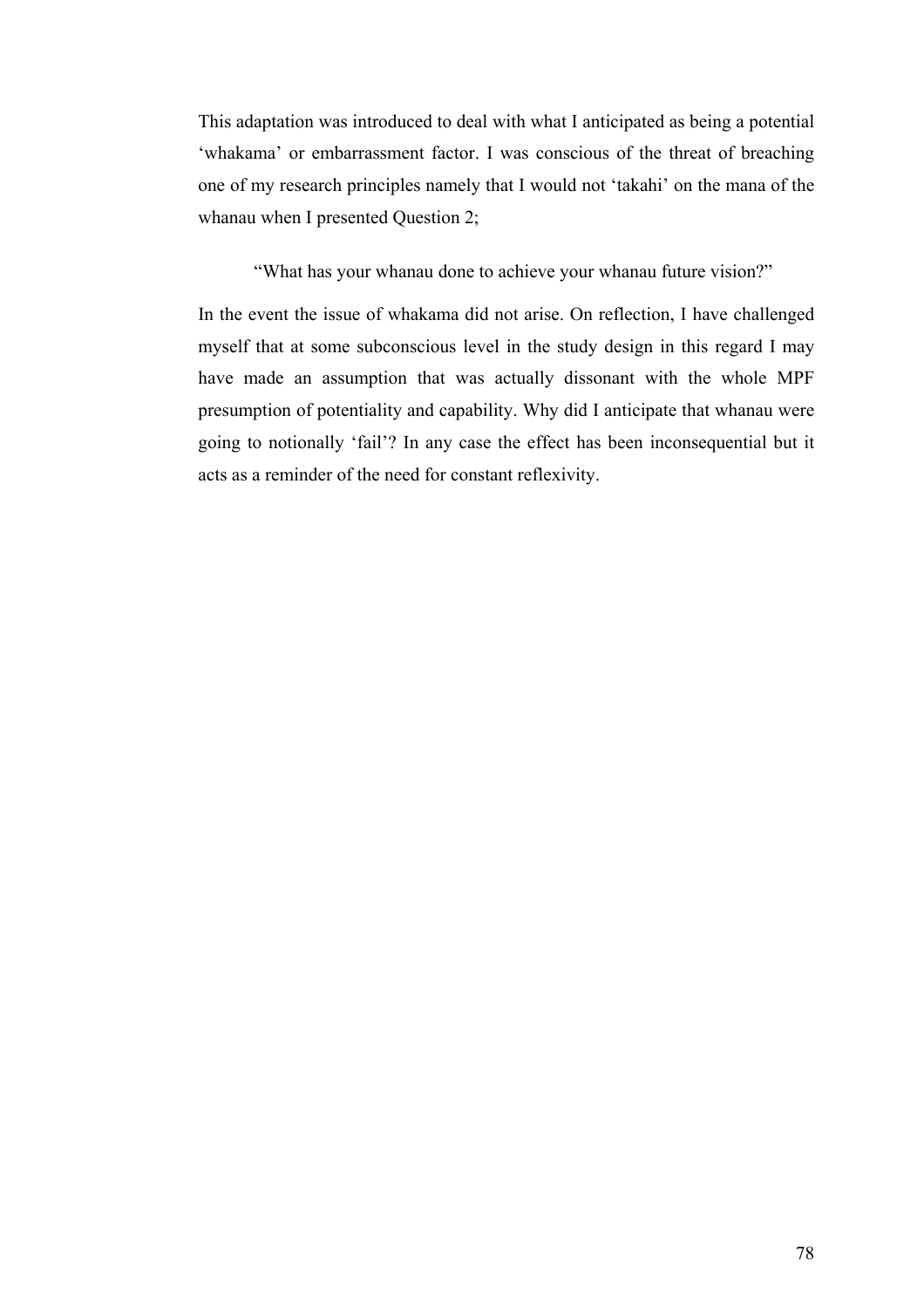### **Chapter Five:**

### **PROBING THE CARDSORT DATA**

# **A comparative analysis of whanau future narratives and current state narratives and further analysis of the underlying drivers that assisted change**

#### **Initial Assessment of Whanau Responses**

My first task was to ensure that the participants had been comfortable using Consensus Cardsort independently. Their responses are recorded in table 8. I have indicated the responses of the whanau members as the letter 'P' for participant, and my own response as 'Self'.

| <b>Strongly</b><br>disagree | <b>Disagree</b> | Neither agree nor disagree                                                                                                                                                      | Agree                         | <b>Strongly</b><br>Agree |
|-----------------------------|-----------------|---------------------------------------------------------------------------------------------------------------------------------------------------------------------------------|-------------------------------|--------------------------|
|                             |                 | Whanau 1                                                                                                                                                                        |                               |                          |
|                             |                 |                                                                                                                                                                                 | P1P2                          |                          |
|                             |                 |                                                                                                                                                                                 | <b>P3P4</b>                   |                          |
|                             |                 | <b>Process Comment:</b><br>Muddled along, with the tamariki being<br>the ones who got onto it first. Some<br>literacy issues. Tamariki played an<br>important facilitating role | <b>Self</b>                   |                          |
|                             |                 | Whanau 2                                                                                                                                                                        |                               |                          |
|                             |                 |                                                                                                                                                                                 | P1P2                          |                          |
|                             |                 |                                                                                                                                                                                 | P <sub>3</sub>                |                          |
|                             |                 | <b>Process Comment:</b><br>Self organising - three very articulate<br>adults and a very work like approach to<br>the task at hand                                               |                               | Self                     |
|                             |                 | Whanau 3                                                                                                                                                                        |                               |                          |
|                             |                 |                                                                                                                                                                                 | P <sub>2</sub> P <sub>3</sub> | P <sub>1</sub>           |
|                             |                 | <b>Process Comment:</b><br>One whanau member (dad) took over to<br>some degree                                                                                                  | Self                          |                          |

#### **Table 8 Whanau responses to the statement 'Our whanau knows how to use Consensus Cardsort to spel1 out our whanau's desired future.**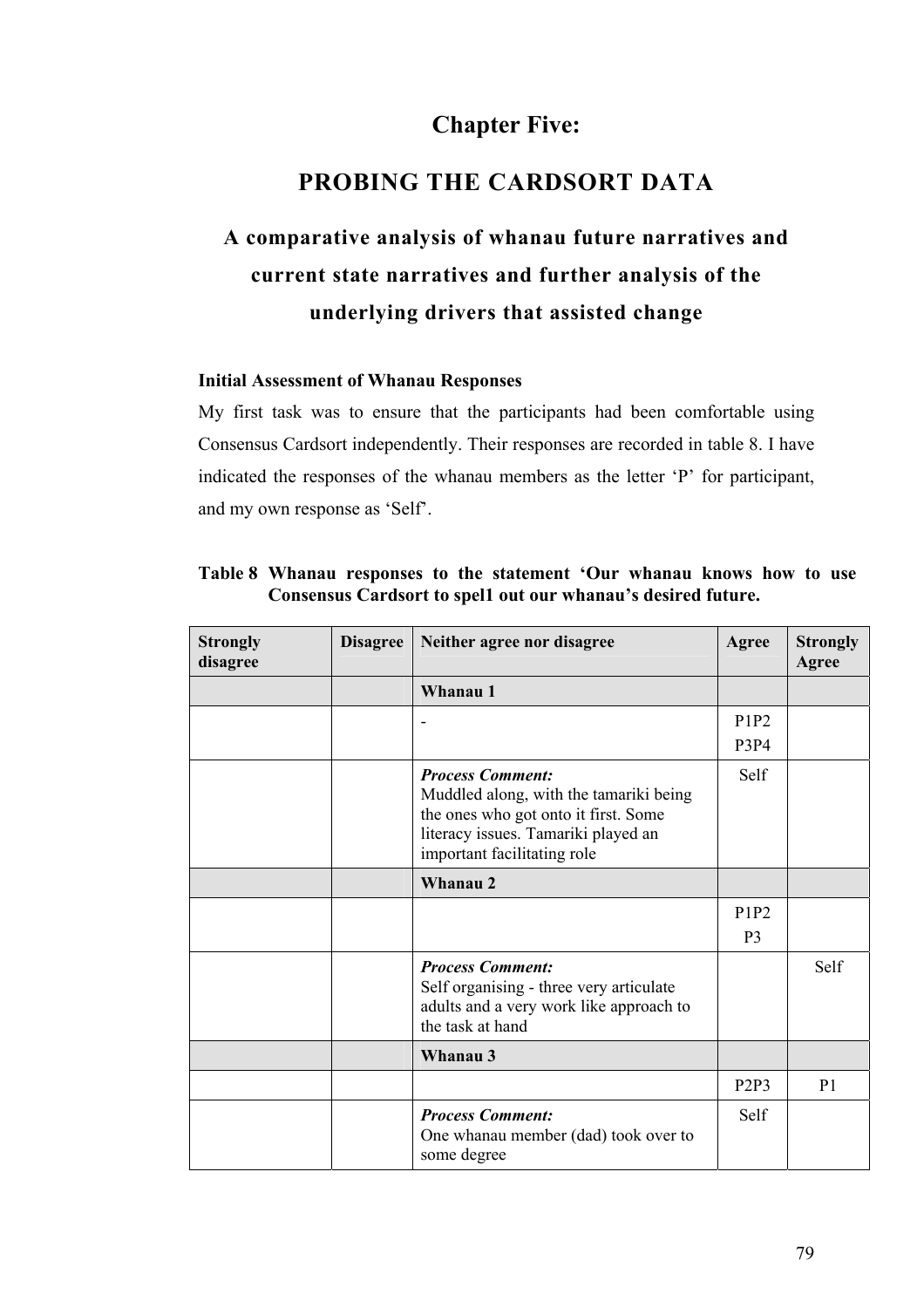Not only did whanau appear capable of running the Consensus Cardsort process by themselves their responses to the evaluative question indicates that they felt comfortable with the process despite a year having passed since they last engaged with it.

#### **Raw Data from the Cardsort Future Narrtive Process**

I decided to treat the data in the following way, taking each whanau's responses in turn. First I created for each whanau a table (table 9a, 10a, 11a) which set out in columns left to right: the 2007 Current State Summary Cards; in the next column the 2006 Future State Summary Cards; in the next column the 2007 Current State Idea Card; and, in the final column, the 2006 Future State Idea Card. This enabled a visually accessible but more detailed analysis of the various movements as compared to aspirations.

I then created a second table (table 9b,10b,11b) with the 2006 Future Narrative in one column and the 2007 Current Narrative in the other column. This enabled an overview of the general aspirations in 2006 as compared to the realities in 2007. All information in this table comes from the whanau's Idea Cards and Summary Cards.

#### *#1 Whanau Discussion:*

The 2007 Cardsort was undertaken at the whanau home. Mum, dad, and two of the teenage children participated. Table 9a is drawn from the raw data from 2006 and 2007 narratives. In the first instance the #1 whanau had nine direct aspirations in 2006 (see table 9a). Although at the time these were not prioritised, if one took a Maslowian approach, having decent warm safe shelter would be ranked as a key priority. In 2006 the living conditions were tough and would be described as being substandard against a number of generally accepted housing codes such as HNZC's rental housing minimal standards.

The septic tank was temperamental. Water supply was intermittent. The house was not insulated and was draughty. The caravan had no windows. In 2007 the whanau made the decision to move to a Housing New Zealand home in a suburb.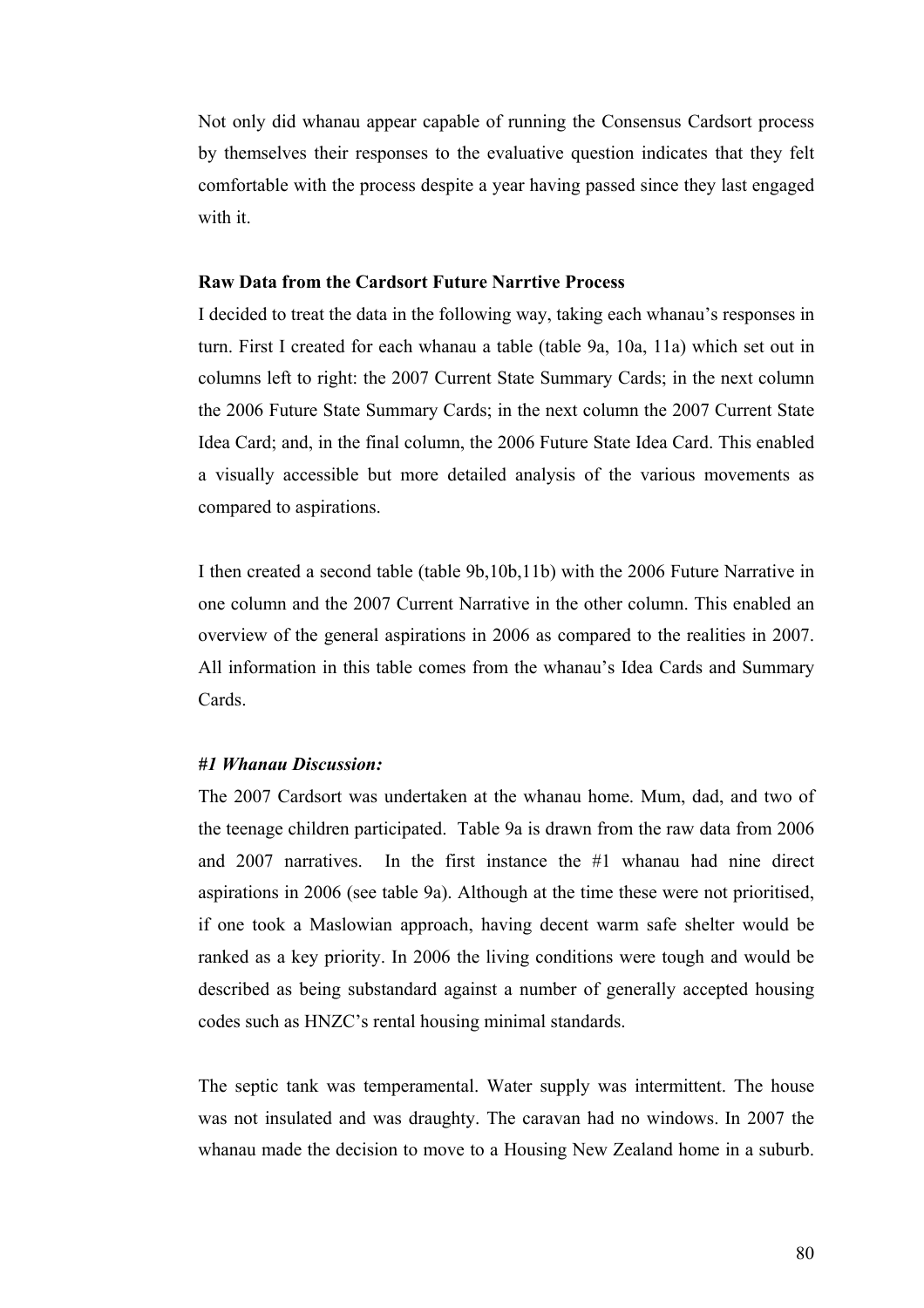The whanau are now thrilled about living in a good quality home -"we have a nice home".

| WHAT HAS BEEN DONE TO ACHIEVE YOUR WHANAU FUTURE VISION?             |                                                                                                                                      |                                                                                                                                        |                                                                                                                                                                                                                                                                                                                                                                                                                                                                                                                          |  |
|----------------------------------------------------------------------|--------------------------------------------------------------------------------------------------------------------------------------|----------------------------------------------------------------------------------------------------------------------------------------|--------------------------------------------------------------------------------------------------------------------------------------------------------------------------------------------------------------------------------------------------------------------------------------------------------------------------------------------------------------------------------------------------------------------------------------------------------------------------------------------------------------------------|--|
| <b>CURRENT</b><br><b>STATE</b><br><b>SUMMARY</b><br><b>CARD 2007</b> | <b>FUTURE</b><br><b>STATE</b><br><b>SUMMARY</b><br><b>CARD 2006</b>                                                                  | <b>CURRENT</b><br><b>STATE IDEA</b><br><b>CARD 2007</b>                                                                                | <b>FUTURE STATE IDEA CARD</b><br>2006                                                                                                                                                                                                                                                                                                                                                                                                                                                                                    |  |
| <b>Choice of High</b><br>Schools now in<br>reach                     |                                                                                                                                      | We have access<br>to all high<br>schools Closer to<br>schools I'm<br>doing well at<br>school Need to<br>go closer to<br>school I think | I would like to go to Taradale High<br>School A great education for all my<br>children Good schooling for all my<br>kids A great education for all my kids                                                                                                                                                                                                                                                                                                                                                               |  |
| Need a garden<br>get one soon                                        | Whanau garden                                                                                                                        | Need a garden<br>get one soon                                                                                                          | A small whanau garden- Puti-puti<br>drawing (flowers)- Whanau garden                                                                                                                                                                                                                                                                                                                                                                                                                                                     |  |
| We now live<br>close to sea                                          | Beach house<br>bach                                                                                                                  | We live close to<br>sea-Close<br>enough to sea so<br>call it a bach                                                                    | In the future I would like to live next<br>to a beach- In the future I would like<br>to live next to a beach                                                                                                                                                                                                                                                                                                                                                                                                             |  |
| We have decent<br>beds now                                           |                                                                                                                                      | We have decent<br>beds now                                                                                                             |                                                                                                                                                                                                                                                                                                                                                                                                                                                                                                                          |  |
| We have a<br>people carrier<br>van                                   | A good car or<br>van that fits us<br>all                                                                                             | Finally have a<br>car to fit us all -<br>Nice van-A car<br>that can fit us<br>all-We have a<br>car                                     | A good car that can fit us all-A cool<br>van-Drawing of car-Drawing of car-<br>I would also like a car that we as a<br>family can sit in comfortably- I would<br>like to have a car                                                                                                                                                                                                                                                                                                                                      |  |
| We have a nice<br>home                                               | A big house for<br>the whole<br>whanau and for<br>friends. Solar<br>heating power<br>and a decent<br>water supply.<br>Nice furniture | We have a<br>home-Nice<br>home-We have<br>a home-We<br>have a home                                                                     | A big enough home to fit my whole<br>whanau. Solar heating and a decent<br>water tank and pump- Drawing of a<br>whare with smiling faces-Not that<br>big but at least a normal family house<br>that is spacious and that can fit my<br>whole whanau in-Four bedrooms and<br>toilet and bathroom and spacious<br>lounge and a spare room for other<br>whanau to sleep in- I would like to<br>see in my future at least a home that<br>we can all fit inside and have space-<br>Drawing of brightly coloured<br>furniture- |  |
|                                                                      | Stay where I'm<br>living                                                                                                             |                                                                                                                                        | To stay in a safe and friendly<br>neighbourhood like W                                                                                                                                                                                                                                                                                                                                                                                                                                                                   |  |

### **Table 9a: Whanau #1 Cardsort Responses**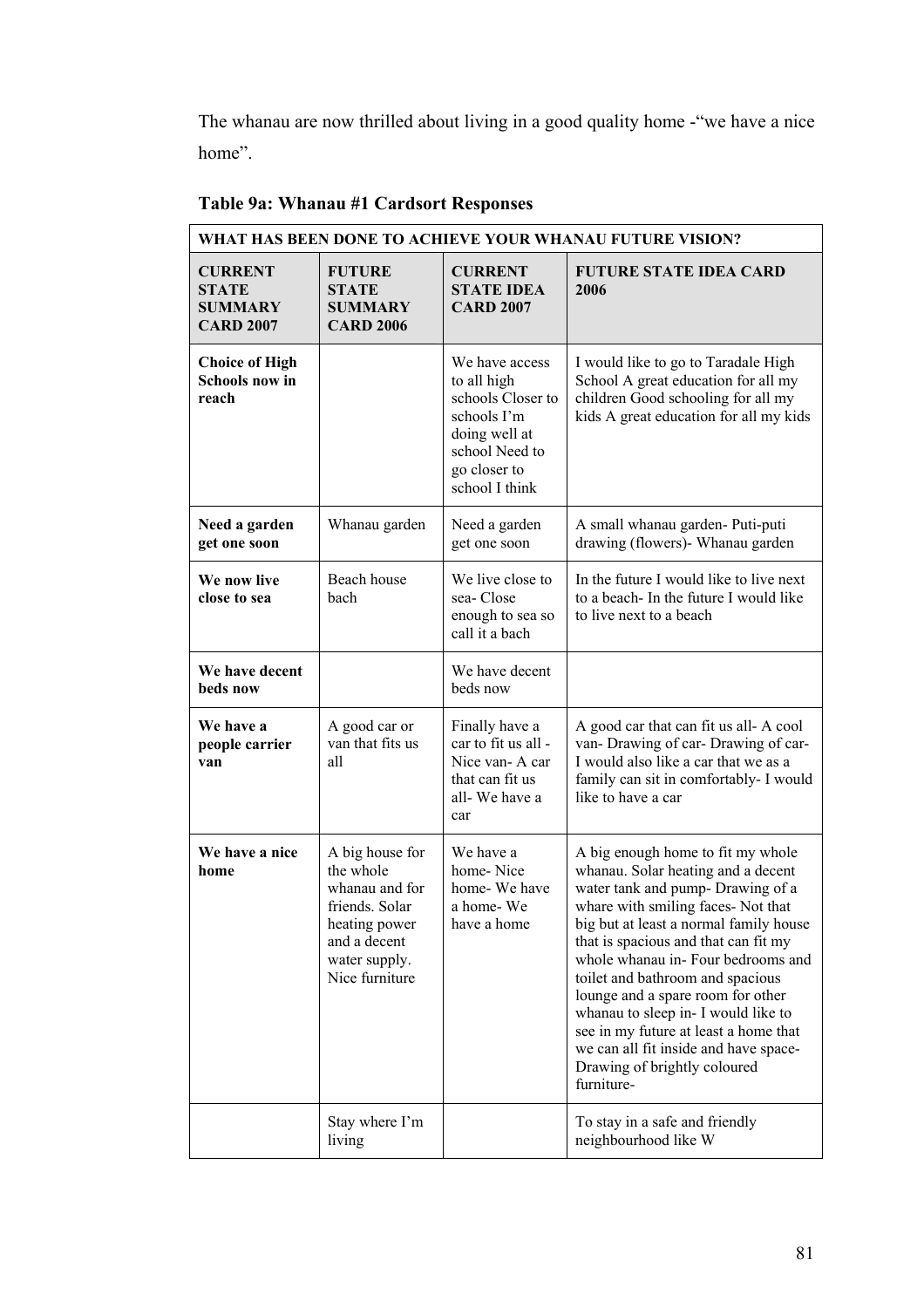| WHAT HAS BEEN DONE TO ACHIEVE YOUR WHANAU FUTURE VISION?             |                                                                      |                                                                      |                                                                                           |  |
|----------------------------------------------------------------------|----------------------------------------------------------------------|----------------------------------------------------------------------|-------------------------------------------------------------------------------------------|--|
| <b>CURRENT</b><br><b>STATE</b><br><b>SUMMARY</b><br><b>CARD 2007</b> | <b>CURRENT</b><br><b>STATE</b><br><b>SUMMARY</b><br><b>CARD 2007</b> | <b>CURRENT</b><br><b>STATE</b><br><b>SUMMARY</b><br><b>CARD 2007</b> | <b>CURRENT STATE SUMMARY</b><br><b>CARD 2007</b>                                          |  |
|                                                                      | Have a job                                                           |                                                                      | I would like to cook at MacDonalds                                                        |  |
|                                                                      | Play sports when<br>I get older                                      |                                                                      | I would like to play rugby when I get<br>older                                            |  |
|                                                                      | Kura Kaupapa<br>Maori                                                |                                                                      | Kura Kaupapa Maori- A Kura<br>Kaupapa Maori at the marae next<br>door to the Kohanga      |  |
|                                                                      |                                                                      |                                                                      | Attend Kohanga and marae meetings                                                         |  |
|                                                                      | Improve local<br>road safety                                         |                                                                      | Slower road speeds out in W for my<br>children and grandkids                              |  |
|                                                                      |                                                                      |                                                                      | A fenced home will be very cool                                                           |  |
|                                                                      | A new marae<br>building                                              |                                                                      | I would like to see the Marae built up<br>again because it looks really bare and<br>weird |  |
|                                                                      | Playground park<br>area                                              |                                                                      | I would like a park down our road - A<br>playground area for the tamariki in W            |  |

#### **Table 9a (continued): Whanau #1 Cardsort Responses**

The home is neat and tidy with highly polished native timber floors and a fresh interior paint job. It is warm and it has all modern conveniences. The tamariki had wanted multiple bedrooms rather than just all sleeping in the lounge- "we have decent beds now". They wanted to be able to invite friends over. In this respect they are happier now and there is a sense of pride and achievement - "I'm doing well at school"

On the other hand there has been a trade off. The house is some distance from the whanau's traditional kainga. Cousins and other relations are no longer next door. On the other hand having a decent home seemed to be a long held dream being fulfilled - although in fact they were satisfying urgent needs rather than wants.

The house is a short walk to the sea and access to the beachside. It also is sited centrally with access to two High Schools. However the changed geography has meant need for a decent vehicle for work and for those who have to get to the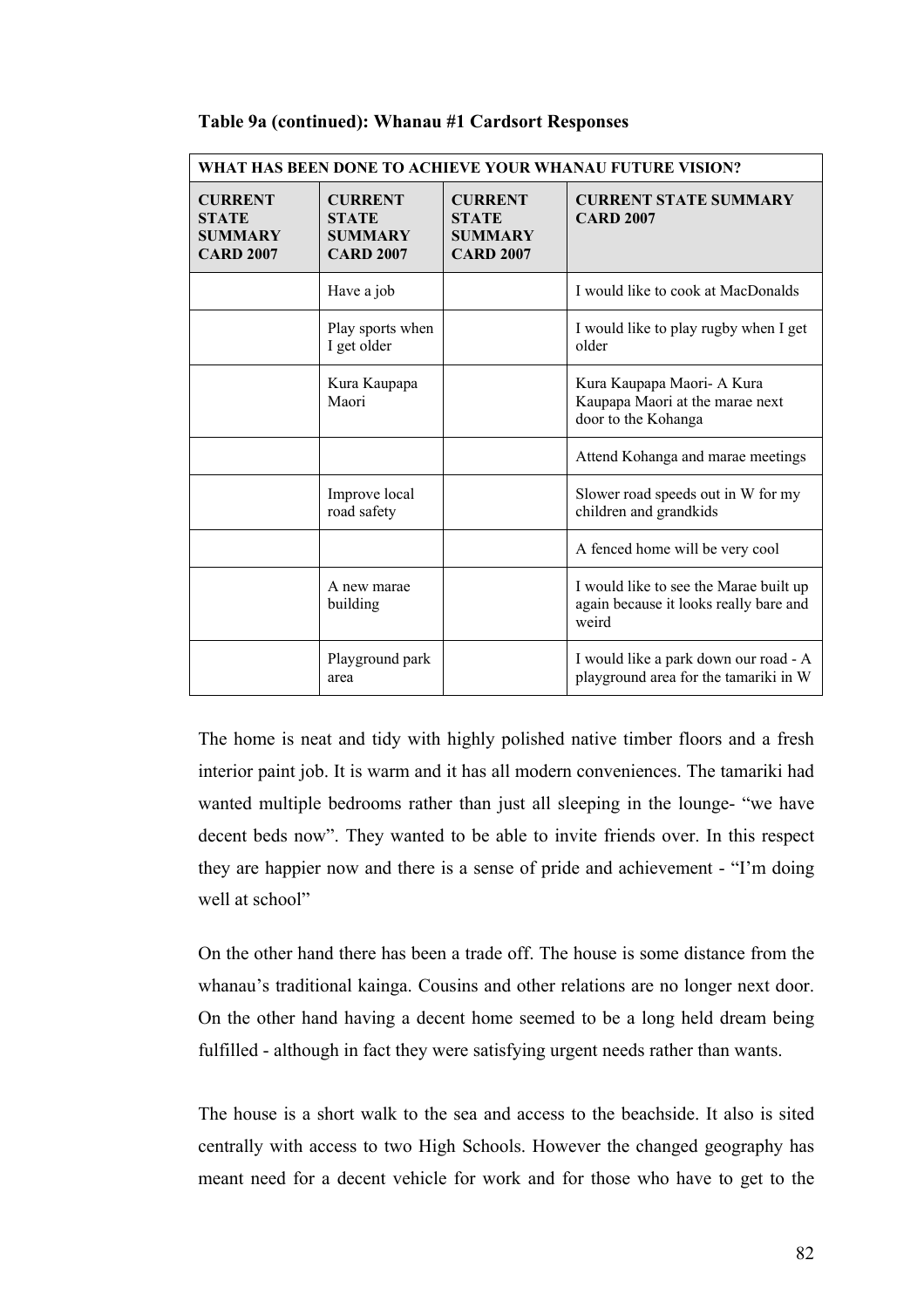existing primary school and Kohanga Reo. In 2006 the whanau wanted a 'people carrier van'.

| 2006 Future Narrative #1 Whanau                                                                                                                                                                                                                                                                                                                                                                                                                                                                                                                                                                                                          | 2007 Current Narrative #1 Whanau                                                                                                                                                                                                                                                                                                                                                                                                                                                                      |
|------------------------------------------------------------------------------------------------------------------------------------------------------------------------------------------------------------------------------------------------------------------------------------------------------------------------------------------------------------------------------------------------------------------------------------------------------------------------------------------------------------------------------------------------------------------------------------------------------------------------------------------|-------------------------------------------------------------------------------------------------------------------------------------------------------------------------------------------------------------------------------------------------------------------------------------------------------------------------------------------------------------------------------------------------------------------------------------------------------------------------------------------------------|
| The $#1$ whanau want to be able to stay on their<br>ancestral lands at a peri-urban marae<br>community. From there their aspirations are in<br>two clusters, one of which relates to the<br>broader community and the other directly to<br>the whanau itself. In terms of the wider<br>community the whanau want to see their marae<br>rebuilt, an active kohanga reo, the<br>establishment of a Kura Kaupapa Maori,<br>establishment of a community playground, and<br>introduction of road safety measures, localised<br>speed reduction and fencing.                                                                                  | (NB: This Narrative is focused on matters within<br>the whanau's own control, and so it does not<br>treat the maters relating to the broader<br>community as in 2006)<br>The #1 whanau have traded off seriously<br>substandard housing at the papakainga against<br>living in a decent house in a suburb.                                                                                                                                                                                            |
| For the $#1$ whanau directly the key desire is to<br>have a nice home with good supporting<br>infrastructure in terms of power supply and<br>water, and a supplementary energy source<br>through solar power. The home should have at<br>least four bedrooms and have a room available<br>for friends and whanau staying over. The<br>furniture should be nice and brightly coloured.<br>There should be a whanau garden with flowers<br>and kai. The whanau would like a nice car or a<br>people carrier van that all of the whanau can fit<br>in safely and comfortably. It would be nice to<br>have a bach or beachouse near the sea. | The #1 whanau now have a nice home, with<br>shiny polished wood floors. It has all mod-cons<br>and is insulated for warmth. The children have<br>their own rooms and have decent beds. They can<br>invite friends and cousins over to stay. The<br>furniture is comfy. There is no garden yet but<br>there will be one soon. The whanau has two<br>vehicles including a late model people carrier<br>van that all the whanau can sit in. The house is<br>only a couple of blocks away from the beach. |
| The #1 whanau would like a good education<br>for all the tamariki and would like to have<br>access to local High Schools. Employment is<br>an important issue for the tamariki.                                                                                                                                                                                                                                                                                                                                                                                                                                                          | The #1 whanau tamariki are doing well at<br>school. They now live at a point that gives them<br>access to a number of High Schools. Dad is in<br>fulltime employment.                                                                                                                                                                                                                                                                                                                                 |

### **Table 9b: #1 Whanau Future Narrative Vis Vis #1 Whanau Current Narrative**

 $\overline{\mathbf{1}}$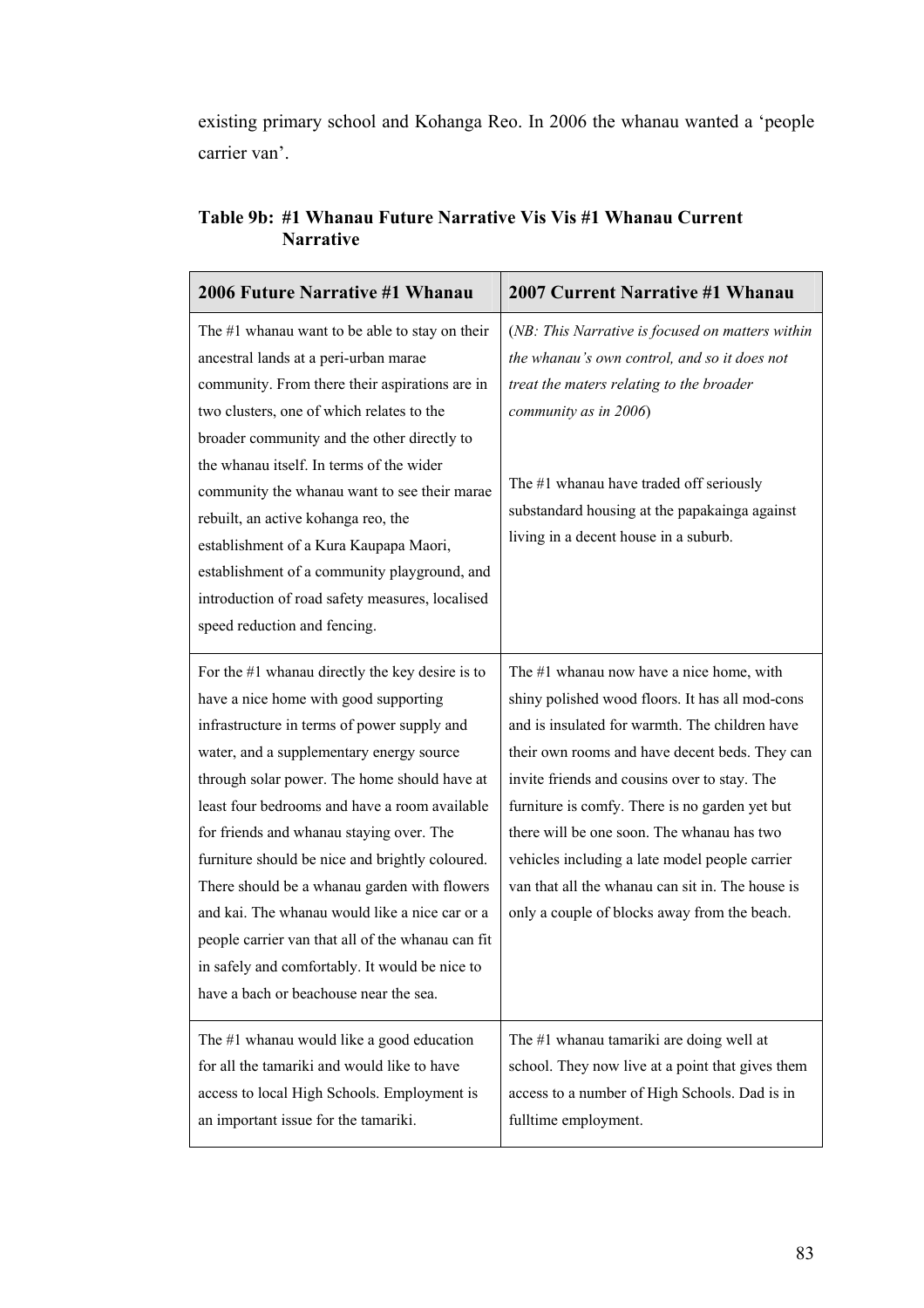"Have a nice car or a people carrier van that all the whanau can fit in safely and comfortably in."

As at September 2007 they have an adequate 'people carrier' van/car.

The issue of securing places for the young adults at a good high school has been important for the whanau. The current location puts them in the centre of a zone that gives them access to two quality high schools.

Table 9b is a key points summary of #1 whanau's information in table 9a. In the 2006 Future Narrative, in contrast to the other participant whanau, much of the #1 whanau focus was on matters that sat outside of the whanau control. This says much about the whanau's notions of Te Oranga (community participation); Whanaungatanga (orientation to the very extended family); Pupuri Taonga (guardianship); and Manaakitanga (care for others). In *Mahi Whanau* these aspirations were described as 'indirect' inasmuch the whanau could not deliver on them on their own, and needed to do so in conjunction with others. In a sense these are 'hapu' type aspirations. Accordingly, when it came to assessing as to where the whanau were at in 2007 these 'indirect' aspirations do not feature (see table 10a). This is not surprising as very few of the desired outcomes are within their control or sphere of influence, and the question being addressed is 'what has your whanau done?

On the other hand the mother is a regular contributor to and worker at the Kohanga Reo and to that degree she is assisting in 'an active Kohanga Reo', and she is active in the Marae Committee and accordingly involved in the rebuilding of the marae and other community activities at the kainga.

The whanau are no longer living on their ancestral lands. Whilst there are longerterm plans to build a papakainga housing development where they can live this is some time off. The multi-owner status of their home at the time of *Mahi Whanau* meant that they were constrained from doing much about repairs or upgrading the home.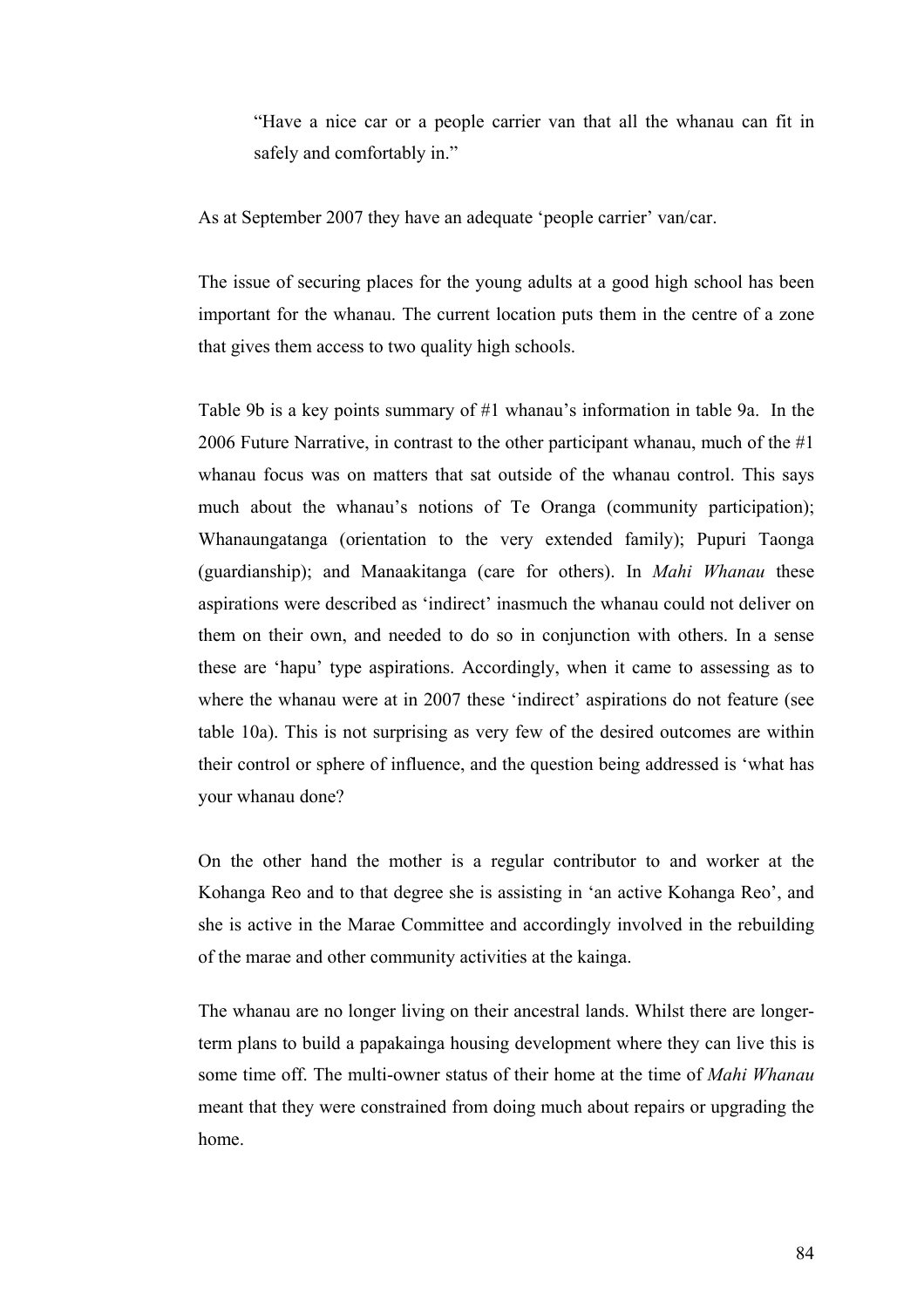## **Table 10a: Whanau #2Cardsort Responses**

| WHAT HAS BEEN DONE TO ACHIEVE YOUR WHANAU FUTURE VISION?                                                                         |                                                                                                                                                                                                                                                     |                                                                                                                                                                                                                                      |                                                                                                                                                                                                                              |  |
|----------------------------------------------------------------------------------------------------------------------------------|-----------------------------------------------------------------------------------------------------------------------------------------------------------------------------------------------------------------------------------------------------|--------------------------------------------------------------------------------------------------------------------------------------------------------------------------------------------------------------------------------------|------------------------------------------------------------------------------------------------------------------------------------------------------------------------------------------------------------------------------|--|
| <b>CURRENT STATE</b><br><b>SUMMARY CARD</b><br>2007                                                                              | <b>FUTURE STATE</b><br><b>SUMMARY CARD</b><br>2006                                                                                                                                                                                                  | <b>CURRENT STATE</b><br><b>IDEA CARD 2007</b>                                                                                                                                                                                        | <b>FUTURE STATE</b><br><b>IDEA CARD 2006</b>                                                                                                                                                                                 |  |
| <b>Kaumatua outings</b><br>have commenced                                                                                        | The whanau wish to<br>ensure that our<br>kaumatua are cared for<br>in transport health and<br>day to day living and to<br>be included in the social<br>and cultural activities in<br>the whanau                                                     | Kaumatua outings<br>are on pension day-<br>Kaumatua have a<br>weekly outing-<br>Kaumatua have<br>transport to doctors<br>shopping or other<br>chores they need to<br>do                                                              |                                                                                                                                                                                                                              |  |
| <b>One Trust has been</b><br>established and<br>discussions have<br>proceeded to look at<br>further Trusts for<br>other purposes |                                                                                                                                                                                                                                                     | Whanau Trust has<br>been set $up$ –<br>$succession -$<br>intergenerational<br>interactions- Set up<br>Harawira Whanau<br><b>Trust-Discussed</b><br>setting up Urupa<br>trust, Anikanara trust,<br>County Yards Trust.<br>Have a plan |                                                                                                                                                                                                                              |  |
| Kaumatua health<br>care is active                                                                                                | To further extend health<br>providers services at<br>home for health checks<br>delivered to all whanau<br>members - Whanau wish<br>to have a proactive<br>health programme for<br>healthy eating and<br>healthy living physical<br>mental spiritual | Recognition that<br>kaumatua palliative<br>care has begun -<br>Kaumatua have 2<br>monthly WOF-<br>Kaumatua have<br>company: whanau<br>visit them regular-<br>Kaumatua have nurse<br>come visit in home<br>for check up               | Kaumatua: caring for<br>them, finding services<br>and help available for<br>them-Health $-$ a<br>facility in Waiohiki to<br>ensure the health of<br>whanau is checked-<br>Health: rongoa<br>exercises for young<br>and old - |  |
| <b>Tino Rangatahi have</b><br>career education<br>plans goals                                                                    | Parallel streams of<br>education - kura<br>kaupapa/mainstream.<br>Mainstream professional<br>achievement. Career<br>path – educational<br>mentoring                                                                                                 | Secured Te Whiti<br>scholarship for<br>whanau member to<br>attend Lindisfarne<br>College – doing well<br>academically and<br>sporting                                                                                                | Education.<br>University/tertiary<br>opportunities for all<br>whanau members.<br>Kura kaupapa and<br>mainstream                                                                                                              |  |
| We have instituted<br>intergenerational<br>whanau days                                                                           | Whanau wish to<br>increase<br>whakawhanaungatanga                                                                                                                                                                                                   | Whanau days<br>monthly<br>Pools, Park, Camp-<br>Intergeneration<br>interaction has<br>commenced-Hold<br>regular whanau days<br>for kids/families                                                                                     | More family events-<br>Whanaungatanga -<br>bringing together<br>whanau                                                                                                                                                       |  |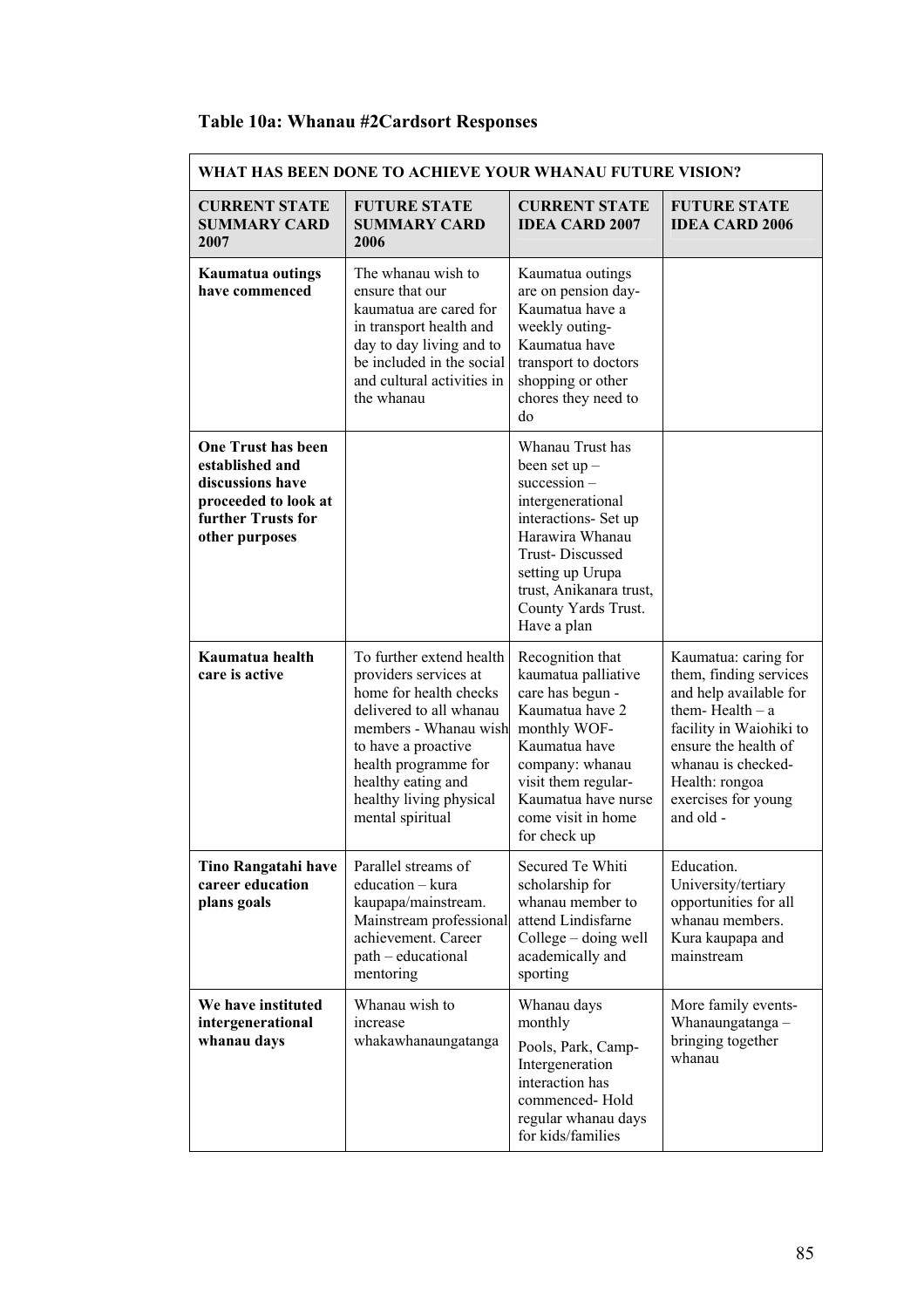| <b>CURRENT STATE</b><br><b>SUMMARY CARD</b><br>2007                                                                                                   | <b>FUTURE STATE</b><br><b>SUMMARY CARD</b><br>2006                                                                                       | <b>CURRENT STATE</b><br><b>IDEA CARD 2007</b>                                                                                                         | <b>FUTURE STATE</b><br><b>IDEA CARD 2006</b>                                                                                                                                                                                                                                                                                                                                                                                                                                                      |
|-------------------------------------------------------------------------------------------------------------------------------------------------------|------------------------------------------------------------------------------------------------------------------------------------------|-------------------------------------------------------------------------------------------------------------------------------------------------------|---------------------------------------------------------------------------------------------------------------------------------------------------------------------------------------------------------------------------------------------------------------------------------------------------------------------------------------------------------------------------------------------------------------------------------------------------------------------------------------------------|
|                                                                                                                                                       | Whanau wish to ensure<br>that every whanau<br>member has a personal<br>education plan and a<br>career plan including<br>trade training   | Teenagers at school<br>or have a contact<br>with Youth in<br>transition Services-<br>Two Rangatahi have<br>education career<br>paths                  | Education and helping<br>younger ones to<br>achieve a better<br>education, How to?<br>Where to go? Who to<br>see. What it entails -<br>Gaining a fuller<br>education within the<br>current system. A lot<br>of people slip thru the<br>cracks- Education for<br>ones that have been<br>out of the workforce-<br>Better education for<br>all. Concerns<br>Matauranga Maori.<br>Pakeha education-<br>Employment. All<br>pakeke, Rangatahi in<br>employment of their<br>choice - rather than<br>need |
| Three whanau<br>members with quals;<br>diploma in Poupou<br>Karanga, Diploma in<br><b>Accounting; Double</b><br>degree History; Art<br><b>History</b> |                                                                                                                                          | Member of whanau<br>has double degree.<br>Another has obtained<br>diploma in<br>accounting-2<br>whanau have or are<br>in the process of<br>graduation |                                                                                                                                                                                                                                                                                                                                                                                                                                                                                                   |
| <b>Discussed building</b><br>marae as part of<br>Papakainga - 4<br>meetings                                                                           | Whanau wish to ensure<br>that we all have well<br>designed mixed<br>ownership and<br>intergenerational<br>homes in papakainga<br>setting | Discussions on<br>whanau marae have<br>commenced                                                                                                      | Papakainga housing.<br>Intergenerational.<br>Kuia, kaumatua,<br>pakeke, Rangatahi,<br>tamariki, mokopuna                                                                                                                                                                                                                                                                                                                                                                                          |
|                                                                                                                                                       |                                                                                                                                          | Discussed building<br>papakainga and<br>whanau marae<br>(Anikanara)                                                                                   | Drawing showing<br>communal living with<br>three waves of circles,<br>kaumatua in the<br>middle, pakeke in the<br>next ring and<br>Rangatahi in the final<br>ring                                                                                                                                                                                                                                                                                                                                 |
|                                                                                                                                                       | Whanau wish to<br>establish our own<br>whanau marae-<br>Whanau wish to ensure<br>that kaumatua housing<br>is provided                    | Had hui with wider<br>whanau in regards to<br>develop own whanau<br>marae                                                                             | Building on our land<br>Whanau marae-<br>Retirement<br>community; part of<br>communal living                                                                                                                                                                                                                                                                                                                                                                                                      |

## **Table 10a (continued): Whanau #2Cardsort Responses**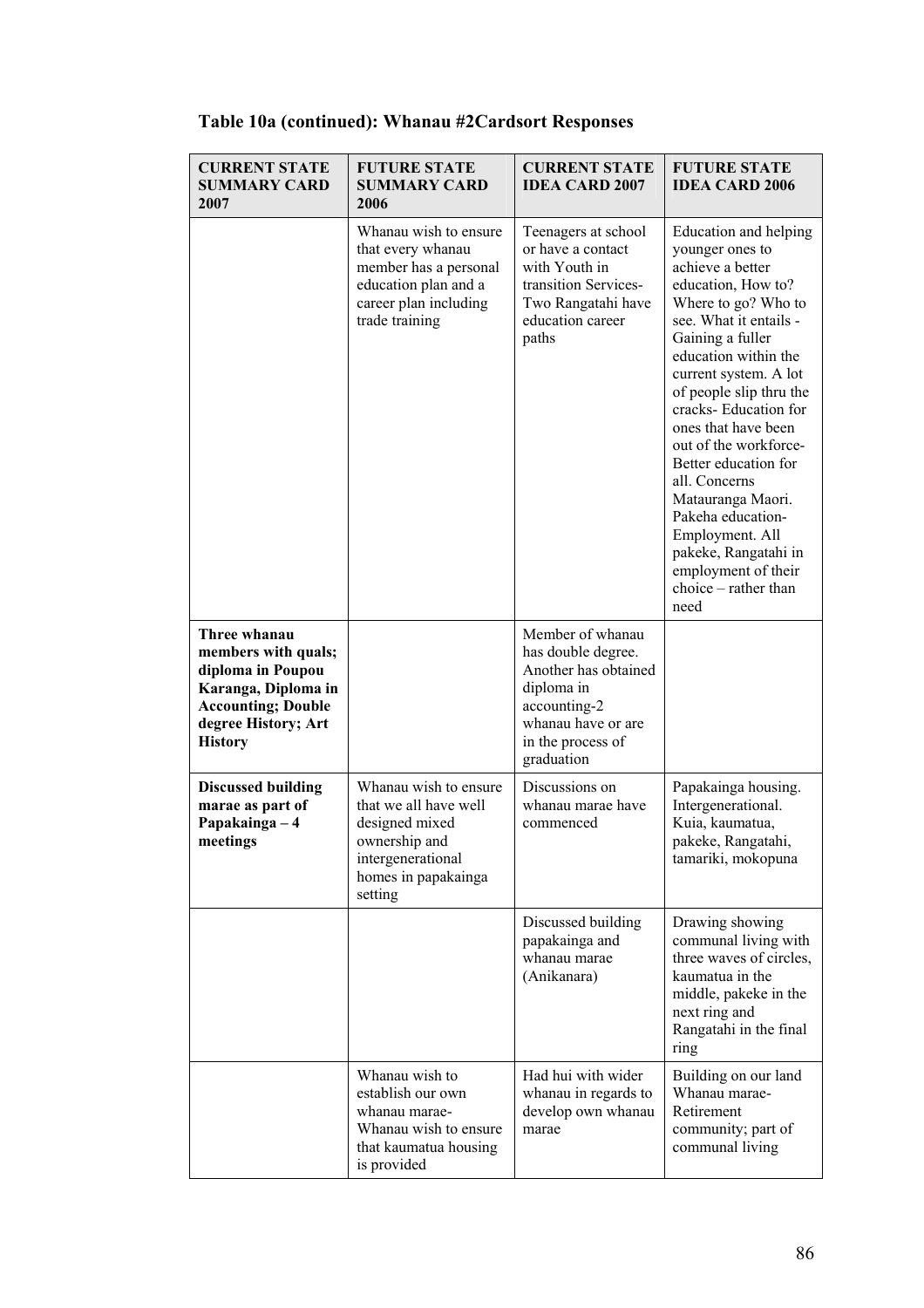| <b>CURRENT STATE</b><br><b>SUMMARY CARD</b><br>2007                     | <b>FUTURE STATE</b><br><b>SUMMARY CARD</b><br>2006                                                                                               | <b>CURRENT STATE</b><br><b>IDEA CARD 2007</b>                                                           | <b>FUTURE STATE</b><br><b>IDEA CARD 2006</b>                                                                                                                        |
|-------------------------------------------------------------------------|--------------------------------------------------------------------------------------------------------------------------------------------------|---------------------------------------------------------------------------------------------------------|---------------------------------------------------------------------------------------------------------------------------------------------------------------------|
| Three whanau<br>members have<br>purchased homes<br>outside papakainga   |                                                                                                                                                  | Three whanau<br>members have<br>purchased homes<br>outside papakainga-2<br>whanau have bought<br>houses | Housing: all moko to<br>own their own home-<br>Housing. Building<br>accommodation<br>development<br>expanding-Housing<br>- cheaper and<br>effective                 |
| In the process of<br>looking into how we<br>can do up Grandpa's<br>home | Whanau wish to bring<br>current housing stock<br>up to standard and<br>then maintain standard<br>on an ongoing basis                             | In the process of<br>looking into how we<br>can do up Grandpa's<br>home                                 | Help whanau to fix<br>their houses -<br>maintenance                                                                                                                 |
| Have thought about<br>utilizing 39 W Rd for<br>palliative care          | Whanau wish to<br>explore with the hapu<br>palliative care<br>facilities locally<br>tikanga based                                                | Have thought about<br>utilizing 39 W Rd for<br>palliative care                                          | Palliative care<br>Palliative care facility                                                                                                                         |
| Intergeneration<br>living has been tested                               |                                                                                                                                                  | Intergeneration<br>living has been tested                                                               | Care for young and<br>old                                                                                                                                           |
| Some of our<br>rangatahi are in paid<br>employment                      | Whanau wish to<br>ensure that all whanau<br>have employment<br>choices                                                                           | Some of our<br>rangatahi are in paid<br>employment                                                      | Employment, finding<br>employment within<br>hapu so whanau don't<br>have to leave the<br>district-Employment,<br>learning a trade need<br>for more<br>tradespeople- |
|                                                                         | Whanau wish to<br>practice<br>environmentally<br>sustainable lifestyles<br>e.g. recycling – no<br>toxins and being<br>environmental<br>lobbyists |                                                                                                         | Environment; things<br>that affect us as a<br>whanau at our home<br>life                                                                                            |
|                                                                         | Whanau wish to<br>establish a tourism<br>enterprise                                                                                              |                                                                                                         | Historic tourism<br>enterprise                                                                                                                                      |
|                                                                         | Whanau wish to be<br>self sustainable<br>through their own<br>gardens/fruit trees,<br>chooks and stock                                           |                                                                                                         | Own gardens and<br>organic food-Self<br>sufficiency                                                                                                                 |
|                                                                         | Sports for health and<br>leisure and cultural<br>development e.g. mau<br>taiaha                                                                  |                                                                                                         | Sports teams,<br>coaching, fitness,<br>different ranges of<br>sport                                                                                                 |

## **Table 10a (continued): #2 Whanau Cardsort Responses**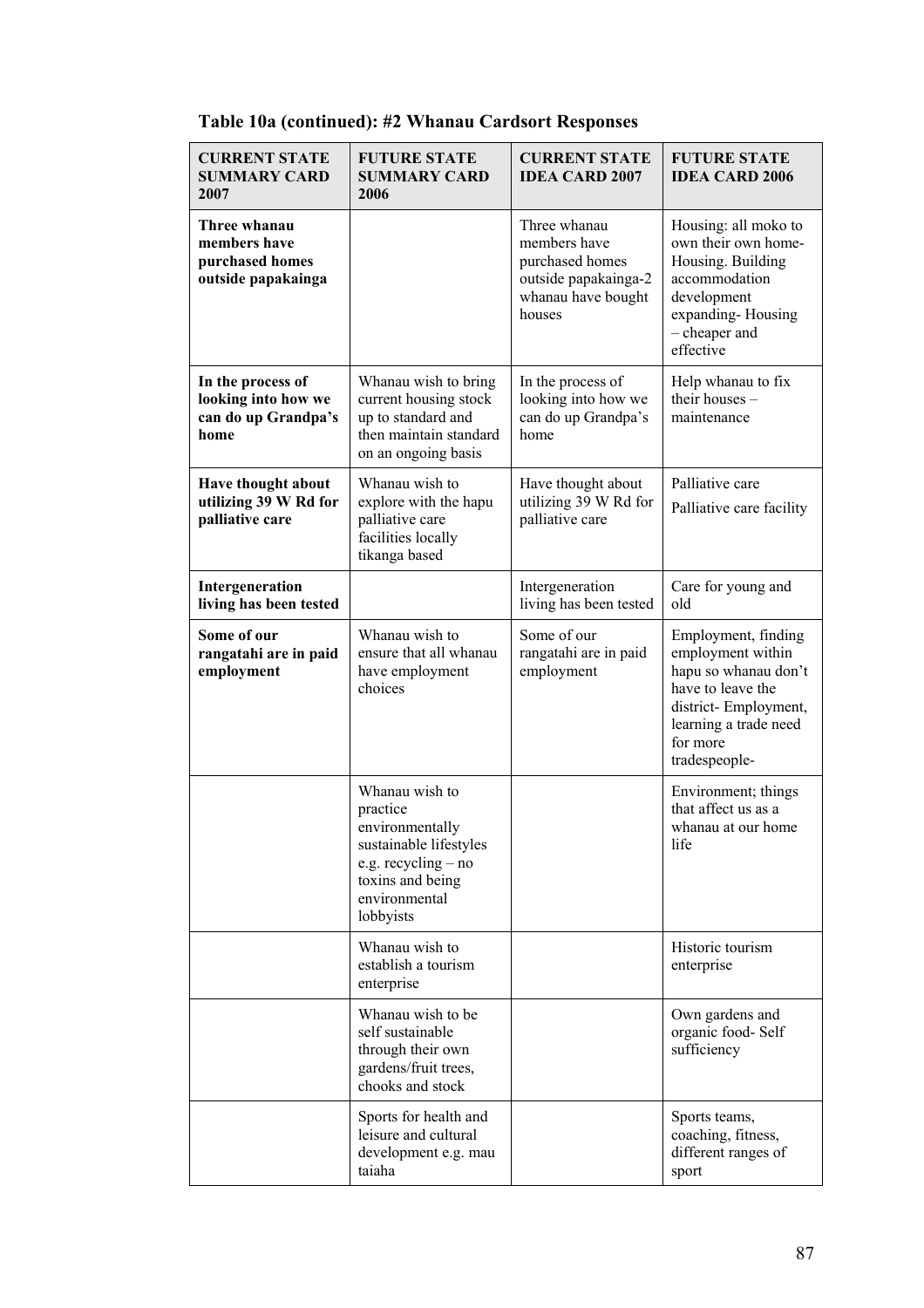| <b>CURRENT STATE</b><br><b>SUMMARY CARD</b><br>2007 | <b>FUTURE STATE</b><br><b>SUMMARY CARD</b><br>2006                                          | <b>CURRENT STATE</b><br><b>IDEA CARD 2007</b> | <b>FUTURE STATE</b><br><b>IDEA CARD 2006</b>                            |
|-----------------------------------------------------|---------------------------------------------------------------------------------------------|-----------------------------------------------|-------------------------------------------------------------------------|
|                                                     | The whanau wish to<br>retain/maintain te reo<br>tikanga Waiata and<br>progressively improve |                                               | Waiata tikanga<br>Maori- Matariki and<br>what it means to our<br>tipuna |

#### **Table 10a (continued): #2 Whanau Cardsort Responses**

#### *#2 Whanau Future Narrative Discussion*

The #2 whanau 2007 Consensus Cardsort hui was held at the whanau home, Pa K [whanau kainga]. Participants were the mother, father, and first cousin member of the extended family. The hui commenced after the father completed Mihimihi and Karakia.

The whanau has made significant progress across many areas in the period from 2006 to 2007. As can be seen by the narratives (see table 10b) this whanau has increased its competence on a number of fronts. If these are the bones of a whanau structure, then the capillaries of the living flesh have also been stimulated by the initiation of regular outings of the wider whanau to promote and enjoy whanaungatanga

'Whanau have introduced monthly intergenerational whanau days at pools parks or beach'

The introduction of regular trips and outings for the kaumatua and the provision of regular home-based health care check ups is heart warming.

'The whanau wish to ensure that our kaumatua are cared for in transport health and day to day living and to be included in the social and cultural activities in the whanau'

This models respect and love, and reaffirms the intergenerational nature of Maori society. The contemplation of kainga-based palliative care is an example of fusing together the realities of life and death, modern day medical practice, and traditional Maori Manaakitanga. #2 Whanau have resources, land, houses, and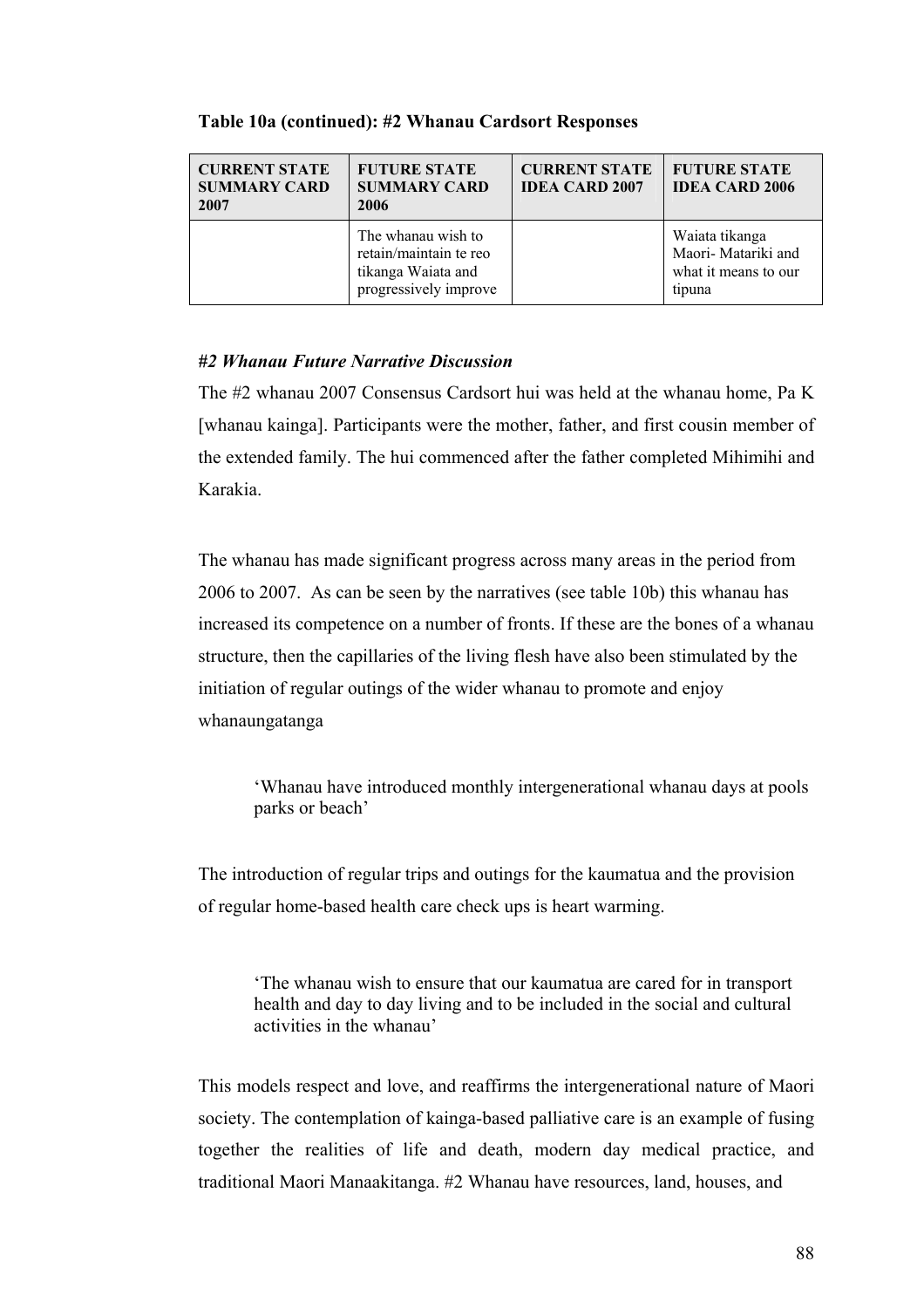| Table 10b: #2 Whanau Future Narrative vis a vis #2 Whanau Current |
|-------------------------------------------------------------------|
| <b>Narrative</b>                                                  |

| 2006 Future Narrative #2 Whanau                                                                                                                                                                                                                                                                                                                                                                                                                                                                                                                                                                                                                                                                                                                                                                                                                                                                                                                                                                                                                            | 2007 Current Narrative #2 Whanau                                                                                                                                                                                                                                                                                                                                                        |
|------------------------------------------------------------------------------------------------------------------------------------------------------------------------------------------------------------------------------------------------------------------------------------------------------------------------------------------------------------------------------------------------------------------------------------------------------------------------------------------------------------------------------------------------------------------------------------------------------------------------------------------------------------------------------------------------------------------------------------------------------------------------------------------------------------------------------------------------------------------------------------------------------------------------------------------------------------------------------------------------------------------------------------------------------------|-----------------------------------------------------------------------------------------------------------------------------------------------------------------------------------------------------------------------------------------------------------------------------------------------------------------------------------------------------------------------------------------|
| There is the desire to ensure that whanau<br>kaumatua are cared for in transport, health and<br>day to day living and are included in the social<br>and cultural activities of the whanau. The<br>Papakainga concept raises the option of the<br>whanau developing a whanau marae and having<br>events to promote whakawhanaungatanga.<br>The whanau are keen to retain their tikanga and<br>to progressively develop and improve their use<br>of Te Reo Maori and waiata. Consistent with<br>their wish to care for nga kaumatua the whanau<br>want to explore with other whanau a broader<br>hapu local facility to provide tikanga based<br>palliative care. The notion of health care extends<br>to ensuring that health providers bring services<br>to whanau homes for health checks delivered to<br>all whanau members. They want to have a<br>proactive health programme for healthy eating,<br>living, physical, mental, spiritual life. This<br>includes sports both for health and for leisure<br>and for cultural development e.g. mau taiaha. | Kaumatua weekly outings have commenced.<br>Intergenerational living has been tested.<br>Whanau have introduced monthly<br>intergenerational whanau days at pools parks<br>or beach.<br>Have scoped using one whare at kainga for<br>palliative care.<br>Kaumatua health care is active with a two<br>monthly health 'warrant of fitness' and a nurse<br>making regular visits to homes. |
| The whanau want to bring their current housing<br>stock up to standard and then maintain standards<br>on an ongoing basis. The whanau want to ensure<br>that some of the housing is available for<br>kaumatua and this has design implications.                                                                                                                                                                                                                                                                                                                                                                                                                                                                                                                                                                                                                                                                                                                                                                                                            | The whanau are in the process of looking into<br>how we can do up Grandpa's home                                                                                                                                                                                                                                                                                                        |
| The #2 whanau wish to ensure that they live in<br>well-designed houses, initially in a Papakainga<br>situation, but also with they view that they may<br>acquire property beyond Pa K[their<br>papakainga].                                                                                                                                                                                                                                                                                                                                                                                                                                                                                                                                                                                                                                                                                                                                                                                                                                                | #2 Whanau purchased 3 homes outside the<br>kainga. In the kainga they have one modern<br>well designed and equipped house. There are<br>plans to upgrade others at the papakainga.<br>They are looking at how they can do up<br>granddad's home. Have held four meetings to<br>discuss establishing their own marae as part of<br>the papakainga.                                       |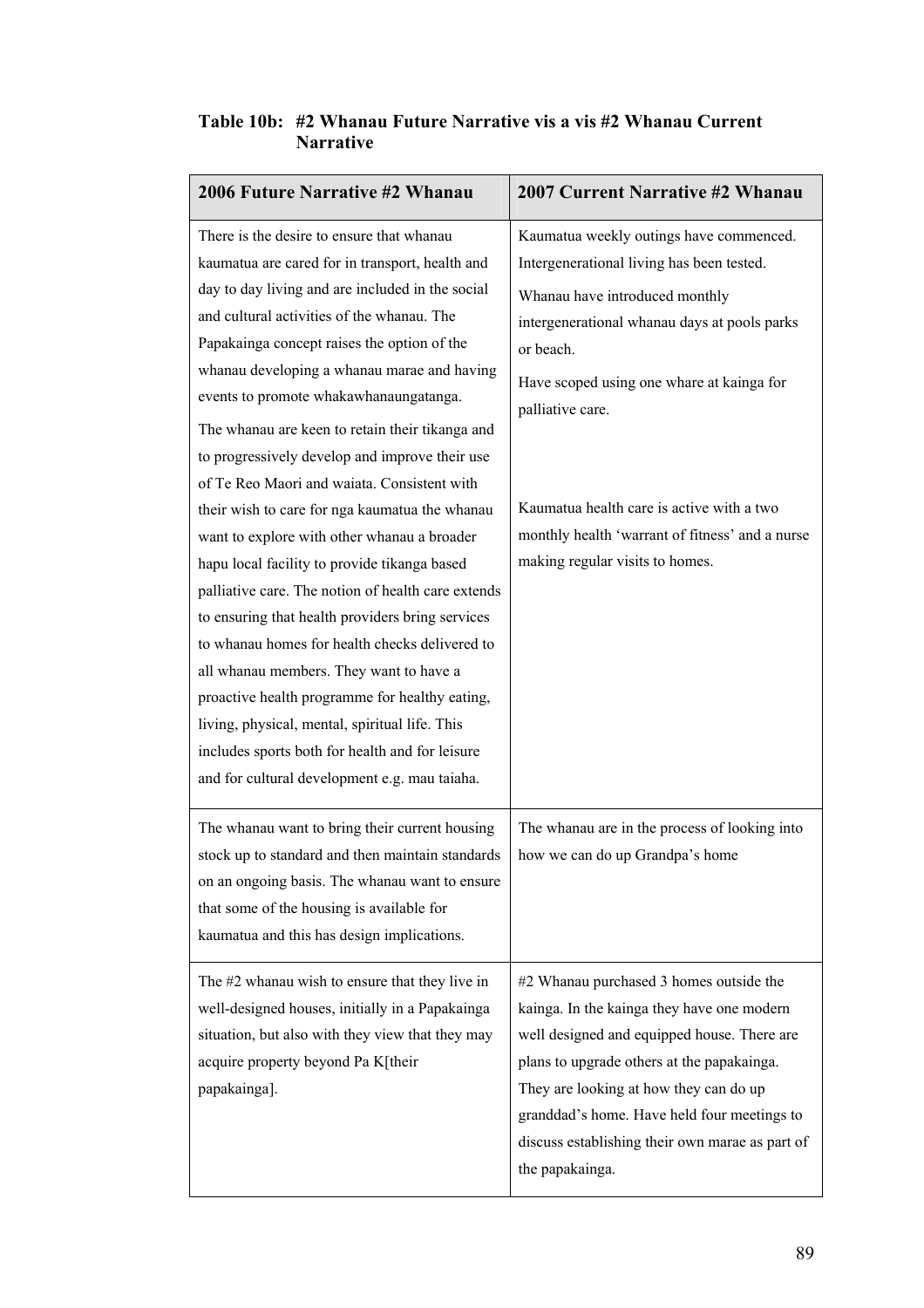#### **Table 10b (continued): #2 Whanau Future Narrative vis a vis #2 Whanau Current Narrative**

| 2006 Future Narrative #2 Whanau                    | 2007 Current Narrative #2 Whanau                |
|----------------------------------------------------|-------------------------------------------------|
| These homes will be of mixed ownership, some       | A #2 Whanau Trust has been established to       |
| being owned by individual whanau and others        | look after and ensure succession of             |
| being owned by the whanau collective, an Ahu       | grandmother's land and discussions have         |
| Whenua Trust or such. The homes would be           | proceeded to look at further Trusts for other   |
| intergenerational. This means that they need to    | specific purposes such as administration of WT  |
| be a sufficient quality to serve consecutive       | Claims lands.                                   |
| generations. It also means that there will be      |                                                 |
| mixed ages and an intergenerational character to   |                                                 |
| the Papakainga.                                    |                                                 |
| In terms of education the whanau wants to see      | Three whanau members have gained                |
| parallel streams of education available to         | qualifications; Diploma in Poupou Karanga;      |
| whanau members-both Kura Kaupapa Maori             | Diploma in Accounting; Double degree in         |
| and mainstream. In the mainstream the whanau       | History and Art History. Two whanau             |
| want to see members being able to avail            | members are under-graduates                     |
| themselves of the very highest levels of study.    |                                                 |
| The whanau wish is for every member to have a      | One Rangatahi gained Te Whiti Scholarship       |
| personal education plan and career path spelt      | and is attending top private high school and    |
| out. There will be educational mentoring and       | doing well.                                     |
| assistance with trade training and support for     |                                                 |
| whanau members returning to the workforce.         |                                                 |
| The whanau want to ensure that all whanau          | Two Rangatahi have career plans. All are either |
| have employment choices. They wish to              | at school or have contact with Youth in         |
| establish their own businesses especially a        | Transition programmes. Some of Rangatahi are    |
| tourism related enterprise. The whanau want to     | in employment                                   |
| practice environmentally sustainable lifestyles    |                                                 |
| e.g.: recycling – no toxins and want to be local   |                                                 |
| environmental lobbyists. The whanau want to be     |                                                 |
| self sustainable through their own gardens\, fruit |                                                 |
| trees, chooks and stock.                           |                                                 |

reasonable income streams. They value education and are demonstrating achievement both in mainstream institutions and Waananga Maori. They are planning for the future and preparing their young through career planning and training opportunities. They have a strong sense of their history represented both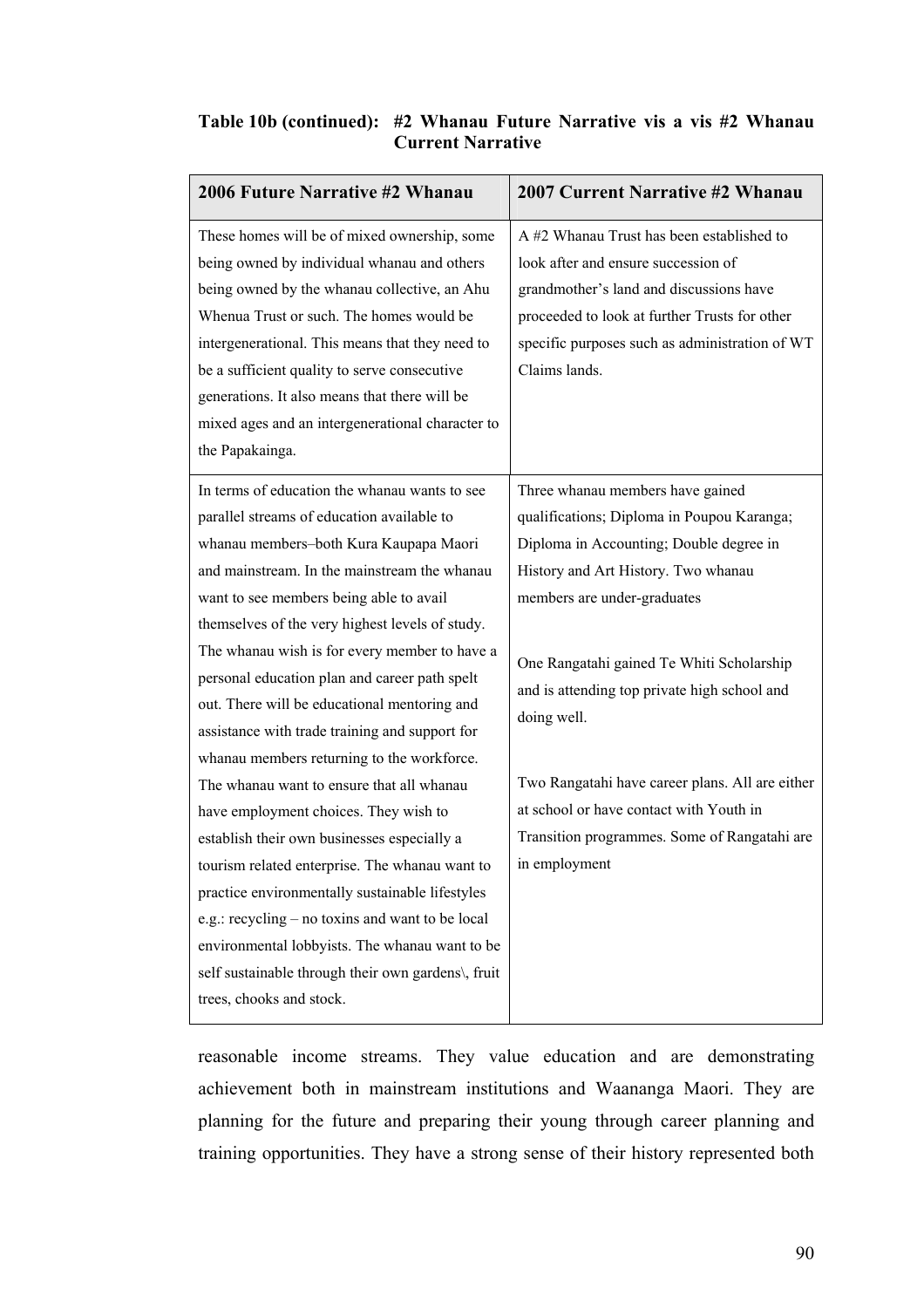in the care of the living memories, personified as their kaumatua, and in their fostering of the cultural traditions of their ancestors.

It is reasonable to state that that the #2 whanau were already well on their way in 2006, but that Consensus Cardsort Future Narrative process helped bring greater focus to bear on what they actually wanted to do, 'Enabled focus and set goals'

#2 Whanau have achieved a great number of things around the governance and management of their whanau resources both at the level of individual whanau and at the level of the whanau collective. An 'Ahu Whenua' Trust has been established to manage and ensure tidy succession to the grandmother's land. Another Trust is being established with other parties to deal with a property likely to return after a TOW Settlement (see table 10b for overview 10a for more detail).

#### *#3 Whanau Narrative Discussion*

The #3 whanau live in a HNZC house in a pleasant neighbourhood and they gathered at the whanau home for the hui to undertake Consensus Cardsort. In attendance were the father, mother, and eldest son. It is a reconstituted family with a common father but children to different mothers. Dad is a gang member who has been in regular conflict with the law.

As can be seen in the comparative narratives the whanau has attempted to take a progressive route over the year 2006 – 2007 (see table 11b).

The #3 whanau hold on their home had been tenuous because of some of dad's actions but their tenancy has been secured because of improved behaviour. Mum has accepted help and guidance in terms of her parenting skills. In 2006 she expressed a desire to learn more about life skills and parenting 'so I can help my kids more' (see table 11c). She sought help through a Maori health programme and through Early Childhood Care. This has had a profound and positive impact expressed in the Summary Card "Parenting skills have improved through support"

The family diet has improved and there is an observable overall effort to improve health through physical fitness. In the period one member of the whanau has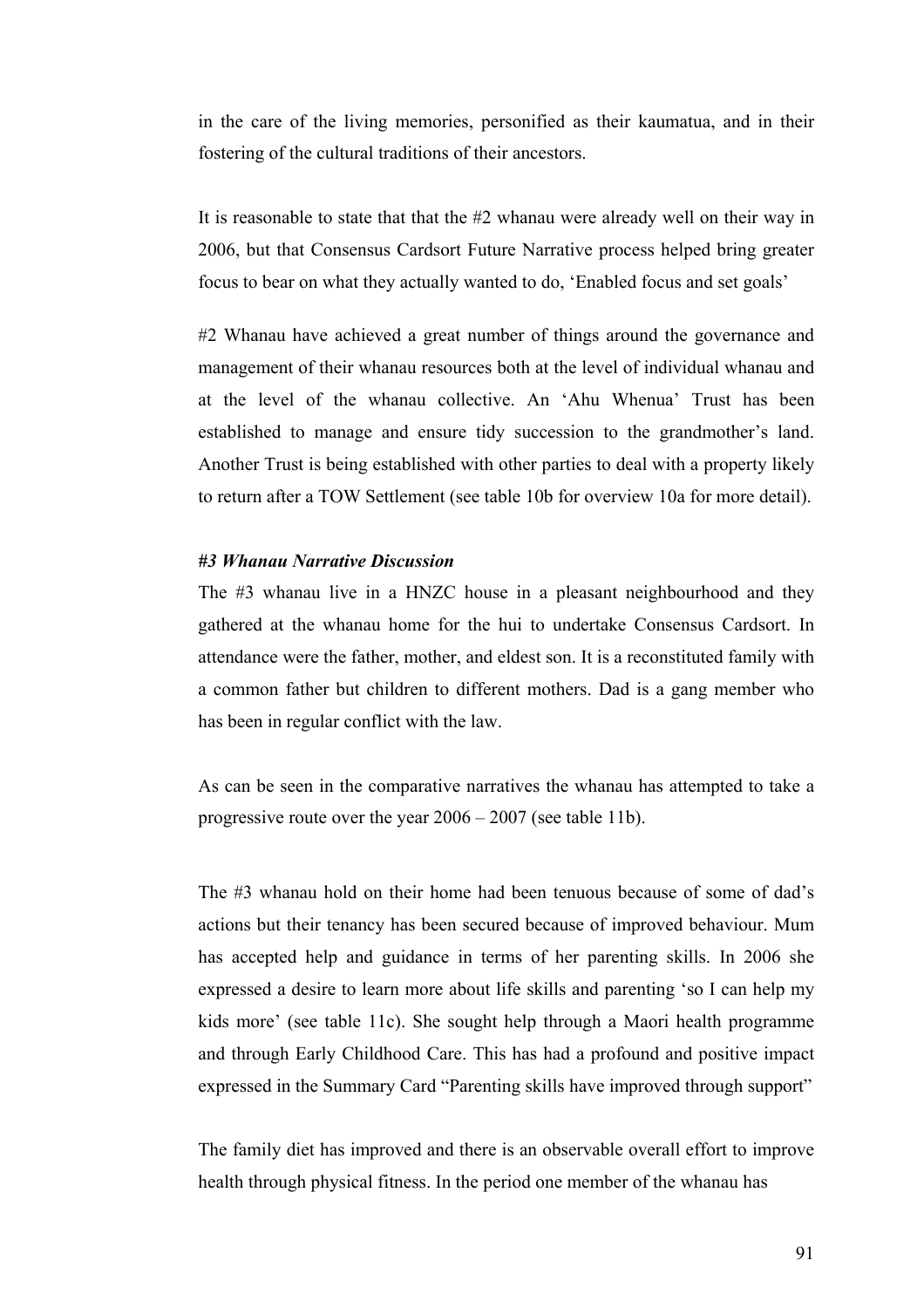## **Table 11a: Whanau 3#Cardsort responses**

| WHAT HAS BEEN DONE TO ACHIEVE YOUR WHANAU FUTURE VISION?                                                                                         |                                                                                                |                                                                                                                                                                                                                                                                                                                    |                                                                                                                                                  |
|--------------------------------------------------------------------------------------------------------------------------------------------------|------------------------------------------------------------------------------------------------|--------------------------------------------------------------------------------------------------------------------------------------------------------------------------------------------------------------------------------------------------------------------------------------------------------------------|--------------------------------------------------------------------------------------------------------------------------------------------------|
| <b>CURRENT STATE</b><br><b>SUMMARY CARD</b><br>2007                                                                                              | <b>FUTURE STATE</b><br><b>SUMMARY CARD</b><br>2006                                             | <b>CURRENT STATE</b><br><b>IDEA CARD 2007</b>                                                                                                                                                                                                                                                                      | <b>FUTURE STATE</b><br><b>IDEA CARD 2006</b>                                                                                                     |
| <b>Housing Corp hasn't</b><br>thrown us out and<br><b>National will hopefully</b><br>be in at the next<br>election so we can buy<br>our own home | The whanau would<br>like to own our own<br>home                                                | Housing Corp hasn't<br>thrown us out and<br>National will<br>hopefully be in at the<br>next election so we<br>can buy our own home                                                                                                                                                                                 | I would like to buy<br>a family home for<br>my kids and their<br>kids - Owning a<br>whare in the future                                          |
| <b>Parenting skills have</b><br>improved through<br>support                                                                                      |                                                                                                | Parenting skills "with<br>whanau help" help<br>from tamariki, Hauora,<br>early childhood care -<br>In the process of<br>putting baby into child<br>care                                                                                                                                                            | To learn more life<br>skills e.g.<br>parenting healthy<br>fitness and<br>recreation - To<br>educate myself so I<br>can help my kids<br>in a more |
| Successful to a degree<br>in education - one son<br>to $7th$ form                                                                                | We all need<br>education for the<br>future. Staying at<br>school and setting a<br>good example | My eldest reaching $7th$<br>form which hopefully<br>his young brothers and<br>sisters will look up to<br>in the future -<br>Unfortunately school<br>became unsuccessful<br>in terms of finishing<br>school but missing<br>milestones were<br>achieved and<br>examples have been<br>set for younger<br>generations- | Education. Going<br>back to school to<br>study getting into a<br>career - My child<br>in good school,<br>good education                          |
| <b>Overall improvement</b><br>in eating habits                                                                                                   | The whanau will<br>follow a healthy<br>eating healthy action<br>programme                      | Change of eating habit<br>wiser food choices -<br>Eating habits for<br>myself have changed<br>in terms of less junk<br>food. As a whanau I'm<br>not sure that changes<br>have been made in<br>terms of healthier<br>family meals including<br>lunch etc                                                            | Good eating good<br>health - To be able<br>to give my kids the<br>healthy future they<br>will need to<br>become healthy<br>adults                |
| Whanau travel<br>experience at<br>Christmas was cool                                                                                             | Whanau to travel<br>internationally to<br>broaden their<br>horizons                            | Meeting more of<br>Doug's whanau -<br>Christmas road trip<br>with <b>all</b> the whanau-<br>Did a trip at Christmas<br>with the whole family<br>to Welly which was a<br>great feeling                                                                                                                              | Vacation overseas                                                                                                                                |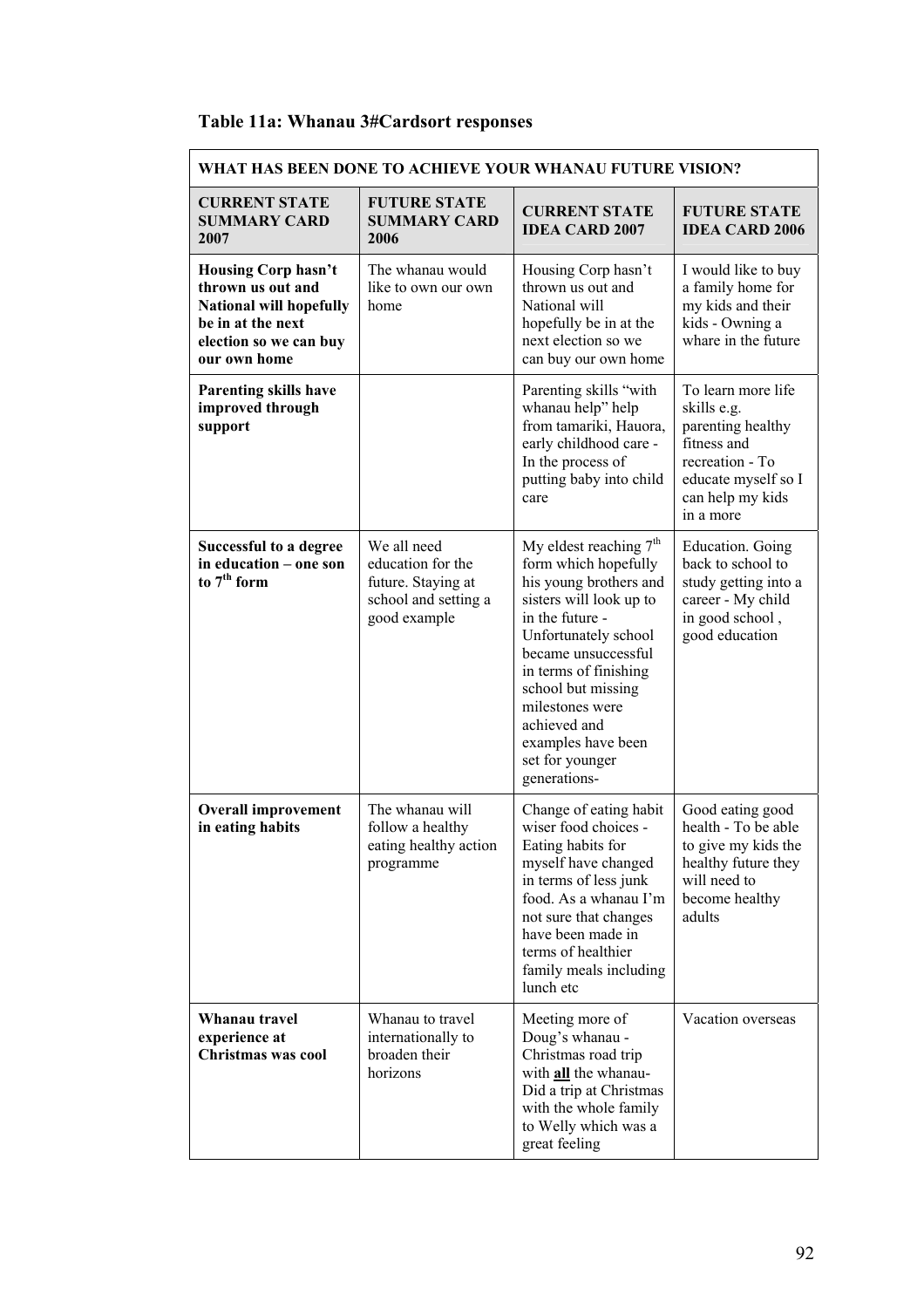| <b>CURRENT STATE</b><br><b>SUMMARYCARD</b><br>2007                                                                                               | <b>FUTURE STATE</b><br><b>SUMMARY CARD</b><br>2006                                | <b>CURRENT STATE</b><br><b>IDEA CARD 2007</b>                                                                                                                                                                                                                                                                                                                                                                                                                                                                                                                                                                         | <b>FUTURE STATE</b><br><b>IDEA CARD 2006</b>                                           |
|--------------------------------------------------------------------------------------------------------------------------------------------------|-----------------------------------------------------------------------------------|-----------------------------------------------------------------------------------------------------------------------------------------------------------------------------------------------------------------------------------------------------------------------------------------------------------------------------------------------------------------------------------------------------------------------------------------------------------------------------------------------------------------------------------------------------------------------------------------------------------------------|----------------------------------------------------------------------------------------|
| Deepening of<br>knowledge if<br>whakapapa but not<br>increased breadth of<br>knowledge and<br>improved<br>whakawhanaungatanga                    | Learn whanau<br>whakapapa                                                         | Having more family<br>time with my<br>partner's family i.e.<br>hangis, family<br>reunion at Christmas<br>and baptism at<br>Labour weekend-<br>Going to my son's<br>grandfather's tangi<br>and meeting up with<br>his whanau again -<br>Initially for me to<br>broaden my<br>knowledge of my<br>own whakapapa I had<br>to seek suitable<br>knowledge from a<br>good source. That did<br>not happen, however<br>previous knowledge<br>had been clarifies in<br>terms of accurate<br>knowledge as to I<br>heard this etc- For<br>myself changing back<br>to Hawke's Bay<br>(BPHB) has meant<br>going back to my<br>roots | For my family and<br>myself to learn<br>about their family<br>roots                    |
| <b>Family members have</b><br>taken positive steps at<br>sports and fitness (Rep)<br><b>Rugby, International</b><br>kick boxing<br>achievements) | We want to see the<br>whanau enjoy sports<br>for health and to<br>achieve at them | K following through<br>with his rugby league<br>(HB Maori, EIT,)-<br>Personally I have<br>stepped up my own<br>sporting feats as to<br>stepping up my game<br>playing higher levels-<br>Sport as a whanau<br>have bettered in terms<br>of participation but<br>also I think it has<br>helped - My - N<br>going to Thailand to<br>represent NZ in the<br>World Kickboxing<br>Champs individuals<br>to further their own<br>PB's if you will -<br>Kickboxing training<br>for two months,<br>walking casually                                                                                                            | To work hard in all<br>my types of sports<br>and to excel in best<br>most possible way |

## **Table 11a (Continued): Whanau #3 Cardsort responses**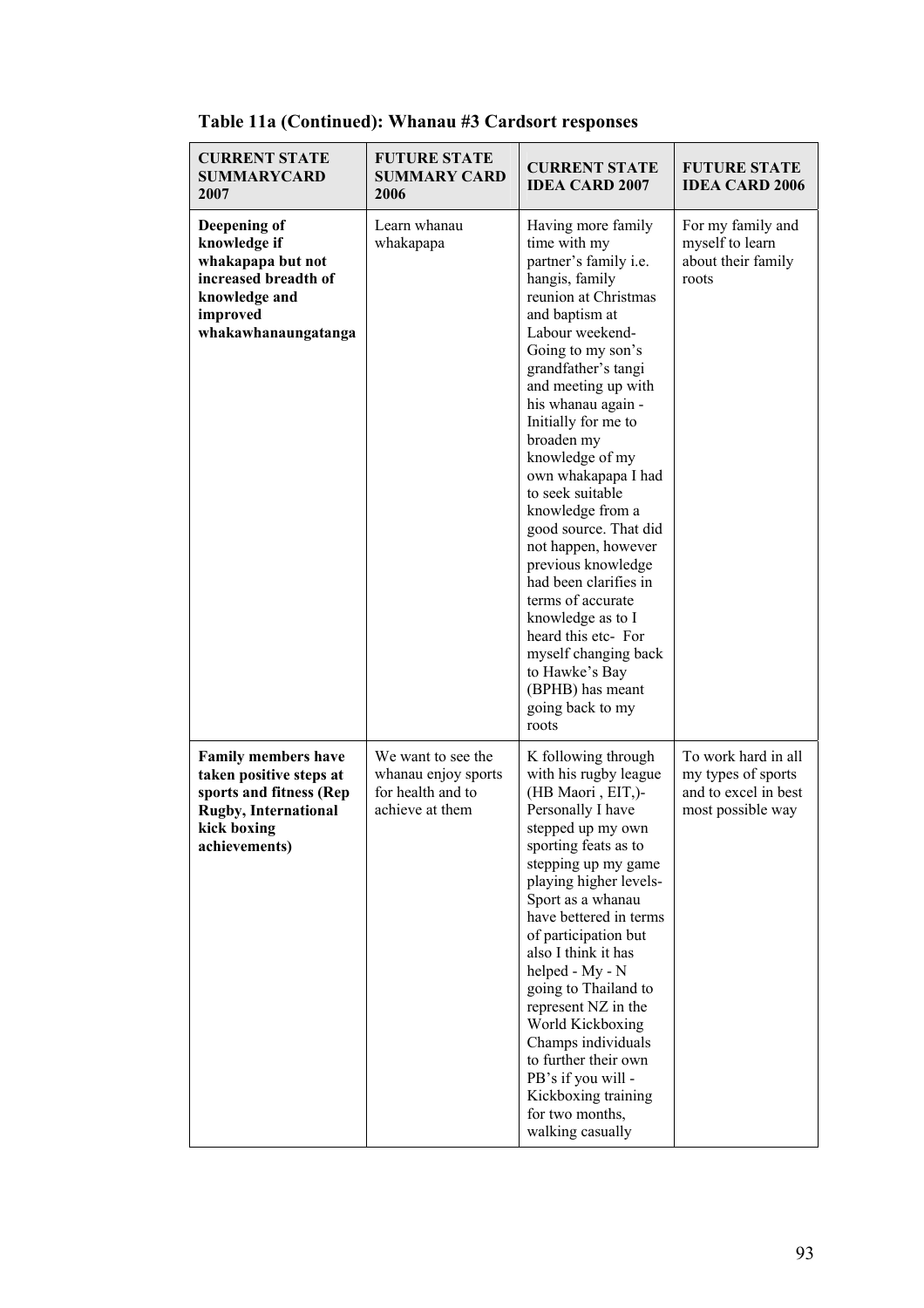| <b>CURRENT STATE</b><br><b>SUMMARYCARD</b><br>2007                                                                                                                             | <b>FUTURE STATE</b><br><b>SUMMARY CARD</b><br>2006          | <b>CURRENT STATE</b><br><b>IDEA CARD 2007</b>                                                                                                                                                               | <b>FUTURE STATE</b><br><b>IDEA CARD 2006</b> |
|--------------------------------------------------------------------------------------------------------------------------------------------------------------------------------|-------------------------------------------------------------|-------------------------------------------------------------------------------------------------------------------------------------------------------------------------------------------------------------|----------------------------------------------|
| Mixed results in<br>employment. Some<br>part time. 2 in training<br>programmes                                                                                                 | Having good<br>employment is<br>important for the<br>whanau | Now I'm just<br>worrying about<br>Kohatu getting<br>employment so his<br>future is looking<br>better - No<br>employment as of yet<br>but it's an achievable<br>goal at this point of<br>time-Part time work |                                              |
| Well I have helped set up<br>lawn mowing business for<br>Lawns R us so that has<br>given me a better<br>understanding of what is<br>needed to set up business<br>in the future |                                                             | Well I have helped set<br>up lawn mowing<br>business for Lawns R<br>us so that has given me<br>a better understanding<br>of what is needed to set<br>up business in the<br>future                           |                                              |
| No graphics                                                                                                                                                                    |                                                             | No graphics                                                                                                                                                                                                 |                                              |

### **Table 11a (Continued): Whanau #3 Cardsort responses**

## **Table 11b: #3 Whanau Future Narrative vis a vis Current State**

| 2006 Future Narrative Whanau 3                   | <b>2007 Current Narrative Whanau 3</b>         |  |
|--------------------------------------------------|------------------------------------------------|--|
| The whanau would like to know more about         | Deepening knowledge of whakapapa but not       |  |
| their whakapapa. They would like to follow a     | increased breadth of knowledge. Improved       |  |
| healthy eating and healthy action lifestyle.     | sense of whakawhanaungatanga. Parenting        |  |
| Mum would like to improve her parenting          | skills have improved through agency support.   |  |
| skills and knowledge. Participation in sport is  | Whanau members have achieved positive          |  |
| important not only for being able to succeed as  | results at sports and fitness. Overall         |  |
| a sportsman but also for health reasons. The 3   | improvement in heating habits. Representative  |  |
| whanau puts high emphasis on education for       | rugby league and international kickboxing      |  |
| the future. Staying at school and setting a good | achievements. Son achieved $7th$ form. Mixed   |  |
| example is valued. Having good employment is     | results in employment, some part time. Dad     |  |
| important for the whanau. K holds the objective  | helped set up lawn mowing business. Whanau     |  |
| to become a graphic artist. The 3 whanau         | enjoyed shared travel experience at Christmas. |  |
| would like to set up a whanau business.          | Hoping for a change in policy so whanau can    |  |
| The whanau would like to travel internationally  | buy own home                                   |  |
| to broaden their horizons.                       |                                                |  |
| The whanau would like to own our own home.       |                                                |  |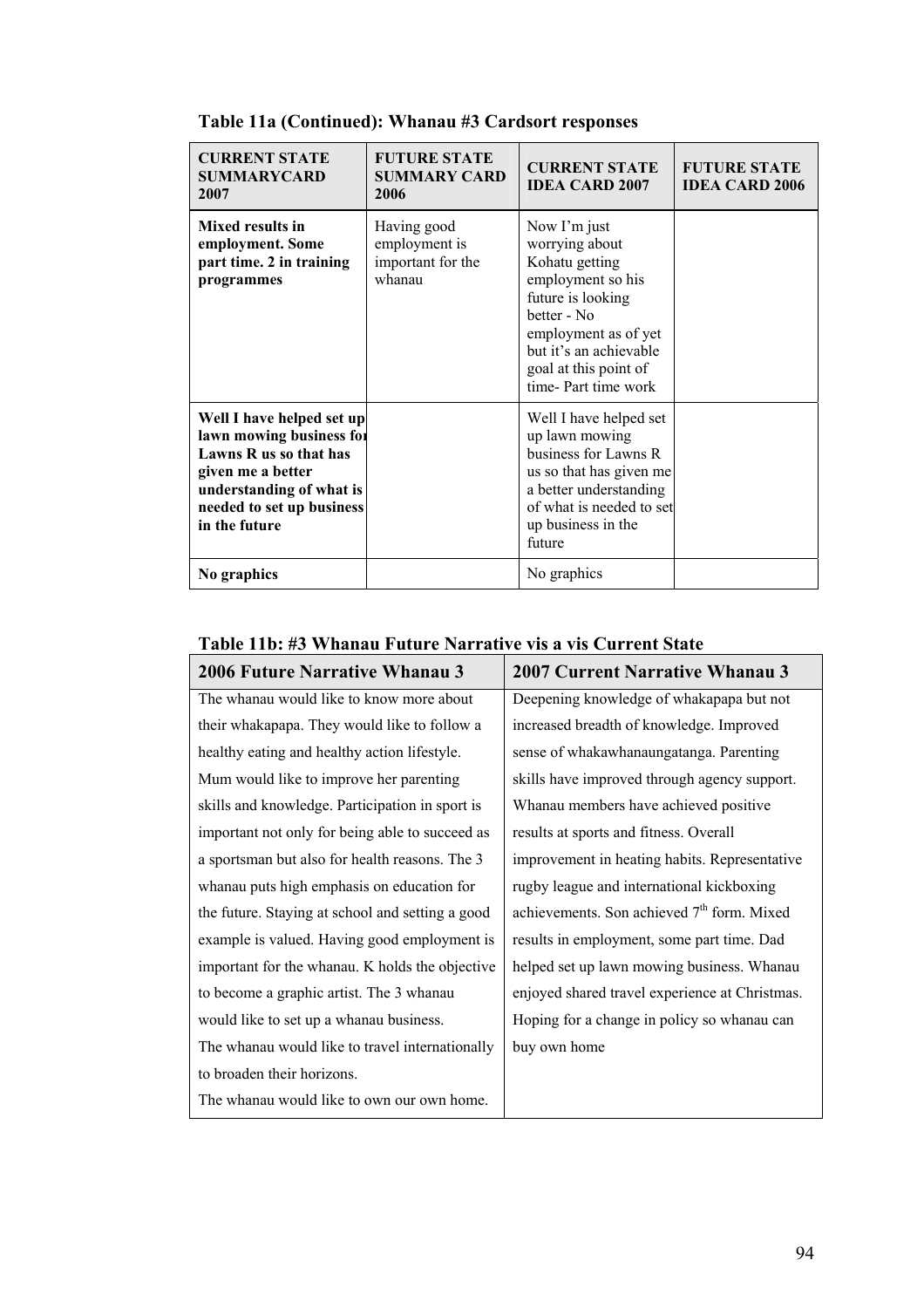received national awards and has represented New Zealand in international kickboxing, and another is an up and coming regional rugby league representative.

The son's disappointment around being 'unsuccessful' at school are perhaps a sign of unrealised potential ("Unfortunately school became unsuccessful in terms of finishing school"). The fact of the matter is that the boy has emerged with NCEA Level 2 credits in English and math and has been accepted by the NZ Army. This is higher educational achievement than anyone else in the family, and is better than most of his peers but is apparently frustrated that he could have done better. The sense of family has been strengthened by practice of whakawhanaungatanga and fostered by travelling at Christmas to visit relatives.

From a number of points of view (see table 9c): stable tenancy; improved and healthier behaviour; improved parenting; gaining NCEA Level 2 qualifications; improved sense of whanau connections the #3 whanau is in a better state in 2007 than it was in 2006. An interesting point of difference with the other whanau is that #3 whanau seem to have made their progress more through the sum of their individual efforts (mum getting training in parenting, both son and dad picking up their personal training) although on the other hand the family travel and shared approach to good eating habits were collective actions.

#### **How Helpful was Cardsort in creating a Future Narrative**

Having established through the whanau narratives that there have been positive changes for our participant whanau during the year between *Mahi Whanau* and *Mahi Whanau (2)*, I wanted to know how did undertaking the process really make any difference for the whanau who participated in 2006? To do this I compared (in table 12) the 2007 Idea Cards and Summary Cards from the second research question

In what way did the Consensus Cardsort process help your whanau produce a future vision?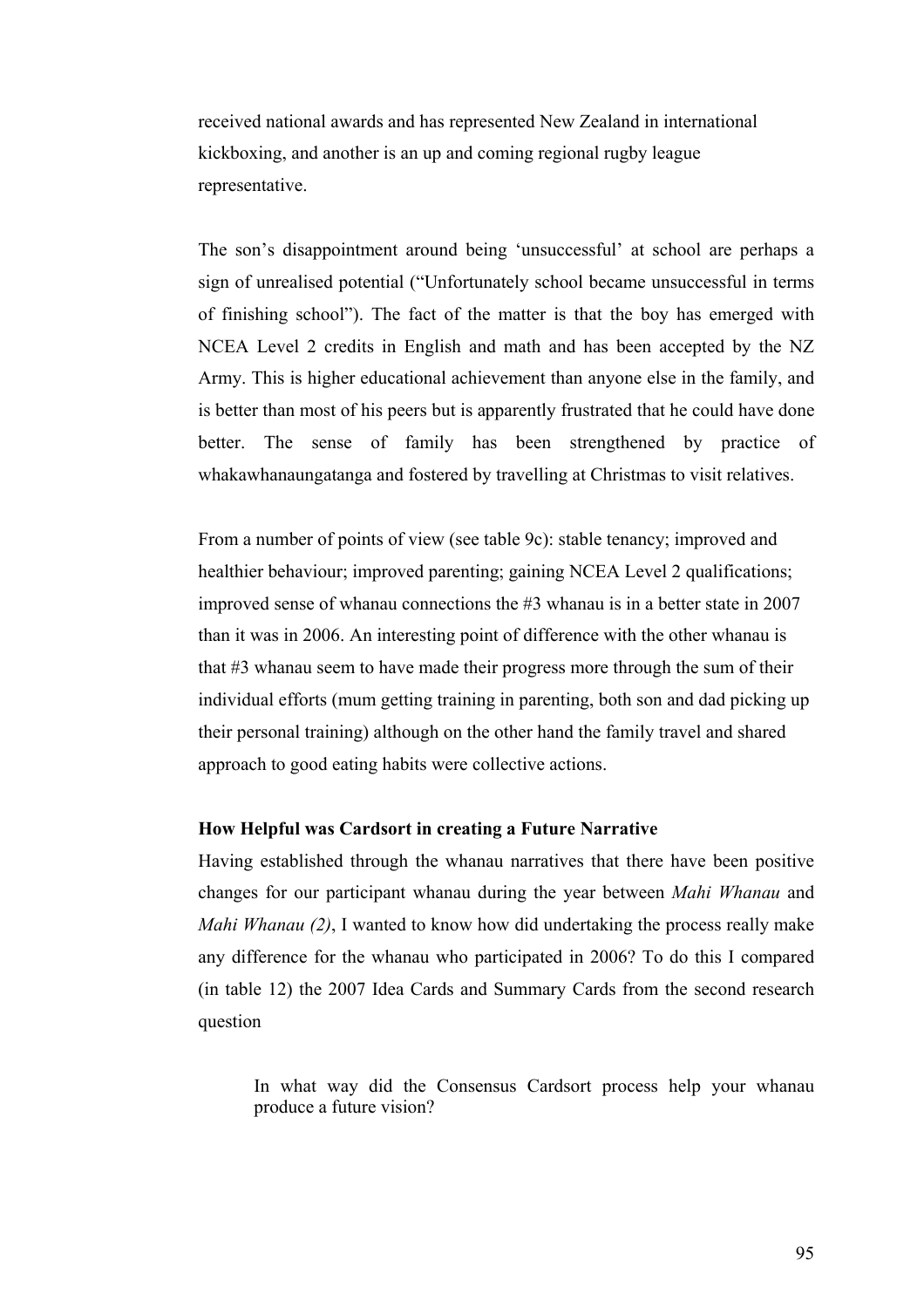with data from the 2006 *Mahi Whanau* Cardsorts and Summary Focus Group which asked the same question (see Sequence 2 page 84). The data in the *Mahi Whanau* columns of table 12 is the summary of the Focus Group discussion on the above question. Whanau 3 is not represented at this point in the 2006 data as they were not introduced until Sequence 3.

Table 12 shows that there is agreement from the participant whanau that collectively bringing a desired future state to front of one's mind and writing it down led to the implicit or explicit establishment of shared goals. Undertaking the process together helped.

"It helped each other gain a better knowledge of what the whanau wanted as a whole not just individually"

The synergy building nature of the Consensus Cardsort also helped. It "separated personality from ideas" and "broke down difficulties by eliminating personality".

The separation of idea or statement from 'person' encourages and enables the possibility of stating and discussing topics otherwise too touchy to deal with. It helps sidestep intimations or accusations of blame prefaced with 'you'. Ideas just 'are' – and consequently, because they are not personified they are less likely to trigger defensive responses.

In part this synergistic outcome may be because when the individual 'Idea Cards' are clustered and summarized on a 'Summary Card' the Summary Card becomes a polysemic statement. By that I mean that although directionality will be the same the summary statement can carry several and slightly different meanings. Individuals see their own idea or point of view represented in the Summary Card even if the words are not directly theirs.

The clustering process in Consensus Cardsort enables the Summary Card to express a higher level idea than those individual ideas. Hence that elusive state of synergy is promoted. Additionally, the respect with which contributions (ideas) are treated by not 'defeating' them but allowing them to sit as potential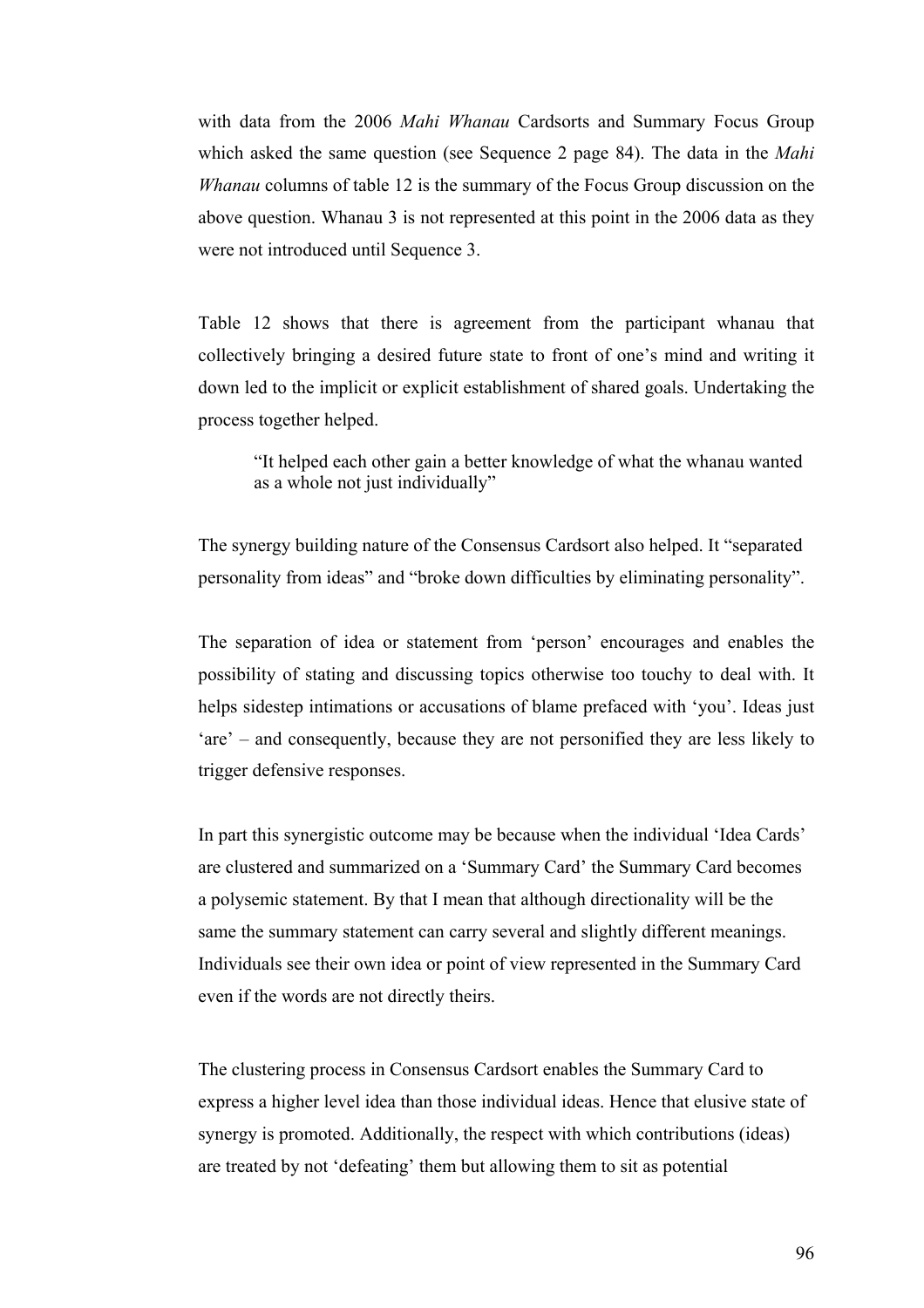#### **Table 12: Whanau and Focus Group Cardsort Responses as to how Consensus Cardsort helped in the creation of a future narrative**

| IN WHAT WAY DID THE CARDSORT PROCESS HELP YOUR WHANAU PRODUCE A<br><b>FUTURE VISION?</b> |                                                                                                                                                                                                                                                  |                                                                                                                                                                          |  |
|------------------------------------------------------------------------------------------|--------------------------------------------------------------------------------------------------------------------------------------------------------------------------------------------------------------------------------------------------|--------------------------------------------------------------------------------------------------------------------------------------------------------------------------|--|
| 2007 Whanau<br><b>Summary</b><br>Card                                                    | 2007 Whanau Idea Card 2007                                                                                                                                                                                                                       | 2006 Mahi Whanau<br><b>Focus Group</b><br><b>Summaries</b>                                                                                                               |  |
| Whanau #1                                                                                |                                                                                                                                                                                                                                                  |                                                                                                                                                                          |  |
| We set goals<br>for ourselves<br>and got them                                            | Able to see what goals we wanted to achieve<br>together<br>Cause we can say now we have achieved it and<br>now we have a good future                                                                                                             |                                                                                                                                                                          |  |
| It got us<br>thinking about<br>the future                                                | It made us think about the future and how we<br>could set goals to achieve them<br>By writing things down that we need the most<br>Because we have been working to set a good<br>future                                                          | Process engages whanau<br>in the future and gives<br>them the authority and<br>responsibility for that<br>future                                                         |  |
| Whanau #2                                                                                |                                                                                                                                                                                                                                                  |                                                                                                                                                                          |  |
| <b>Enabled focus</b><br>and set goals                                                    | It identified common goals<br>It enabled us to set goals as a whanau<br>It helped us to focus on what we wanted to do and<br>define it<br>Set goals we needed                                                                                    |                                                                                                                                                                          |  |
| <b>Separated</b><br>personality<br>from ideas                                            | Broke down difficulties by eliminating personality<br>Enabled difficult subjects to be brought to light to<br>start sorting<br>Created accountability without blame                                                                              | Cardsort enables difficult<br>questions / issues to be to b<br>discussed without having to<br>takahi on others' mana                                                     |  |
| <b>Enabled</b><br>discussion                                                             | Individual ideas where seen then put together<br>It helped us discuss and agree / disagree on how<br>we want to live, work, educate our future state<br>Sharing ideas as a whanau get to know each other<br>and how we think<br>Discussed things |                                                                                                                                                                          |  |
| <b>Enabled clarity</b>                                                                   | Could see that some of us had the same vision<br>Made things clearer<br>Could see it written down                                                                                                                                                | It can interweave ideas<br>The process broadens<br>and expands thoughts<br>and ideas<br>Dreams can be turned<br>into strategic plan<br>towards a desired future<br>state |  |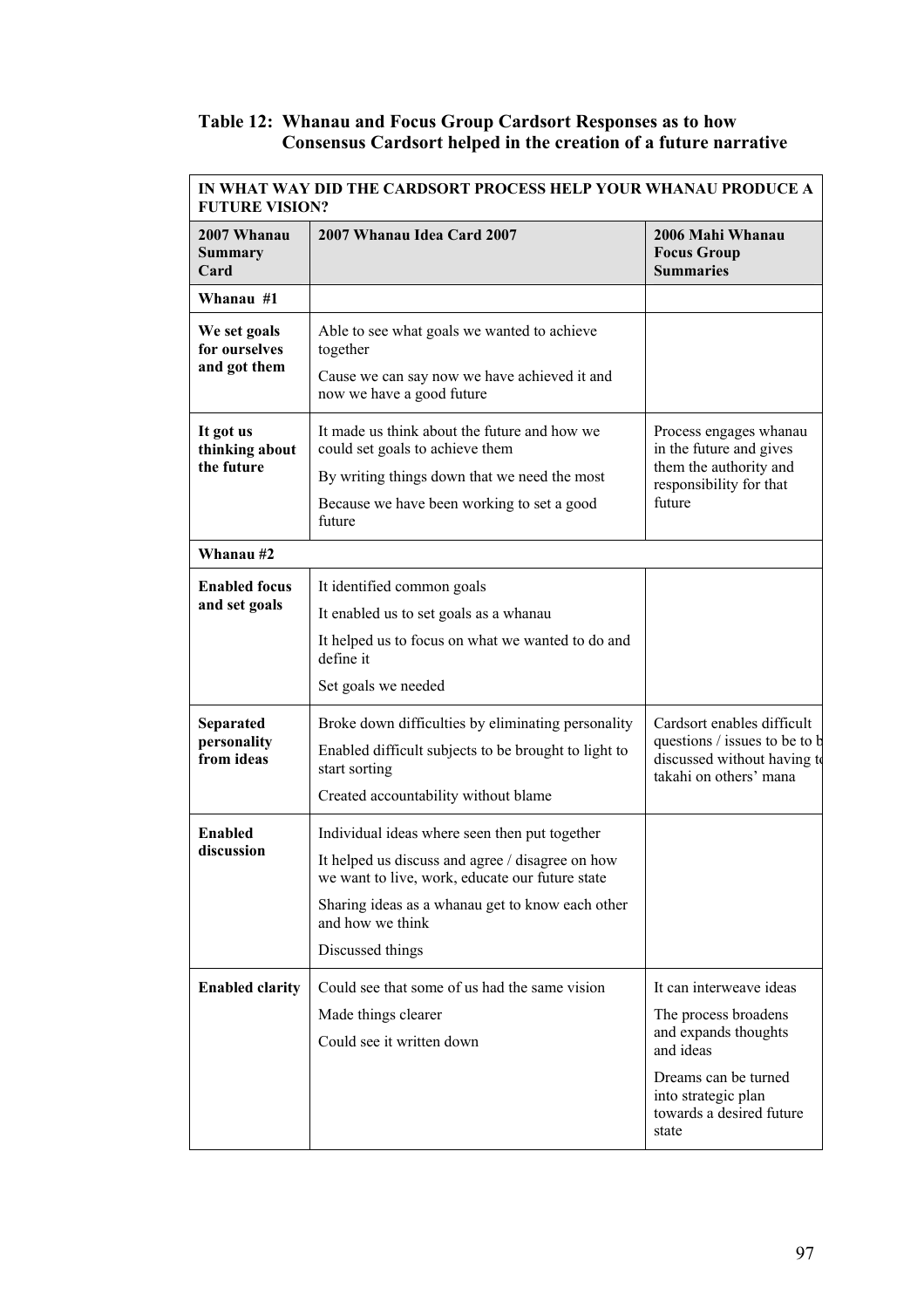#### **Table 12 (continued): Whanau and Focus Group Cardsort Responses as to how Consensus Cardsort helped in the creation of a future narrative**

| IN WHAT WAY DID THE CARDSORT PROCESS HELP YOUR WHANAU PRODUCE A<br><b>FUTURE VISION?</b>                                               |                                                                                                               |                                                                                                                                                                      |  |
|----------------------------------------------------------------------------------------------------------------------------------------|---------------------------------------------------------------------------------------------------------------|----------------------------------------------------------------------------------------------------------------------------------------------------------------------|--|
| 2007 Whanau<br><b>Summary</b><br>Card                                                                                                  | 2007 Whanau Idea Card 2007                                                                                    | 2006 Mahi Whanau<br><b>Focus Group</b><br><b>Summaries</b>                                                                                                           |  |
| Whanau #2 continued                                                                                                                    |                                                                                                               |                                                                                                                                                                      |  |
| <b>Created and</b>                                                                                                                     | <b>Created</b> focus                                                                                          |                                                                                                                                                                      |  |
| enabled focus                                                                                                                          | Gave us focus                                                                                                 | It is an appropriate way<br>to discuss key whanau<br>issues help clarify ideas<br>in action context and<br>convert visionary<br>musings into<br>demonstrated reality |  |
|                                                                                                                                        | Identified positives through the woods/trees                                                                  | Enabled whanau to<br>describe current state                                                                                                                          |  |
|                                                                                                                                        | Engaged whanau members                                                                                        | Even people otherwise<br>on the outer can<br>contribute their ideas                                                                                                  |  |
| Whanau #3                                                                                                                              |                                                                                                               |                                                                                                                                                                      |  |
| It helped each<br>other gain a<br><b>better</b><br>knowledge of<br>what the<br>whanau<br>wanted as a<br>whole not just<br>individually | It helped each other gain a better knowledge of<br>what the whanau wanted as a whole not just<br>individually |                                                                                                                                                                      |  |
| <b>Helped clarify</b><br>goals                                                                                                         | It helped me remember our goals and ambitions as<br>a family and as an individual                             |                                                                                                                                                                      |  |
|                                                                                                                                        | Setting goals helped us work towards our vision                                                               |                                                                                                                                                                      |  |

contributors is helpful. In that way these ideas are like prototypes, forsaken routes the whanau conceptually went then came back from. They add value and become a part of the integrity of the eventual goals and action strategy. Finally by locating the action within the whanau gave a sense of influence over the future

"Cause we can say now we have achieved it and now we have a good future"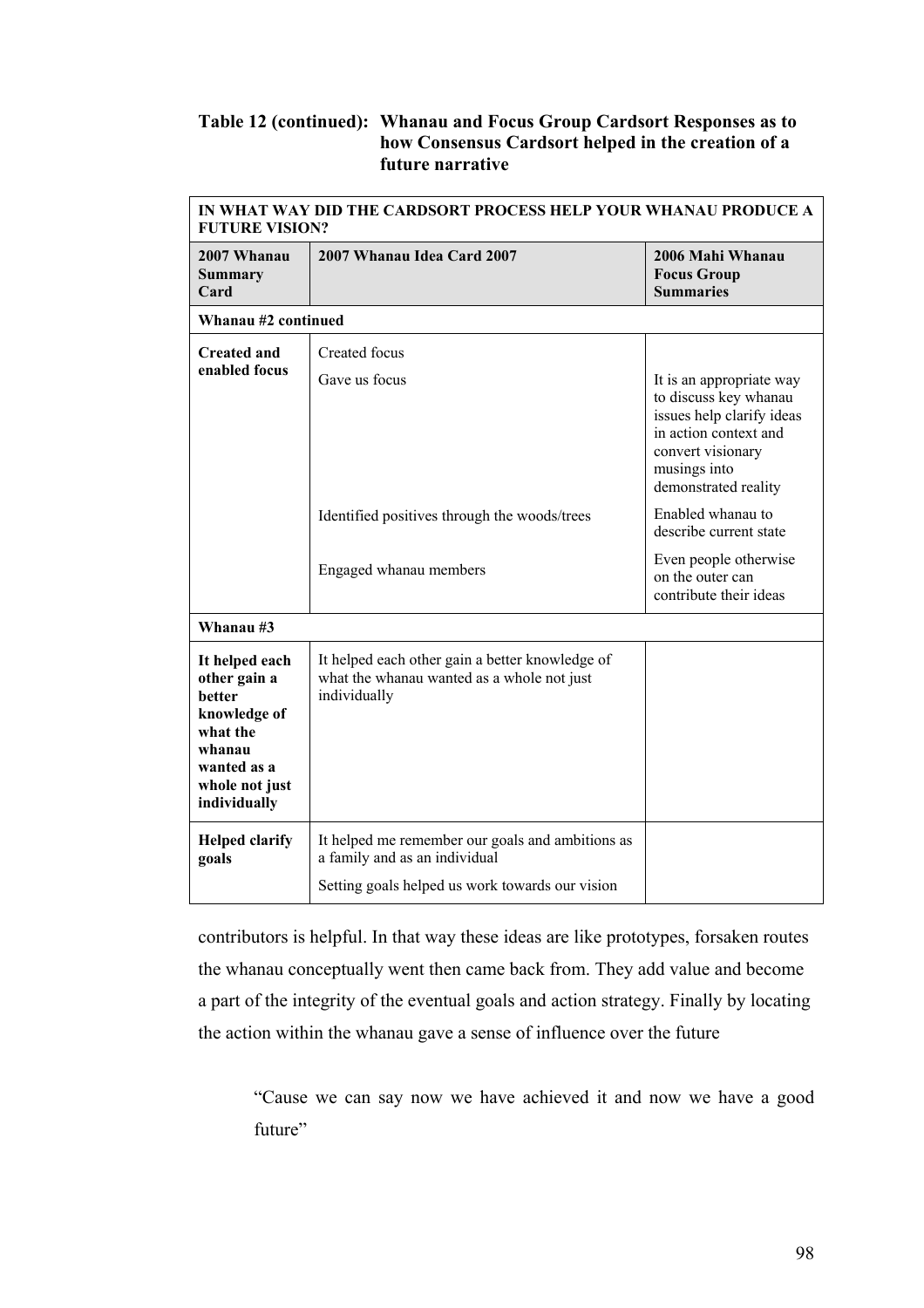These are concordant with the Focus Group summaries from *Mahi Whanau* in terms of engaging the whanau and helping them discover and realise their own inherent authority. The 2006 summaries also resonate with the whanau Cardsort offerings in 2007, namely, the process:

- Is inclusive, "Even people otherwise on the outer can contribute their ideas".
- Separates idea from person and 'enables difficult questions to be discussed without having to takahi on others' mana.
- Builds whanau consensus by 'interweaving' ideas.
- Clarifies ideas so whanau can 'convert visionary musings into demonstrated reality'

In the 2006 *Mahi Whanau* the contributing Idea Cards stated that the ways in which the Consensus Cardsort process helped was:

- Whanau that are shy to korero can write it down; whakama
- Younger one's ideas are included
- Embraces the rights of all whanau regardless of age or 'station'
- Allows inclusiveness and participation by all members of whanau
- Cardsort process is inclusive not exclusive
- Even people otherwise on the outer can contribute their ideas

The #3 whanau did not participate in that 2006 discussion and so their analysis in 2007 is significant. As table 15 shows they saw two key elements to the process

- It was a collective quest
- Having clear goals helped

#### **Areas for Improvement**

The final stage of the research was to establish what needed to be done in terms of improving the Consensus Cardsort Whanau Future Narrative process. I explored this aspect by asking the question: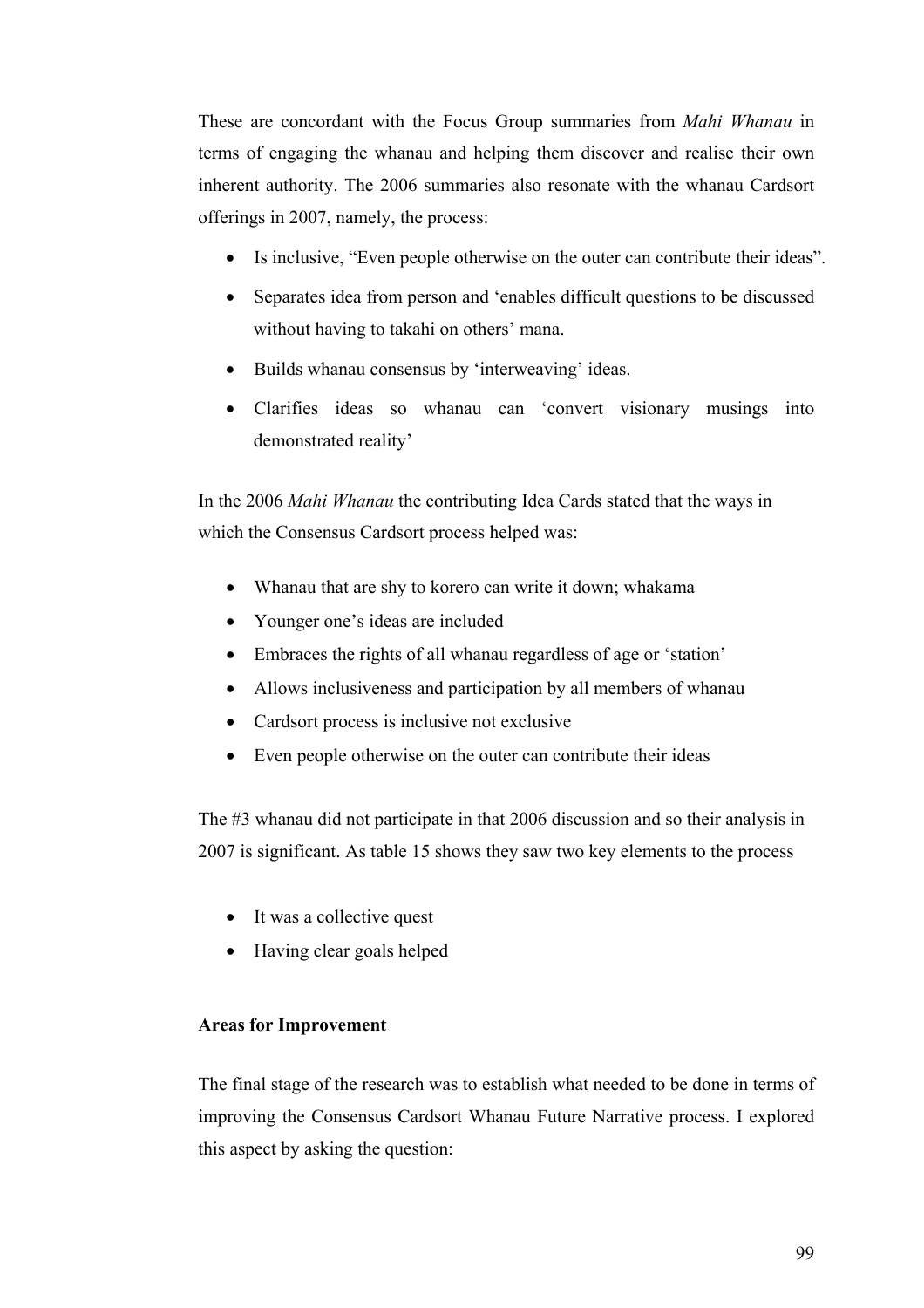## **Table 13: Whanau Consensus Cardsort responses and Focus group summaries suggesting improvements to process**

| WHAT WOULD HAVE HELPED YOUR WHANAU IMPROVE YOUR ACHIEVEMENT<br>IN TERMS OF YOUR WHANAU FUTURE VISION?                                   |                                                                    |                                                                                                                             |  |
|-----------------------------------------------------------------------------------------------------------------------------------------|--------------------------------------------------------------------|-----------------------------------------------------------------------------------------------------------------------------|--|
| <b>WHANAU SUMMARY</b><br><b>CARD 2007</b>                                                                                               | <b>WHANAU IDEA CARD</b><br>2007                                    | <b>FOCUS GROUP SUMMARIES</b><br>2006                                                                                        |  |
| Whanau #1                                                                                                                               |                                                                    |                                                                                                                             |  |
| If we had set up checks we<br>could have encouraged each                                                                                | By helping each other to<br>achieve them.                          | The process is open ended and<br>ideas can be contributed on an                                                             |  |
| other on the way                                                                                                                        | We could of checked to see<br>if we improved                       | ongoing basis but make sure there<br>is an audit processes to make sure<br>you have it right                                |  |
| Whanau #2                                                                                                                               |                                                                    |                                                                                                                             |  |
| Funding as a consequence of                                                                                                             | Funding to get the work done                                       |                                                                                                                             |  |
| doing the process $-$ e.g. the<br><b>HNZC</b> process giving<br>eligibility for loans for rural<br>housing if you do their<br>programme | Money                                                              |                                                                                                                             |  |
| Set up an operational                                                                                                                   | Delegate roles, jobs                                               |                                                                                                                             |  |
| structure                                                                                                                               | Set up groups committees                                           |                                                                                                                             |  |
|                                                                                                                                         | Developing an action plan to<br>consciously undertake the<br>tasks |                                                                                                                             |  |
| <b>Ongoing process</b>                                                                                                                  | <b>Continual Cardsort</b>                                          | The process is open ended and<br>ideas can be contributed on an                                                             |  |
|                                                                                                                                         | Cardsort – keep going<br>Continue discussions                      | ongoing basis. All ideas and                                                                                                |  |
|                                                                                                                                         | Hui                                                                | whakaaro are accepted whether in<br>the past, present or future. It is a<br>great device for generating dreams<br>and goals |  |
|                                                                                                                                         |                                                                    | Cardsort is a good way ton run a<br>whanau hui                                                                              |  |
| Confidence                                                                                                                              | Confidence                                                         | Just do it but ensure there is an<br>audit process to make sure you<br>have it right                                        |  |
| <b>Collective accountability</b>                                                                                                        | Collective accountability                                          |                                                                                                                             |  |
| Time                                                                                                                                    | Time                                                               |                                                                                                                             |  |
| <b>Motivation</b>                                                                                                                       | Motivation                                                         |                                                                                                                             |  |
| <b>Individual accountability</b><br>ownership of goals                                                                                  | Individual accountability<br>ownership of goals                    |                                                                                                                             |  |
| <b>Involve more whanau</b><br>members                                                                                                   | More whanau members<br>involved                                    |                                                                                                                             |  |
|                                                                                                                                         | More whanau input                                                  |                                                                                                                             |  |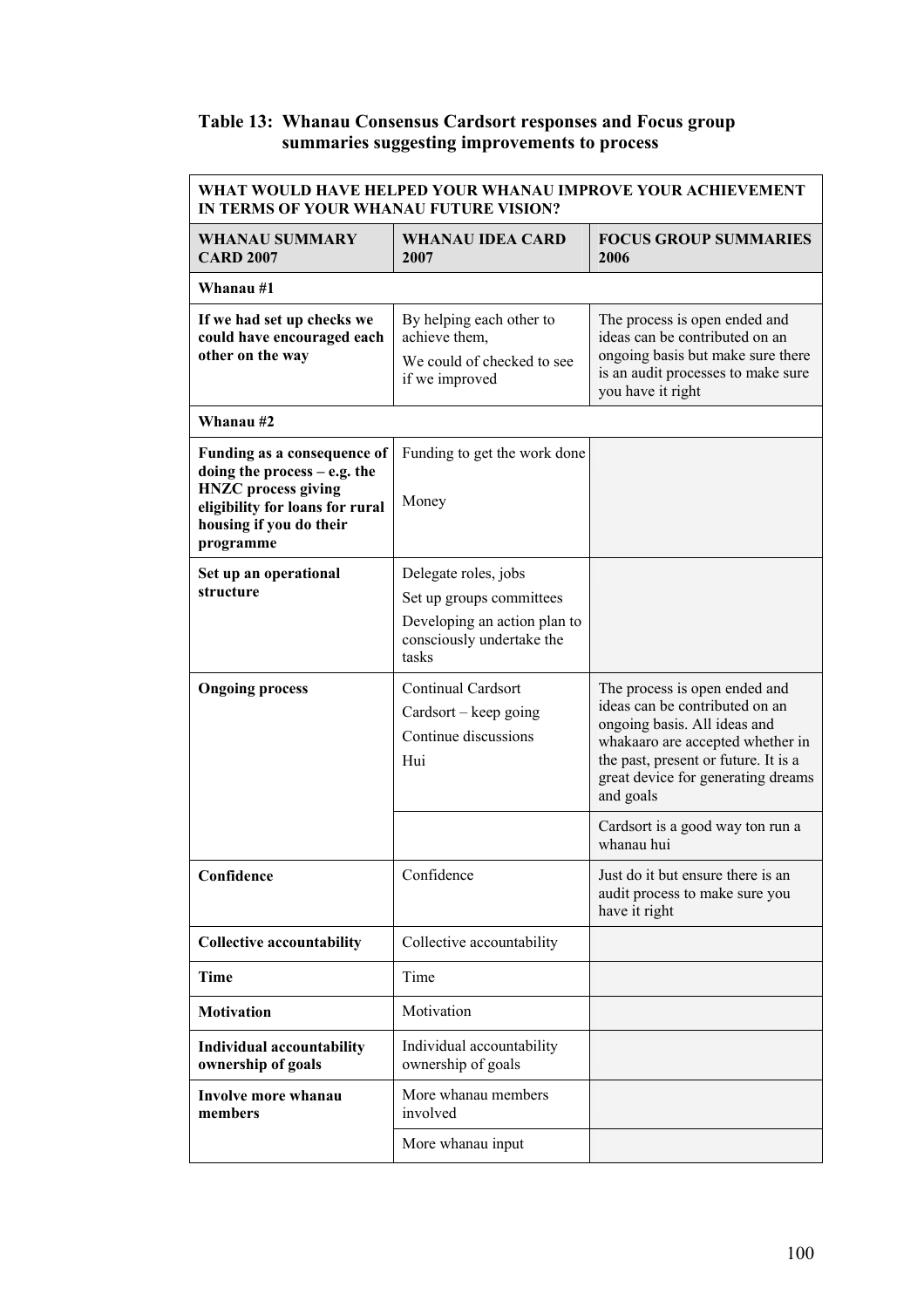## **Table 13 (continued): Whanau Consensus Cardsort responses and Focus group summaries suggesting improvements to process**

| WHAT WOULD HAVE HELPED YOUR WHANAU IMPROVE YOUR ACHIEVEMENT<br>IN TERMS OF YOUR WHANAU FUTURE VISION? |                                                                                                                          |                                      |  |
|-------------------------------------------------------------------------------------------------------|--------------------------------------------------------------------------------------------------------------------------|--------------------------------------|--|
| WHANAU SUMMARY<br><b>CARD 2007</b>                                                                    | <b>WHANAU IDEA CARD</b><br>2007                                                                                          | <b>FOCUS GROUP SUMMARIES</b><br>2006 |  |
| Whanau #3                                                                                             |                                                                                                                          |                                      |  |
| Goals and plans need<br>targets need achievable<br>goals                                              | Goals and plans need targets<br>need achievable goals                                                                    |                                      |  |
| Having employment and a<br>better understanding of<br>money management would<br>have helped           | Having employment and a<br>better understanding of<br>money management would<br>have helped                              |                                      |  |
| Doing this process more<br>often                                                                      | More whanau discussions                                                                                                  |                                      |  |
|                                                                                                       | Motivation. More family time<br>to notice these goals                                                                    |                                      |  |
| <b>Consequences of own</b><br>behaviour – last 11 months<br>in limbo                                  | By me not getting into trouble<br>and putting my family through<br>stress by not knowing where<br>our future was heading |                                      |  |

"What would have helped your whanau improve your achievement in terms of your whanau future vision?"

Again I have collated and tabulated all the responses as one, listing the 2007 Summary Cards and Idea Cards as well as the 2006 *Mahi Whanau* Focus Group Summaries (see table 13).

In considering improvements Whänau 2 had a strategic and organsied approach. There would 'committees', 'delegated roles', 'action plans" , a regular cardsort process or 'hui', 'accountability" and 'auditing'. They would extend the process into a wider whänau group and the key resources that were needed to keep it going were: 'time', 'funding', 'confidence' and 'motivation'

Whänau 1 was much less detailed about how things might be improved, but reiterated Whänau 2's call for audits – 'We could of checked to see if we improved." Whänau 2 made explicit that progress was dependend on whänau members 'helping each other to achieve' their goals.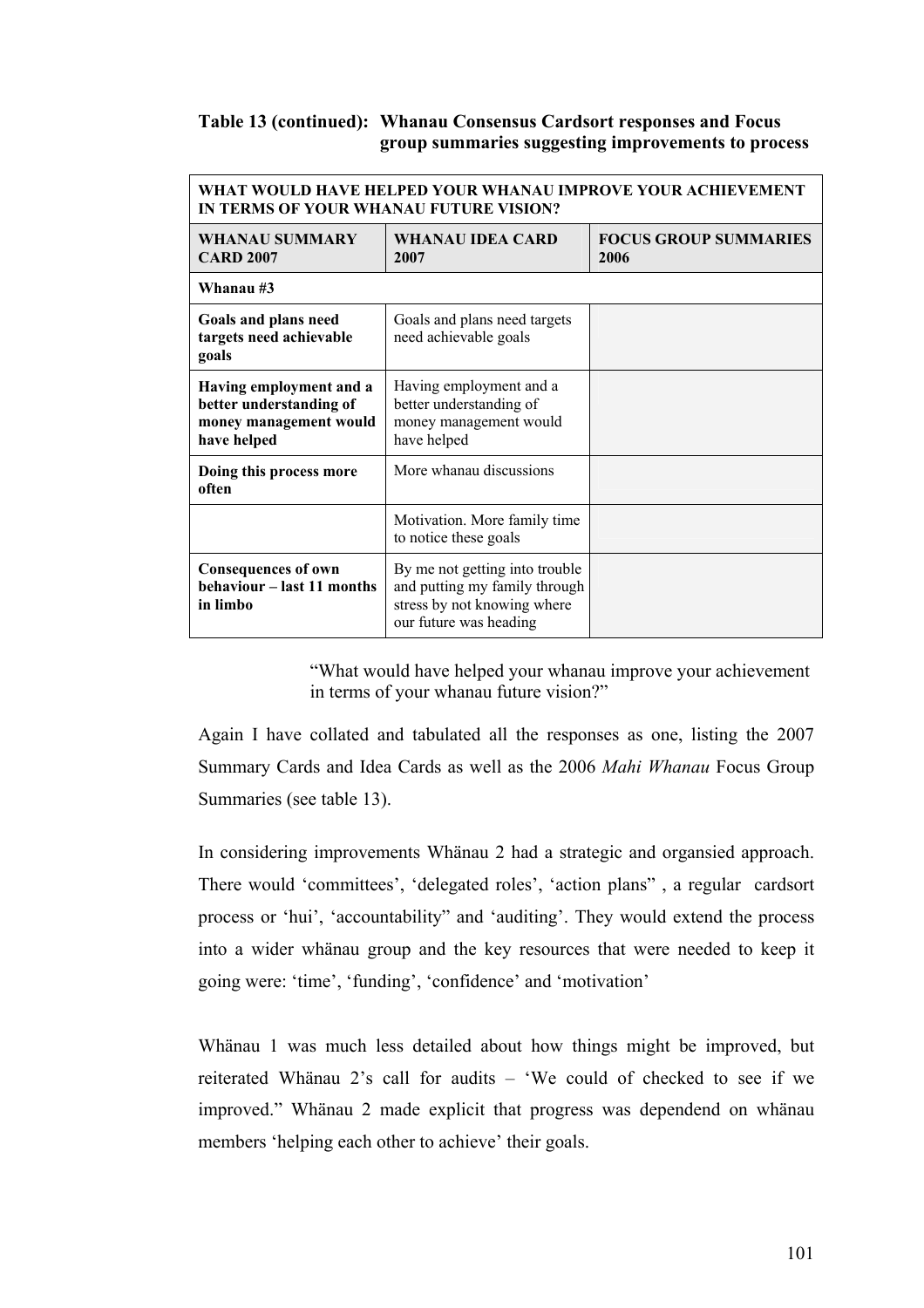Both whanau built on their 2006 progress ideas . Whänau 3 did not do this task in 2006. Like Whanau 1, family support was important – 'More family time to notice these goals'.They also picked up on many of the ideas of Whänau 2. - 'Achievable" goals, more "whänau discussions', money ('having employment'), and 'motivation' were wanted. This is based on the understanding that all change commences with the individual whanau member. This might mean giving up the booze or pokies, stopping whanau violence, or starting paying attention to the kids. The whanau doesn't change, the members within it change. Dad, in #3 whanau, puts it poignantly in his Idea Card:

"By me not getting into trouble and putting my family through stress by not knowing where our future was heading"

and the Summary Card says

"Consequences of own behaviour – last 11 months in limbo"

In summary the improvements needed fall into the following categories

- A stronger focus on the processes and resources that would ensure that goals were achieved
- A need for a wider whänau involvement and active support by individuals for each other within the whanau
- A need for external personal support systems that can keep whänau out of crises and able to be future oriented.

Some aspects of these issues could be explored and resolved using cardsort, others will need individually focused support of agencies and/or whänau.

### **Engaging with Maori Health models**

Overall from the raw data it seemed to me that the Consensus Cardsort process was definitely generating responses congruent with the range a Maori Health and Maori Development models discussed in chapters 1 and 2. This was implied in *Mahi Whanau* and was becoming more so through *Mahi Whanau (2)*. However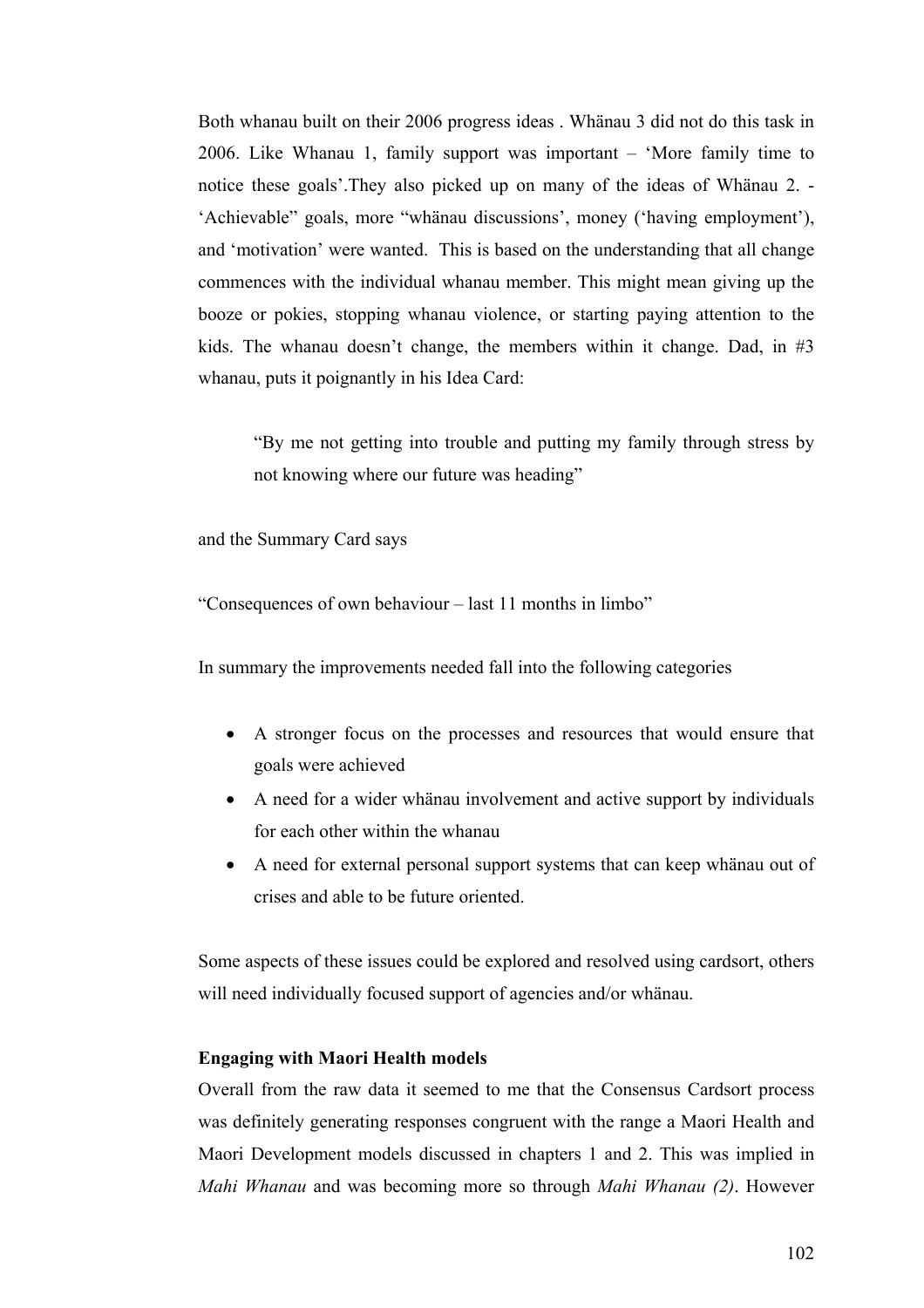one matter puzzled me. It seemed that, at least at a first glance, that the spiritual and emotional element was seldom mentioned, explicitly at least. As I saw it, expressions of Hinengaro, Wairua and Whatumanawa were not strongly voiced in either the Whanau Future Narratives or in the Current State Narrative. First impressions can be dangerously deceptive. On the other hand, as Malcolm Gladwell expresses in "Blink", we should seek to tap into our subconscious knowledge derived from years in a discipline or practice (Gladwell, 2005).

Most of the features in the narratives seemed to be of a material or relational form and/or were personally externalized (see tables 9a,10a,11a). I wondered if this was a potential expression of a lack of a internal dimension to whanau lives. This seemed to be possible in light of Eddie Durie's comment that in the last 50 years Maori whanau had

"Shifted from a society that recognized mana, the spiritual element in individual dignity, to one that measured mana in material possessions" (Durie 2007: 2-5)

I wondered if this is a factor that I need to take into account with this Cardsort Future Narrative process. Has such a degree of deculturation taken place that a certain 'mix' may be necessary to fully reconnect a Maori person with themselves as Maori? If all the elements are not immediately and apparently in place do I have to find a way to stimulate them and evoke them so they contribute to and become part of the Narrative? I decided to see if I could tease this out further through the Reflective Team process in the sixth and final sequence of the project.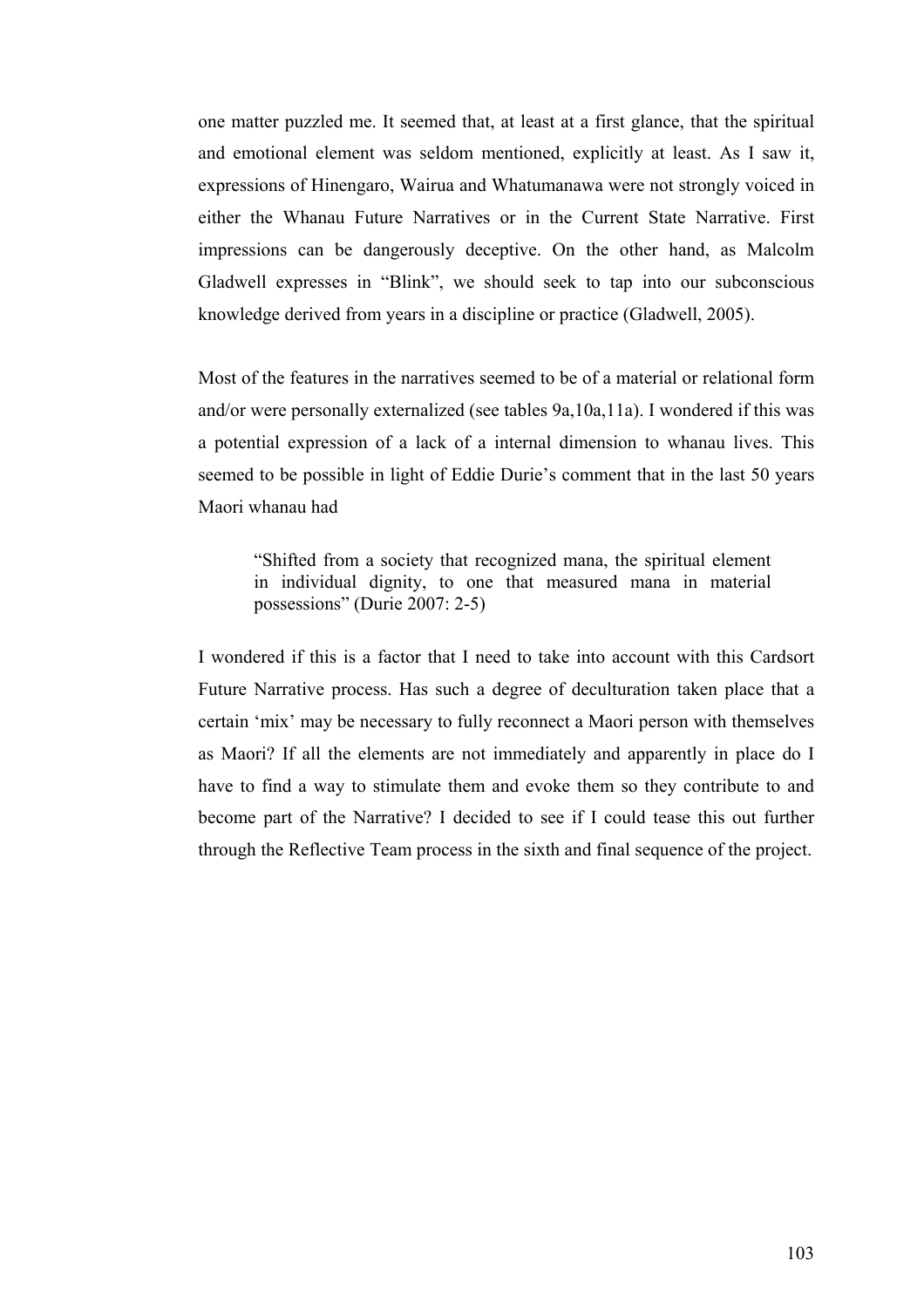# **Chapter Six:**

## **SEQUENCE 6 REFLECTIVE TEAM WORK**

# **The research community gathers to reflect on Sequence 5 and my analysis to date**

#### **Reflecting with Others**

With the data gathered and preliminary conclusions reached I presented one copy of my work to date to each whanau, and to the two Maori women health workers (one of whom had been a member of the Reflective Team in *Mahi Whanau)* whose task it was to reflect on the conversational interview that I was having with the whanau spokespersons. Rather than interviewing each whanau spokesperson separately as I had done in Mahi Whanau I instead called the spokespersons together and conducted a Reflective Interview in a group setting. This would give the Reflective Team members access to the direct whanau experience.

I used Russell Bishop's Experiential Kaupapa Maori Research Matrix notion of 'interviews as chat' (Bishop, 1996) and complemented this with the reflective team process. I take 'interviews as chat' as a style of discourse suitable for a Maori setting, relaxed but directed, rather than vacuous or accidental chatter. Having set an agreed date time and place I provided participants with a draft copy of the findings to date four days before the reflective event. This is contained in the raw data tables 9a,10a,11a.

On the basis that the Cardsort Future Narrative process was enabling whanau ora I might expect to see the recurring themes in the generally accepted models that have been developed to understand and promote Maori health. Consequentially I had reviewed the Maori Health Models 'Whare Tapa Wha', 'Te Wheke', 'Nga Pou Mana' and 'Te Pae Mahutonga' as well as Durie's model for the anticipated capacities of whanau Maori and the MPF Whanau Development Outcomes Matrix. I took each whanau's raw data and, at a 'blink' level (Gladwell, 2005), ticked off themes or elements that matched those within the respective models and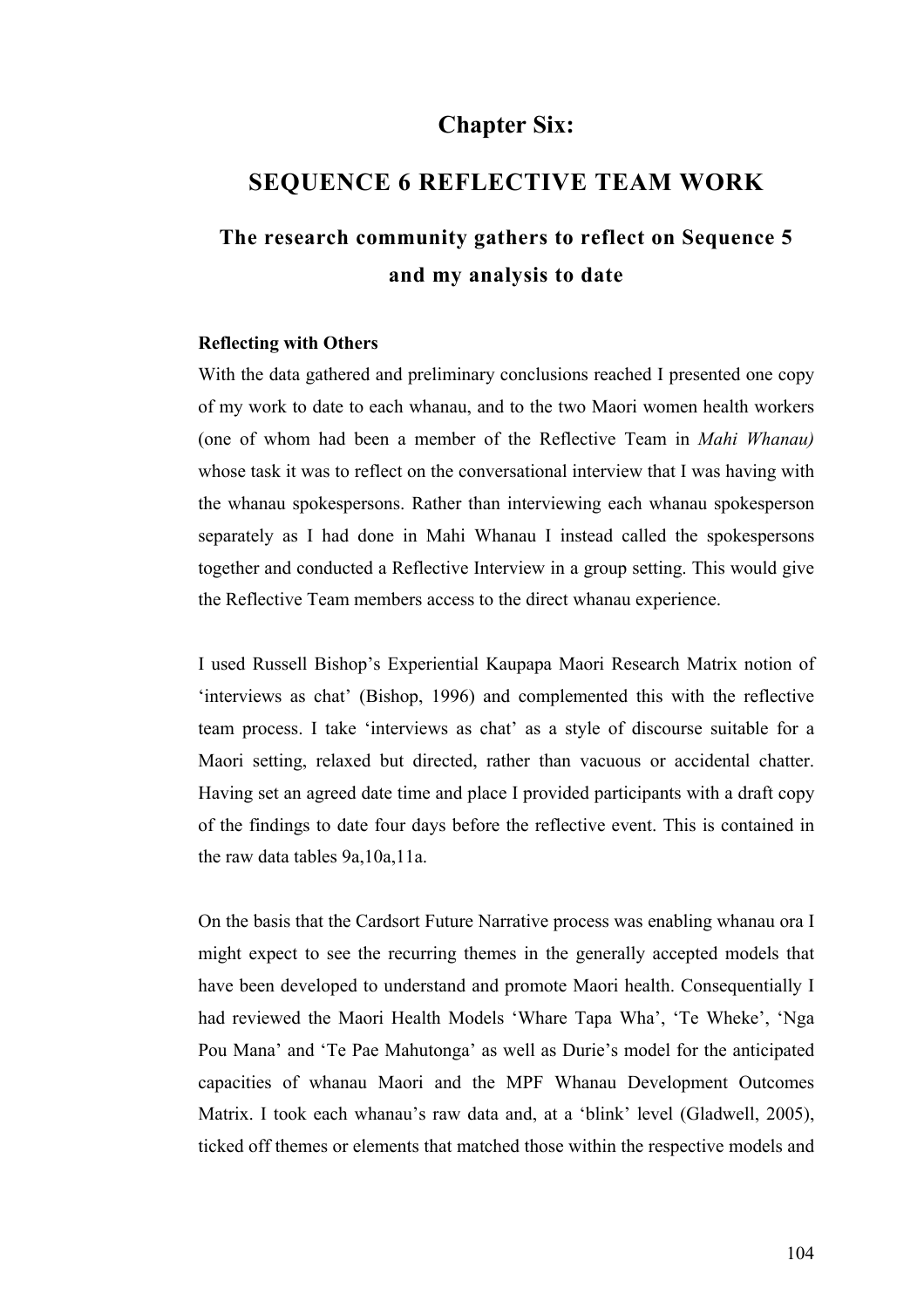recorded them in a series of draft tables that were also presented to both reflecting team members. (tables 14 a,b,c are the revised versions of those tables).

I briefed the two reflecting members of the reflective team about the process we were about to undertake. Besides the 'work to date', I gave them a sheet which listed factors to consider and provided spaces to record thoughts as an aide memoire. (See figure 7 below).

## **Figure 7: Reflective Team handout as aide memoire for reflective process**

| For this project I want the Reflective Team to firstly identify and describe, as<br>specifically as possible, what you see and hear in the 'chat interview' between me and<br>the whanau spokespersons. Use your aide memoire to help you reflect on the dialogue<br>and consider the main themes and patterns that emerge. Although the material may be<br>relatively limited aim to differentiate between emotions, thoughts, interpretations,<br>intentions and assumptions. Aim to look at power relationships, evaluate bias, identify<br>implicit paradoxes and contradictions and evaluate espoused theory and theory in<br>practice. Finally, where you can identify the gaps between intention and actual outcome,<br>not only of the participant's aspirations but also of the process and the way in which I<br>have used it. |              |  |
|------------------------------------------------------------------------------------------------------------------------------------------------------------------------------------------------------------------------------------------------------------------------------------------------------------------------------------------------------------------------------------------------------------------------------------------------------------------------------------------------------------------------------------------------------------------------------------------------------------------------------------------------------------------------------------------------------------------------------------------------------------------------------------------------------------------------------------------|--------------|--|
| <b>Aspect</b>                                                                                                                                                                                                                                                                                                                                                                                                                                                                                                                                                                                                                                                                                                                                                                                                                            | <b>Notes</b> |  |
| <b>Emotions</b>                                                                                                                                                                                                                                                                                                                                                                                                                                                                                                                                                                                                                                                                                                                                                                                                                          |              |  |
| <b>Thoughts</b>                                                                                                                                                                                                                                                                                                                                                                                                                                                                                                                                                                                                                                                                                                                                                                                                                          |              |  |
| <b>Interpretations</b>                                                                                                                                                                                                                                                                                                                                                                                                                                                                                                                                                                                                                                                                                                                                                                                                                   |              |  |
| <b>Intentions</b>                                                                                                                                                                                                                                                                                                                                                                                                                                                                                                                                                                                                                                                                                                                                                                                                                        |              |  |
| <b>Assumptions</b>                                                                                                                                                                                                                                                                                                                                                                                                                                                                                                                                                                                                                                                                                                                                                                                                                       |              |  |
| <b>Evaluate bias</b>                                                                                                                                                                                                                                                                                                                                                                                                                                                                                                                                                                                                                                                                                                                                                                                                                     |              |  |
| <b>Implicit paradoxes</b>                                                                                                                                                                                                                                                                                                                                                                                                                                                                                                                                                                                                                                                                                                                                                                                                                |              |  |
| <b>Contradictions</b>                                                                                                                                                                                                                                                                                                                                                                                                                                                                                                                                                                                                                                                                                                                                                                                                                    |              |  |
| <b>Espoused theory vs. Theory in practice</b>                                                                                                                                                                                                                                                                                                                                                                                                                                                                                                                                                                                                                                                                                                                                                                                            |              |  |
| <b>Analytical skill</b>                                                                                                                                                                                                                                                                                                                                                                                                                                                                                                                                                                                                                                                                                                                                                                                                                  |              |  |
| Interview/discussion style                                                                                                                                                                                                                                                                                                                                                                                                                                                                                                                                                                                                                                                                                                                                                                                                               |              |  |
| What said/what not said                                                                                                                                                                                                                                                                                                                                                                                                                                                                                                                                                                                                                                                                                                                                                                                                                  |              |  |

The job specification of the Reflective Team was to observe, to listen to what was being said, to watch for what was not being said, and to help clarify understanding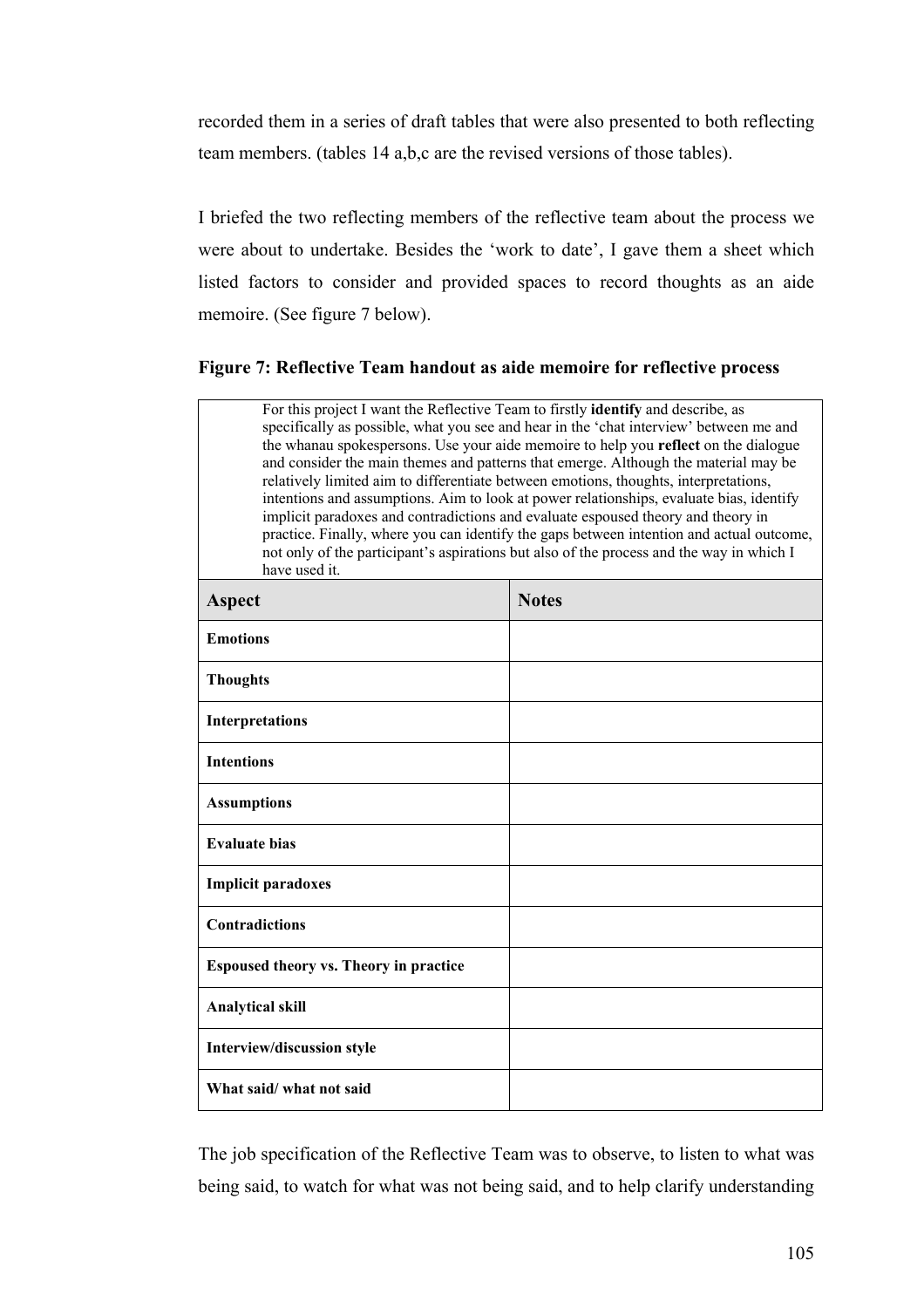of the whanau responses. One member of the Reflective Team was to interview me whilst the other member listened and observed.

This interview was intended to consider the main themes and patterns of the dialogue between me and the whanau spokespersons. It was to probe and seek to differentiate between emotions, thoughts, interpretations, intentions and assumptions. The interviewing member of the Reflective Team was then to interview the observing member of the Reflective Team and to discuss what had just taken place in the interview with me whilst I was to sit silently by, listening and observing.

My participant consultants, whanau spokespersons and Reflective Team members met at Pa Whakairo on Friday evening. We used rooms at the Waiohiki Creative Arts Village. I supplied kai and some refreshments. I laid out cards and pens on the tables for a Consensus Cardsort if we decided that was required. All whanau were represented with four representative spokespeople in all, #3 whanau having two representatives.

We commenced with Mihi-mihi and Karakia. I gave a brief review and outlined where the research was at. I commented on the findings from Chapter 4:

- all whanau had demonstrated a high degree of competence in using the Consensus Cardsort Future Narrative and that their self-evaluation supported that
- each whanau appeared to have achieved significant positive outcomes in relation to the goals set in 2006.

I said that when I considered the whanau narratives in relation to whanau ora, it was apparent that there were a number of themes common to all the participant whanau. In particular these are:

health and a healthy lifestyle;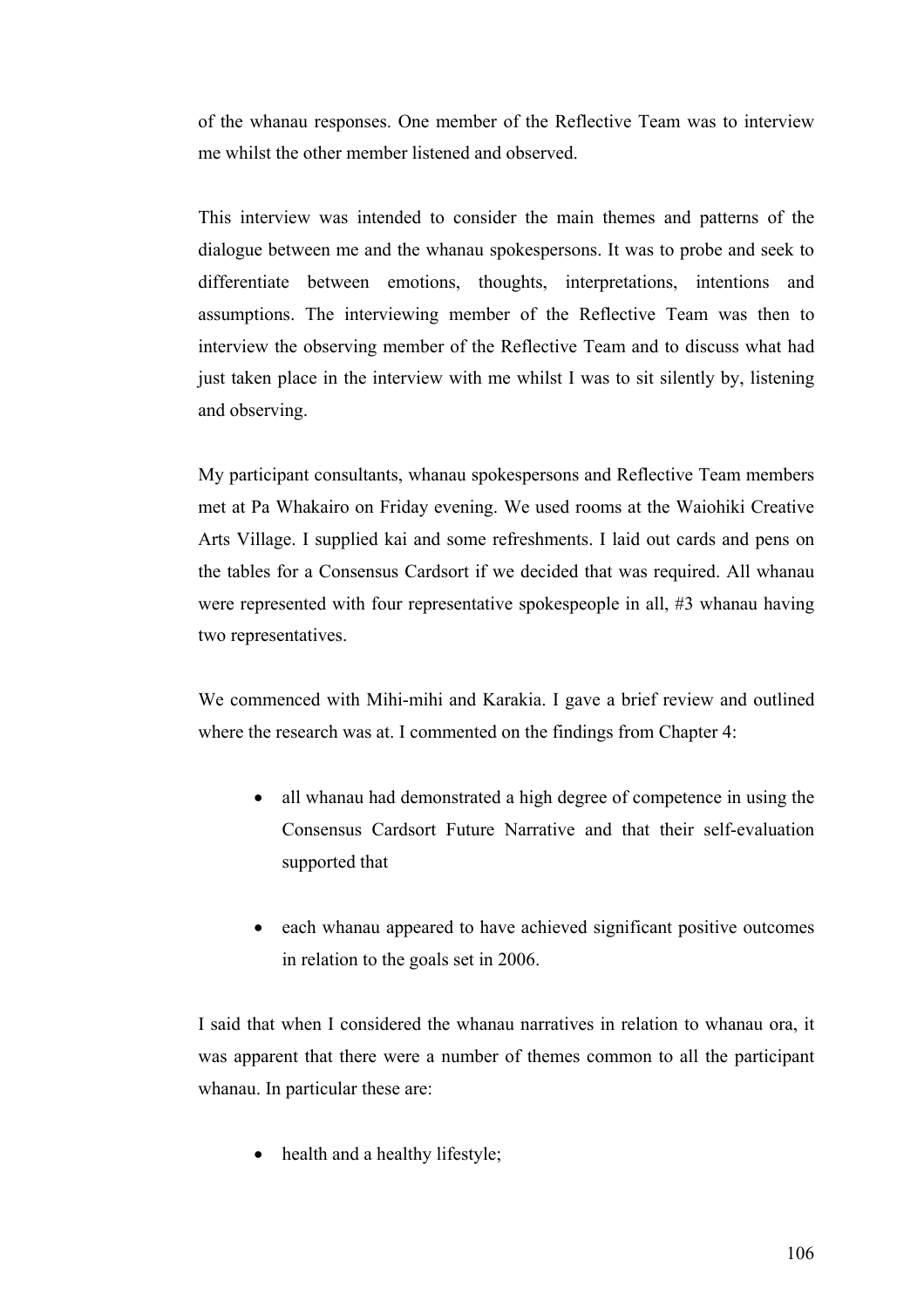- whanau and social connectedness;
- cultural heritage; and,
- connection to land.

I explained what I had done in relation to the Maori Health Models "Whare Tapa Wha', 'Te Wheke', 'Nga Pou Mana', and 'Te Pae Mahutonga', as well as Durie's model for the anticipated capacities of whanau Maori, and the MPF Whanau Development Outcomes Matrix. The follow areas seemed well matched in the whanau responses around

- Whanau Whanau, Whanaungatanga
- Culture Ha a koro ma a kuia ma. Taonga tuku iho, Mauri ora
- Health Tinana, Hinengaro, Toioia, Mauri
- Environment Te Ao Turoa, Waiora, Turangawaewae
- Society Te Oranga, Nga Manakura, Mana Whakahaere

Whereas I was less certain of consistent examples of

- Spirituality Wairua, Wairuatanga, Hinengaro
- Emotions Whatumanawa
- Hinengaro

The questions then for me were:

To what degree did the whanau spokespersons agree with my assessment of the competence of whanau with the Consensus Cardsort process, and the progress with goals set in 2006?

Am I missing something in my interpretation of the data or does the process just not elicit the sort of response that would easily express the Hinengaro, and aspects of Wairua and the Whatumanawa?

I then introduced the Reflective Team and reiterated their role.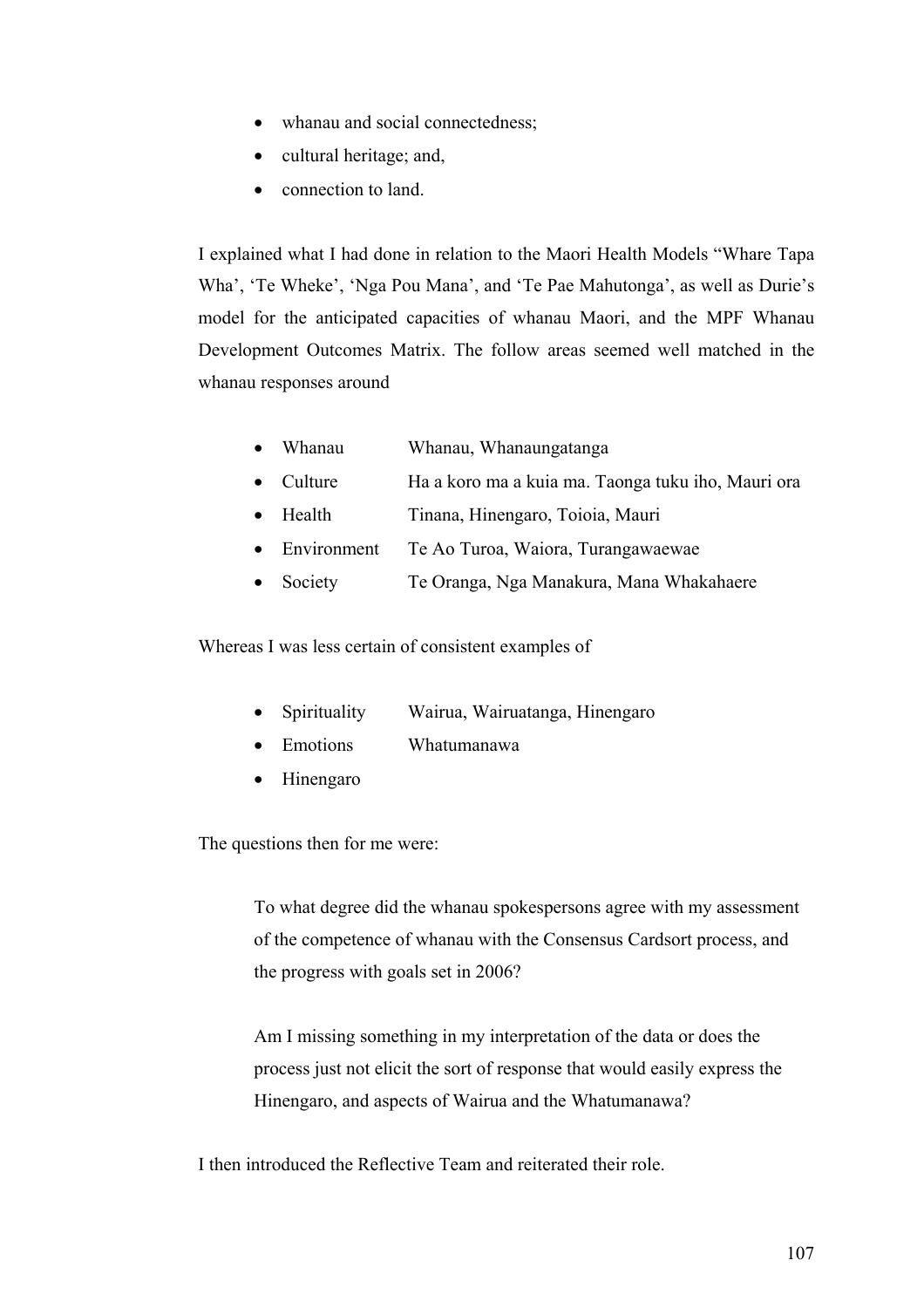I had intended to suggest that we all pause for a minute and use the Consensus Cardsort process to answer the question but as people had read the discussion documents they just wanted to start contributing thoughts. It ended up being a very lively discussion with people chipping in and building on each other's comments and insights.

The general response to my questions was this. The process is good, it works. The central focus of the process was on whanau goals and the progress made had been reflected in the Whanau Future Narratives and the Current State Narratives

*#2 Whanau spokesperson*: "Within all whanau things were really strong around whanaungatanga…and everyone had a future dream of some significant form"

They also felt that the Consensus Cardsort process is robust and that the ideas that need to come through "will come through eventually".

Later in the process one of the Reflecting Team Members (RTM 1) wondered about their degree of comfort with and comprehension of the overall Consensus Cardsort Future Narrative process. Whilst comparisons between the 2006 Future Narratives and 2007 Current State Narratives suggest that some tangible achievements seem to have arisen from the process, what was the feeling that the participants were left with?

*RTM 1* "At any time did you ever feel that uncle was above you? Could you understand stuff? Every time he spoke about or read about things did you understand? Did you understand stuff when you read stuff?" *#1 Whanau member "*No we understood it. Even when you read it. You know some documents! Usually 'S' can't read that stuff but this was really easy. It was really interesting."

The view was shared by other whanau spokespersons.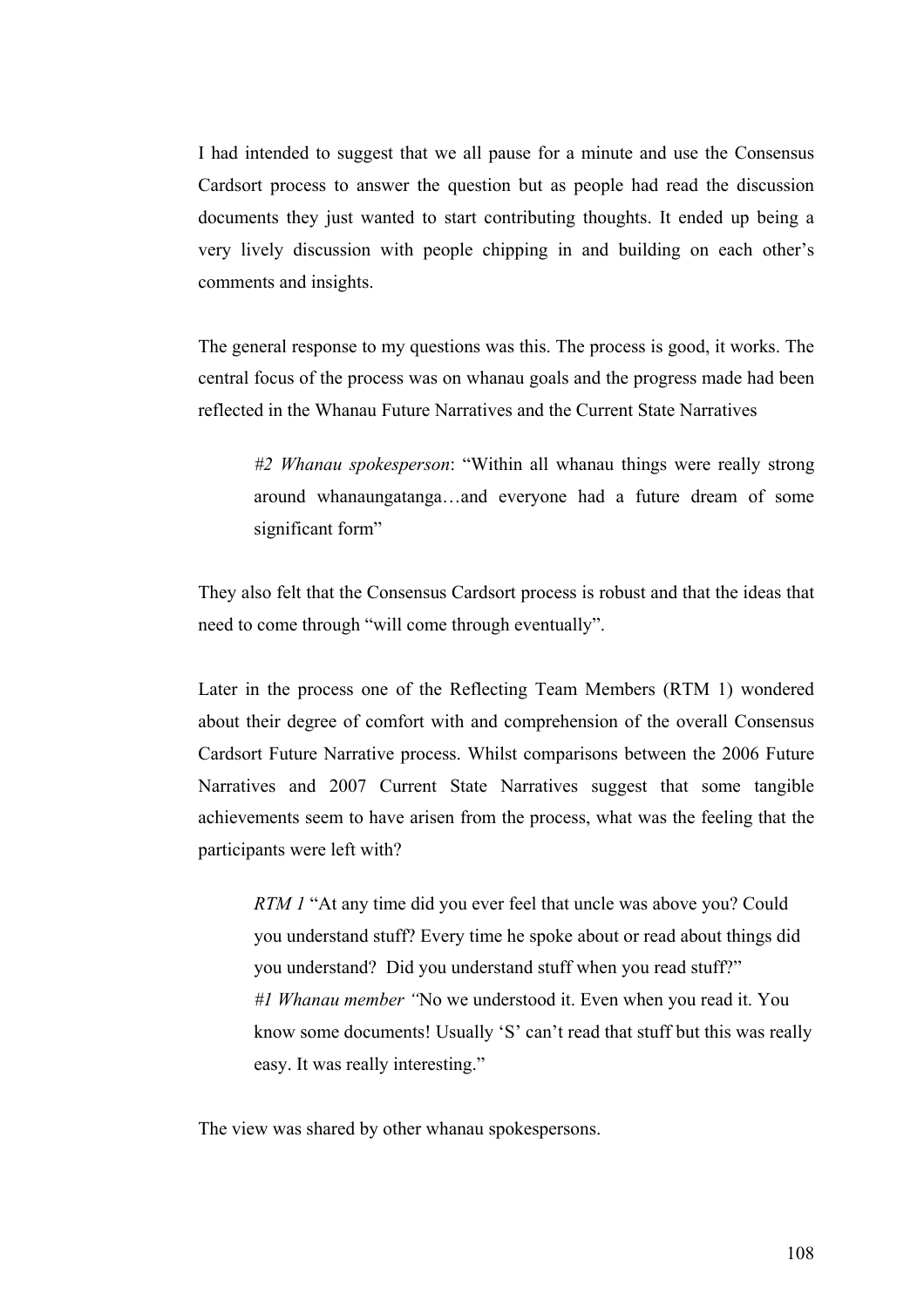Responding to my second question it was the view of the group that the characteristics such as Wairua and Whatumanawa are implicit just in being Maori. Their presence may only surface once the immediate life impacting issues have been addressed, but they will appear. As one participant put it:

*#2 Whanau Spokesperson*: Address those other needs and [these] things will naturally rise to the top.

It was agreed that whanau is "an organism not an organisation" and in whanau ora "all things are interlinked" even though they may be in different parts of a Maori Health Model. For instance I had only initially described one whanau as expressing issues about 'Whatumanawa' Once participant from another whanau expressed that whilst his own whanau had expressed very "practical" goals in their Future Narrative that doesn't mean that they don't experience the Whatumanawa.

*#2 Whanau spokesperson*: "When you look at these things from your own sense from your own whanau …some scored low…or it just didn't. That's not it. In terms of the Whatumanawa within our whanau we are emotional, we try and support each other emotionally…. it's part of the whole"

The fact is that most of the whanau vision was focused on mainly practical things, on their homes and lifestyle. The more ethereal things, concepts of spirituality and emotion will be implicit in most things anyway.

*"#3 Whanau Spokesperson*: Those things will come up …you might refer to them but they will surface over time"

I (*DOR*) started the Reflecting Team members (*RTM*) reflecting on the second question by summarising where I had got to in relation to the seeming under mentioning of metaphysical/spiritual issues in the whanau narratives.

*DOR* "What I've learned tonight is I've excluded them through my own construct"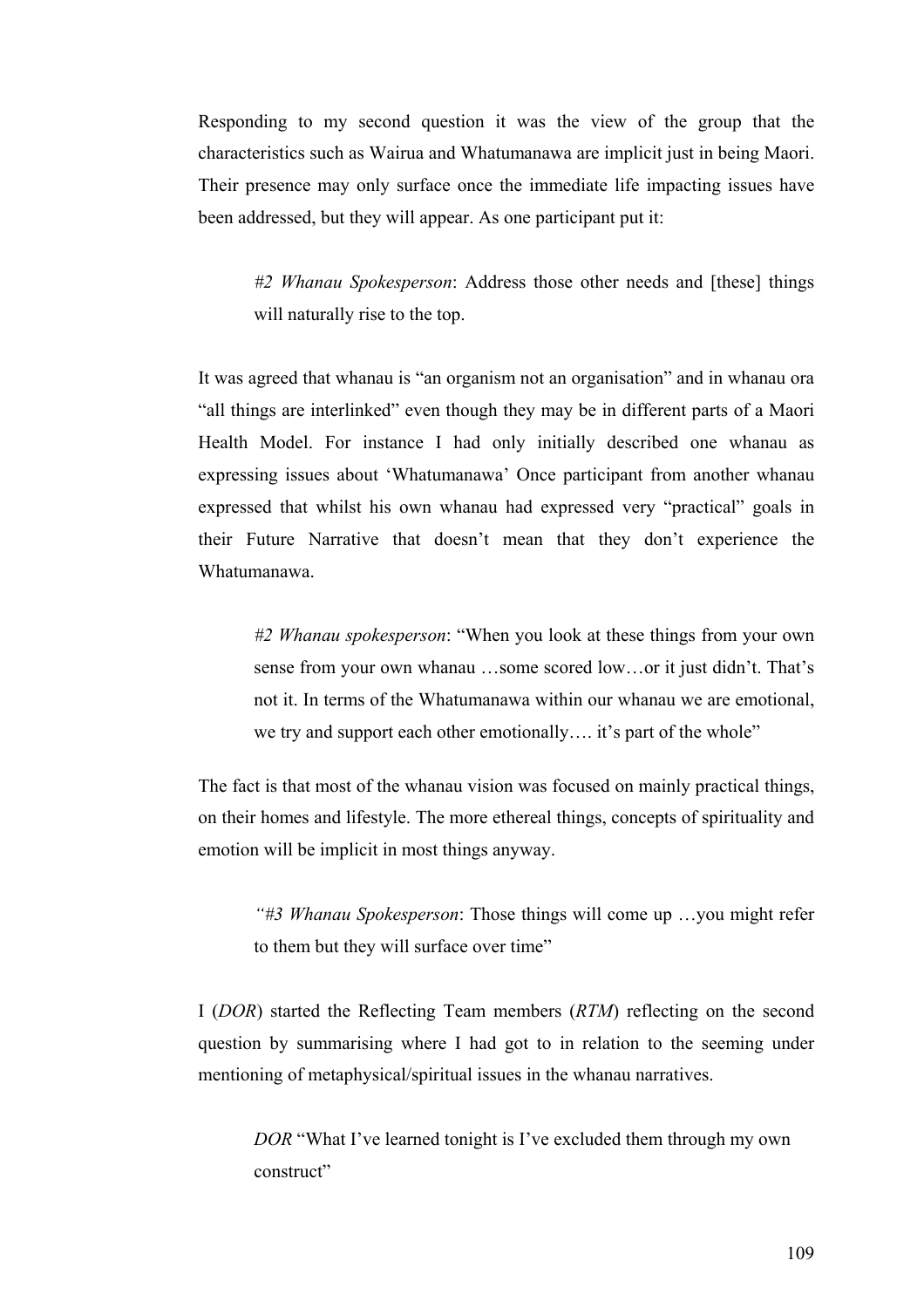*RTM 1* "The Wairua and Hinengaro...that right? As you've been told that you are making a division where a division doesn't occur" RTM 2 "Academia has a habit of dissecting stuff haven't they (sic)?"

It was suggested that by trying to put the components of the Maori Health Models into boxes in a table I my have reduced them to one dimension or lost the sense of their interconnectivity.

I wondered, however, if the models did form a template that participants were comfortable with and perhaps, with the possibility of choosing the model they liked most.

*RTM 1 "You* are saying that the people understand the concepts of each model?"

*DOR* "I haven't been discussing these models specifically, but I think they [whanau spokespeople] do understand them implicitly. This tool is allowing people to express things in their own Maori way. In the context of the topic Consensus Cardsort is just a process. The sorts of things that they are coming up with are the sorts of things you'd expect them to come up with and express things in a Maori way. It seems I'm on the right track in that at least what people are saying is similar to the content of the models"

One of the RTM's was not as sure that the whanau did understand the models

*RTM 2* "Do you think that the people that took part understood the models?"

whilst the other felt that whanau genuinely wanted to "engage" with the models:

*RTM 1* "Did each one understand? Well here's my perception …the representative whanau are all here…they all seemed to understand what the kaupapa was all about and all the models…just listening to you on your feedback on the Wairua and Hinengaro and their feedback to you on the models shows me they are fully engaged"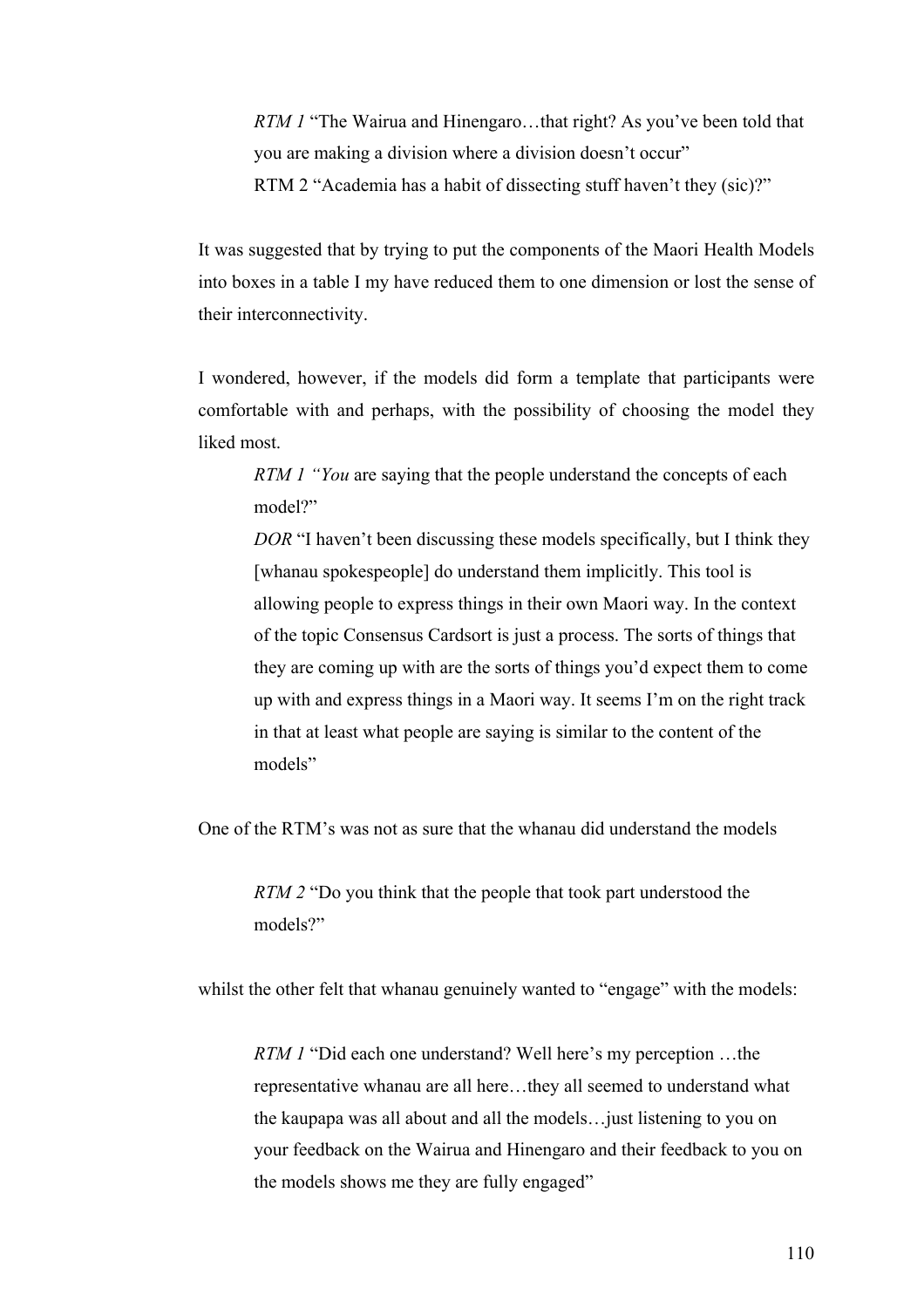Then one of the observing whanau (#2 whanau) contributed as well stating that at first "I was slightly confused" because they had started off seeing Cardsort as "an holistic type exercise" when "really" their focus had not been holistic, but rather just on the

"…physical state ..repair the house…look after the kids…get a job"

The question about the models caused some confusion for a start for #2 whanau spokesperson but

"I thought about it. You walk through these things in your lives with all these components…I realised they are there….. you either missed it or misinterpreted ….but then I thought, well you could get more explicit and could try and bring it out but it might turn out the other way and people say "what's this about?'…it may rise…it could stay indivisible or on the other hand they'll find that there is a need to do that thing"

In other words noticing gaps when comparing the Cardsort data to the Models could be helpful.

*RTM 1* "You mean to help use the Cardsort to get your priorities?" *#1 Whanau member "*Cardsort might help address the immediate ones then over time these need might be met and we'll move to the next level. What are our needs now? Then you might find Hinengaro... rising.... this is my assumption"

The reflection on this (RTM 2) was to wonder what would happen if "flicking it around a bit " you reversed the order, so if things were going well and:

*RTM 2* "if you're doing everything right then the Hinengaro and Wairua must be right… if you can't meet your objectives it's obvious that you have not got the Hinengaro/Wairua thing right"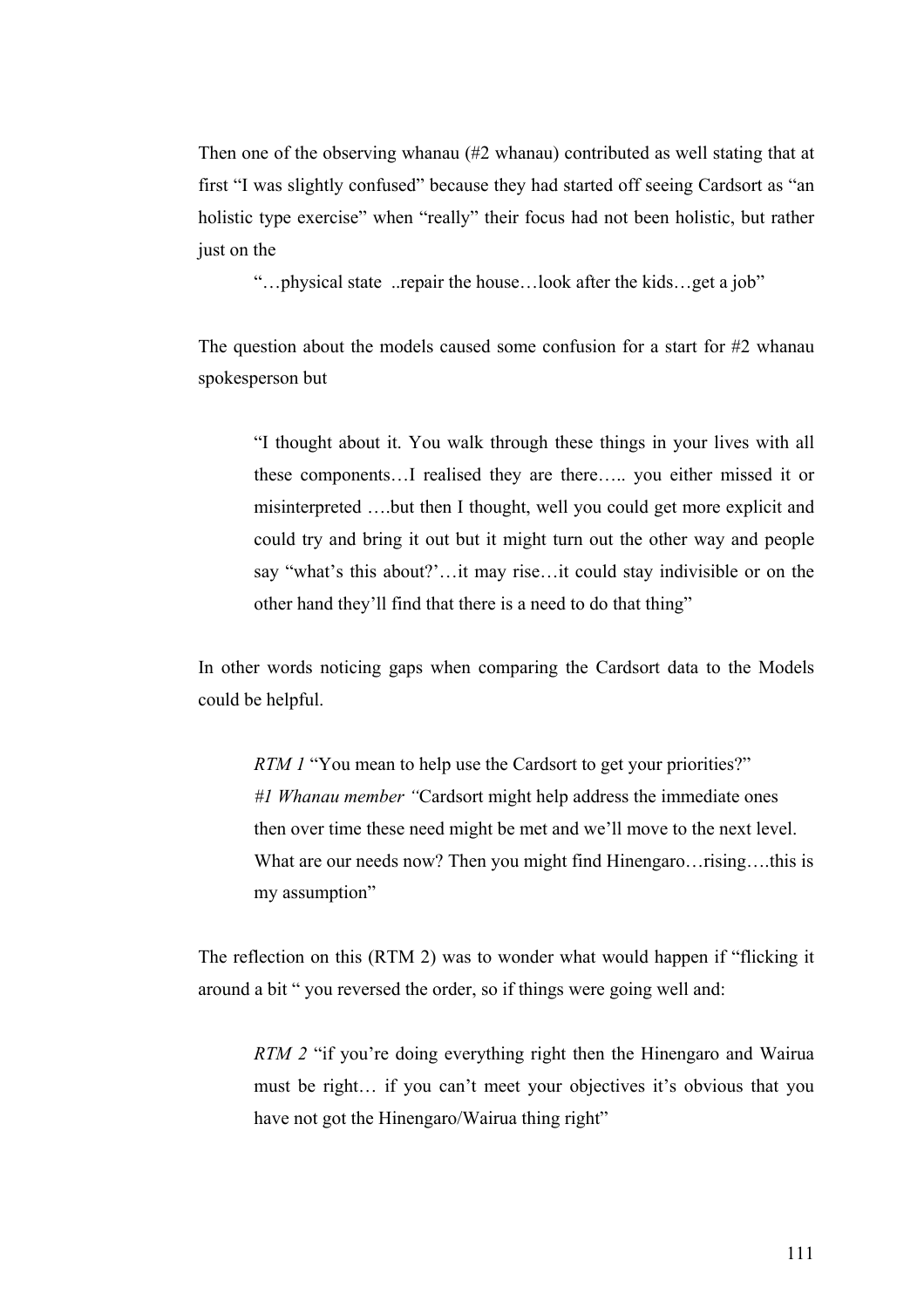*RTM 1* "....its the four walls of a house....if you don't have one wall you don't have a house…"

Meaning, #2 whanau spokesperson felt that "if you're missing your objectives …you aren't seeing it – Hinengaro, Wairua, Whatumanawa" suggesting that you need to see what is missing and attend to it. This was reaffirmed by Reflecting Team member 1. There is a paradox here. In the first instance it can appear that the 'consultants' are taking a fundamentalist approach – you cannot do well unless you are spiritually and emotionally aligned. It seems to be in contrast to the 'both and' approach that I was criticised for not demonstrating. On the other hand what they are also saying is that if things are not going well then it may be that things need to start with attention to spiritual and emotional matters.

The discussion reaffirmed the strength of the Maori Health Models, and their usefulness in examining the situation of whanau ora. It was clearly established that interrelated and interactive elements are at play all of the time. Wairua infuses all things. Ancestors stand beside the whakapapa expressed as a Maori person in the present. The person connects with the real world in the realm of the Hinengaro and yet this is also the realm of the yet to be. There was much to take back and review within the rough tables that I was constructing. We closed with a Karakia. I then typed up my written notes and the pertinent sections of the digital recording. I then analysed the proceedings and produced a synopsis. My key points were these:

- The Consensus Cardsort Future Narrative process works for the whänau participants.
- Whanau are engaged with Maori cosmological ideas. These are implicitly present in their narrative.
- The Cardsort process and the Reflective Team process has to be abandoned at times for a freer form of discussion more aligned with Bishop's (1996) idea of interviews as chat.

I then set out to review the Cardsort data and whanau narratives in light of the discussion to date as per Sequence 6 illustrated in Figure 8.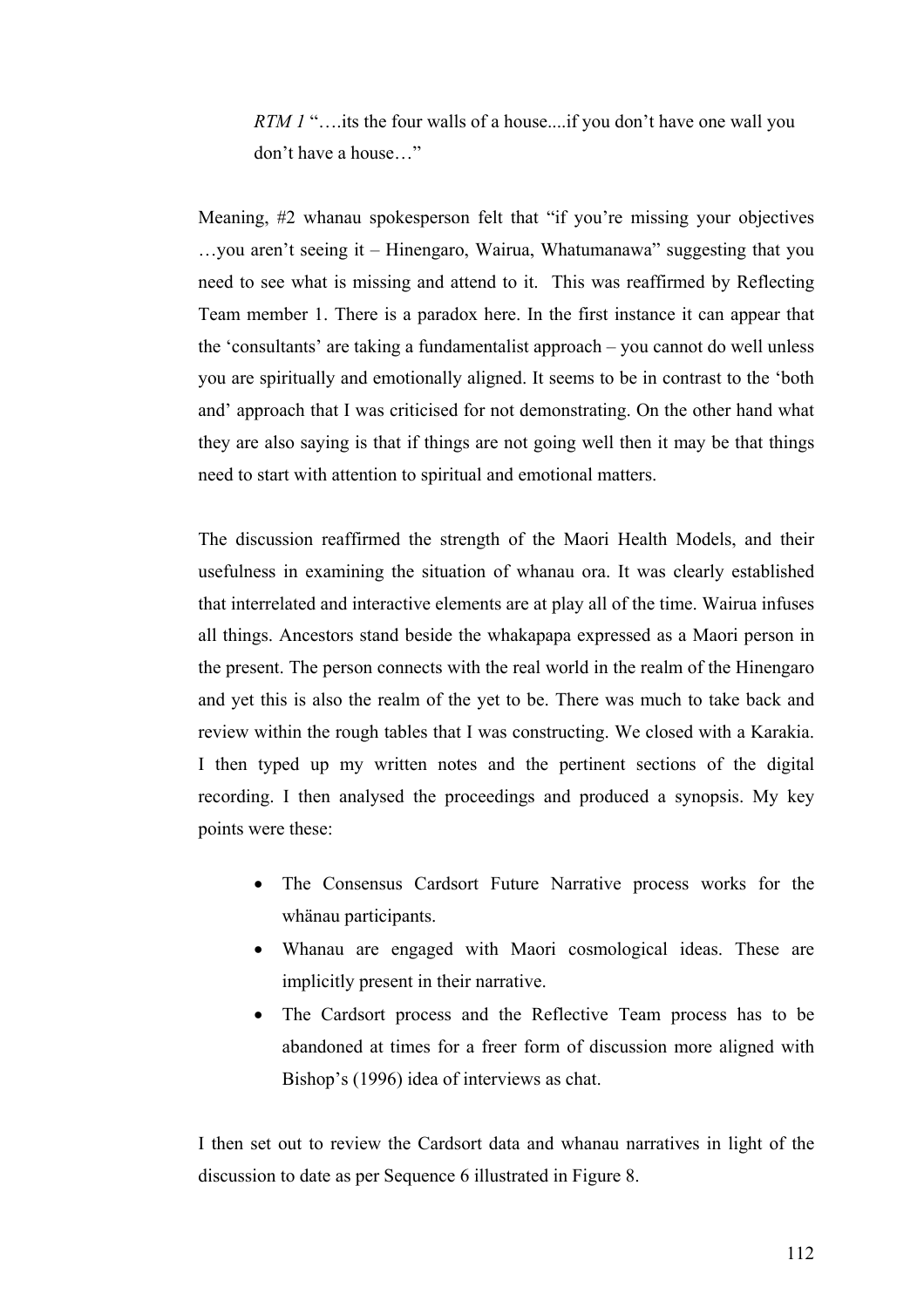

## **Figure 8: Mahi Whanau (2) Research Sequences 5-6**(after Kemmis& McTaggart, 2000)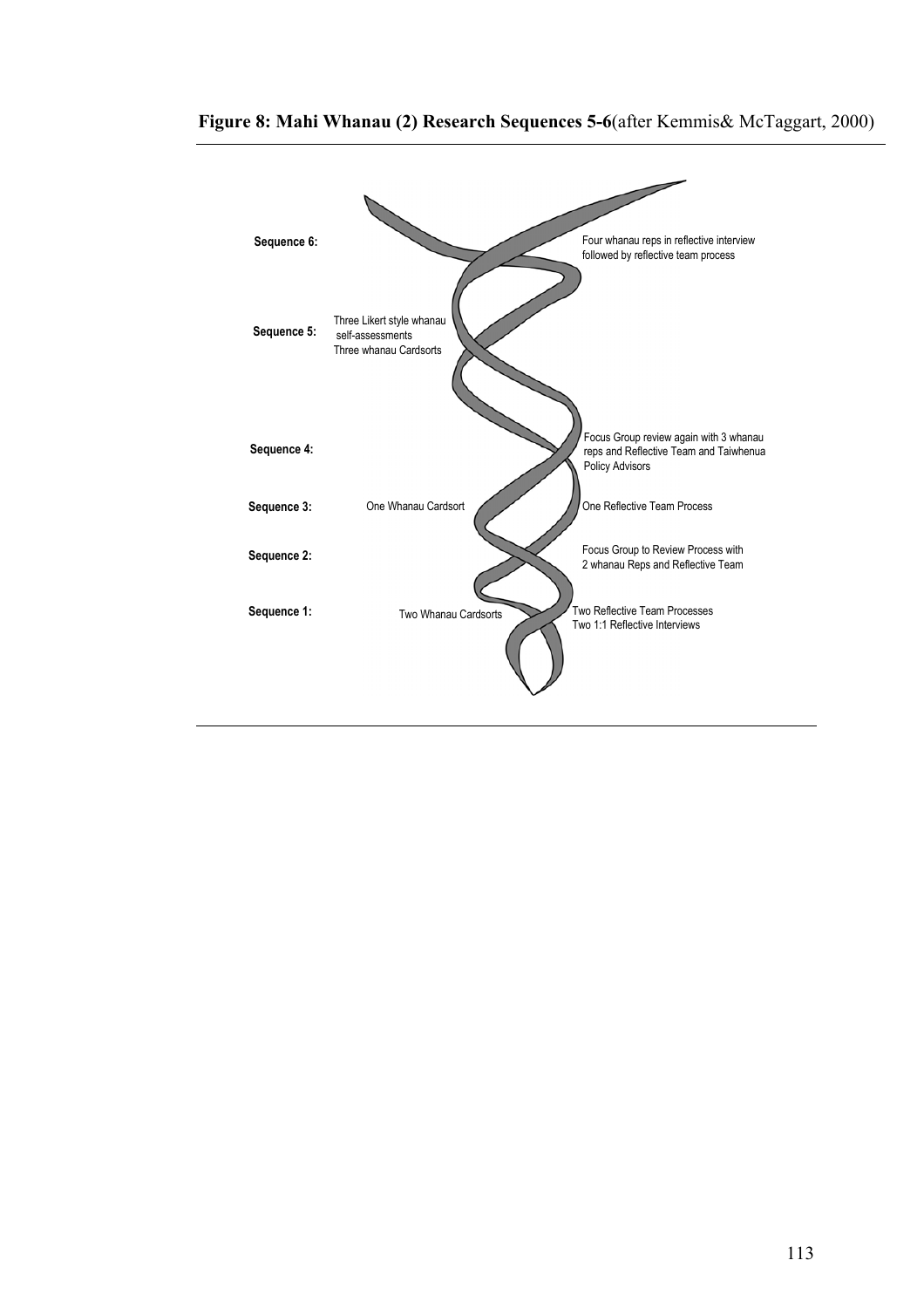| <b>WHARE TAPA</b><br><b>WHA ELEMENTS</b>                                                                                                                                                                                   | <b>TE WHEKE</b><br><b>ELEMENTS</b>                                    | <b>NGA POU MANA</b><br><b>ELEMENTS</b>                                                                                                 | <b>TE PAE</b><br><b>MAHUTONGA</b><br><b>ELEMENTS</b>                                                                                                                                                                  |
|----------------------------------------------------------------------------------------------------------------------------------------------------------------------------------------------------------------------------|-----------------------------------------------------------------------|----------------------------------------------------------------------------------------------------------------------------------------|-----------------------------------------------------------------------------------------------------------------------------------------------------------------------------------------------------------------------|
|                                                                                                                                                                                                                            | Ha a koro ma a kuja<br>ma (Cultural heritage)<br>A new marae building | Taonga tuku iho<br>(Cultural heritage)<br>I would like to see the<br>marae built up again<br>because it looks really<br>bare and weird | Mauriora (Cultural<br>identity) Kura<br>Kaupapa Maori                                                                                                                                                                 |
|                                                                                                                                                                                                                            | Whatumanawa<br>(Emotions)<br>'Nice', 'decent',' doing<br>well'        |                                                                                                                                        |                                                                                                                                                                                                                       |
| Tinana (Physical)<br>I would like to play<br>rugby when I get<br>older-Whanau<br>garden                                                                                                                                    | Tinana (Physical)<br>Play rugby-Whanau<br>garden                      |                                                                                                                                        | Toioia (healthy<br>lifestyle)<br>Whanau garden-<br>Nice home-Play<br>rugby                                                                                                                                            |
|                                                                                                                                                                                                                            |                                                                       | Te Ao Turoa<br>(Environment)<br>I would like a park<br>down our road-<br>Improve local road<br>safety                                  | Waiora (Physical<br>environment)<br>I world like a park<br>down our road-<br>Slower road speeds<br>out in $W$ for my<br>children and<br>grandchildren                                                                 |
|                                                                                                                                                                                                                            |                                                                       | Turangawaewae<br>(Land base)<br>Stay where I'm living.<br>To stay in a safe and<br>friendly neighbourhood                              |                                                                                                                                                                                                                       |
| Whanau (Family)<br>Drawing of whare<br>with smiley faces-A<br>big enough home to<br>fit my whole<br>$whanau-A$<br>playground are for<br>the tamariki in $W-A$<br>kura kaupapa Maori<br>at the marae next to<br>the kohanga | Whanaungatanga<br>(Family)<br>A playground area for<br>the tamariki   | Whanaungatanga<br>(Family)<br>Slower speeds out in $W$<br>for my children and<br>grandkids                                             | Te Oranga<br>(Participation in<br>society)<br>Having a good<br>education-Have<br>access to all high<br>schools-Closer to<br>schools-Need to go<br>closer to school I<br>think-Attend<br>kohanga and<br>marae meetings |
|                                                                                                                                                                                                                            |                                                                       |                                                                                                                                        | Nga Manakura<br>(Community<br>leadership)                                                                                                                                                                             |

# **Table 14a: #1Whanau Cardsort Responses vis a vis Maori Health Models**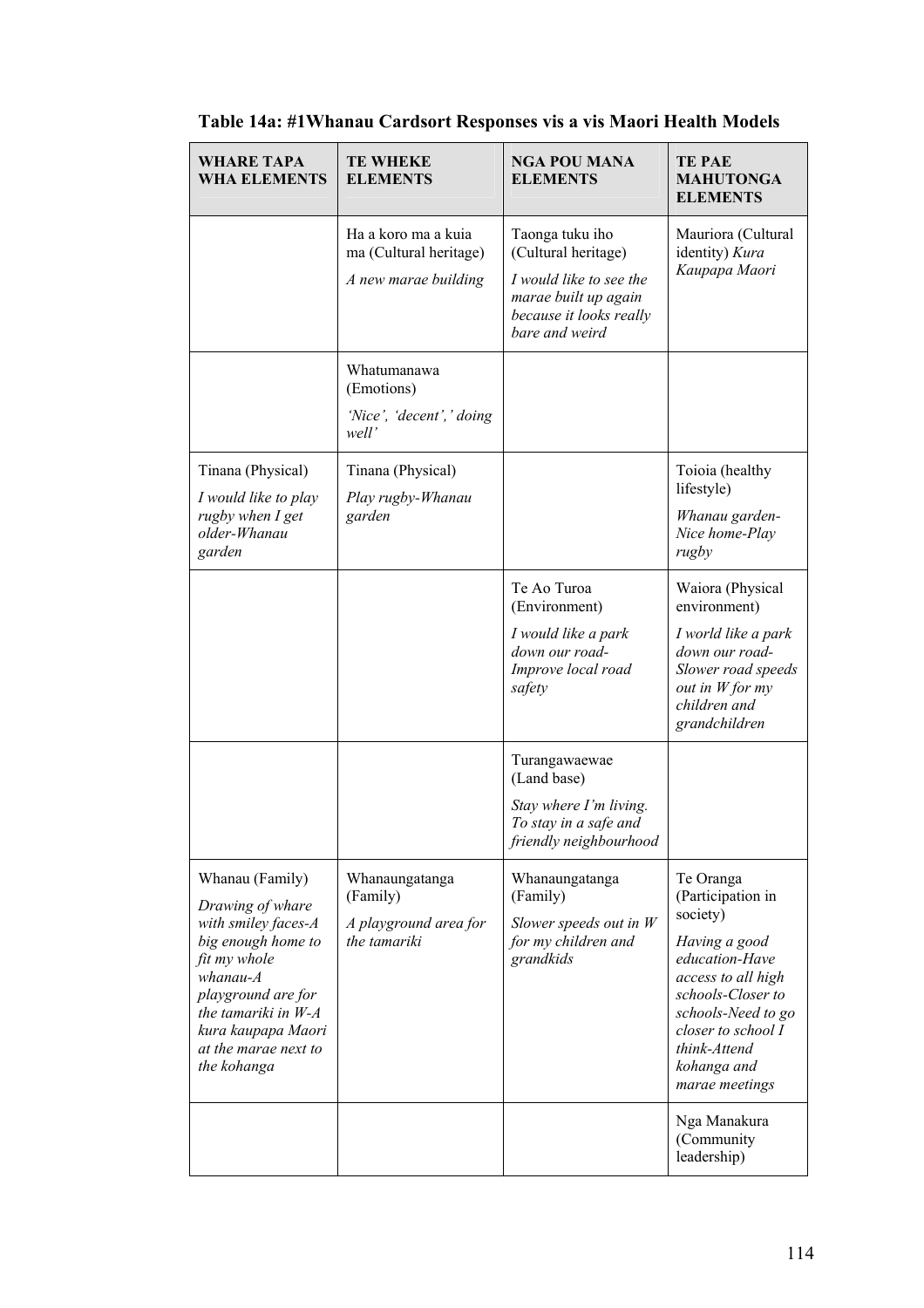## **Analysis of Whanau Cardsort Responses in relation to four Maori Health Models**

I created a third set of tables (table 14a,b,c) which set out the respective elements of the Maori Health Models 'Te Whare Tapa Wha', 'Te Wheke', 'Nga Pou Mana' and 'Te Pae Mahutonga', and attempted to populate the table with examples of these elements drawn directly from the whanau responses. Where there was no observable immediate alignment with an element, for instance 'Wairuatanga' I left that cell out of the table.

#### *#1 Whanau*

In terms of the various Maori Health models (see figure 14a) there is, for  $#1$ whanau, a concentration of response around Whanau, Toroia (healthy lifestyle), Te Oranga (social participation), and identity as Maori. The #1 whanau have a strong sense of cultural identity and ancestral connectivity (Ha a koro ma a kuia ma; Taonga tuku iho; Mauri ora; and Turangawaewae – see table 14a) expressed as a desire to see the marae rebuilt, 'it looks bare and weird', and the recurrent promotion of reo-based education through Kohanga Reo and Kura Kaupapa. There is focus on activity as in sports and recreation to promote tinana (good physical health) and growing healthy food in a 'whanau garden'. A sense of whanau and extended whanau is displayed in expressed goals for the collective – a house for all the family and space enough for other whanau; a car all the family can fit in. There is a commitment to being good citizens – Te Oranga – by the attention being paid to ensuring the children get a good education.

#### *#2 Whanau*

In terms of the range of Maori Health models the #2 whanau makes a strong showing in most aspects, and particularly around the elements of whanaungatanga. (see table 14b). The roundedness and holistic nature of this whanau is represented by both the comprehensiveness with which they match the 'cells' in the cluster of Maori health models and also the depth of that match.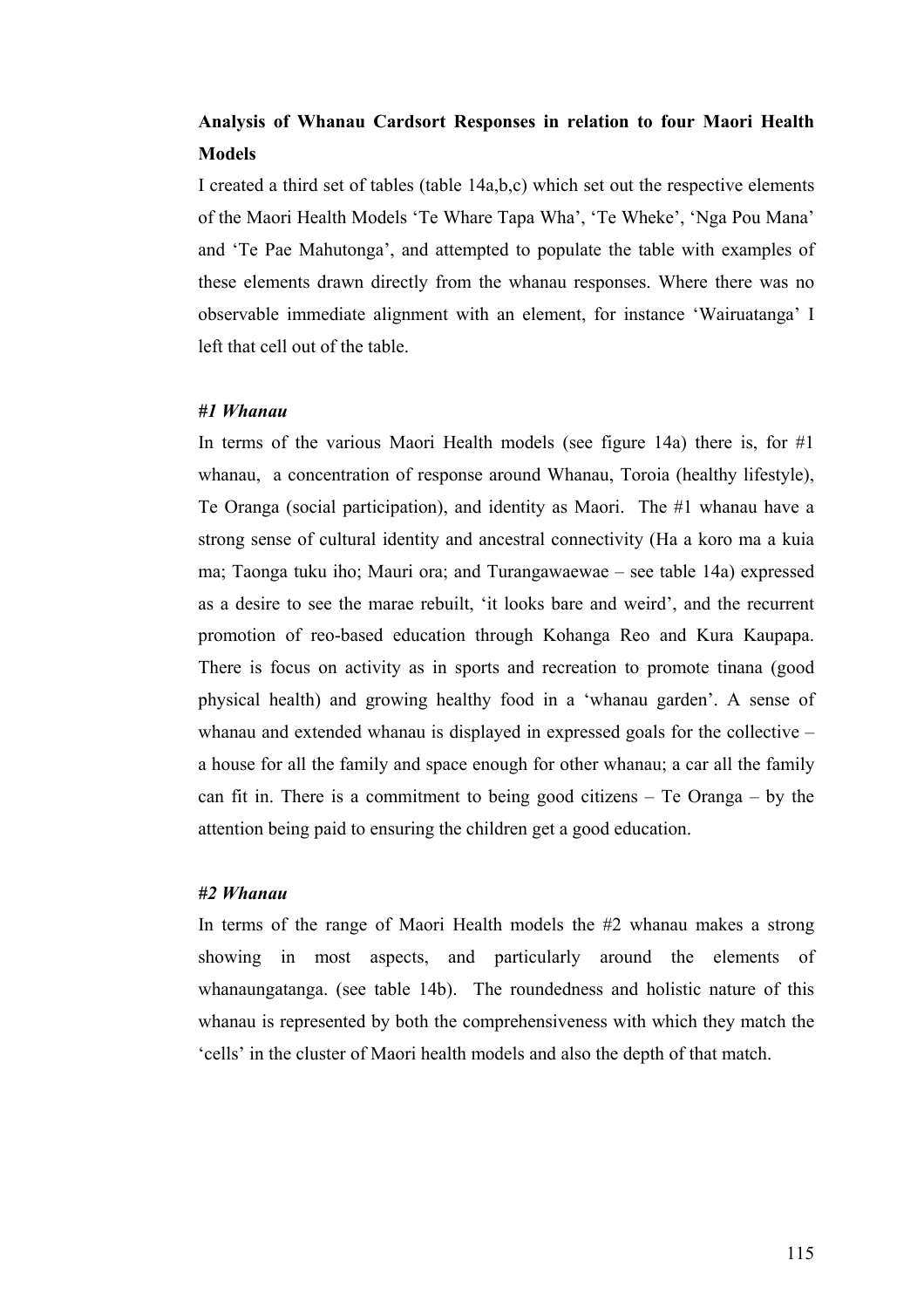In the Whare Tapa Wha framework the whanau show a holistic expression of Wairua, encompassing the physical, mental and spiritual, as well as the metaphysical, e.g. Mataariki. This links through to Hinengaro with an integrated

| <b>WHARE TAPA</b><br><b>WHA ELEMENTS</b>                                                                                                                           | <b>TE WHEKE</b><br><b>ELEMENTS</b>                                                                                                                                                                | <b>NGA POU MANA</b><br><b>ELEMENTS</b>                             | <b>TE PAE</b><br><b>MAHUTONGA</b><br><b>ELEMENTS</b>                                                                                                                                           |
|--------------------------------------------------------------------------------------------------------------------------------------------------------------------|---------------------------------------------------------------------------------------------------------------------------------------------------------------------------------------------------|--------------------------------------------------------------------|------------------------------------------------------------------------------------------------------------------------------------------------------------------------------------------------|
| Wairua (Spirituality)<br>Health, physical<br>mental, spiritual-<br>Mataariki and what it<br>means to tipuna                                                        | Wairuatanga (Spirituality)<br>Health, physical, mental,<br>spiritual                                                                                                                              |                                                                    |                                                                                                                                                                                                |
|                                                                                                                                                                    | Mana ake (Uniqueness)<br>Historic tourism<br>enterprise                                                                                                                                           |                                                                    | Mana whakahaere<br>(build influence)<br>Parallel streams of<br>education, kura<br>kaupapa/mainstream-<br>mainstream<br>professional<br>achievements-career<br>paths-educational<br>mentoring   |
|                                                                                                                                                                    | Mauri (Vitality)<br>Sports for health and<br>leisure and cultural<br>development e.g. mau<br>taiaha                                                                                               |                                                                    | Nga Manakura<br>(Community<br>leadership)<br>$Health-a facility in W$<br>to ensure the health of<br>whanau; set up H<br>whanau Trust;<br>discussed setting up A.<br>Trust for Council<br>Yards |
|                                                                                                                                                                    | Ha a koro ma a kuia ma<br>(Cultural heritage)<br>Mataariki and what it<br>means for our tipuna; The<br>whanau wish to<br>retain/maintain Te Reo,<br>Tikanga, Waiata, and<br>progressively improve | Taonga tuku iho<br>(Cultural heritage)<br>Waiata, Tikanga<br>Maori | Mauriora (Cultural<br>identity)<br>Papakainga housing<br>intergenerational: kuia,<br>kaumatua, pakeke,<br>Rangatahi, tamariki,<br>mokopuna                                                     |
| Hinengaro (Mental<br>health)<br>Whanau wish to have a<br>proactive health<br>programme for healthy<br>eating and healthy<br>living, physical,<br>mental, spiritual | Hinengaro (Mental<br>Health)<br>Whanau wish to have a<br>proactive health<br>programme for healthy<br>eating and healthy living,<br>physical, mental, spiritual                                   |                                                                    |                                                                                                                                                                                                |

**Table 14b: #2Whanau responses vis a vis Maori Health Models**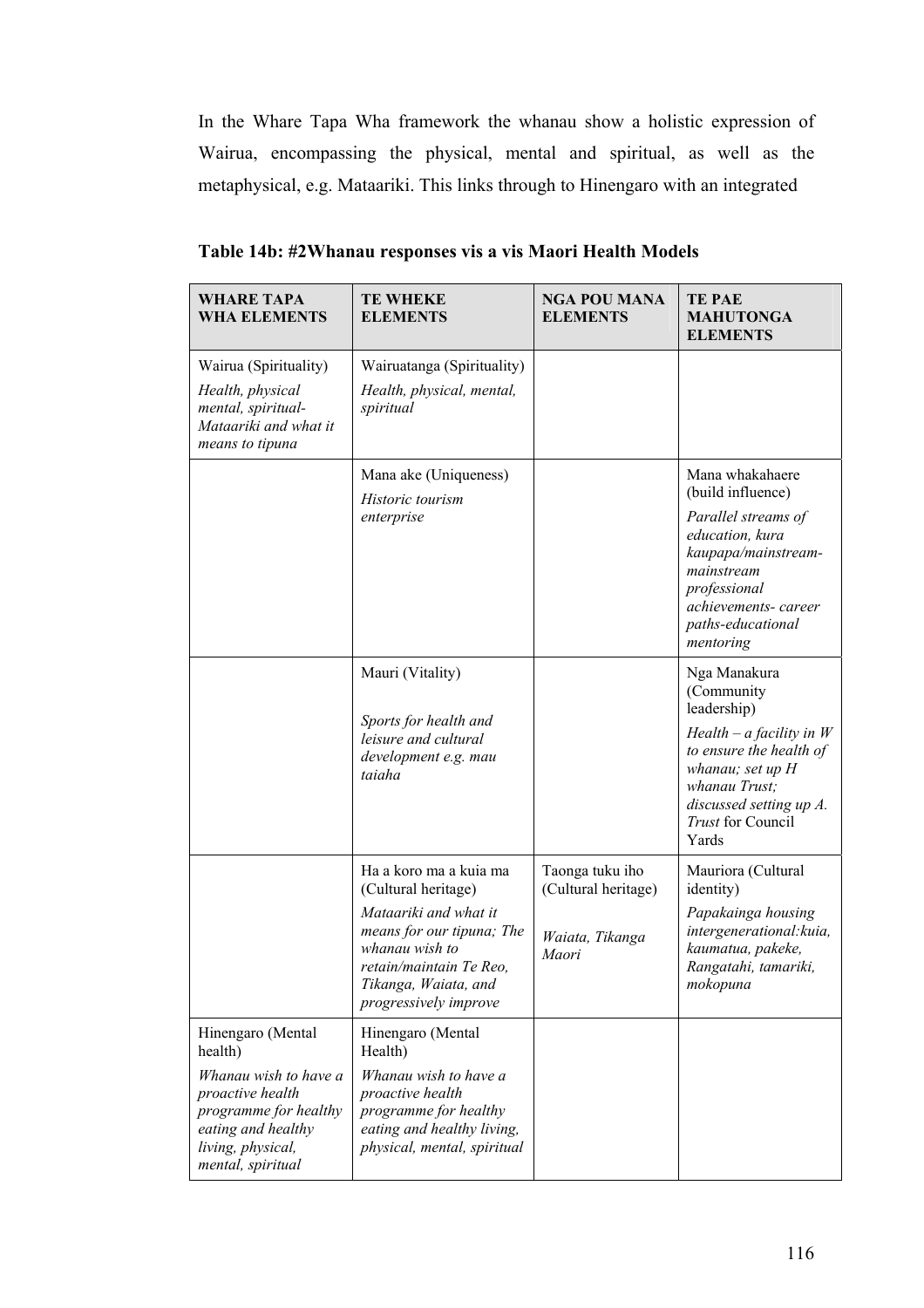| <b>WHARE TAPA</b><br><b>WHA ELEMENTS</b>                                                                                                                                                                                                                                                            | <b>TE WHEKE</b><br><b>ELEMENTS</b>                                                                                                                                                                                                                                                            | <b>NGA POU MANA</b><br><b>ELEMENTS</b>                                                                                                                                                                        | <b>TE PAE</b><br><b>MAHUTONGA</b><br><b>ELEMENTS</b>                                                                                                                                                                                                       |
|-----------------------------------------------------------------------------------------------------------------------------------------------------------------------------------------------------------------------------------------------------------------------------------------------------|-----------------------------------------------------------------------------------------------------------------------------------------------------------------------------------------------------------------------------------------------------------------------------------------------|---------------------------------------------------------------------------------------------------------------------------------------------------------------------------------------------------------------|------------------------------------------------------------------------------------------------------------------------------------------------------------------------------------------------------------------------------------------------------------|
| Tinana (Physical)<br>Whanau wish to have a<br>proactive health<br>programme, healthy<br>eating and healthy<br>living, physical,<br>mental, spiritual:<br>Sports teams,<br>coaching, fitness,<br>different ranges of<br>sport: Health- a<br>facility to ensure the<br>health of whanau is<br>checked | Tinana (Physical)<br>Whanau wish to have a<br>proactive health<br>programme, healthy<br>eating and healthy living,<br>physical, mental,<br>spiritual: Sports teams,<br>coaching, fitness, different<br>ranges of sport: Health- a<br>facility to ensure the<br>health of whanau is<br>checked |                                                                                                                                                                                                               | Toioia (healthy<br>lifestyle)<br>Health; rongoa<br>exercises for young<br>and old                                                                                                                                                                          |
|                                                                                                                                                                                                                                                                                                     |                                                                                                                                                                                                                                                                                               | Te Ao Turoa<br>(Environment)<br>Own gardens and<br>organic: Whanau<br>wish to practice<br>environmentally<br>sustainable lifestyles<br>e.g. recycling toxins<br>and being<br>environmental<br>lobbyists       | Waiora (Physical<br>environment)<br>Environment things<br>that affect us as a<br>whanau at home                                                                                                                                                            |
|                                                                                                                                                                                                                                                                                                     |                                                                                                                                                                                                                                                                                               | Turangawaewae<br>(Land base)<br>Discussed building<br>marae as part of<br>$papakainga-4$<br>meetings; whanau<br>wish to be self<br>sustainable through<br>their own gardens,<br>fruit trees, chooks,<br>stock |                                                                                                                                                                                                                                                            |
| Whanau (Family)<br>Finding employment<br>within hapu so whanau<br>don't have to leave the<br>district                                                                                                                                                                                               | Whanaungatanga<br>(Extended Family)<br>The whanau wish to<br>ensure our kaumatua are<br>cared for in transport,<br>health and day to day<br>living and be included in<br>social and cultural<br>events: In the process of<br>looking at how we can do<br>up granddad's home.                  | Whanaungatanga<br>(Extended Family)<br>We have instituted<br>intergenerational<br>whanau days:<br>Whanau wish to<br>increase<br>whakawhanaungatan<br>ga                                                       | Te Oranga (Social<br>participation)<br>Secured Te Whiti<br>scholarship for<br>whanau member to<br>attend Lindisfarne<br>College. Doing well<br>academically and<br>sporting: Teenagers<br>at school or has<br>contact with youth in<br>transition services |

# **Table 14b continued: #2 Whanau responses vis a vis Maori Health Models**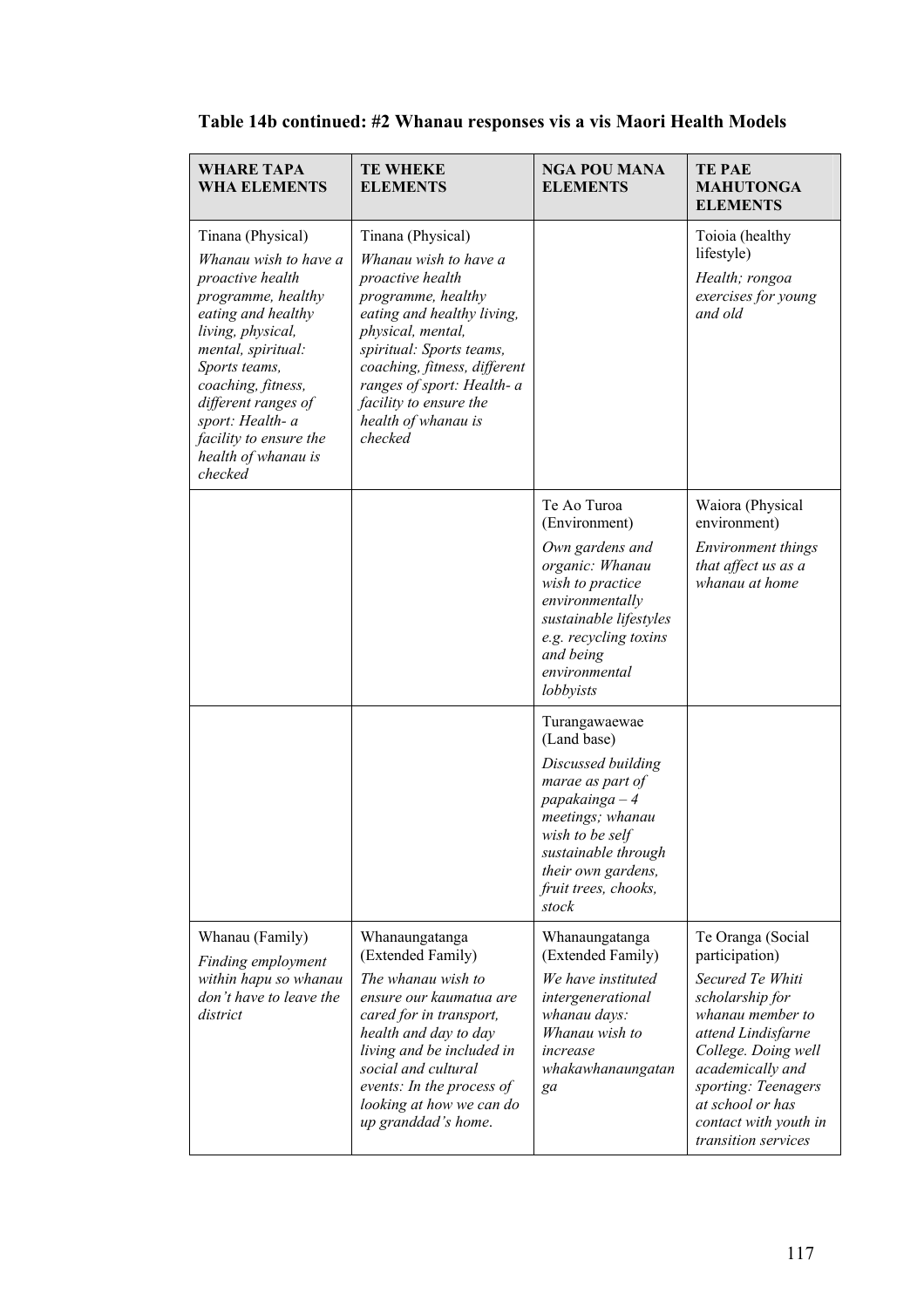response across all aspects of life. Their approach to tinana is proactive – organised sports and recreational activities, good eating, and health checks.

They link across all the models with concerns and practical support for whanau and extended whanau and fuse in with Te Oranga by taking a proactive approach to education and career planning as a contribution to civil society (see Whanau/Whanaungatanga/Te Oranga - table 14b).

The #2 whanau again make proactive moves around their environment and 'turangawaewae' speaking of papakainga developments, whanau trusts, and sustainability expressed both as sustainable lifestyle on their own part and on the part of others in the context of waiora (see table 14b).

### *#3 Whanau*

In terms of the Maori Health Models (see table 14c) #3 whanau demonstrate actions in most spheres apart from a mention there are no apparent examples of the spiritual/metaphysical.

The #3 whanau manifest aspects of Te Whare Tapa Wha in all elements (see table 14c). They are conscious about good health, at least in the physical and mental aspects. There is a lot of effort around good eating, fitness and physical prowess. Dad's reflective comments about his own behaviour ("By me not getting into trouble and putting my family through stress by not knowing where our future was heading") is an example of the connection with reality through the realm of the Hinengaro

The #3 whanau building and whanau extending activities over Christmas are significant in the context of their being a reconstituted whanau and their need to foster links within complex relationships. This reconnecting of relationships dovetails in with the aspects of ancestral gifts and whakapapa (see 'Ha a koro ma a kuia ma' table 14c.).

Expressing a desire for a home that they own is a signal of consciousness about the family environment in a physical sense. There is also the issue of potentially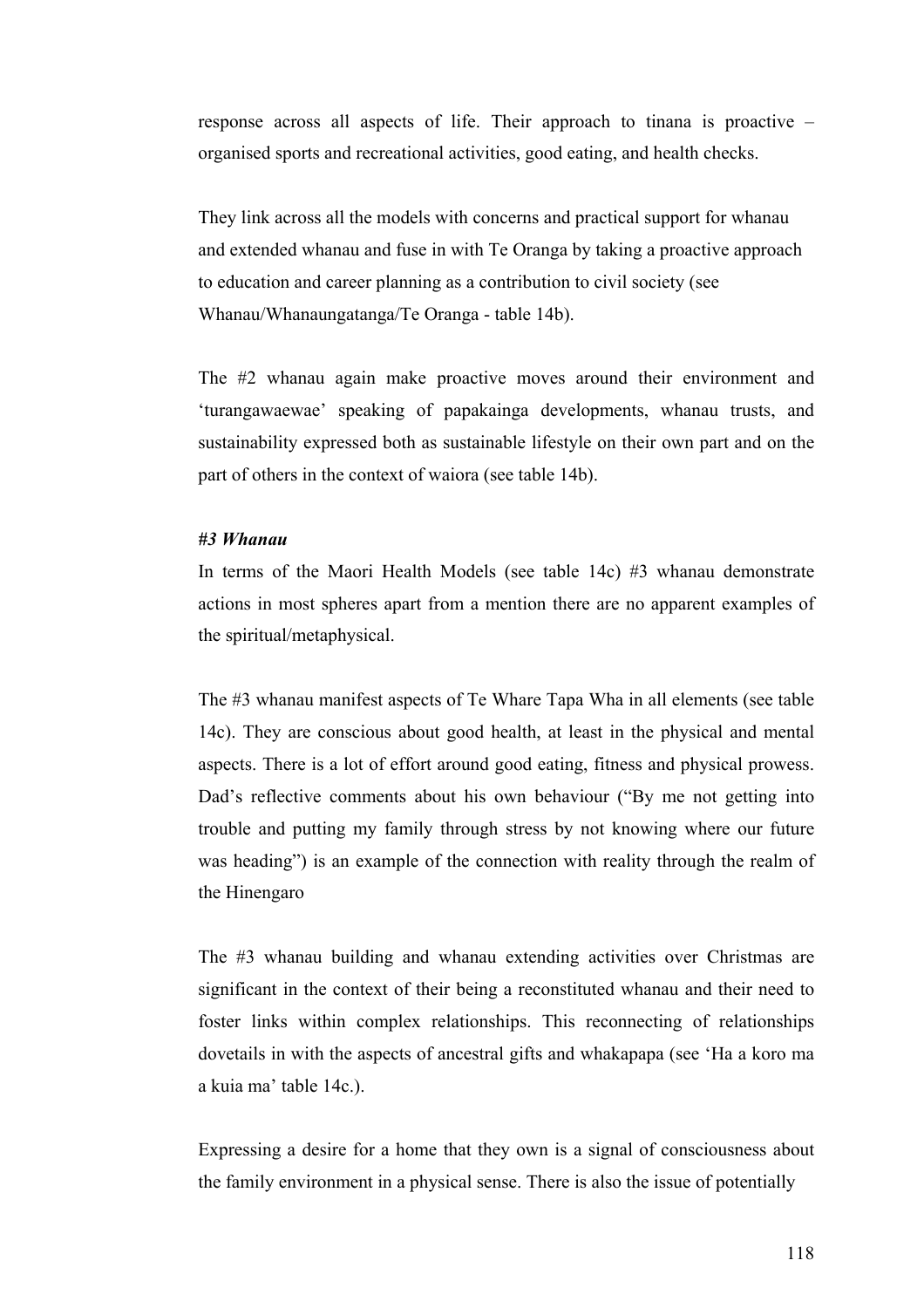| <b>WHARE TAPA</b><br><b>WHA ELEMENTS</b>                                                       | <b>TE WHEKE</b><br><b>ELEMENTS</b>                                                                                                                                                                                                                                  | <b>NGA POU MANA</b><br><b>ELEMENTS</b>                                                                             | <b>TE PAE</b><br><b>MAHUTONGA</b><br><b>ELEMENTS</b>                                                                                                                                 |
|------------------------------------------------------------------------------------------------|---------------------------------------------------------------------------------------------------------------------------------------------------------------------------------------------------------------------------------------------------------------------|--------------------------------------------------------------------------------------------------------------------|--------------------------------------------------------------------------------------------------------------------------------------------------------------------------------------|
| Wairua (Spirituality)<br>Health, physical<br>mental spiritual                                  | Wairuatanga<br>(Spirituality)<br>Health, physical<br>mental spiritual                                                                                                                                                                                               |                                                                                                                    |                                                                                                                                                                                      |
| Hinengaro (Mental<br>Health)<br>Consequences of own<br>behaviour - last 11<br>months in limbo  | Hinengaro (Mental<br>Health)<br>Consequences of own<br>behaviour - last 11<br>months in limbo                                                                                                                                                                       |                                                                                                                    |                                                                                                                                                                                      |
| Tinana (Physical)<br>The whanau will<br>follow a healthy<br>eating healthy action<br>programme | Tinana (Physical)<br>K followed through<br>with his rugby league<br>(HB Maori).<br>Personally I have<br>stepped up my own<br>sporting feats as to<br>stepping up my game<br>playing higher levels.<br>Sport as a whanau. N<br>going to Thailand to<br>represent NZ. |                                                                                                                    | Toioia (healthy<br>lifestyle)<br>Overall improvement<br>in eating habits                                                                                                             |
| Whanau (Family)<br>Parenting skills have<br>improved through<br>support                        | Whanaungatanga<br>(Family)<br>The whanau would<br>like to own our own<br>home                                                                                                                                                                                       | Whanaungatanga<br>(Family)<br>Whanau travel<br>experience at<br>Christmas was cool<br>Meeting more of Ds<br>whanau | Te Oranga<br>(Participation in<br>society)<br>Successful to a degree<br>in education – one<br>son to $7th$ form                                                                      |
|                                                                                                | Mana ake<br>(Uniqueness)<br>For myself changing<br>back to Hawke's Bay<br>(BPHB) has meant<br>going back to my<br>roots<br>Mauri (Vitality)<br>We want to see the                                                                                                   |                                                                                                                    | Mana whakahaere<br>(influence)<br>Completed 7 <sup>th</sup> Form<br>Maori Rugby rep<br>NZ champ Kick<br>boxer<br>NZ rep kick boxer<br>internationally<br>Nga Manakura<br>(Community) |
|                                                                                                | whanau enjoy sports<br>for health and to<br>achieve at                                                                                                                                                                                                              |                                                                                                                    | leadership)                                                                                                                                                                          |

# **Table 14c: #3Whanau Cardsort responses vis a vis Maori health models**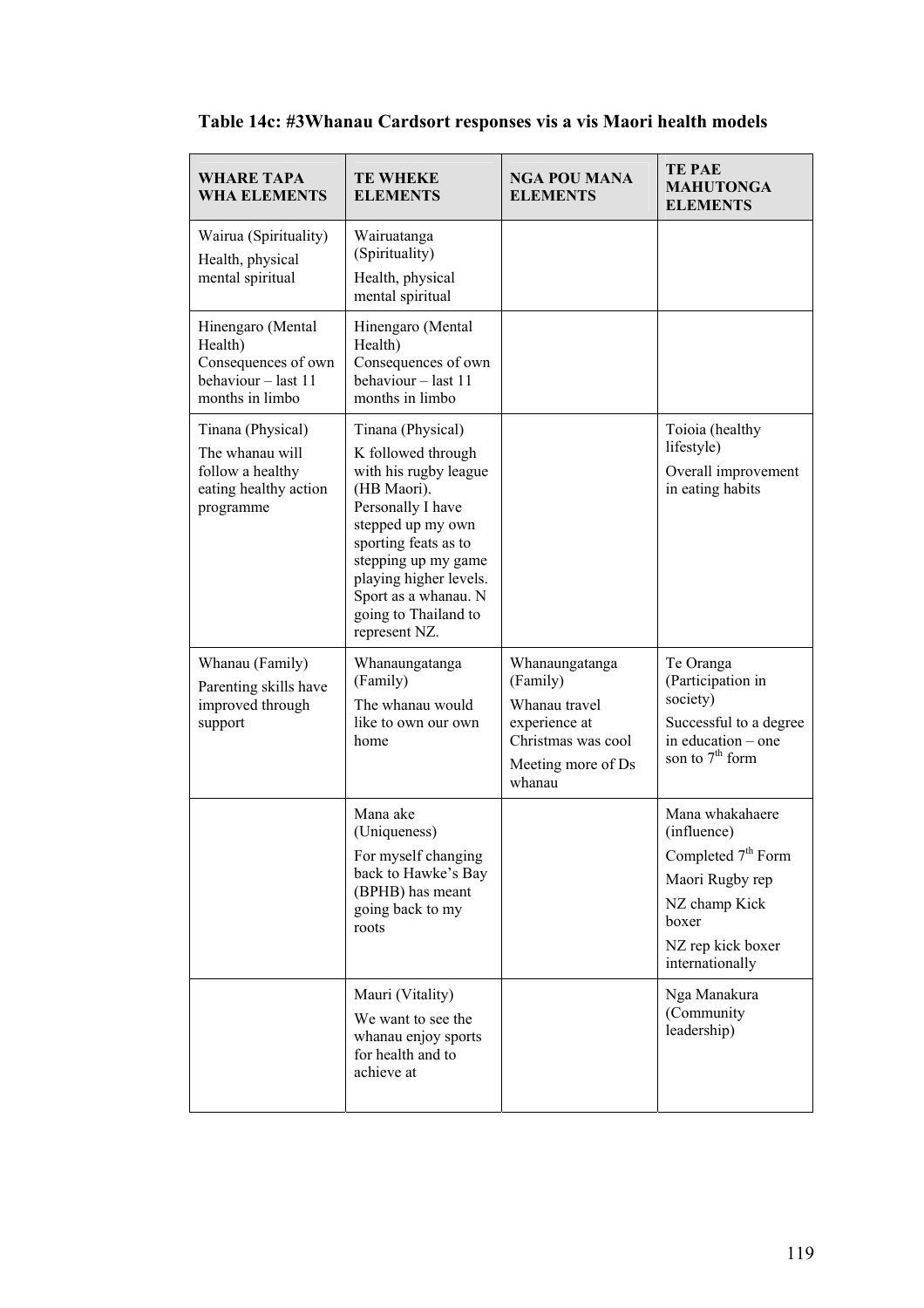| WHARE TAPA<br><b>WHA Elements</b> | <b>TE WHEKE</b><br><b>Elements</b>                                                                                                                                                 | <b>NGA POU MANA</b><br><b>Elements</b>                                          | <b>TEPAE</b><br><b>MAHUTONGA</b><br><b>Elements</b>                                                             |
|-----------------------------------|------------------------------------------------------------------------------------------------------------------------------------------------------------------------------------|---------------------------------------------------------------------------------|-----------------------------------------------------------------------------------------------------------------|
|                                   | Ha a koro ma a kuia<br>ma (Cultural heritage)<br>Deepening of<br>knowledge of<br>whakapapa but not<br>increased breadth of<br>knowledge and<br>improved<br>whakawhanaungatang<br>a | Taonga Tuku Iho<br>(Cultural heritage)<br>Learn whanau<br>whakapapa             | Mauriora (Cultural<br>identity) Going to my<br>son's grandfather's<br>tangi and meeting up<br>with whanau again |
|                                   | Whatumanawa<br>(Emotions)<br>By me not getting<br>into trouble and<br>putting my family<br>through stress by not<br>knowing where our<br>future was heading                        |                                                                                 |                                                                                                                 |
|                                   |                                                                                                                                                                                    | Te Ao Turoa<br>(Environment)<br>The whanau would<br>like to own our own<br>home | Waiora (Sustainable<br>environment)<br>I would like to buy a<br>family home form my<br>kids and their kids      |

## **Table 14c (continued): #3Whanau Cardsort responses vis a vis Maori health models**

improved sustainability if you own your own land. The dad, in expressing his deeper and even self critical thoughts, demonstrates healthy emotions, 'whatumanawa'.

# **Analysis of Whanau Cardsort Responses in relation to Durie's five expected capacities of a whanau Maori**

I created a fourth set of tables (table 15a-c) outlining Durie's five expected capacities of a whanau Maori (Durie, 1999) and populated that with examples of each capacity as directly expressed by the whanau.

## *#1 Whanau*

The #1 whanau shows capacities across all aspects of Durie's Whanau Capacity Model (see table 15a). Manaakitia is evident both in the concern for the marae and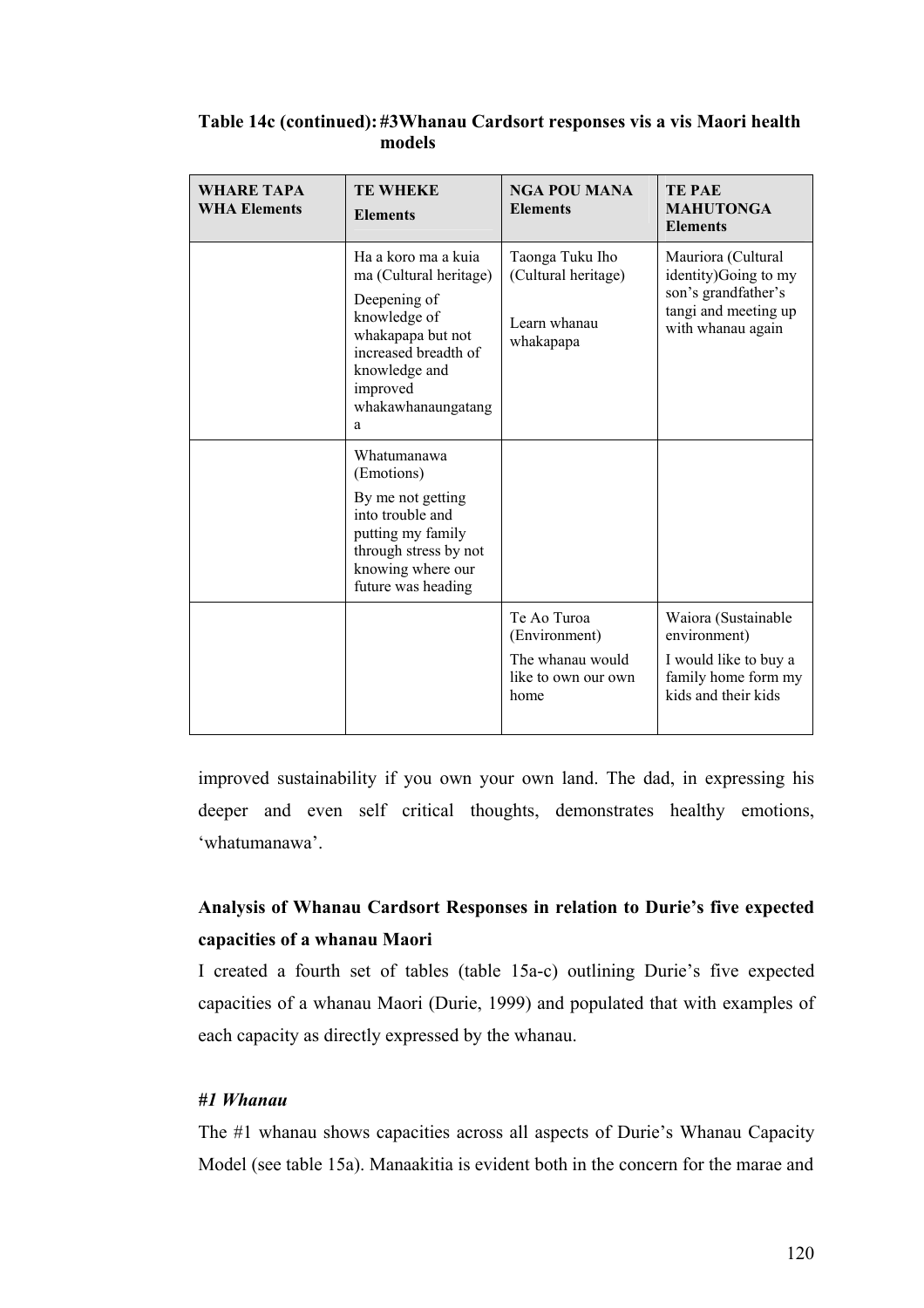| <b>DURIE'S CAPACITIES OF A MAORI</b><br>WHANAU                                                                          | <b>WHANAU DEMONSTRATION OF</b><br><b>CAPACITY</b>                                                                                                 |
|-------------------------------------------------------------------------------------------------------------------------|---------------------------------------------------------------------------------------------------------------------------------------------------|
| <b>Manaakitia</b> – the capacity to care for whanau<br>members, particularly children, the elderly<br>and the less able | A big house for all the whanau and for friends.<br>Solar heating power and a decent water supply.<br>Nice furniture-Have a job                    |
| Tohatohatia - the capacity to share, to<br>provide a safety net by distributing money<br>and goods to those in need     | Need a garden get one soon                                                                                                                        |
| <b>Pupuri Taonga</b> – the capacity to provide<br>guardianship, to act as trustees and manage<br>resources              | Attend kohanga and marae meetings-A fenced<br>home will be cool-Improve local road safety                                                         |
| <b>Whakamana</b> - the capacity to empower<br>develop human capital and engage in<br>advocacy                           | Having a good education-We have access to all<br>high schools-Good schooling for my kids                                                          |
| Whakatatakoto Tikanga – the capacity to<br>plan ahead and provide for the future                                        | I would like to see the marae built again because<br>it looks really bare and weird-A kura kaupapa<br>Maori at the marae next door to the kohanga |

## **Table 15a: #1 Whanau Cardsort Responses vis a vis Durie's Whanau Capacity Model**

in the care for the immediate family around good housing and personal development.

The aspect of Tohatohatia is less apparent, perhaps due in part to the whanau's low household income and sparse resources. However the concern over provision of a garden might intimate this capacity (see table 15a).

Pupuri Taonga is exemplified in the #1 whanau's desire to rebuild and further develop community assets. Whakamana is particularly evident in the commitment to education, both Maori and mainstream. Whakatatakoto Tikanga is implicit in their narrative and made explicit in reference to education and the provision of community facilities (see table 15a).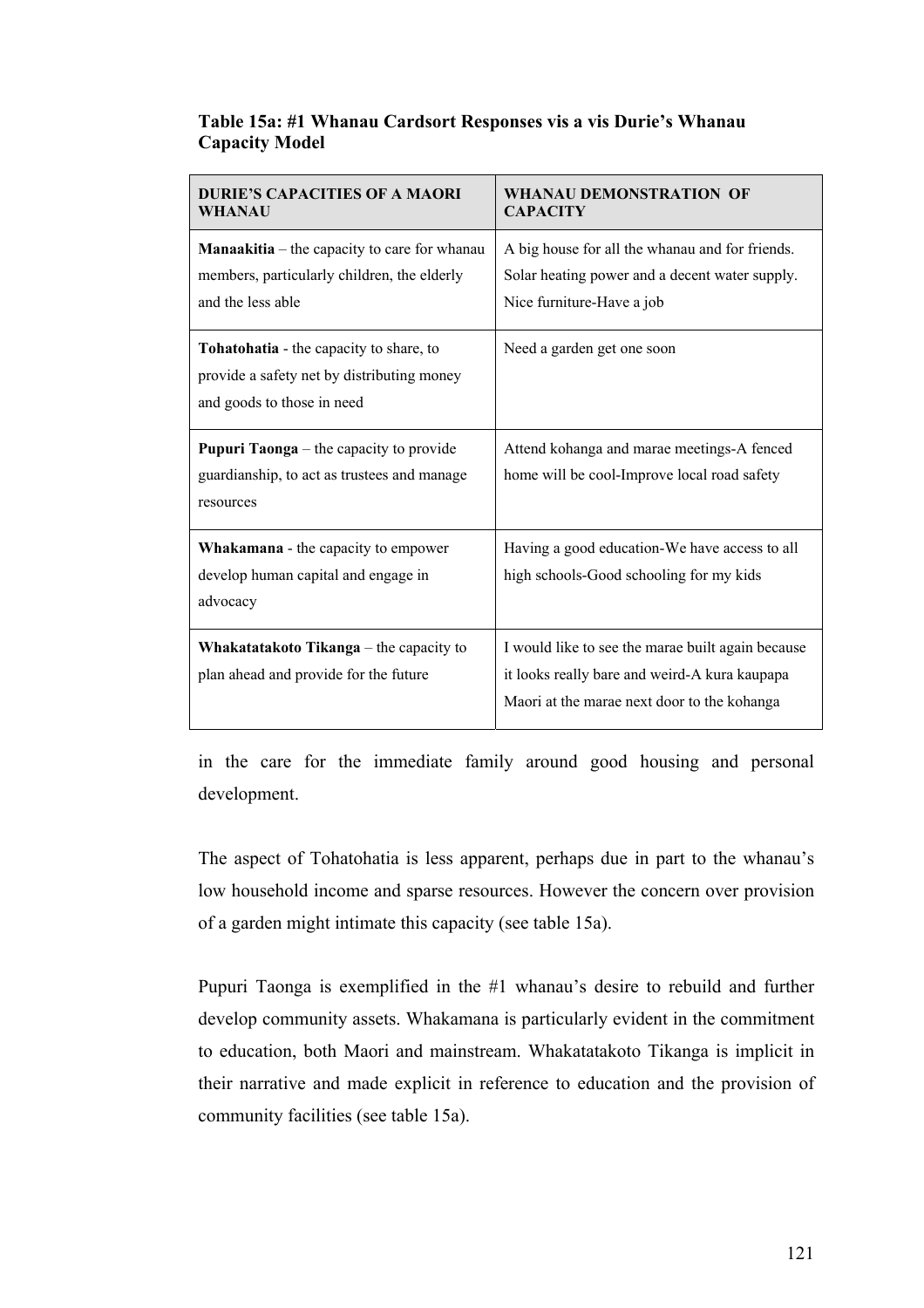## *#2 Whanau*

#2 whanau can demonstrate a high level of capacity when assessed against Durie's model of Whanau Maori Capacity (see table 13b). The whanau's narratives, both in 2006 and 2007 show capacity across all five themes identified by Durie. One theme flows into another. Manaakitia – the capacity to care for whanau members, particularly children and the elderly - is well demonstrated with the commencement of kaumatua outings, initiation of a kaumatua health care service, and practical efforts at intergenerational living.

| Table 15b: #2Whanau Cardsort Responses vis a vis Durie's Whanau |
|-----------------------------------------------------------------|
| <b>Capacity Model</b>                                           |

| DURIE'S CAPACITIES OF A MAORI                                                                                       | <b>WHANAU DEMONSTRATION OF</b>                                                                                                                                        |
|---------------------------------------------------------------------------------------------------------------------|-----------------------------------------------------------------------------------------------------------------------------------------------------------------------|
| WHANAU                                                                                                              | <b>CAPACITY</b>                                                                                                                                                       |
| <b>Manaakitia</b> – the capacity to care for whanau                                                                 | Kaumatua outings have commenced                                                                                                                                       |
| members, particularly children, the elderly and                                                                     | Kaumatua health care is active intergenerational                                                                                                                      |
| the less able                                                                                                       | living has been tested                                                                                                                                                |
| Tohatohatia - the capacity to share, to provide<br>a safety net by distributing money and goods to<br>those in need | In the process of looking how we can do up<br>grandpa's home                                                                                                          |
| <b>Pupuri Taonga</b> - the capacity to provide                                                                      | One Trust has been established and discussions                                                                                                                        |
| guardianship, to act as trustees and manage                                                                         | have proceeded to look at further Trusts for                                                                                                                          |
| resources                                                                                                           | other purposes                                                                                                                                                        |
| Whakamana - the capacity to empower<br>develop human capital and engage in advocacy                                 | Rangatahi have career and education plans<br>goals<br>We have instituted intergenerational whanau<br>days<br>Three whanau members with new academic<br>qualifications |
| Whakatatakoto Tikanga – the capacity to plan<br>ahead and provide for the future                                    | Discussed building marae part of papakainga 4<br>meetings<br>Have thought about utilizing 39 w for palliative<br>care<br>Three whanau members purchased homes         |

Looking at 'how we can do up grandpa's home' is an example of tohatohatia - the capacity to share and provide a safety net. Similarly the effort around the establishment of a whanau trust and the active pursuit of other trust structures demonstrates pupuri taonga - the capacity to provide guardianship, to act as trustees and manage resources. The whanau's demonstration of whakamana - the capacity to empower develop human capital and engage in advocacy – is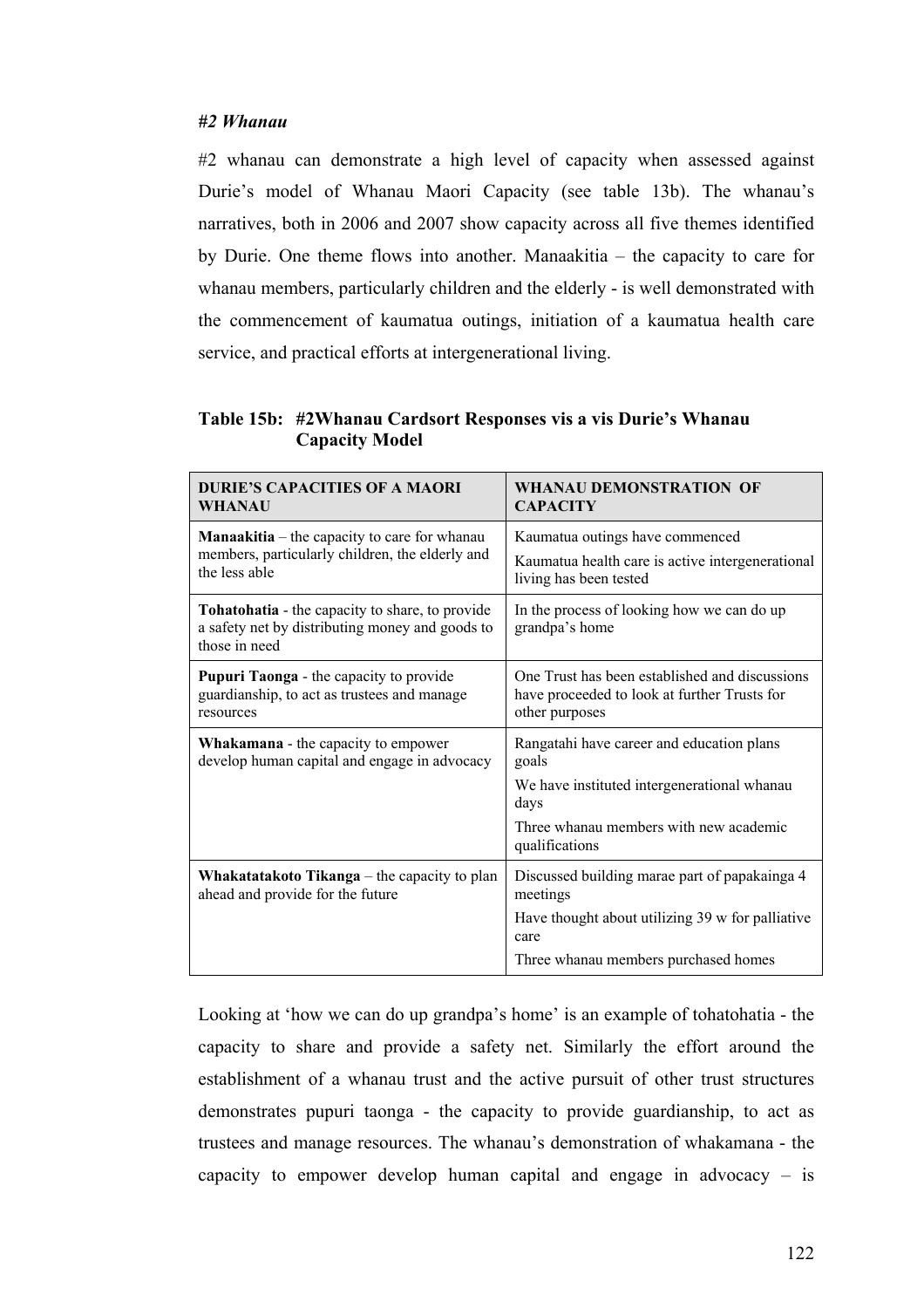expressed in several ways; the investment in their rangatahi at a high decile school; the gaining of a prestigious scholarship; the development of career and education plans for all their youth; the gaining of tertiary level qualifications; the establishment of a structure to deal with other whanau over TOW settlements.

Finally, the capacity for whakatatakoto tikanga – the capacity to plan ahead and provide for the future – and this is somewhat linked with the others - is shown in the planning for their own papakainga and marae, and in the purchase of 3 homes outside of the kainga.

**Table 15c: #3 Whanau Cardsort Responses vis a vis Durie's Whanau Capacity Model** 

| <b>WHANAU CAPACITY MODEL</b>                                                                                            | <b>WHANAU DEMONSTRATION OF</b><br><b>CAPACITY</b>                                                                        |
|-------------------------------------------------------------------------------------------------------------------------|--------------------------------------------------------------------------------------------------------------------------|
| <b>Manaakitia</b> – the capacity to care for whanau<br>members, particularly children, the elderly and<br>the less able | I would like to buy a family home for my kids<br>and their kids                                                          |
| Tohatohatia - the capacity to share, to provide<br>a safety net by distributing money and goods<br>to those in need     | Parenting skills with whanau help from tamariki<br>hauora, early childhood care                                          |
| <b>Pupuri Taonga</b> - the capacity to provide<br>guardianship, to act as trustees and manage<br>resources              | To be able to give my kids a healthy future they<br>will need to become healthy adults<br>By me not getting into trouble |
| <b>Whakamana</b> - the capacity to empower<br>develop human capital and engage in advocacy                              | To educate myself so I can help my kids in a<br>more useful way<br>$7th$ Form<br>Sporting achievements                   |
| <b>Whakatatakoto Tikanga</b> $-$ the capacity to<br>plan ahead and provide for the future                               | The whanau would like to own our own home                                                                                |
|                                                                                                                         | Have good employment is important for the<br>whanau                                                                      |

### *#3 Whanau*

As regards Durie's model for demonstration of Capacity the required aspects are well represented (see table 13c). There is an apparent capacity for Manaakitia both in terms of dad's desire for a whanau home and in mum's practical steps to make sure that she is a better mum. Tohatohatia is observable in the provisioning of the home, in the practical sharing and caring shown across a remixed family. The element of Pupuri taonga is observable in mum's building of her personal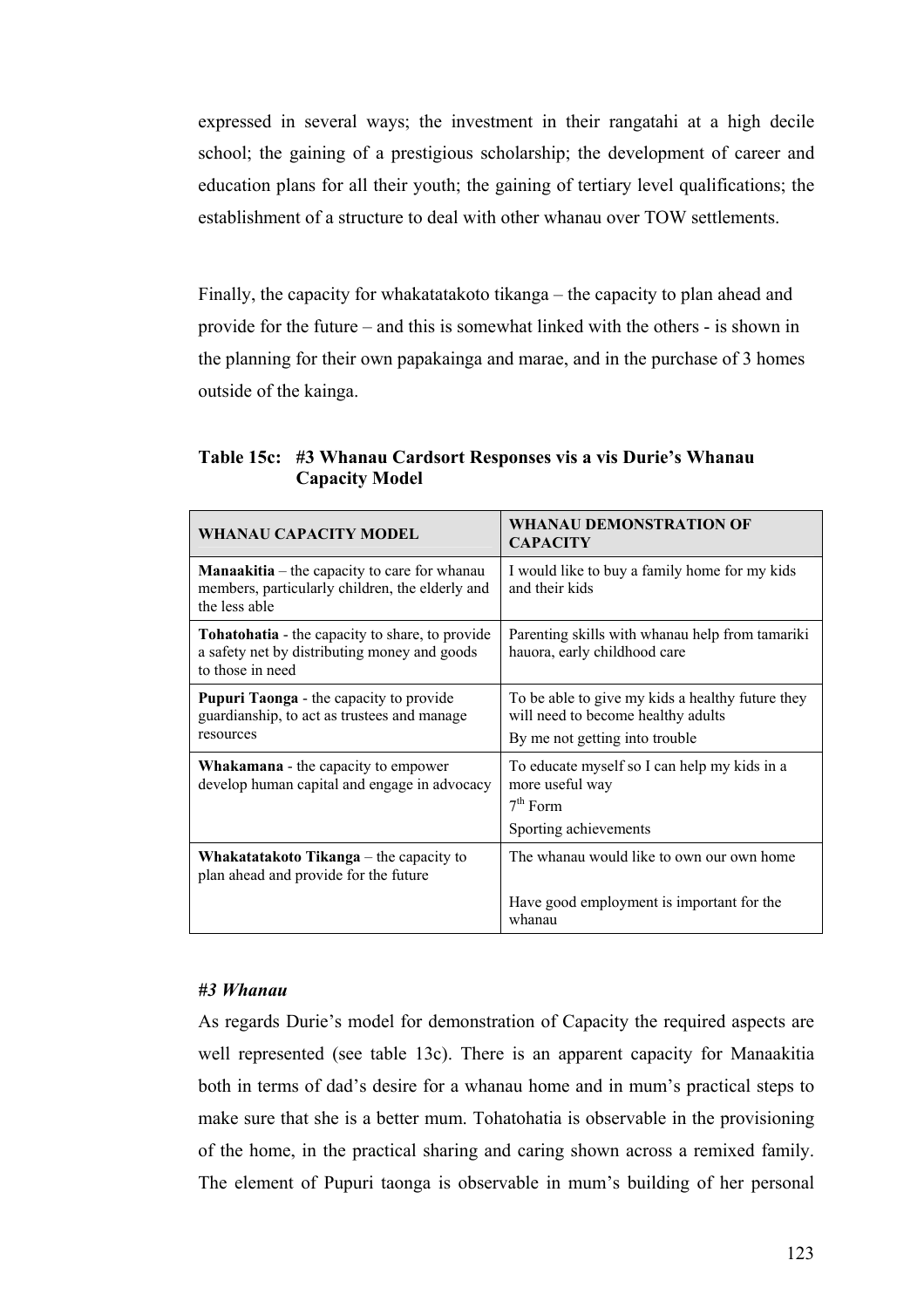capacity to care for her children and also in dad's connecting his own actions to the impact on the whanau.

The #3 whanau is demonstrating Whakamana at one level by improving its capacity for good parenting, by achieving at sports, by getting secondary school achievements, by dad holding down a job and a steady tenancy (see table 15c). On the other hand dad's gang membership may be a counter to this in some regards.

## **Analysis of Whanau Development in relation to the Maori Potential Framework (MPF) Whanau Development Outcomes Matrix**

Finally I created a set of tables (table 16a-c) based on the MPF Whanau Development Outcomes Matrix (see figure 2) and made a face value assessment of any shift by whanau in the period from 2006 to 2007. Had I set out to do so in 2006 I could have established empirical benchmarks across a number of indices; household income, standard of housing, and any of a number of quantitative and qualitative features that hold meaning (see table 3, MSD's Potential measures of whanau ora). The point is that measures such as these could be included into the process where merited or required.

### *#1 Whanau*

Finally, I have taken a face value assessment of the #1 whanau's progress 2006- 2007 utilising the MPF Whanau Outcomes Matrix (see table 16a) across wellbeing, knowledge, influence, and resources. Using the MPF Whanau Outcomes Matrix in terms of Ira Tangata, wellbeing we could assess that the whanau have moved from 'latent' to activation. Good schools are now in reach, they live close to the sea, they have a van, they have a nice home. These are platforms to take off from. The platform needs resources. The Maori Potential Framework speaks of 'Rawa', resources, as being comprised of Cultural, Intellectual, Physical, and Financial elements. I am not privy to the whanau's financial resources, but, at face value, the whanau seem to be doing comparatively better in 2007 than in 2006 ('we have a people carrier van'; 'we have a nice home', 'we have decent beds now').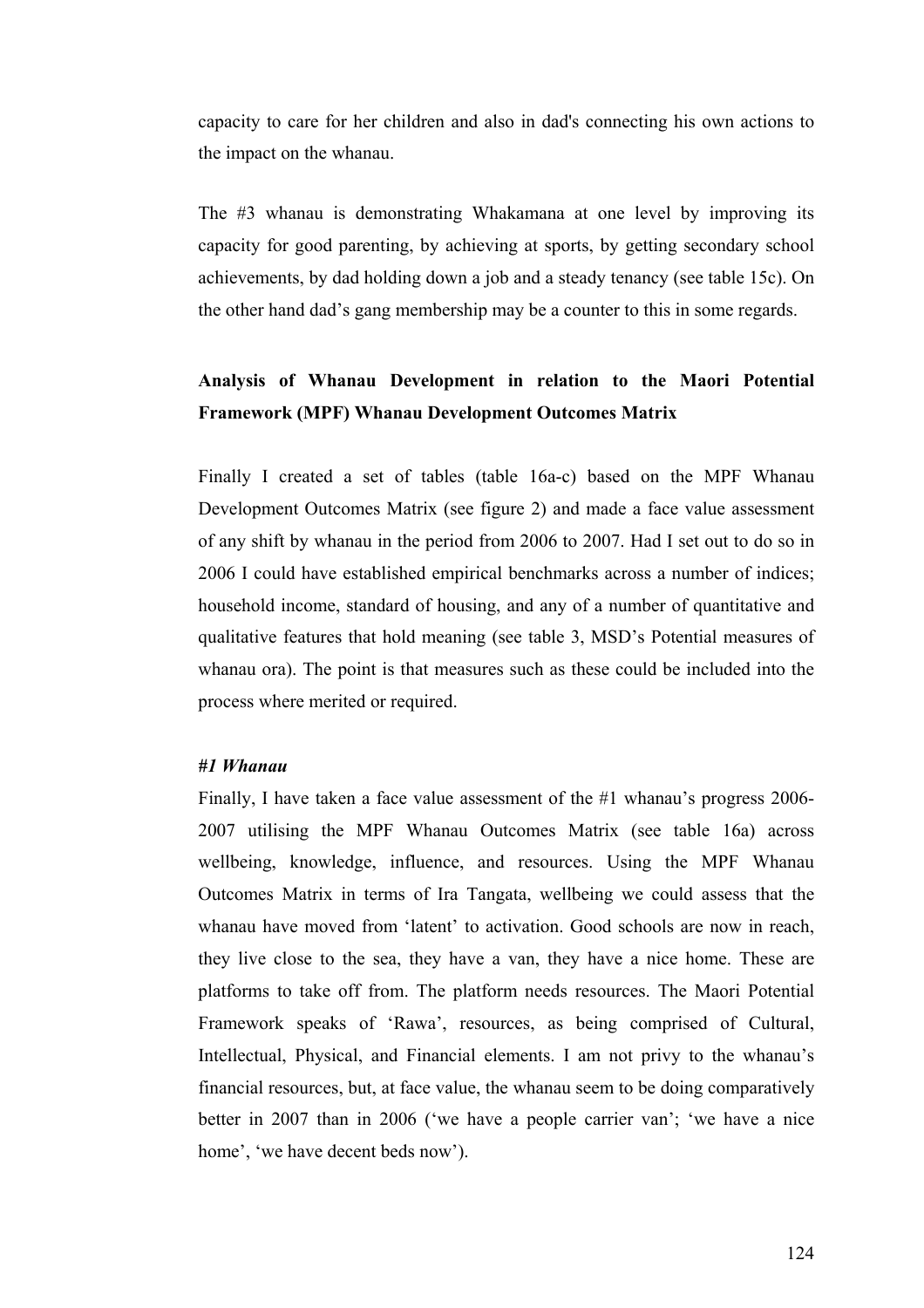Knowledge, Matauranga, includes the acquisition of both traditional and contemporary knowledge and then the protection, maintenance and transfer of that knowledge. The evident commitment to schooling and mum's role in the Kohanga Reo are good signals in this regard. In 2006 #1 whanau could be assessed at the 'activation' level and currently might be judged as having stayed much the same. Whakamana relates to leading, empowering, influencing and advocating. The whanau are currently of low influence in their community but one could argue that mum's involvement in the Kohanga is 'whakamana' (see table 16a) and that there is a step up.

**Table 16a: #1 Whanau Impact as per Whanau Development Outcomes Matrix** 

| <b>MAORI</b><br><b>POTENTIAL</b><br><b>INFLUENCE</b>                                     | TE IRA<br><b>TANGATA</b><br>WELLBEING       | <b>MATAURANGA</b><br><b>KNOWLEDGE</b>                                                      | <b>WHAKAMANA</b><br><b>INFLUENCE</b>                                                      | <b>RAWA</b><br><b>RESOURCES</b>                                                                                           |
|------------------------------------------------------------------------------------------|---------------------------------------------|--------------------------------------------------------------------------------------------|-------------------------------------------------------------------------------------------|---------------------------------------------------------------------------------------------------------------------------|
| Puawaitanga<br><b>Realisation-</b><br>optimal use                                        |                                             |                                                                                            |                                                                                           |                                                                                                                           |
| Manaakitanga<br>Development-<br>leveraging off<br>the use                                |                                             | 07 Doing well at<br>school                                                                 |                                                                                           |                                                                                                                           |
| Tipuranga-<br><b>Activation-</b><br><b>Potential exists</b><br>for the optimal<br>use of | 07 Pleasure at<br>success                   | 07 Good access to<br>schools                                                               |                                                                                           | 07 car, improved<br>housing and<br>furniture. Beach<br>access. Dad has<br>a job. Want to<br>stay where they<br>are living |
| Kakano –<br>Latent-<br>participating in<br>opportunities to<br>optimise the use<br>оf    | 06 Positive<br>goals, prepared<br>to engage | 06 Poor access to<br>schools, concerns<br>about education,<br>$06/07$ not playing<br>sport | 06/07 Interest in<br>Kura Kaupapa,<br>new marae,<br>better<br>playgrounds,<br>safer roads |                                                                                                                           |

### *#2 Whanau*

In terms of the Maori Potential Framework Whanau Development Outcomes Matrix there seems to have been a broad shift from Activation to Development across all three core elements for #2 whanau (see table 16b).

Using the MPF Whanau Outcomes Matrix in terms of matauranga, knowledge, by dint of achievement of some members achieving tertiary education qualifications, the whanau is demonstrating aspects of puawaitanga, the realisation and optimal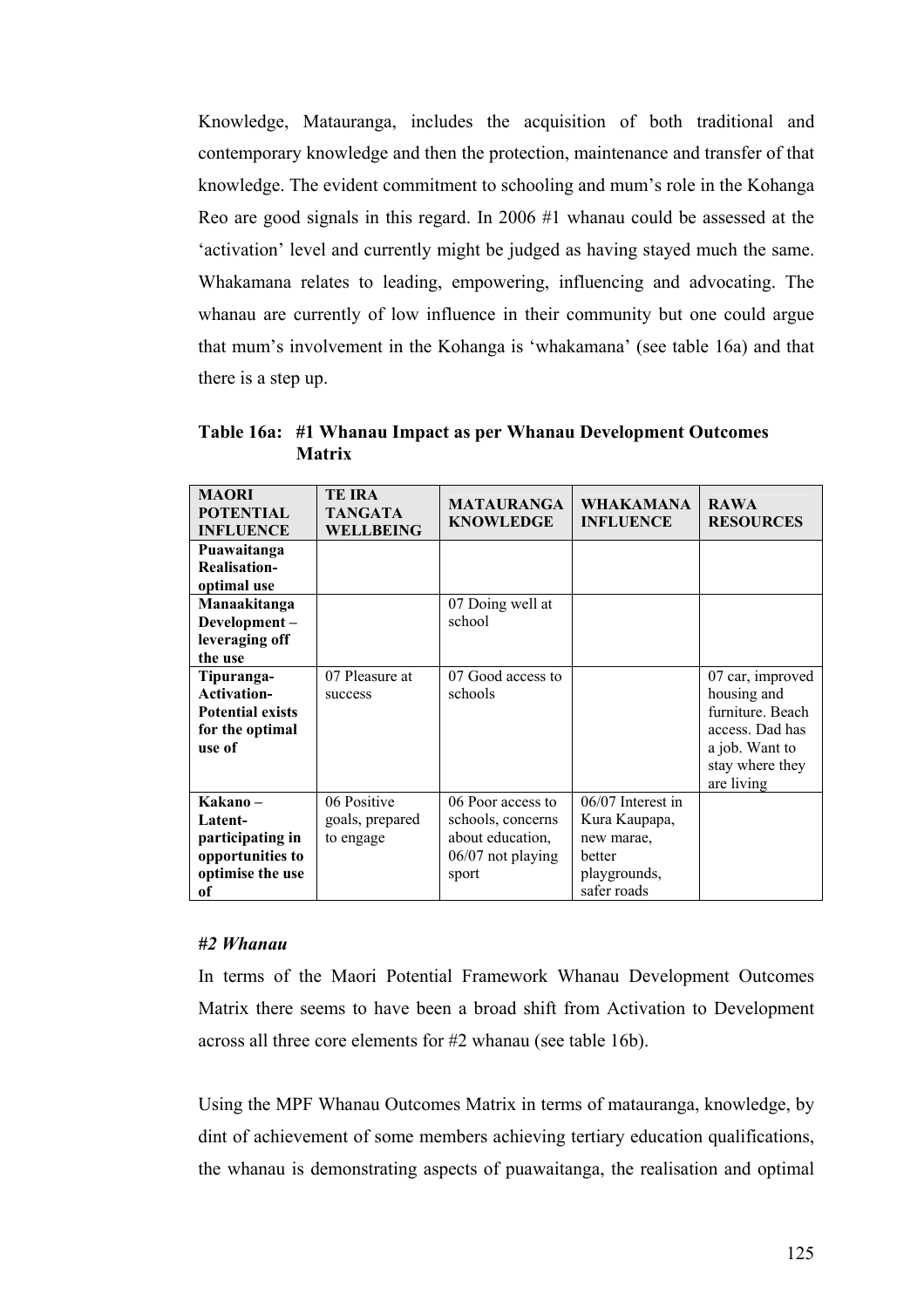use of knowledge. Obviously the whanau must also have that capacity 'coming on' at the other levels, latency, activation, and development. The young people at high school and those in the early stages of their careers are examples of this vertically integrated capacity (see table 10b). Using the MPF Whanau Outcomes Matrix in terms of Ira Tangata, wellbeing, we could assess that the whanau have moved from Tipuranga, to Manaakitanga, with the realisation of health programme goals and a proactive whanau life. In terms of Whakamana, influence, the whanau has also moved forward from Tipuranga, activation, to Manaakitanga, leverage and development, as demonstrated by gaining of a good scholarship and in laying the ground work for post TOW settlement collaboration with their whanaunga.

| <b>MAORI</b>            | <b>TE IRA</b>      | <b>MATAURANGA</b> | <b>WHAKAMANA</b>  | <b>RAWA</b>        |
|-------------------------|--------------------|-------------------|-------------------|--------------------|
| <b>POTENTIAL</b>        | <b>TANGATA</b>     | <b>KNOWLEDGE</b>  | <b>INFLUENCE</b>  | <b>RESOURCES</b>   |
| <b>INFLUENCE</b>        | <b>WELLBEING</b>   |                   |                   |                    |
| Puawaitanga             |                    | 07 Three whanau   |                   | 07 have three      |
| Realisation-            |                    | members with      |                   | homes outside      |
| optimal use             |                    | qualifications    |                   | papakainga         |
|                         |                    | Matauranga        |                   |                    |
|                         |                    | Maori. Double     |                   |                    |
|                         |                    | degree in arts.   |                   |                    |
| Manaakitanga            | 07 Kaumatua        | 07 Diploma in     | 07 Gained         | 07 Have            |
| Development-            | health programme   | accounting        | prestigious       | established two    |
| leveraging off          | active             |                   | scholarship for   | governance         |
| the use                 |                    | 07 Promising      | rangatahi         | bodies             |
|                         | 07 Whanau days     | rangatahi at top  |                   |                    |
|                         | introduced         | school.           | 07 Established    |                    |
|                         |                    |                   | joint governance  |                    |
|                         | 07 Rangatahi       |                   | entity            |                    |
|                         | career plans in    |                   |                   |                    |
|                         | action             |                   |                   |                    |
| Tipuranga-              | 06 Considering     | 06 Aspiring for   | 06 Considering    | 06 Have whanau     |
| <b>Activation-</b>      | health support for | educational       | establishing post | land, using it for |
| <b>Potential exists</b> | kaumatua           | achievements both | settlement        | housing            |
| for the optimal         |                    | in Maori and in   | collaboration     |                    |
| use of                  | 06 Considering     | mainstream        | with other        | 06 Contemplating   |
|                         | activities to      | institutions      | stakeholders      | whanau             |
|                         | promote            |                   |                   | governance         |
|                         | whanaungatanga     |                   |                   | structures for     |
|                         |                    |                   |                   | assets             |
| Kakano-Latent-          |                    |                   |                   |                    |
| participating in        |                    |                   |                   |                    |
| opportunities to        |                    |                   |                   |                    |
| optimise the use        |                    |                   |                   |                    |
| of                      |                    |                   |                   |                    |

**Table 16b: #2 Whanau Impact as per Whanau Development Outcomes Matrix**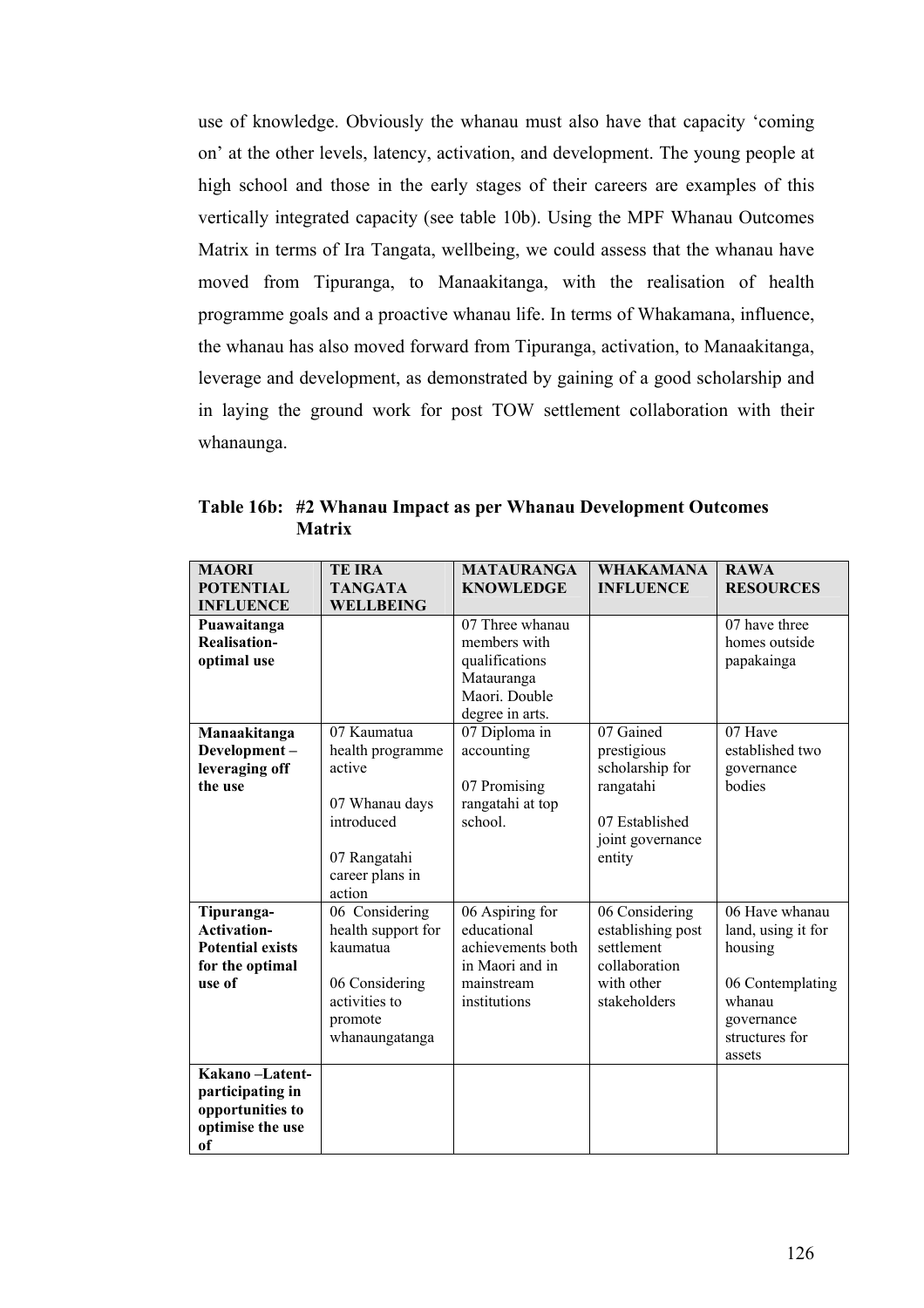In terms of 'Rawa', resources, the whanau has accumulated three properties beyond their ancestral land, and they have built up their intellectual capital through the gaining of qualifications. Again they might be seen to have moved up from Tipuranga to Puawaitanga especially in relation to the acquisition of land. The whanau is influential and has consolidated that influence, moving from Tipuranga to Manaakitanga in the realm of Whakamana, through its increased property holdings, loving treatment of its elders, educational achievements and leadership in establishing collective governance initiatives (see table 14b).

### *#3 Whanau*

| <b>MAORI</b>            | <b>TE IRA</b>        | <b>MATAURANGA</b>   | <b>WHAKAMAN</b>    | <b>RAWA</b>      |
|-------------------------|----------------------|---------------------|--------------------|------------------|
| <b>POTENTIAL</b>        | <b>TANGATA</b>       | <b>KNOWLEDGE</b>    | <b>A INFLUENCE</b> | <b>RESOURCES</b> |
| <b>INFLUENCE</b>        | <b>WELLBEING</b>     |                     |                    |                  |
|                         |                      |                     |                    |                  |
| Puawaitanga             |                      |                     |                    |                  |
| <b>Realisation-</b>     |                      |                     |                    |                  |
| optimal use             |                      |                     |                    |                  |
| Manaakitanga            |                      |                     |                    |                  |
| Development-            |                      |                     |                    |                  |
| leveraging off          |                      |                     |                    |                  |
| the use                 |                      |                     |                    |                  |
| Tipuranga-              | 07                   | 07                  |                    | 06/07            |
| <b>Activation-</b>      | Mum's improved       | <b>NCEA Level 2</b> |                    | Rental house     |
| <b>Potential exists</b> | parenting skills,    | passes              |                    | and furniture.   |
| for the optimal         | Dad's employment     |                     |                    | All mod cons.    |
| use of                  | and improved         | Mom's new           |                    | Cars. Mid-low    |
|                         | behaviour            | parenting skills    |                    | incomes but      |
|                         | More stability as    |                     |                    | steadier than 06 |
|                         | regards housing.     |                     |                    |                  |
|                         | Educational          |                     |                    |                  |
|                         | achievements on      |                     |                    |                  |
|                         | the part of the      |                     |                    |                  |
|                         | eldest son           |                     |                    |                  |
|                         |                      |                     |                    |                  |
|                         | Sporting             |                     |                    |                  |
|                         | achievements on      |                     |                    |                  |
|                         | the part of two sons |                     |                    |                  |
| Kakano-Latent-          | 06                   | 06                  | 06 07              |                  |
| participating in        |                      |                     |                    |                  |
| opportunities to        |                      |                     | Static $-$ low     |                  |
| optimise the use        |                      |                     | influencers        |                  |
| of                      |                      |                     |                    |                  |

**Table 16c #3 Whanau Impact as per Whanau Development Outcomes Matrix** 

When assessed against the MPF Whanau Development Matrix (see table 16c) one could say that the #3 whanau have moved from Kanano, latent state, to Tipuranga, activation in terms of Wellbeing. This is reflected in mum's improved parenting skills, dad's employment and improved behaviour, more stability as regards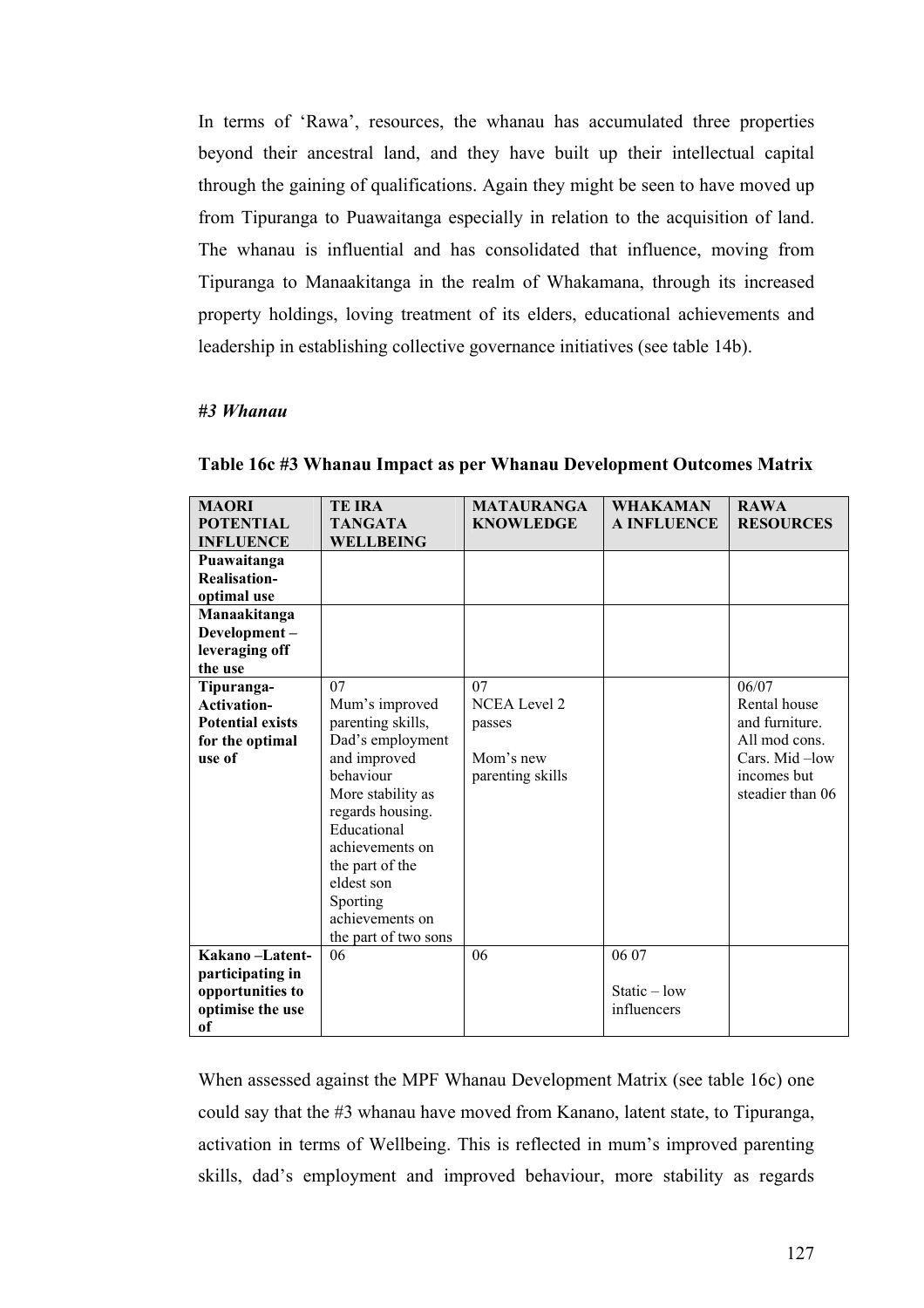housing, educational achievements on the part of the eldest son and sporting achievements on the part of two sons. Knowledge could be assessed as having moved from Kakano (latent) to Tipuranga (activation) in terms of the Level 2 NCEA passes and mom's new parenting skills. Influence could be seen to move from latent stage to activation because of the boys' sporting prowess and the improved parenting by mum and demonstration of fatherhood by dad. On the other hand this may be somewhat neutralised by dad's chosen lifestyle. Rawa (resources) are modest, but sufficient, and could be assessed at the level of Tipuranga (activation).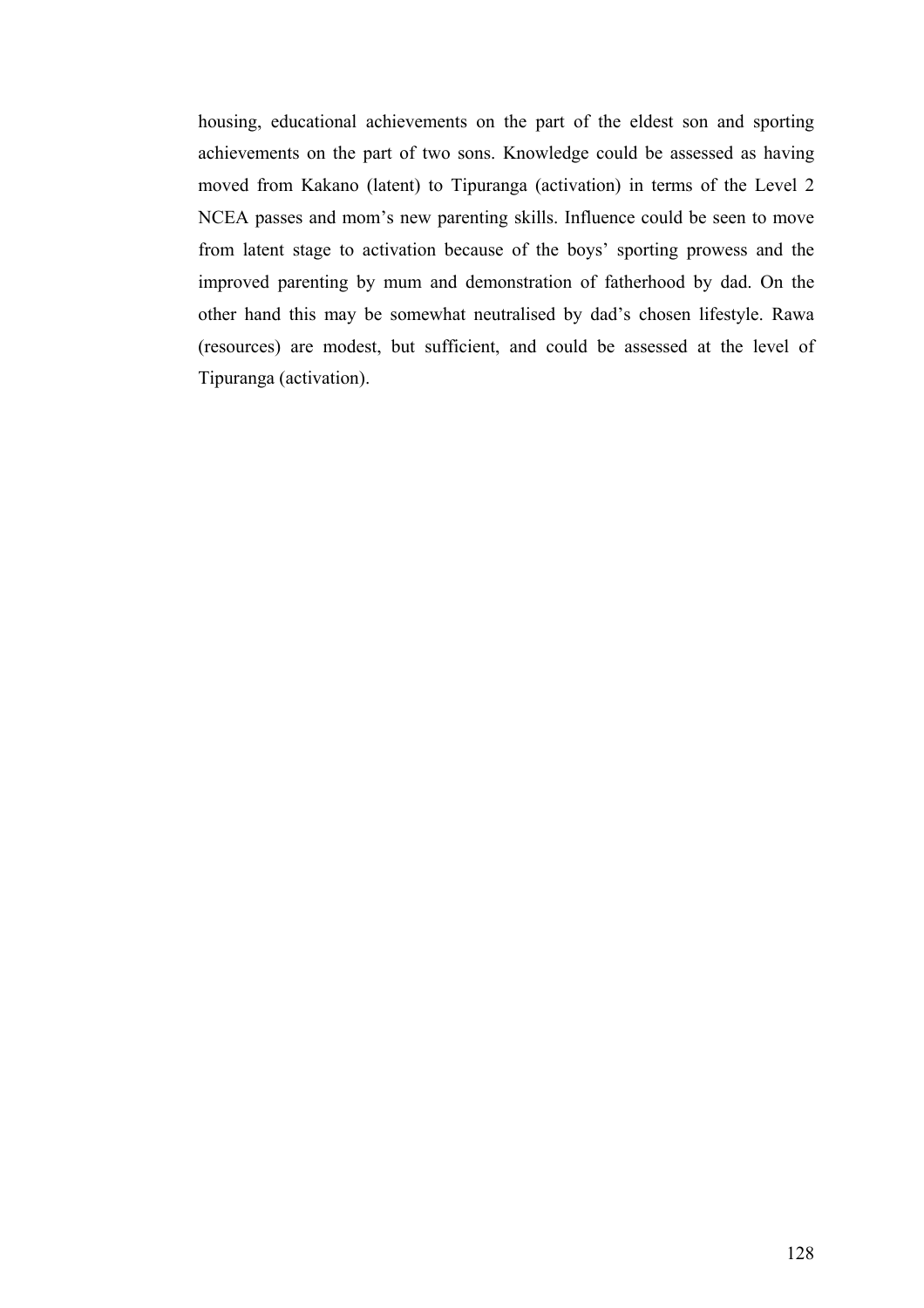# **Chapter Seven:**

## **DISCUSSION AND CONCLUSIONS**

In this chapter I will set out the research findings, provide a general discussion, and present my conclusions. In brief, the results of the *Mahi Whanau (2)* study confirm that Consensus Cardsort is easy to use, is transportable, and, as 'Future Narrative', has potentially transformational impact for whanau Maori. The Consensus Cardsort Whanau Future Narrative process can be improved by stipulating stages: envisioning; action planning; and, progress review. It needs a support structure to underpin the process. A further stream of impact can be developed by applying the Consensus Cardsort process as an action research method within an organisational system such as Te Puni Kokiri's 'Maori Potential Policy Framework'.

I will discuss the findings by taking each of the three research objectives in turn.

#### **First Research Objective: Can people use Consensus Cardsort unassisted?**

Relative to the rest of the *Mahi Whanau (2)* project this objective is straight forward. The qualitative response gained from the reflective process was that, 'yes', people understood the process and it was easy to use. This is backed up by the Likert scale response. In all there were 10 whanau respondents. Everyone agreed that each family could use the process as figure 9 shows.

- 10/12 (84%) agreed that the whanau knew how to use Cardsort to spell out their whanau's desired future
- 2/12 (15%) strongly agreed that their whanau knew how to use Cardsort to spell out their whanau's desired future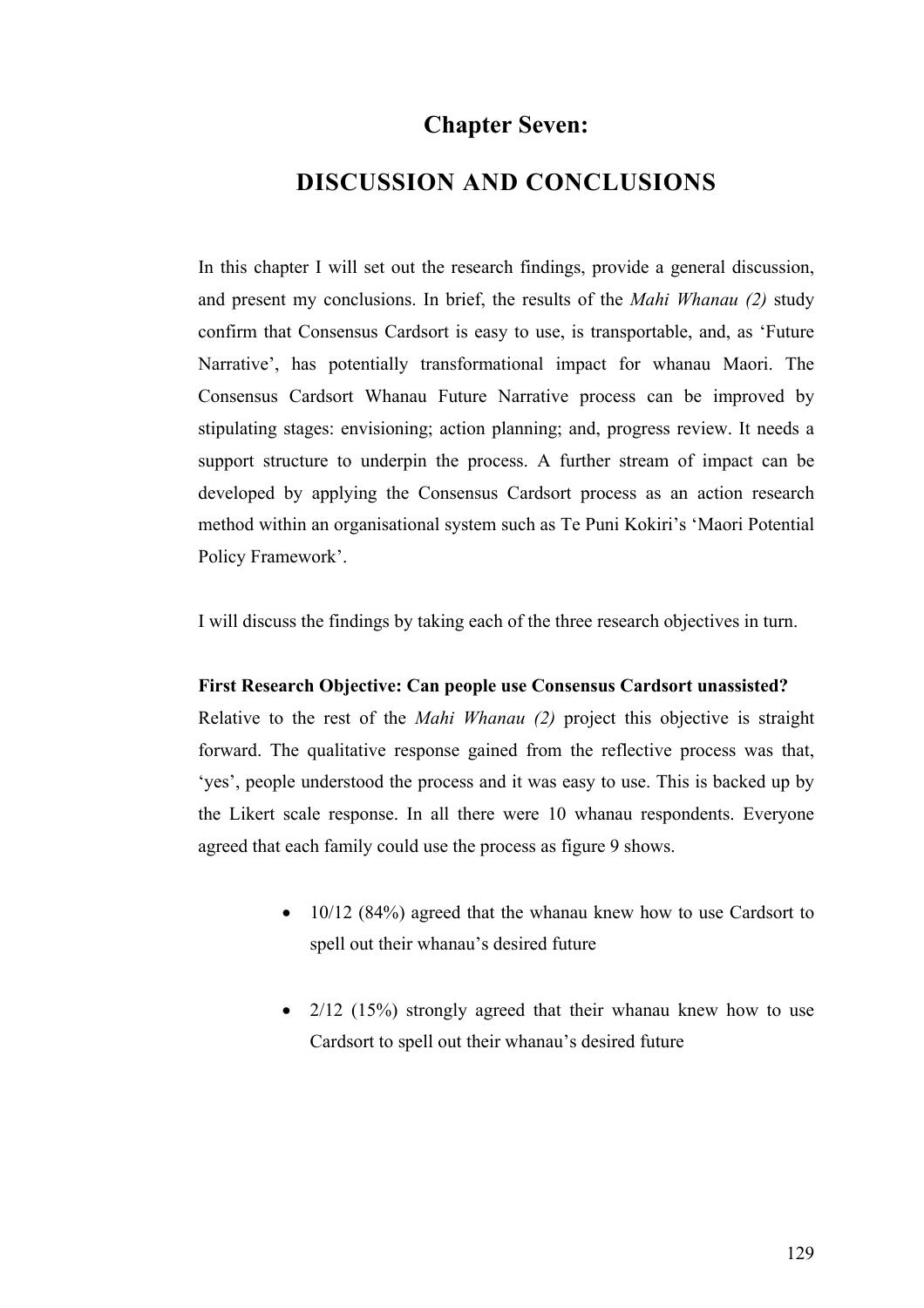#### **Figure 9: Histogram of total sample response**



The case that Consensus Cardsort is easy to use and to teach is clearly established. The process also seems to have high transferability. Two of the participant whanau might well be clustered as 'strugglers' amongst Maori New Zealanders and they demonstrated confidence in their use of Consensus Cardsort Future Narrative.

## **Second Research Objective: Gauge the impact of whanau undertaking Consensus Cardsort Whanau Future Narrative**.

The process of creating 'Whanau Future Narrative' through Consensus Cardsort proved to be aspirational and assisted participants to identify opportunities to change their life circumstances, to improve life choices, and to achieve a better quality of life. The resulting change programme emerged from self-analysis. The process invested authority and responsibility within the Maori whanau and stimulated the power to act. The Consensus Cardsort Whanau Future Narrative process was 'acculturating', promoting Maori achievement and expressing tino rangatiratanga. In a word, it is empowering.

The most potent evidence of change emerged from reviewing the narratives of the respective whanau and comparing the aspirations of 2006 to the realities of 2007. This is presented in tables 9b, 10b, 11b and does not need to be reiterated. Each whanau has made movement, #1 whanau most profoundly having better habitation; #2 having moved forward with whanaungatanga, matauranga,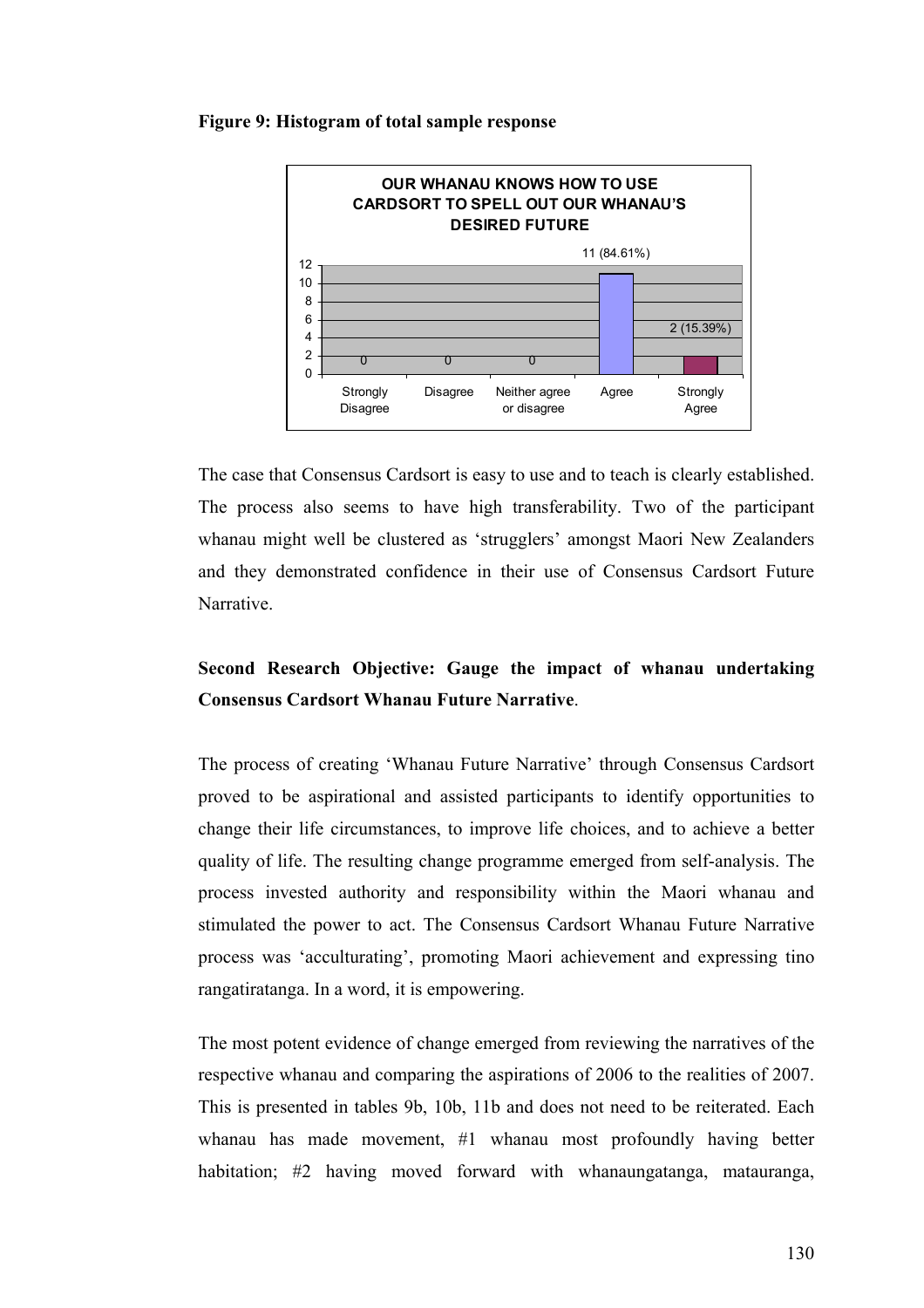kaumatua care, and increased property holdings; #3 whanau with improved parenting and increased whanau stability.

There are a mix of qualitative and quantative self-assessments by participant whanau. For instance for #1 whanau having a car, and having decent beds, are both at once tangible, quantative, as well as being qualitative and representational of a better life.

I have recorded the positive shifts each participant whanau has identified, and these are recorded in tables 16a, b, c. How you rank or measure these is moot, but from a qualitative perspective, if you consider the evidence in the tables, it is signifcant and could be said to be transformational. These aspects could be measured in detail by utilising the MPF Whanau Development Outcomes Matrix. Quantative measures could be infused into the respective cells of the MPF matrix utilising the indices used by MSD (see table 3) and could provide an empirical record of progress.

We have previously noted that the MSD's 'Family Start' programme aims to ensure that children will have improved health, education and social outcomes; parents will have improved their parenting capability and practice; and will have improved their personal and family circumstances. All three whanau demonstrate progress with their children's education and socialisation, and with improved family circumstances. #3 whanau specifically reported an improvement in their parenting skills.

**Third Research Objective: Learn more about the research participants' views as to what needs to be done to improve the impact of the Consensus Cardsort Whanau Future Narrative process.** 

Participants suggested that the impact of the Consensus Cardsort Future Narrative would be improved if it were presented in a staged approach. The first stage should focus on envisioning the whanau's desired future. The second stage should spell out detail, set specifc measurable goals, and establish plans and timeframes to achieve those goals. The third stage should monitor progress: "If we had set up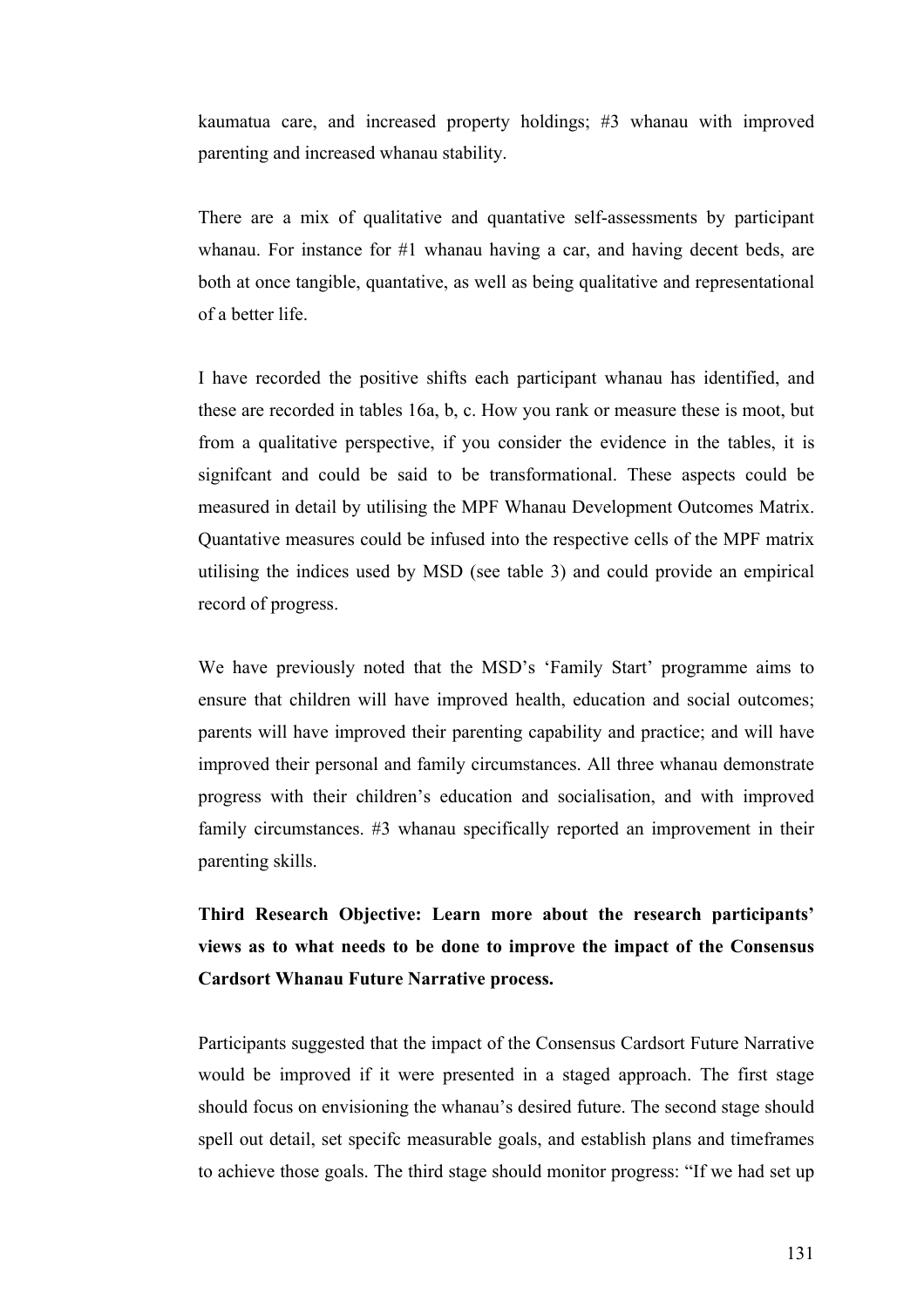checks we could have encouraged each other on the way". Beyond this the entire process should be part of a package or system, both to ensure follow up and to provide ongoing support: "Doing this process more often". This implies some sort of 'pastoral' support role, providing helpful encouragement on one hand and holding the whanau to account on the other.

#### **General Discussion**

It is apparent that *Mahi Whanau (2)* has raised more questions than it has answered, and that it is consistent with what a Participative Action Research project should do. Further critical exploration and collaborative solution building is necessary. An important area is to understand more about the crossover point between Maslow's 'D Needs' and "B Needs' (Maslow, 1954). For instance in a social welfare state such as Aotearoa New Zealand no one should be hungry or go unhoused. Yet some people live in appalling circumstances, often as a result of their own self defeating behaviours. One suspects that for them the trigger for a better future sits in the realm of the Hinengaro, within their 'B Needs', and that may be why Durie (Durie [E], 2007) is so keen on 'acculturation'. If we think in social marketing terms a choice to make to a change in behaviour is a 'purchase', often as a result of an emotional stimulus (Kotler and Zaltman, 1971; Fine, 1981; Andreasen 2006). Marketing guru Kevin Roberts talks of the need to find ways to count the beats of the heart rather than the fingers of the hand. We saw some potential for Consensus Cardsort to touch the the Whatumanawa (for example dad in #3 whanau reflecting on his actions and the costs to his whanau) and this is territory for further exploration and reflection.

Furthermore there is the matter of constructing a system to facilitate and support the Whanau Future Narrative process. Assisting numerous whanau to undertake Whanau Future Narratives may be efficacious in its own right, but it will always be limited in impact by human resource and time constraints in having to facilitate individual whanau processes. However developing Consensus Cardsort as a widely used 'in-house' practice for facilitating meetings and hui, and supplementing it with method to record and feed the authentic voice of multiple whanau into Maori policy development through undertaking Whanau Future Narrative, has potential for very broad and significant impact. The findings of the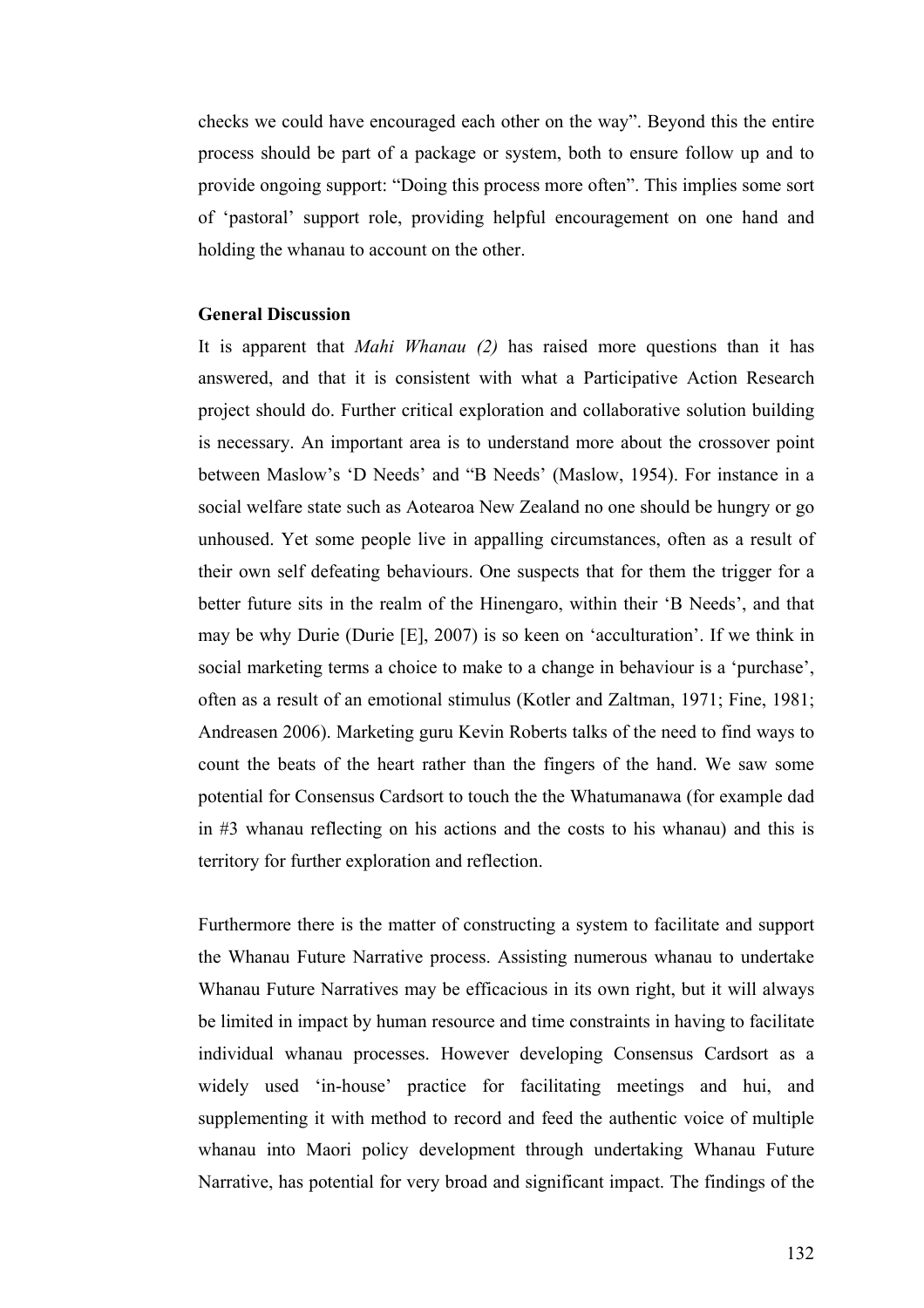research indicate that we should keep on applying the technique, gathering the raw data and investigating the applicability of modern day ethnographic software as a support tool for analysing large volumes of Cardsort generated data. On that basis the work to date could be used as a working model for a large scale community exercise.

Finally, in terms of the legitimising literature the Consensus Cardsort Future Narrative process sits easily with a broad sweep of community development models (Himona, 1998; Chile, 2006; COMMUNITY CARE NEEDS ASSESSMENT, 2000; ESR, 2007) and is highly compatible with Chile's three streams of 'tikanga' in community development by providing a point of confluence for a public sector programme, community based action, and Maori self determination (Chile, 2007). As a research approach Consensus Cardsort helps to elicit what Gibbons describes as socially robust knowledge (Gibbons, 2001). The process also enables Mode 2 type transdisciplinary thinking by being 'bottom up' and engaging knowledge holders not normally consulted in the development of policy. It is demonstrably transcultural, and able to deal both with qualitative and quantative approaches (Bridgman & Brooker, 2003). The process' transcultural characteristics make it a suitable for Kaupapa Maori Research (Connor, 2000; Smith, 1999; Bishop, 1996).

## **Conclusion**

Consensus Cardsort as a device to generate Future Narrative has much to recommend it as a process for use amongst New Zealanders in general and Maori New Zealanders in particular. It has seeded hope and facilitated change amongst participant whanau.It could be a catalytic device to bring the Maori Potential Framework to life. It deserves the opportunity to be further explored and improved by way of utilising it within a large scale community development exercise.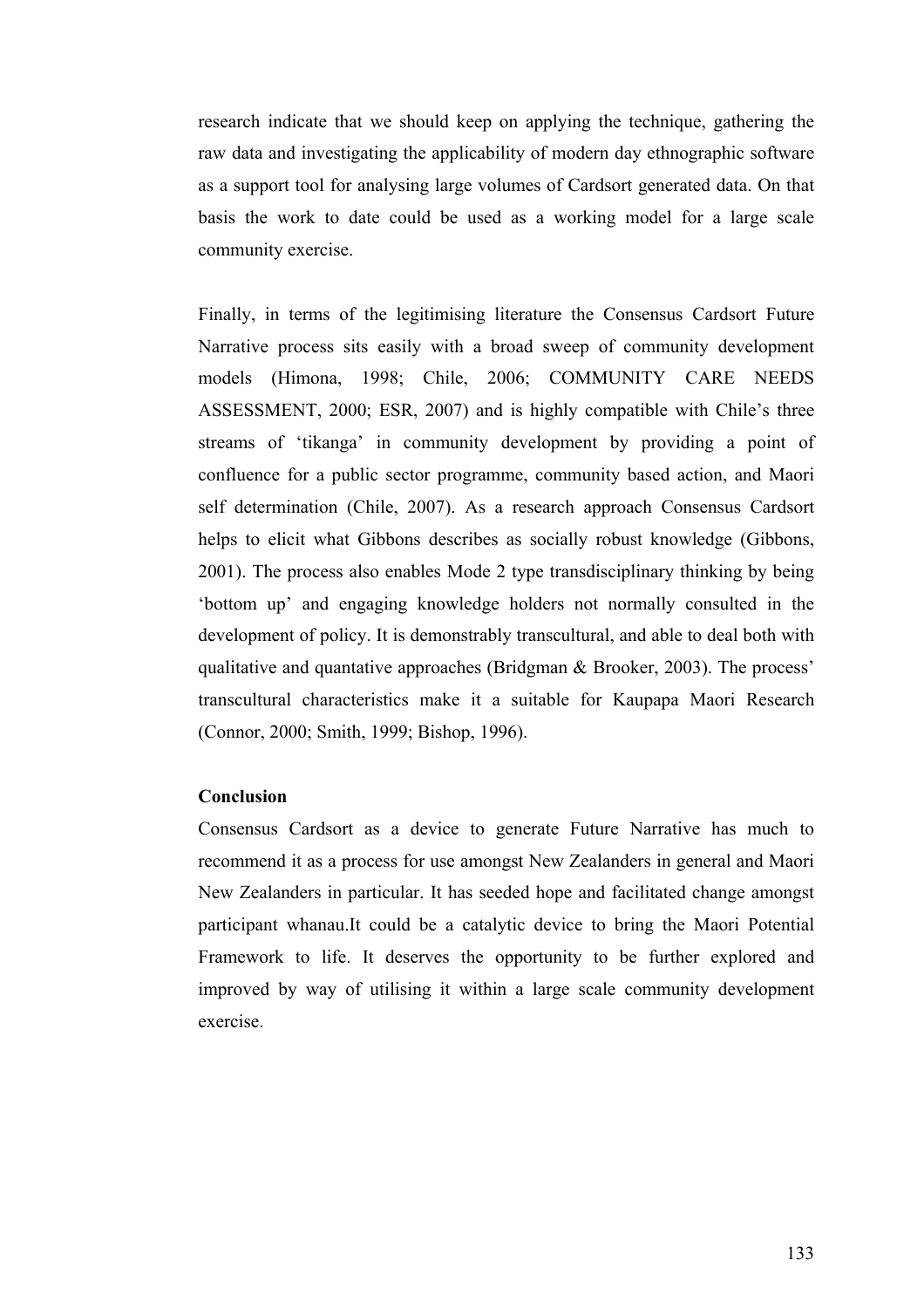## **REFERENCES**

Ajwani, S., & Blakely, T. (2003). *Decades of Disparity: socio-economic mortality trends in New Zealand.* Wellington, New Zealand: Ministry of Health and University of Otago

Andreasen, A. (2006) *Social Marketing in the 21st Century.* CA:Sage Publications.

Andreasen, A. (1995). *Marketing Social Change*. San Fransisco: Jossey Bass

Argyris, C., & Schon, D. (1974). *Theory in Practice*. San Francisco: Jossey Bass

Argyris, C. Putnam, R. & Mc Lain-Smith, D. (1985) *Action science: concepts, methods and skills for research and intervention.* San Fransisco, Ca: Jossey-Bass

Babbie, E. (1998). *The practice of social research* (8<sup>th</sup> Edition.). USA: Wadsworth Publishing Co

Barclay, K. (2005). Rethinking inclusion and biculturalism: Towards a more relational practice of democratic justice*.* In Liu, T Mc Creanor, T. Mc Intosh, T. Teaiwa (Eds), *New identities, departures and destinations.* Wellington, New Zealand: Victoria University Press

Barcelo, F, Sanz, M., Molina V, Rubia, F (1997) Wisconsin Cardsort *Neuropsychologia* 1997 Apr; 35(4): 399-408

Barlow, C. (1991). *Tikanga Whakaaro: Key Concepts in Maori Culture*. Auckland, New Zealand: Oxford University Press

Bartley, A. & Spoonley, P. (2005). Constructing a workable multiculturalism in a bicultural society. In M. Belgrave, M. Kawharu, and D. Williamson (Eds.), *Waitangi Revisited: Perspectives on the Treaty of Waitangi.* Auckland, New Zealand: Oxford University Press

Belich, J. (1996) Making Peoples. *A History of the New Zealanders From Polynesian Settlement to the end of the 19th Century*. Auckland: Allen Lane, the Penguin Press

Berelson, B. (1971). *Content Analysis in Communication Research*. Glenco, Ill: Free Press

Bernard, H., and Ryan, G., (2000) Data Management and Analysis Methods. *Handbook of Qualitative Research*. Thousand Oaks, California. Sage: 769-802

Bilton, T., Bonnett, K., Jones, P., Lawson, T., Skinner, D., Stanworth, M., and Webster, A., (1996) *Introductory Sociology*, 3rd edition. London, Macmillan.

Bishop, R. (1994). Initiating Empowering Research? *NZ Journal of Educational Studies, 29(1)*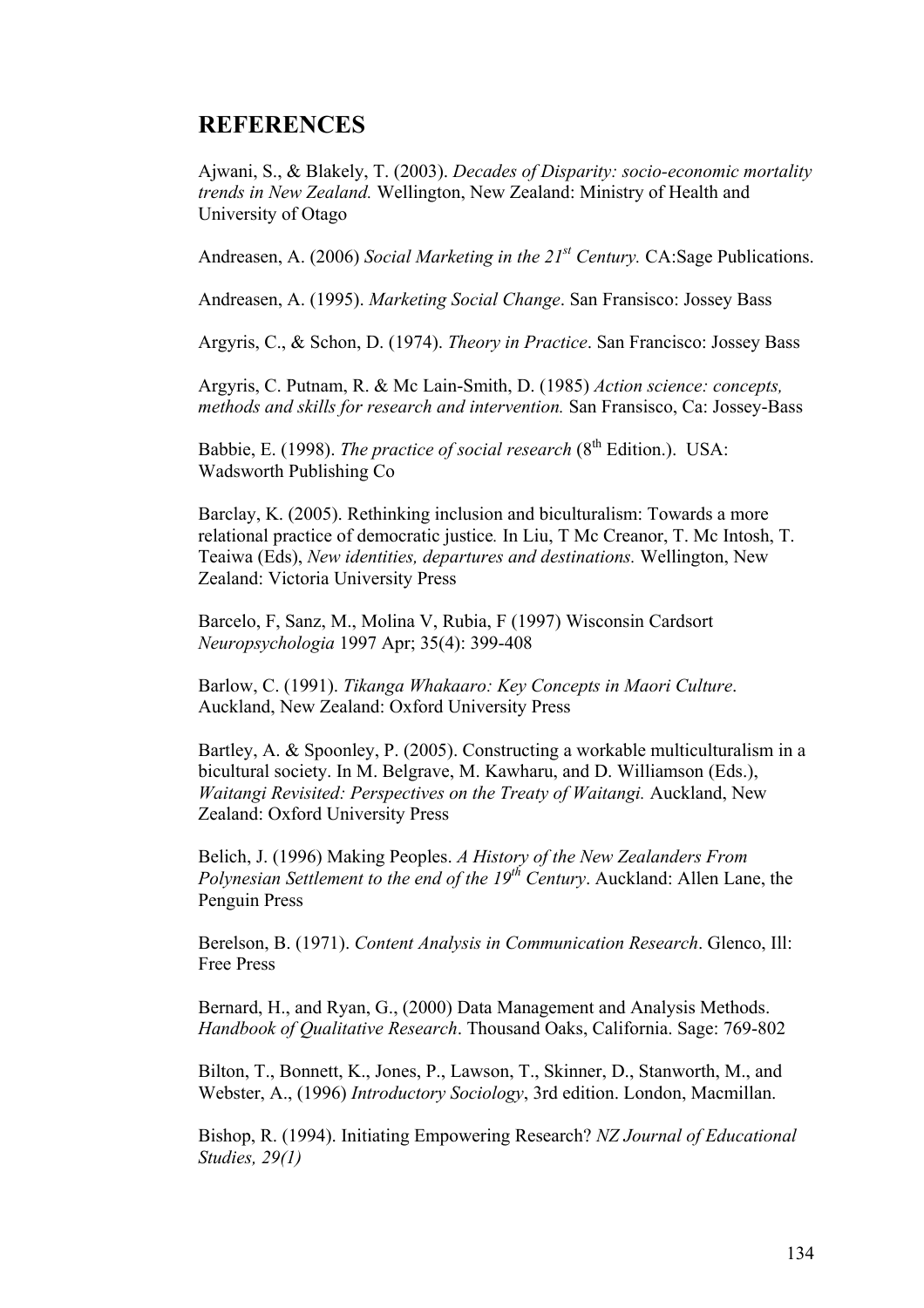Bishop, R. (1996) *Whakawhanaungatanga. Collaborative Research Stories*. Palmerston North: The Dunmore Press

Blakely T, Fawcett J, and Atkinson J. (2005). *Decades of Disparity II: Socioeconomic mortality trends in New Zealand 1981-1999*, Wellington: Ministry of Health

Blakely T, Tobias M, and Robson, B, (2005). Widening ethnic mortality disparities in New Zealand 1981-99. *Social Science & Medicine* 61:2233-51

Boeree, C. (1989). Personality Theories: Abraham Maslow. http: //www.webspace.ship.edu/cgboer/maslow.html retrieved 11/12/07

Butterworth, G (1989) *End of an Era: The Department of Maori Affairs 1840- 1989* Wellington: Department of Maori Affairs

Boyd, R. and Florez-Malagon, A. (2002) *Social Sciences and Transdisciplinarity: Latin American and Canadian Experiences*. Montréal: CDAS

Boyd, R. and Florez-Malagon, A. (1999) (Eds). *Transdisciplinarity: joint problem solving among science technology and society an effective way for managing complexity*. Montréal: McGill University, Centre for Developing- area Studies

Bridgman. & Brooker, G. (2003*). Transdisciplinarity – history, theory and practice: Implications for social practice.* Invited presentation to the Meeting of the International Association of Social Workers, Long Bay Conference Centre, Auckland, New Zealand

Calhoun, C. (1995) *Critical Social Theory: Culture, History and the Challenge of Difference*. NY: Blackwell

Capra, M. (2005). *Factor Analysis of Cardsort data: an alternative to hierarchical cluster analysis.* Proceedings of the Human factors and Ergonomics society 49<sup>th</sup> annual meeting. Blacksburg: VA.

Carr, W. & Kemmis, S. (1986). *Becoming critical: Education knowledge and action research*. London: Falmer Press

Carr, W. (1989) the Idea of an Educational Service *Journal of Philosophy of Education*. (23(1), 29-37

Chile, L. M., Munford, R., and Shannon, P. Editorial. Community development practice in a bicultural context: Aotearoa New Zealand *Community Development Journal* Vol 41(4) pp 400-406 Oxford University Press

Chile, L. M. (2006). The historical context of Community Development in Aotearoa New Zealand *Community Development Journal* Vol 41 No.4: 407-421

Chile, M. (2007). *Community Development Practice in New Zealand. Exploring Good Practice*. Auckland: AUT University.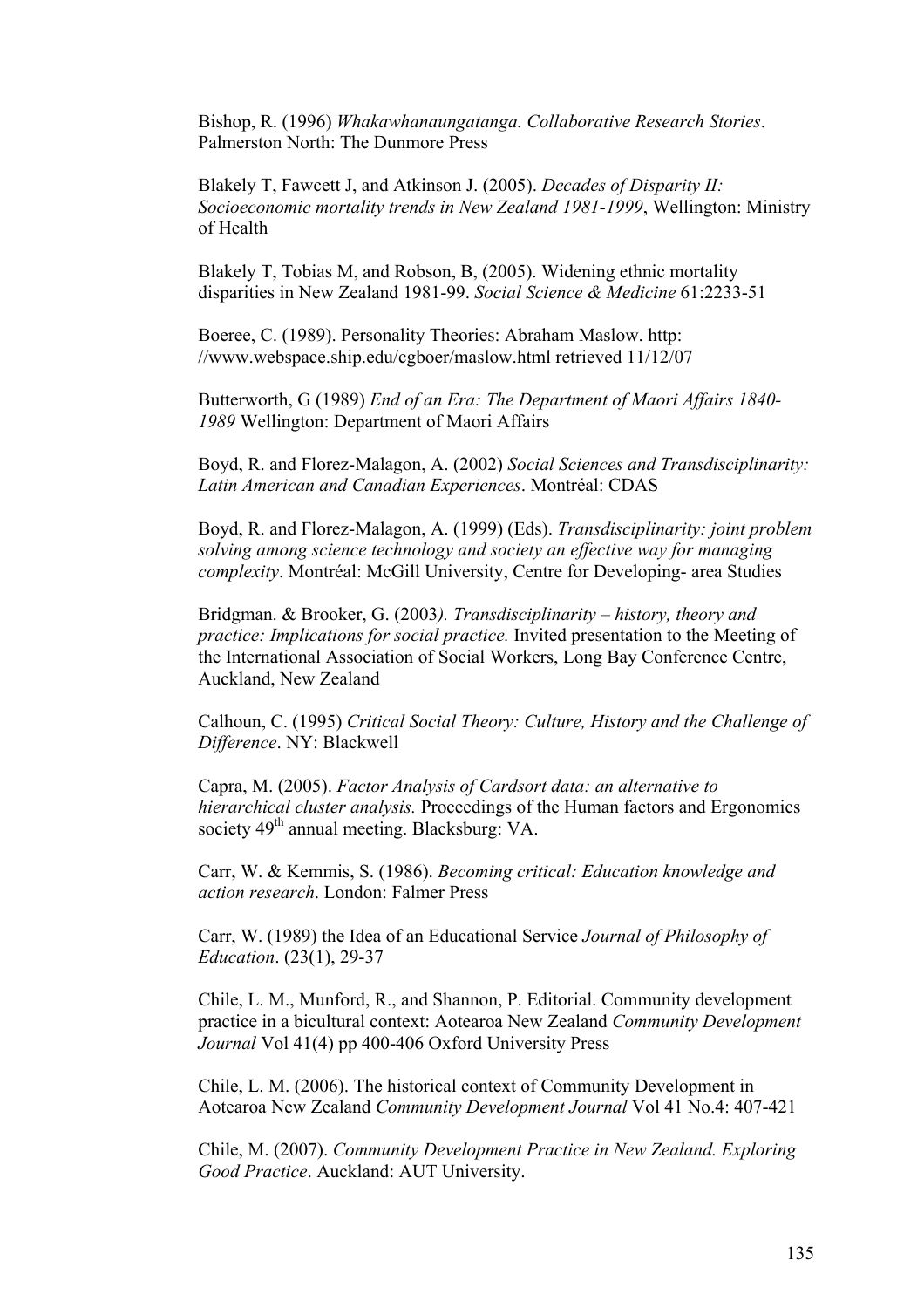Clegg, S. (1999). Professional education, reflective practice and feminism in *Journal of Inclusive Education*. Vol. 3 No.2

Clough, P (1998) *The end(s) of ethnography: From realism to social criticism. 2nd Edition.* Thousand Oaks, CA: Sage Publications

Cochran, A. (1998) Response to urinary incontinence by older persons living in the community**.** *Journal of Wound, Ostomy, & Continence Nursing. 25(6); 296- 303*

Connor, D. H. (2006). *Writing Ourselves 'Home' Biographical Texts. A Method for contextualizing the Lives of Wahine Maori: Locating the Story of Betty Wark.*  Unpublished doctoral thesis, University of Auckland: Auckland*,* New Zealand

Consultancy Advocacy and Research Trust (2001). *Lifting the Boulder – Report of the Search Conference on the Successful Community Reintegration of Long Term Prisoners*. Wellington: Consultancy Advocacy and Research Trust

Community Care Needs Assessment (2000) *Involving people in group activities or as communities* http://www.Community Care Needs Assessment.org.uk/Guide/part2d.htm

Coxon, A., (1999). *Sorting Data: Collection and Analysis*. Thousand Oaks, California: Sage

Cram, F. (1997). Developing Partnerships in Research: Pakeha Researchers and Maori Research. *Sites*, *35* (44-63)

Cram, F., Hazel, P. (2004) A 'Parallel Process?' Beginning a constructive conversation about a Maori methodology. *Journal of Bioethical Inquiry 1(1),*  14-19

Cram, F. (2001) Rangahau Maori: Tona tika, tona pono – The validity and integrity of Maori research. In M. Tolich (Ed), *Research Ethics in Aotearoa New Zealand (Vol. 4).* Auckland: Pearson Education New Zealand Limited

Davison, B., Degner, L., & Morgan, T. (1995). Information and decision-making preferences of men with prostate cancer**.** *Oncology Nursing Forum*. *22(9)*, 1401-8

Denis, J., Lehoux, P., & Hivon, M. (2002) *Innovation in research-practice relationships: Effects on Institutions.* Montreal: Department d'administration de la Sante & GRIS Universite de Montreal

Denzin, N. & Lincoln, Y. (2000). *Handbook of Qualitative Research.* Thousand Oaks, California: Sage

Department of Corrections (2000), *Integrated Offender Management System [IOMS]* 

http://www.justice.govt.nz/pubs/reports/2000/jsis\_stocktake/corrections.html. retrieved 03/01/08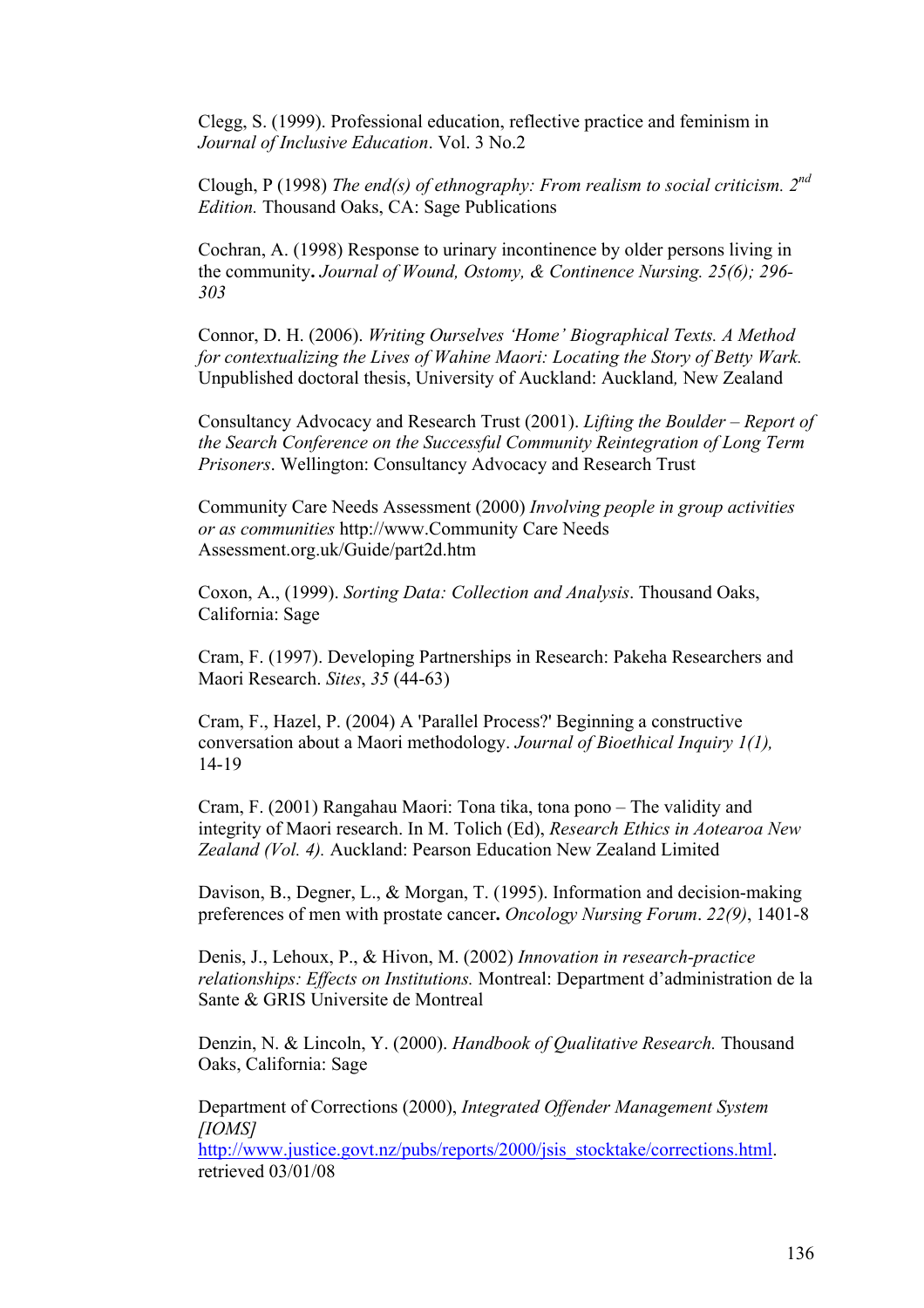Department of Corrections (2006) Criminogenic Needs Inventory http://www.corrections.govt.nz/public/research/risk-assessment-recidivismviolent-sexual-female-offenders/criminogenic-needs.html retrieved 03/01/08

Department of Health (1998) *In the Public Interest – developing a strategy for public participation in the NHS*. Great Britain: Department of Health

Derrida, J. (1981) *Positions.* Alan Bass, Chicago: University of Chicago Press

Diarmuid, O Murchu (1999). *Reclaiming Spirituality. A new spiritual framework for today's world*. Crossroad Publishing

Dick, B. (1999) *Beginners Guide to Action Research*. www.scu.edu.au/schools/gcm/ar/arp/guide.html

Drake, E. (1995). Discharge teaching needs of parents in the NICU**.** Neonatal Network - *Journal of Neonatal Nursing. 14(1)*:49-53

Dreyfus, H. & Dreyfus, S. (1986). *Mind over machine: The power of human intuition and expertise in the era of the computer*. Oxford:Basil Blackwell

Durie, E. (2007) The study of Maori offending in *Rethinking Crime and Punishment* Issue 29: Nov 2007 downloaded 5<sup>th</sup> Nov 2007 http://www.rethinking.org.nz/images/newsletter%20PDF/Issue%2029/Hon-Taihakurei-Durie-Research-0

Durie, M (1994). *Whaiora: Maori Health Development*, Auckland: Oxford University Press

Durie, M (1999) 'Te Pae Mahutonga: a model for Maori health promotion', *Health Promotion Forum of New Zealand Newsletter* 49, 2-5 December 1999

Durie, M. (2001) *Mauri Ora. The Dynamics of Maori Health*. Australia: Oxford University Press

Durie, M. (2005a). Mana Tiriti: Application of the Treaty of Waitangi. In M. Durie (Ed.) *Te mana, te kawanatanga: The politics of Maori self determination* (pp. 175-217). Auckland: Oxford University Press

Durie, M. (2005b). *Nga Tai Matatau. Tides of Maori Endurance*. Melbourne, Australia: Oxford University Press

Easton, B. (1990) Contract, Covenenant, Compact: The Social Foundation of New Zealand Governance. *Socialist Politics* 90/3,4

Edwards, S. (1999). *Hokia ki nga Maunga Kia Purea Koe e nga Hau o Tawhirimatea: Maaori Identity Reclamation: Empowerment Through Identity*. MA Thesis, University of Auckland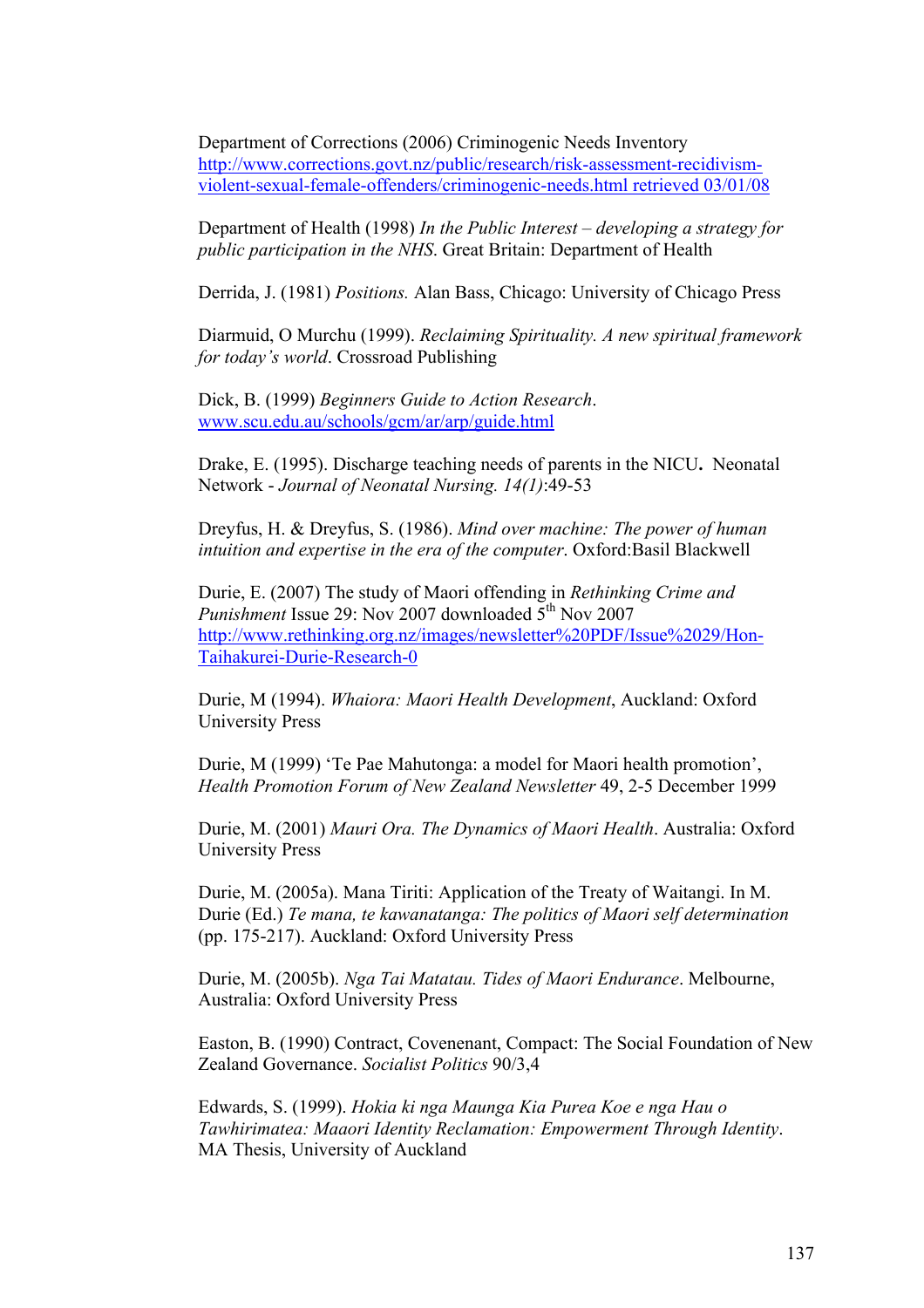Edwards, S. (2000). *Maori and research: An introductory examination*. Auckland: UNITEC

Elbow(1986) in Connelly and Cladenin (June-July 1990) Stories of Experience and Narrative Inquiry' *Educational Researcher*, pp 2-14

Everell, W. (1997) *The first Moderns: Profiles in the Origins of Twentieth Century Thought,* Chicago: University of Chicago Press

Environmental Scientific Research (2007) Models of Maori Community Development Christchurch: ESR http://www.esr.cri.nz/compentencies/watermanagement/communitydevelopment.h tm retrieved 16/112007

Feeley, M., and Simon, J. (1992) The new penology: Notes on the emerging strategy of corrections and its implications. *Criminology*, (30(4) 449-470

Fine, S. (1981) *The Marketing of Ideas and Social Issues* New York: Praeger.

Fisher, (2003). '*What a GAS!, Action research as a peer support process for postgraduate students*' Lismoree,NSW, Australia: http://ultibase.mit.edu.au/ articles/nove03/fisher1.html retrieved 20/10/06

Floyd-Thomas, S., Gillman, L,. & Allen, K. (2002). Interdisciplinarity as Self and Subject: Metaphor and Transformation: Issues in Integrated Studies

Fook, J.ed (1996) *The reflective researcher: developing a reflective approach to practice*; Sydney: Allen & Unsworth

Freire, P. (1972). *Cultural Action for Freedom.* Penguin. Harmondsworth: Middlesex

Gibbons, M., Nowotony, H., Limoges, C., Schwartzman, S., Scott, P., & Trow, M. (1994). *The New Production of Knowledge: The dynamics of science and research in contemporary societies.* Condon: Sage

Gibbons, M. (1994). *The New Production of Knowledge: the Dynamics of Science and Research in Contemporary Societies,* London: Sage

Gibbons, M. (2001). The Potential of Transdisciplinarity. In: Transdisciplinarity: Joint Problem Solving among Science, Technology, and Society. An Effective Way Forward. Switzerland: Birkhauser.

Gladwell, M. (2005). *Blink The Power of Thinking without Thinking*. London: Penguin Books

Goven, J. Cram, F. & Gilbert, J (2004). *Eliciting Complementary Expertise on Genetic Evaluating on Aotearoa New Zealand:* Complementary Expertise Team. Constructive Conversation/ Korero Whakaetanga, Biotechnologies, dialogue and formed decision-making. Working paper. Research Report no.4. Social Science Research Centre. Christchurch: University of Canterbury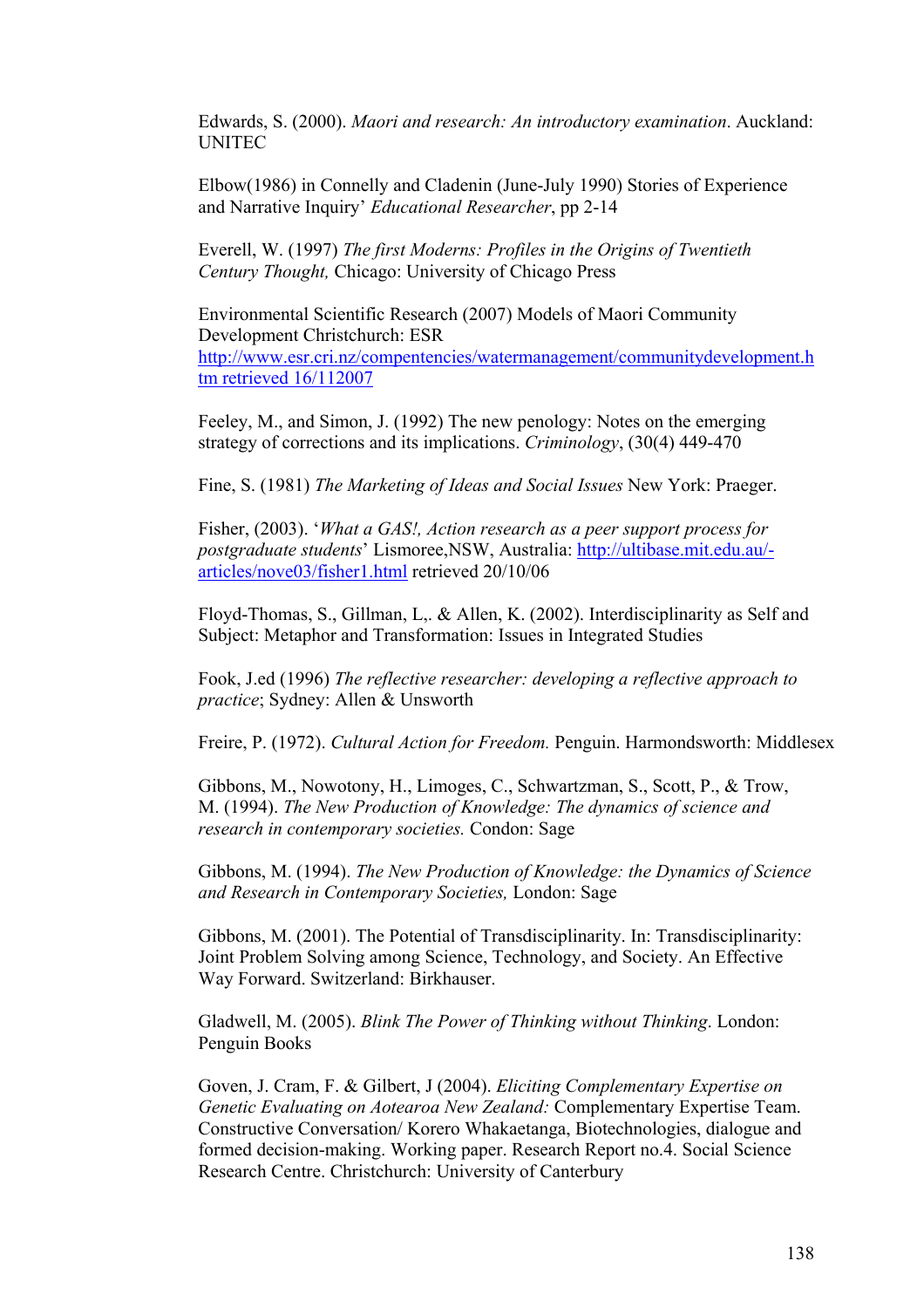Habermas, J. (1981) *The Theory of Communicative Action* translated by Thomas Mc Carthy. Cambrige: Polity Publishers

Headland, T., Pike, K., and Harris, M. Eds. (1990). Emics and Etics: The Insider/Outsider Debate. In *Frontiers of Anthropology* Vol. 7. Arizona: Sage Publications

Health Research Council of New Zealand. (2002) *Guidelines on Ethics in Health Research.* Wellington: Health Research Council of New Zealand

Heath, G. (2001) *Teacher Education and the New Knowledge Environment* Paper Presented to the Australian Association for Educational Research Conference. Fremantle December 2001. Retrieved http://www.aare.edu.au/01pap/hea01582.htm Retrieved 11/10/06

Hemopo, R (2006) 'All We Be' in *Home Land and Sea*. Trinity Roots. Wellington: The Surgery

Himona, R (1998) *Maori Development: An Outline*. Retrieved 20?11/2007 http://maaori.com/develop/commaori.html

Housing New Zealand Corporation (2007) *Rural Lending Programme*. www.hnzc.co.nz/../part-2-stratgeic-priority-five-facilitation-sustainable-homeownership.htm-25k retrieved 20/12/07

Hunn, J. (1961) *Report on the Department of Maori Affairs.* Public Service Commission, Government Printer, Wellington

Immigration New Zealand. *What the Treaty says*. http://www.immigtation.govt.nz/migrant/settlementpack/treaty/What the Treaty Says/ (retrieved 8/10/2007)

Jackson, M. (1998) *The Maori and the Criminal Justice System: He Whaiapaanga – A New Perspective, Part 2*. Wellington: Ministry of Justice

Jensen, L., & Allen. M. (1993). *Insights* from latent partition analysis into categories inherent in wellness-illness. *Journal of Advanced Nursing. 18(7) 1118- 24*

Jin, Z. (2005). *Global Technology Change: From hard technology to soft technology*. Translated by Kelvin Willoughby. Intellect. United Kingdom: Bristol

Johns, K. (1993) *Community Development in Territorial Local Authorities: A Profile*. Wellington, Department of Internal Affairs

Karauria, D. (2005). *Maori Potential Framework* : Ngakai Puawai Conference: www.police.govt.nz/events/2005/ngakia-kia-puawai/kaurauria-on-the-wayforward.pdf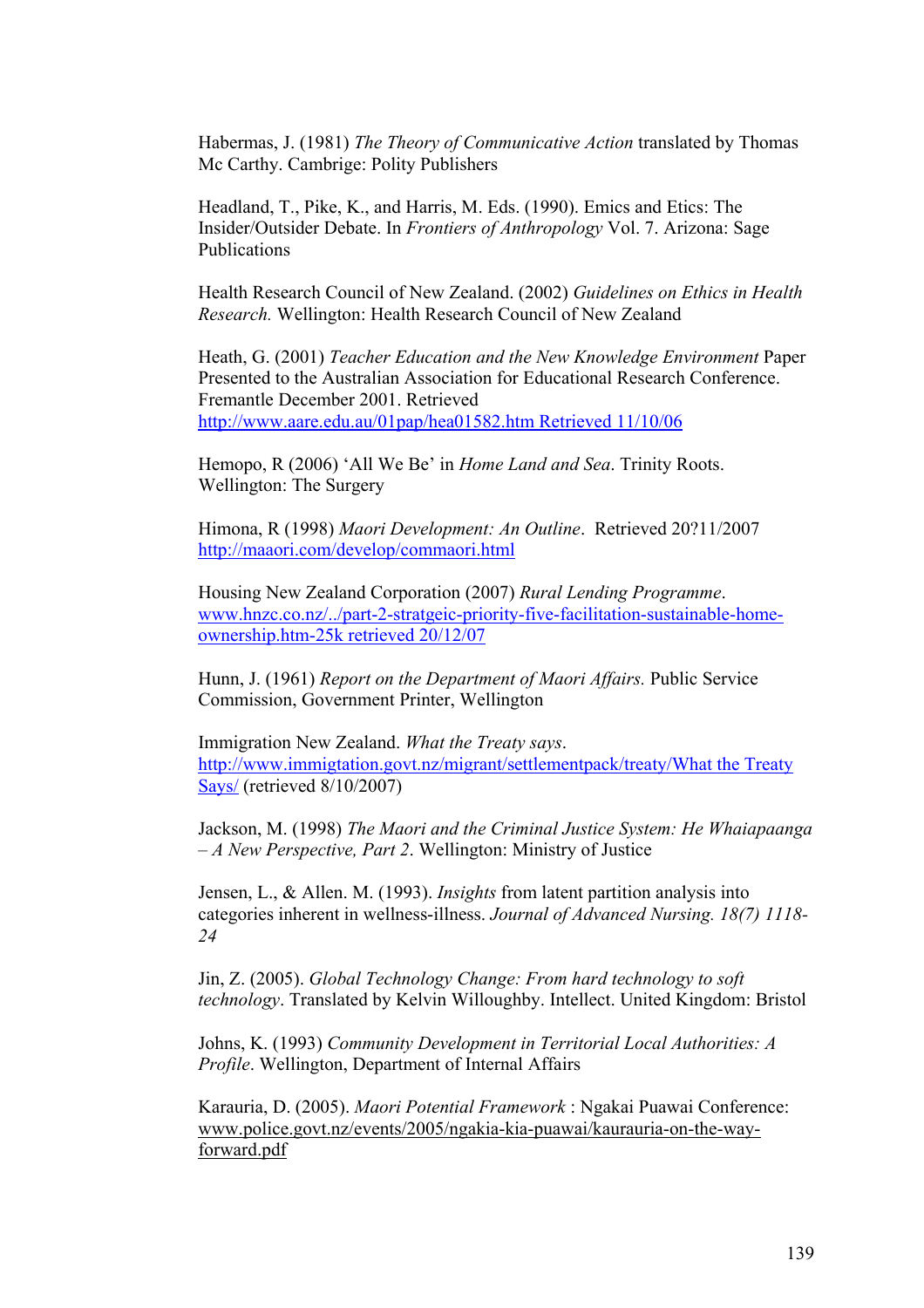Kaliq, W., & Gross, M.(2003). *What motivates minorities to participate in research?* Minnesota: Minnesota Medical Association

Kellehear, A. (1993). *The Unobtrusive Researcher: A guide to methods*. Sydney: Allen & Unwin

Kember, D. (2000). *Quality through action learning and research*. In *Action learning and action research: Improving the quality of teaching* (pp 23-37) London: Kogan Page Limited

Kemmis, S. & McTaggart, R. eds. (1988). *The action research planner*, third edition. Victoria: Deakin University

Kemmis, S. & Mc Taggart, R. (2000). 'Participatory Action Research' in D. Boud, R Keogh & D. Walker. (eds) *Handbook of Qualitative Research*. 2nd edn, Thousand Oaks, CA: Sage

Kenkel, D. (2005). *Futurority, Narratives of the future*. Unpublished Master of Arts Thesis in Social Policy, Massey University, Albany

King, M. ed. (1992) *Te Ao Hurihuri: Aspects of Maoritanga*. Auckland: Reed Books

King, M. (1999) *Being Pakeha Now: Reflections and Recollections of a White Native.* Auckland: Penguin

King, M. (2003), *The Penguin History of New Zealand*. Auckland: Penguin Books

Klein, J. (2001) *Unity of Knowledge and Transdisciplinarity; Contexts of Definition, Theory and the New Discourse of Problem Solving.*  http://www.mines.edu/newdirections/essay2.html. Retrieved 25/06/2002

Kotler, P. and Zaltman, G. (1971) "Social Marketing: An Approach to Planned Social Change" *Journal of Marketing* 35: 3-12

Lather, P. (1991). Post structuralism: Discourse on discourse. In *Feminist research in education: within/against.* Melbourne: Deakin University Press

Laws, M. (2007) *A Stain on Maoridom: Maori culture is simply a motif to pick up when the cops come calling*. In Sunday Star Times 29 July 2007

Leahy, M.(2004). Therapy Talk: Analysing Therapeutic Discussions. *Language, Speech and Hearing Services in Schools*. Vol:35 70-81 Jan 2004

Likert, R. (1932) *A Technique for the Measurement of Attitudes* Archives of Psychology 140, 55

Maslow, A. (1954) *Motivation and Personality*. New York: Harper

Maslow, A. (1965) *Eupsychian Management: A Journal*. Homewood, Ilinois: Irwin-Dorsey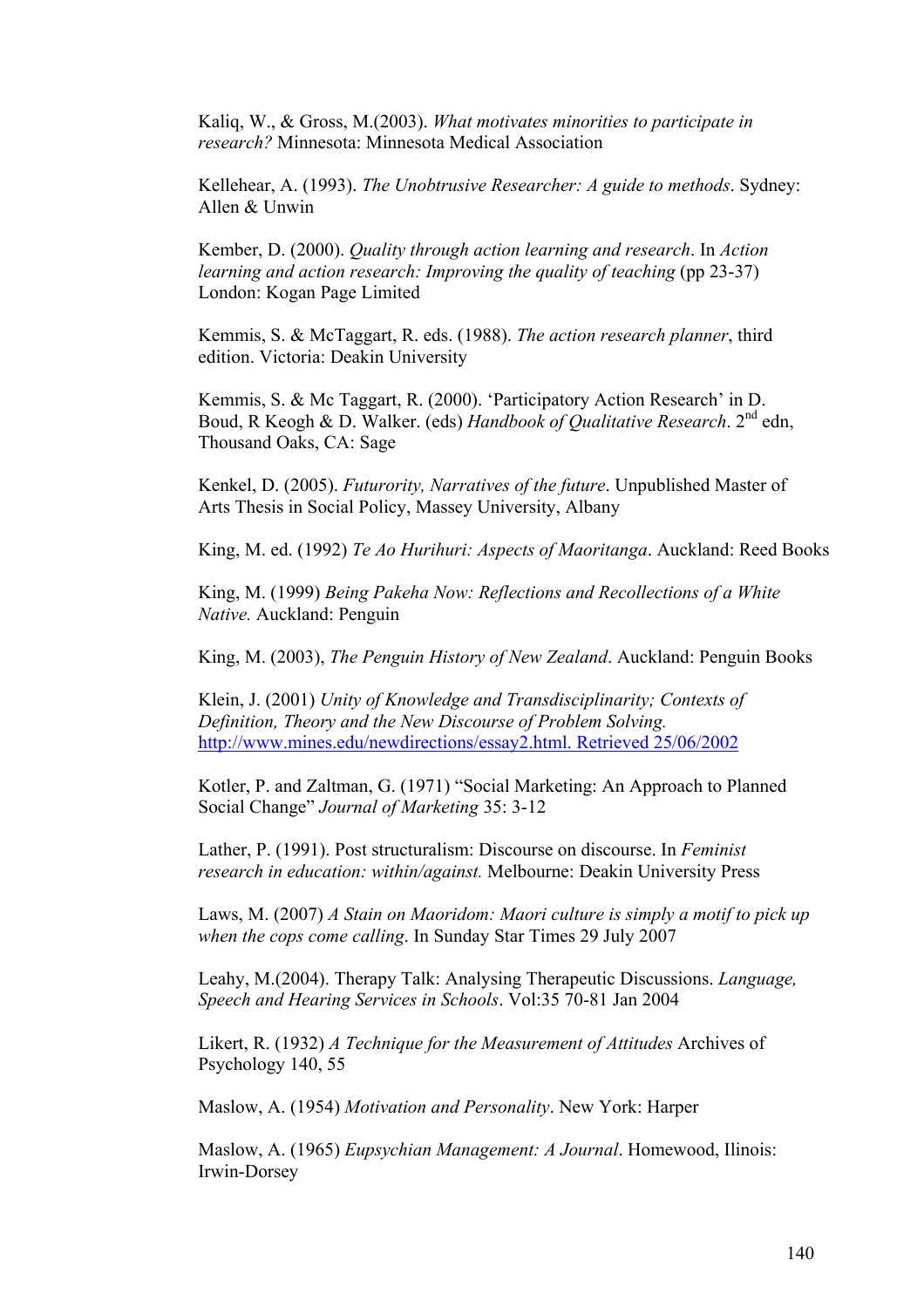Massachusetts Institute of Technology Web Advisory Group. (1999). Card-Sorting Instructions. Retrieved June 1, 2006, from http://macfadden.mit.edu:9500/webgroup/cards/instructions.html.

Massey University (1995). *Kia Pumau Tonu*: Proceedings of Maori Development Conference. Palmerston North: Massey University

Massey University An Outline of narrative Therapy http://www.massey.ac.nz/~alock/virtual/white.htm recovered 16/10/2007

Marsden, M, (1992). *The Woven Universe:* Selected writings of Rev. Maori Marsden. Royal, C. (Edit.) Masterton NZ: The Estate of Rev Maori Marsden

Mead, H. (2003). *Tikanga Maori: Living by Maori Values.* Wellington: Huia Publishers

Metge, J (1995) *New Growth from Old: the whanau in the modern world*. Wellington: Victoria University Press

Mc Gregor, D. (1957) The Human Side of Enterprise in *The Management Review*, 46, No.11, 22-28

Mc Kay, F. (1990). *The Life of James K Baxter.* Auckland: Oxford University Press

McKee, M. (2003). Excavating Our Frames of Mind: The Key Dialogue and Collaboration. *Journal of Social Work*, July 2003, Vol 48 (3. 401-8)

Mc Kenzie, M (2005) *Nga Mokai Pilot Study*. Unpublished Thesis. Dunedin: University of Otago

Mier, N (1960) Fit desires to your needs. *Nature's Business* Vol 48. 48-52

Mikaere, A. (2005). The Treaty of Waitangi and recognition of tikanga Maori. In M. Belgrave, M. Kawharu, D. Williams (Eds.), *Waitangi Revisited: Perspectives on the Treaty of Waitangi.* Auckland: Oxford University Press

Ministry of Education (1998) *Communicating with Cards: Figurative Language Learning Centre Activities* http://english.unitecnology.ac.nz/resources/units/mother/figurative-learning.html Retrieved 3/12/2007

Ministry for the Environment, (2002) *Report of the Royal Commission on Genetic Modification*. Appendix 1 Section 3 (pp 111-113) Retrieved April 20, 2006, from http://www.mfe.govt.nz/publications/organisms/royal-commission-gm/

Ministry of Health. (1998) Whaia Te Whanaungatanga: Oranga Whanau. The Wellbeing of Whanau. *Public Health Issues*. Wellington: Ministry of Health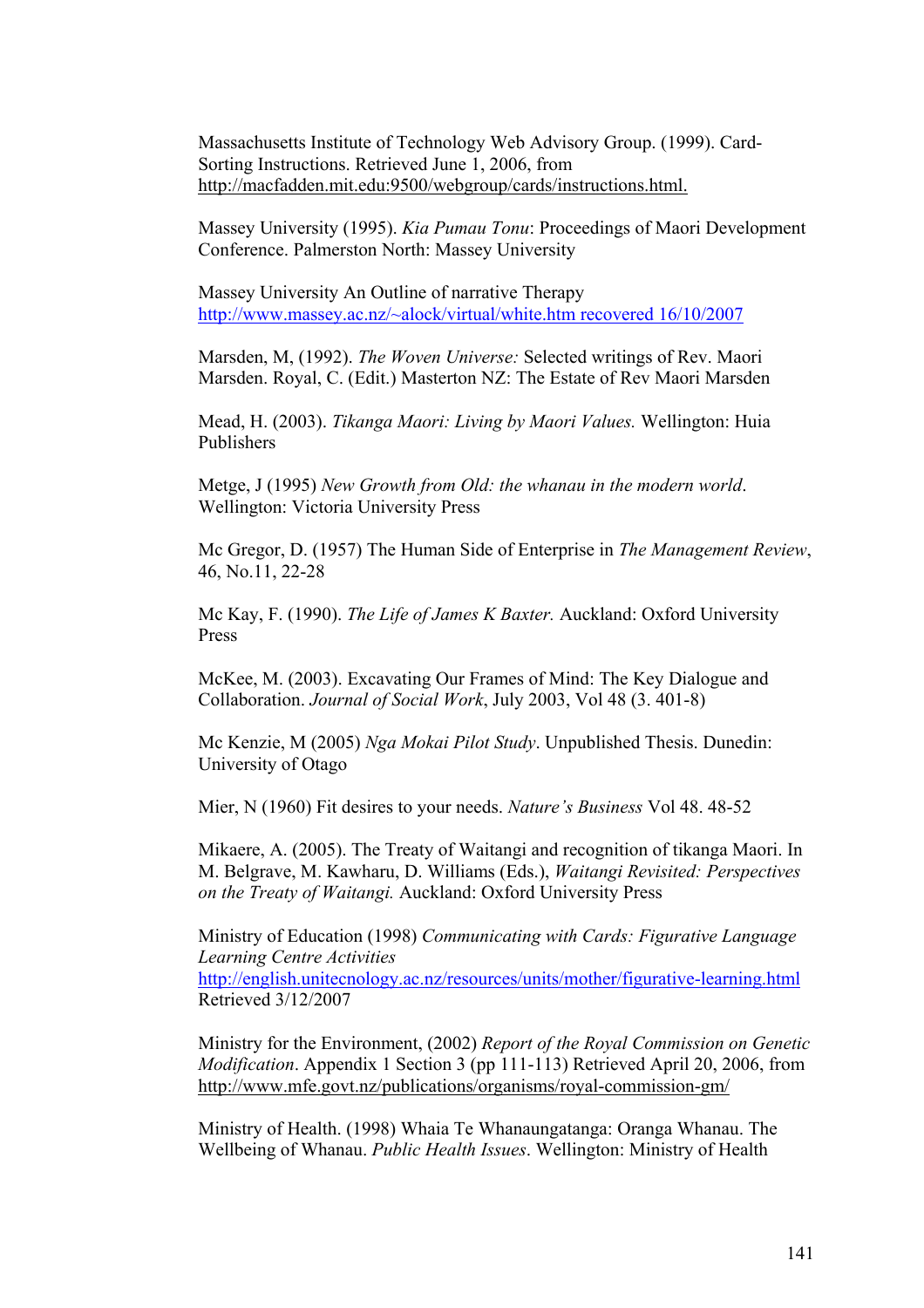Ministry of Health, (2002) *He Korowai Oranga* Wellington: Ministry of Health

Ministry of Health, (2007) *Whanau Ora Health Impact Assessment* Wellington: Ministry of Health

Ministry of Health, http://www.maorihealth.govt.nz/moh.nsf/wheke.swf retrieved 17/9/2007

Ministry of Health, http://www.maorihealth.govt.nz/moh.nsf/pagesma/196 retrieved 17/9/2007

Ministry of Social Development (2007). *The Social Report*. Wellington: Ministry of Social Development

Ministry of Social Development (2007). *Enterprise Allowance* http://www.workandincome.govt.nz/find-a-job/enterprise-allowance-html. retrieved 20/12/07

Ministry of Social Development (2004) *New Zealand Families Today*. Wellington: Ministry of Social Development

Moran, D. (2000) *Introduction to Phenomenology* Oxford: Routledge

Morgan, D. (1997). *Focus Groups as Qualitative Research.* Thousand Oaks, California: Sage Publications Inc.

Munford, R. & Sanders, J. (2003) *Making a Difference in Families: research that creates change.* Crows Nest NSW: Allen & Unwin

Myerhoff, B. (1982) *Life history among the elderly: Performance, visibility and remembering*. In Ruby, J. (ed) A crack in the mirror; reflexive perspectives in anthropology. Philadelphia: University of Pennsylvania Press

Napier City Council (1990). *Napier Goes For Goals Documents for Public Forum* June 1990 Napier New Zealand

Neufeld, A. & Harrison, M. (2004) Practical Issues in Using Cardsort in a Study of Nonsupport and Family Caregiving*. Qualitative Health Research 14(10): 1418- 1428*

New Zealand Institute of Economic Research (2003) *Maori Economic Development.* Wellington: NZIER

New Zealand Parliamentary Debates (1868) *Tareha Te Moananui Maiden Speech*. Third Session of the Fourth Parliament Second Volume July 9 – 21 August Wellington: Government Printer (pp 270)

New Zealand Qualifications Authority (2006). *Towards a Maori Strategic Framework for the New Zealand Qualifications Authority* . Wellington: New Zealand Qualifications Authority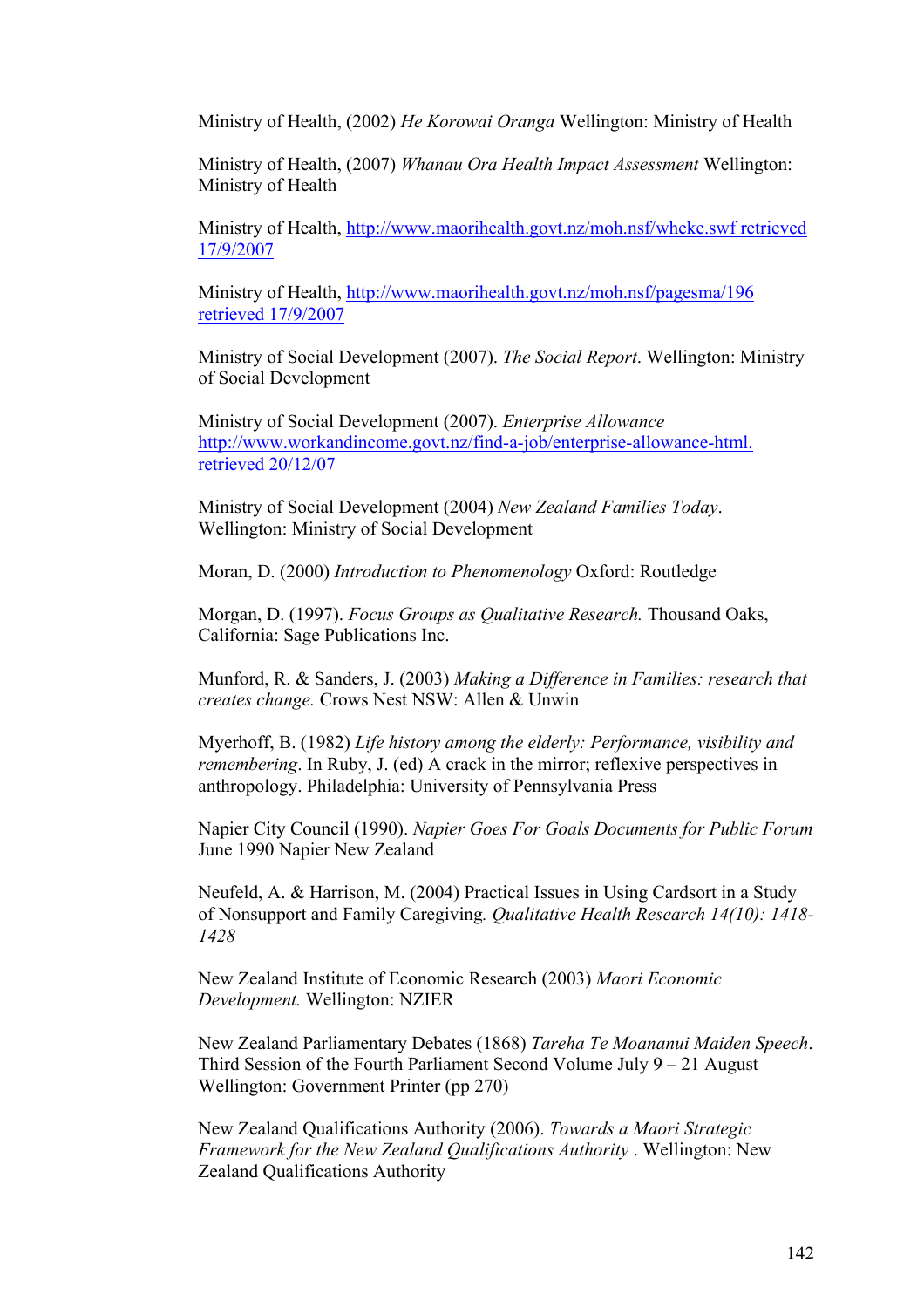Nursing Council of New Zealand (2005). *Guidelines for Cultural Safety, the Treaty of Waitangi and Maori Health in Nursing Education and Practice.*  Wellington: Nursing Council of New Zealand

Orange, C (1987) The Treaty of Waitangi. Allen & Unwin New Zealand : Port Nicholson Press: Wellington

O'Reilly, D. (2003). *Methamphetamine community resilience and self-prohibition scoping study report*. Waiohiki: O'Reilly Limited

O'Reilly, D. (2004): *Summary of Cardsort.* Runanga Marae Committee Workshop on Marae-based Housing Project, Sunday 15<sup>th</sup> February 2004, Denis O'Reilly, Facilitator. Waiohiki; O'Reilly Limited.

O'Reilly, D. (2006) *Mahi Whanau Final Report to the Ministry of Maori Development; Cardsort Future Narrative Research Project*. Waiohiki: O'Reilly Limited

Osterman, K. & Kottlcamp, R. (1993). *Reflective practice for educators: Improving schooling through professional development*. Newbury Park: Corwin

Peavey, J. (1997). *Strategic Questioning: An approach to creating Personal and Social Change*. Vivian Hutchison Ed. No publication information

Pencheon, D., Guest, C., Melzer, D., and Gray, M. (2001) *Oxford Handbook of Public Health*. New York, Oxford University Press

Pere, R. (1984) *Te Oranga o Te Whanau: the health of the family*. In hui whaka oranga Maori health planning workshop proceedings Hoani Waititi Marae 19-22 March 1984

Perigo, L (2007) The Rise of the Nanny-State http://www.scoop.co.nz/stories/P00706/S00237.htm retrieved 22/1/08

Putnam, R. (2000). Bowling Alone: *The Collapse and Revival of American Community*. New York: Simon & Schuster

Quittner, A. (1998). Role strain in couples with and without a child with a chronic illness: associations with marital satisfaction, intimacy, and daily mood. *Health Psychology.* 17(2):112-24.

Ringold, D. (2005). *Accounting for Diversity: Policy Design and Maori Development in Aotearoa New Zealand*. Fullbright Voice. Retrieved June 1, 2006, from http://www.fullbright.org.nz/voices/axford/ringoldd.html

Roberts, K. (2004) *Lovemarks the future beyond brands* NY: Powerhouse Books

Rowan, J. (2000). Research ethics. In *International Journal of Psychotherapy*, 5(2)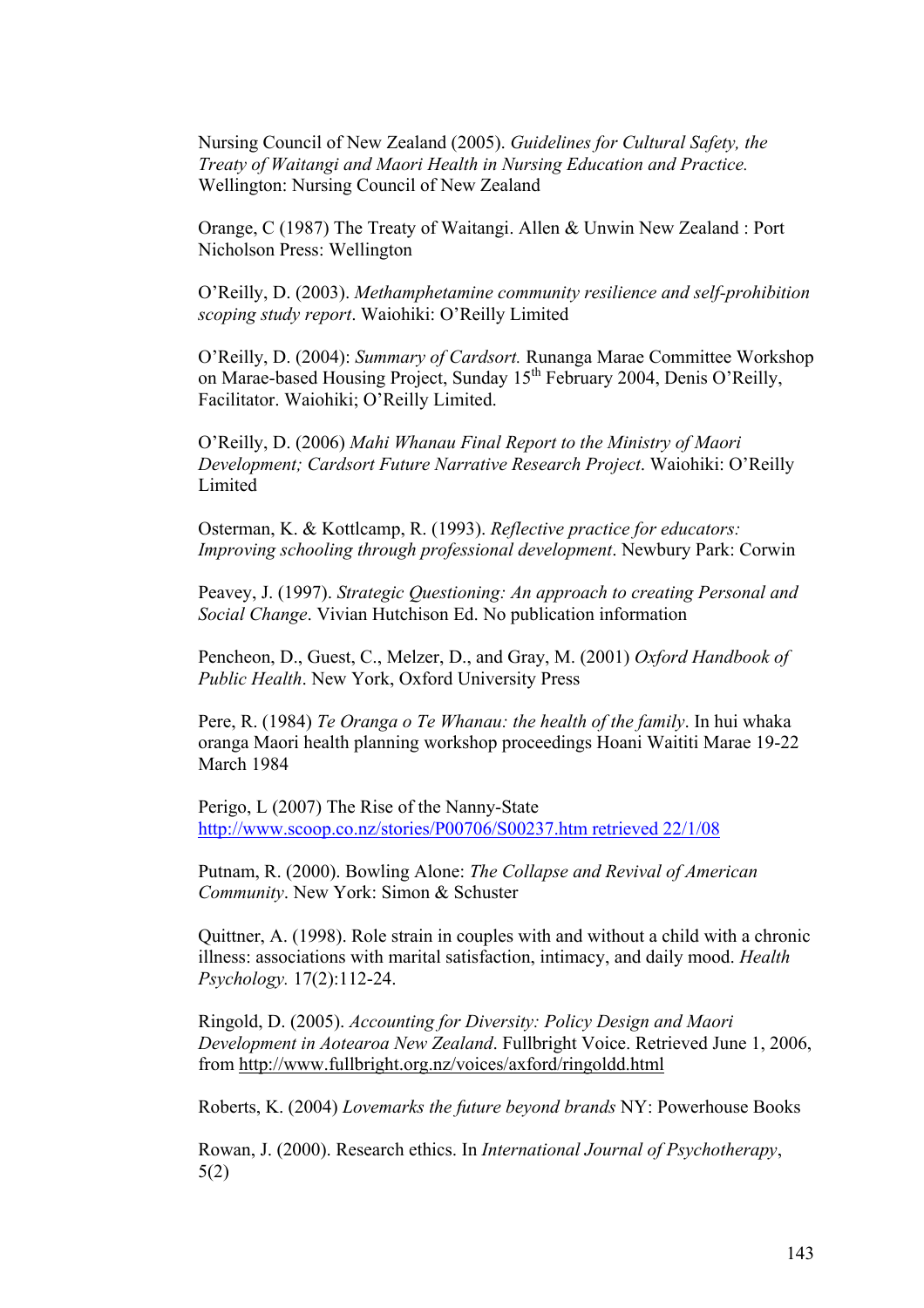Royal, Te A. C., (2002). *Indigenous Worldviews: A Comparative Study: A Report on Research in Progress*. Te Waananga o Raukawa: Otaki, New Zealand.

Royal, Te A C., (1993). *Te Haurapa: An introduction to Researching Tribal Histories and Traditions*. Auckland: Bridget Williams Books

Schon, D. (1983). *The reflexive practitioner: How professionals think in action*. Aldershot: Arena

Schon, D. (1987). *Educating the reflexive practitioner.* San Francisco: Jossey-Bass

Shirley, I. (1979) *Planning for Community*. Palmerston North: The Dunmore Press

Smith, D. (1990). Experimental hermeneutics: interpretations educational reality in David Geoffrey Smith, *Pedagon. Interdisciplinary Essays in the Human Sciences, Pedagogy and Culture.* New York: Peter Lang

Smith, L. (1996a). *Nga Oho O Te Kakahu Matauranga: The Multiple Layers of Struggle by Maori in Education*. Ph. D. Thesis, University of Auckland

Smith, L. (1996b) Kaupapa Maori health research, *Hui Whakapiripiri: A hui to discuss strategic directions for Maori health research.* Wellington School of Medicine, Te Roopu Haurora a Eru Pomare

Smith, L. (1999). *Decolonising methodologies. Research and indigenous people*. Dunedin: University of Otago Press

Spoonely, P. (1988). *Racism and Ethnicity*. London: Oxford University Press

Sterling, P (2007) Editorial New Zealand Listener Feb 10—16 2007. Vol 207. No. 3843

Stevens, P. (2006). *Cardsort Methodology: Instrument of Choice*. New South Wales: Worklife International Pty. Retrieved February 5, 2006, from http://www.worklife.com.au/resource/cards2.html

Strauss, A. (1987) *Qualitative Analysis for Social Scientists*. Cambridge, England: Cambridge University Press

Swiss Academies of Arts and Sciences (2006) *Transdisciplinary Approaches* http://www.transdisciplinarity.ch/bibliographic/Search\_options/Approaches\_e.ht ml

(i) transdisciplinary approaches retrieved 03/01/08

(ii) transdisciplinarity : joint problem solving among science technology and society an effective way for managing complexity 2001 Xiv, 332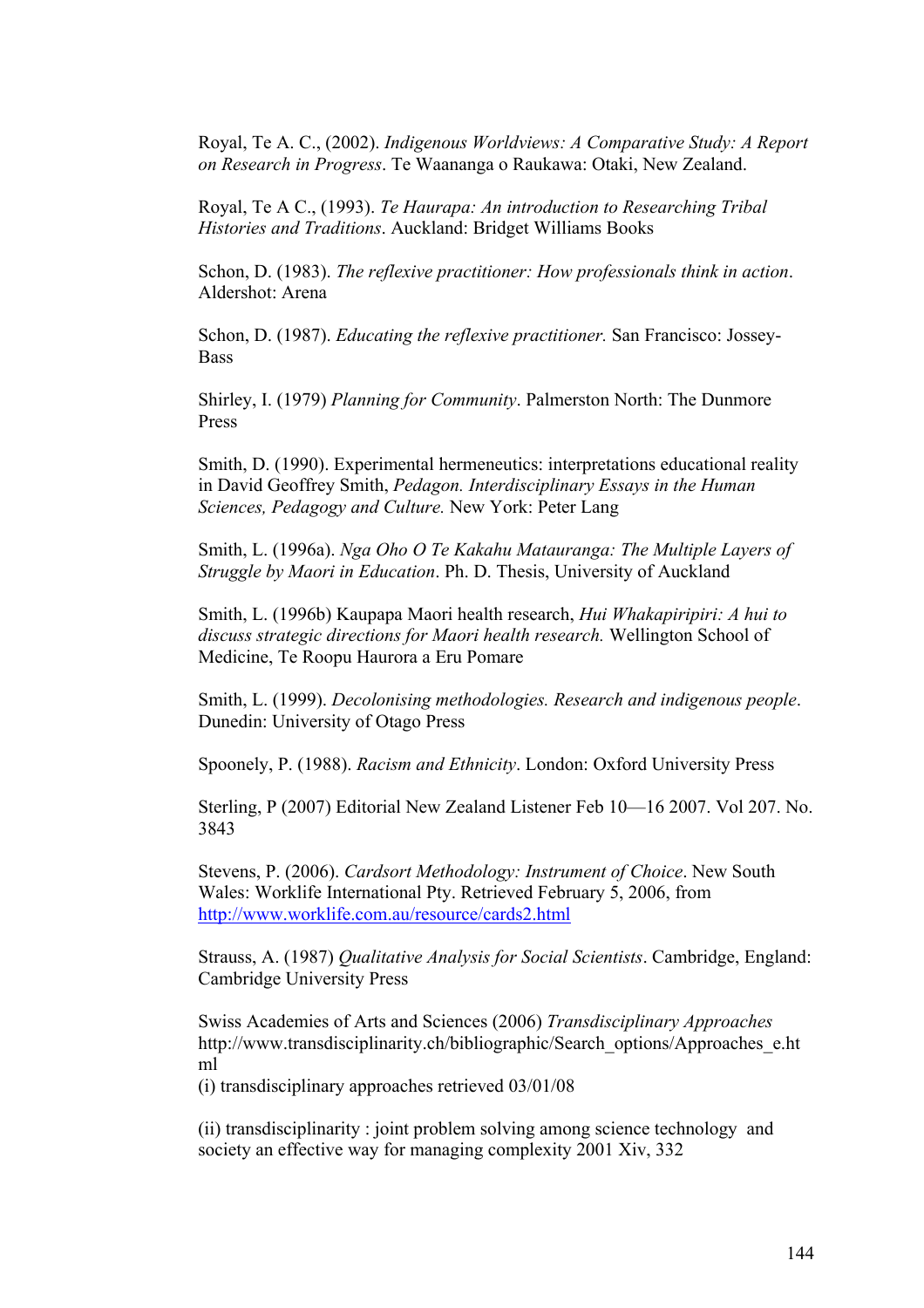Te Puni Kokiri (2006a) *Whanau Development Action Research: Summative Report*. Wellington: Te Puni Kokiri

Te Puni Kokiri (2006b) Private correspondence to O'Reilly Limited

Stewart-Harawira (2005). *The New Imperial Order: Indigenous Responses to Globalisation*, Wellington: NZ, Huia Publishers

Wadsworth, Y. (1998) *What is Participatory Action Research?* Action Research International Paper 2. Institute of Workplace Research Leading and Development. Southern Cross University. http://www.scu.edu.au/schools/gem/ar/ari/pywadsworth.98.html Retrieved, October 2006

Waitangi Tribunal (1978) *Report of the Waitangi Tribunal on a Claim by J P Hawke and others of Ngati Whatua concerning the Fisheries Regulations (Wai 1)*  Wellington: Department of Justice

Webb, G. (1990). *Putting praxis into practice*. Proceedings of 1<sup>st</sup> World Congress on Action Research. Brisbane: Griffith University

Weisbord, M (1992) *Discovering Common Ground How Future Search Conferences Bring People Together to Achieve Breakthrough Innovation, Empowerment, Shared Vision, and Collaborative Action*. San Fransisco: Berrett-Koehler Publishers

Whariki (2006) Definitions of Maori Community Development Evaluation http://www.whariki.ac.nz/Maori%20Community%20Development%20Evalutaion /Ma 17/11/2007

White, M. (1991). Deconstruction and therapy. Dulwich Centre Newsletter. 3. Reprinted in Epston, D. & White, M. (1992). *Experience , contradiction, narrative & imagination* . Adelaide: Dulwich. Centre Publications

White,M.(1995).*Re-authoring lives: Interviews and essays*. Adelaide: Dulwich Centre Publications

White, M. (1997). *Narratives of therapists' lives.* Adelaide: Dulwich Centre Publications

Wilbur, K. (1995) *Sex, Ecology, Spirituality: the Spirit of Evolution.* Boston: Shambala

Wilk, R. (2000) *Being Transdisciplinary.* Indianna: Indianna University

Wilson, P. (2005). *Cardsort Methodology*. Wellington, New Zealand: Human Synergistics International

World Health Organisation (1992). *Basic documents*. 39<sup>th</sup> ed. Geneva: WHO

Yin, R. (1984) *Case Study Research: Design and methods.* Thousand Oaks, CA: Sage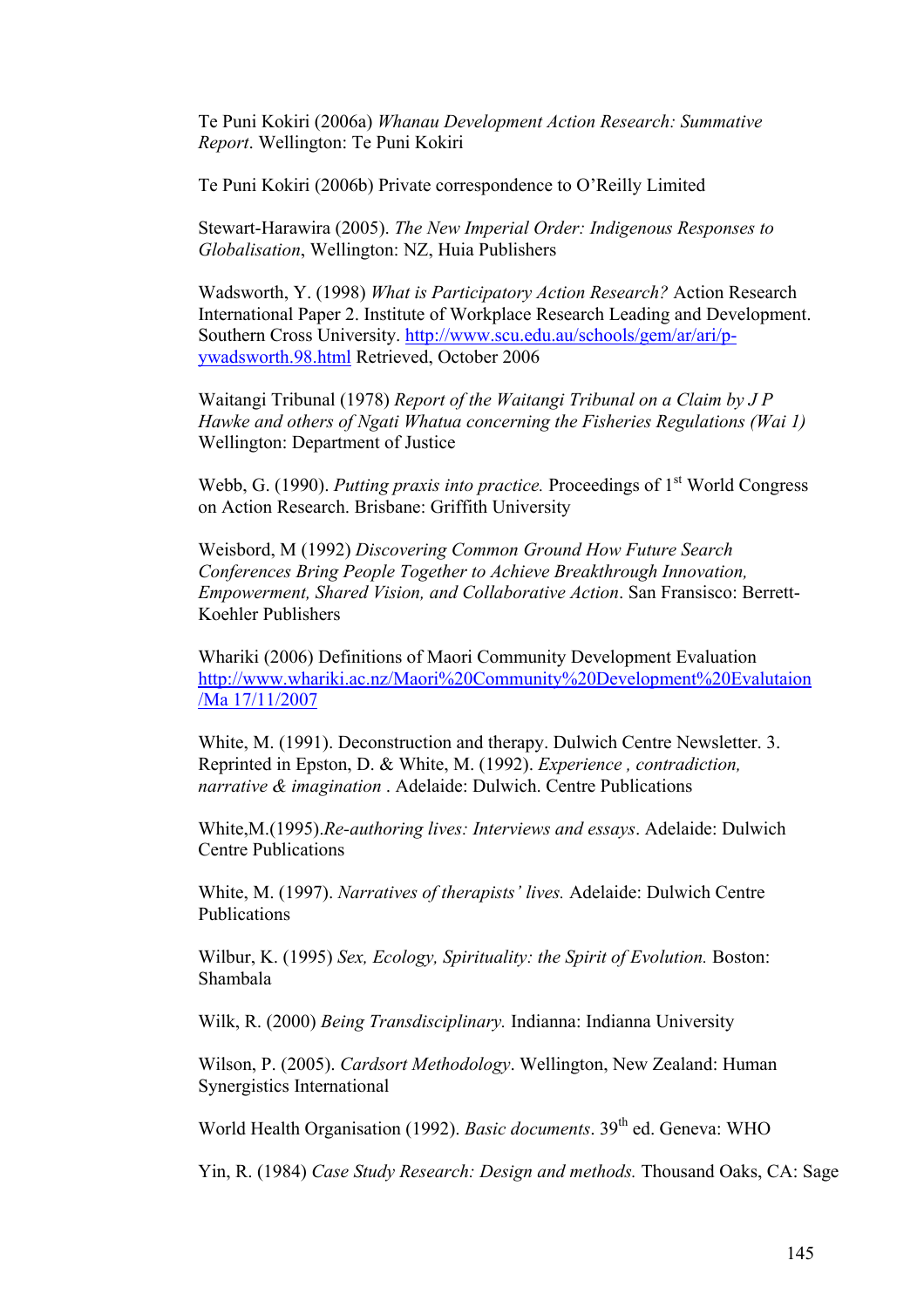## **APPENDIX 1**

## **CONSENSUS CARDSORT WHANAU FUTURE NARRATIVE INSTRUCTIONS**

Preparation: Notes for Facilitator

Ensure that you have:

- a sufficient supply of white Idea Cards and coloured Summary Cards. Each time you run through the Cardsort assume that you'll need up to ten Idea Cards per participant and twenty Summary Cards per whanau group.
- sufficient pens, one for each participant and a few to spare. Have some brightly coloured felts for the tamariki or for those who prefer to draw diagrams or pictures as their Idea Card contribution
- at least one flip chart and stand
- an A1 Chart with step by step Cardsort instructions
- a packet of rubber bands
	- 1. Commence by way of mihi-mihi and karakia as appropriate. Speak to the kaupapa of a better future through realizing personal and whanau potential
	- 2. Agree on the wording of the question. In the quest for a future narrative the question will be along the lines of 'What does the X whanau want in the future?' If a whanau propose different wording to the same effect then that's great.
	- 3. Write the question on the flip chart and place it so that the participants can easily refer to it.
	- 4. Ask the whanau participants to record their response to the question by writing their responses on the white Idea Cards. They should record one response per card, but have as many ideas and use as many cards as each person likes.
	- 5. Each response must be written so that someone else can read it. Where literacy is an issue, for instance with tamariki, alternative processes can be used, for instance the drawing of pictures, mind maps or designs.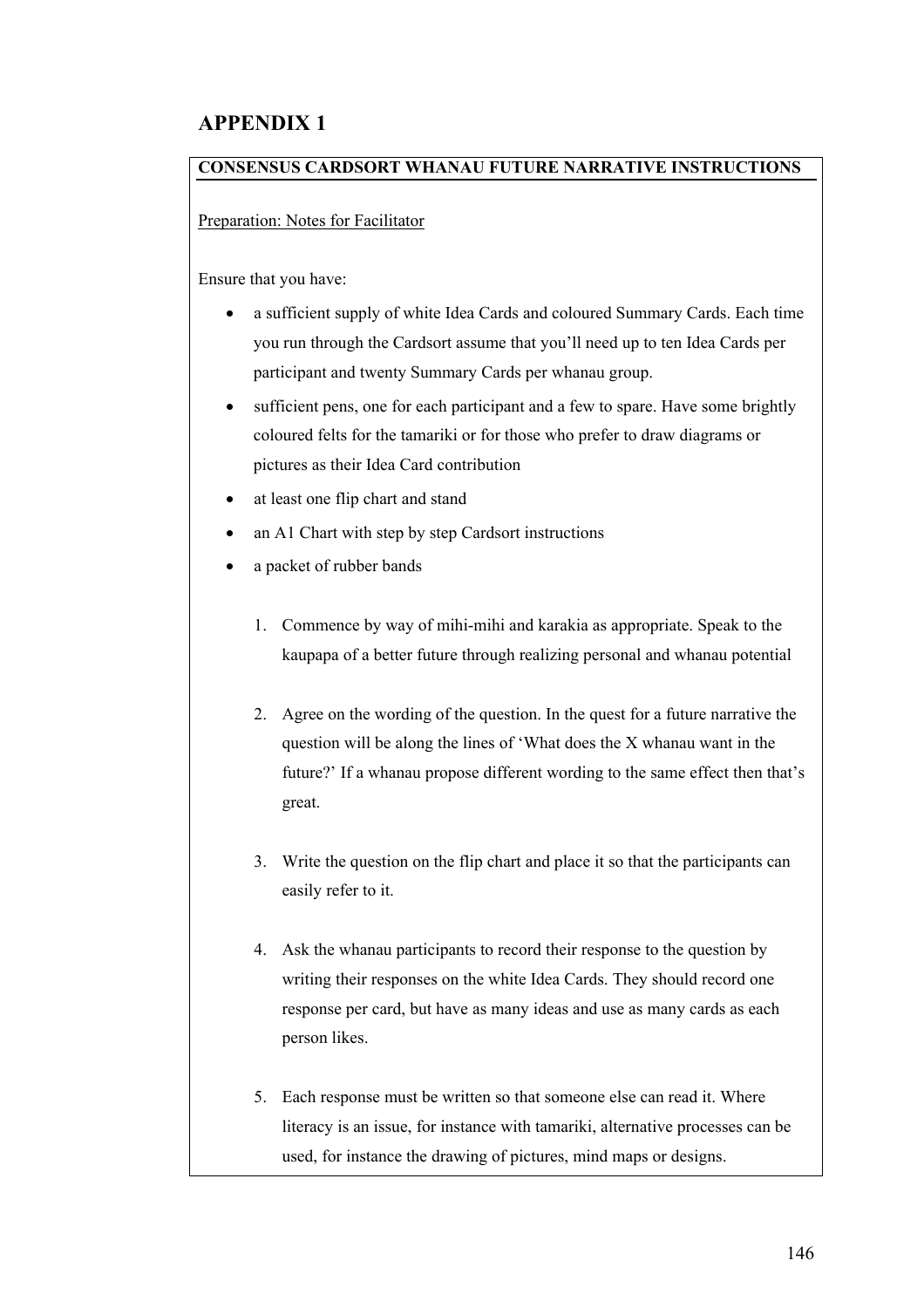6. Watch as to how people are going. Quietly repeat the instructions emphasizing the need to record only one response per Idea Card.

Allow people a little time then, as a trigger to ideas, again speaking softly, ask people to imagine their life in the future. Ask 'what will your whanau be feeling when this future is obtained?' 'What will you see about you?' 'What will people be saying about the whanau?'

- 7. Give a little time for this to register then mention the areas or issues whanau members might like to consider. Again using a low voice, almost as background noise, note the issues or areas to be considered. Ask 'What sort of housing will the whanau have?' 'Where will you be living?' 'How will you be living?' 'What will be the whanau members be doing in terms of education?' 'How will whanau members earn incomes?' 'What sort of jobs will you be in?' 'Will you have your own businesses?' 'What will the cultural life of the whanau be?' 'How will the whanau express being Maori?' 'What will the spiritual life of the whanau be?' 'How will whanau health be?' 'What will be the recreational pursuits of the whanau?'
- 8. When everyone has recorded and exhausted their responses gather up all the white Idea Cards. Shuffle them and redistributed them to the whanau members. Ideally people will not get their own responses back but no harm occurs if they do.

Wisdom will need to be shown in terms of disbursing cards to those for whom literacy is an issue, but even if a person holds cards and needs a designated reader their participation can still occur.

- 9. Ask an articulate whanau member to begin the sorting process by expressing in their own words whatever is recorded on the white Idea Card on top of their pile. Ask the other whanau members to check their own white Idea Cards to see if there are any other similar responses.
- 10. Discuss the ideas and evaluate their linkages to each other. Be careful not to force an idea into a particular cluster. If there are differences allow the Idea Card to stand on its own.